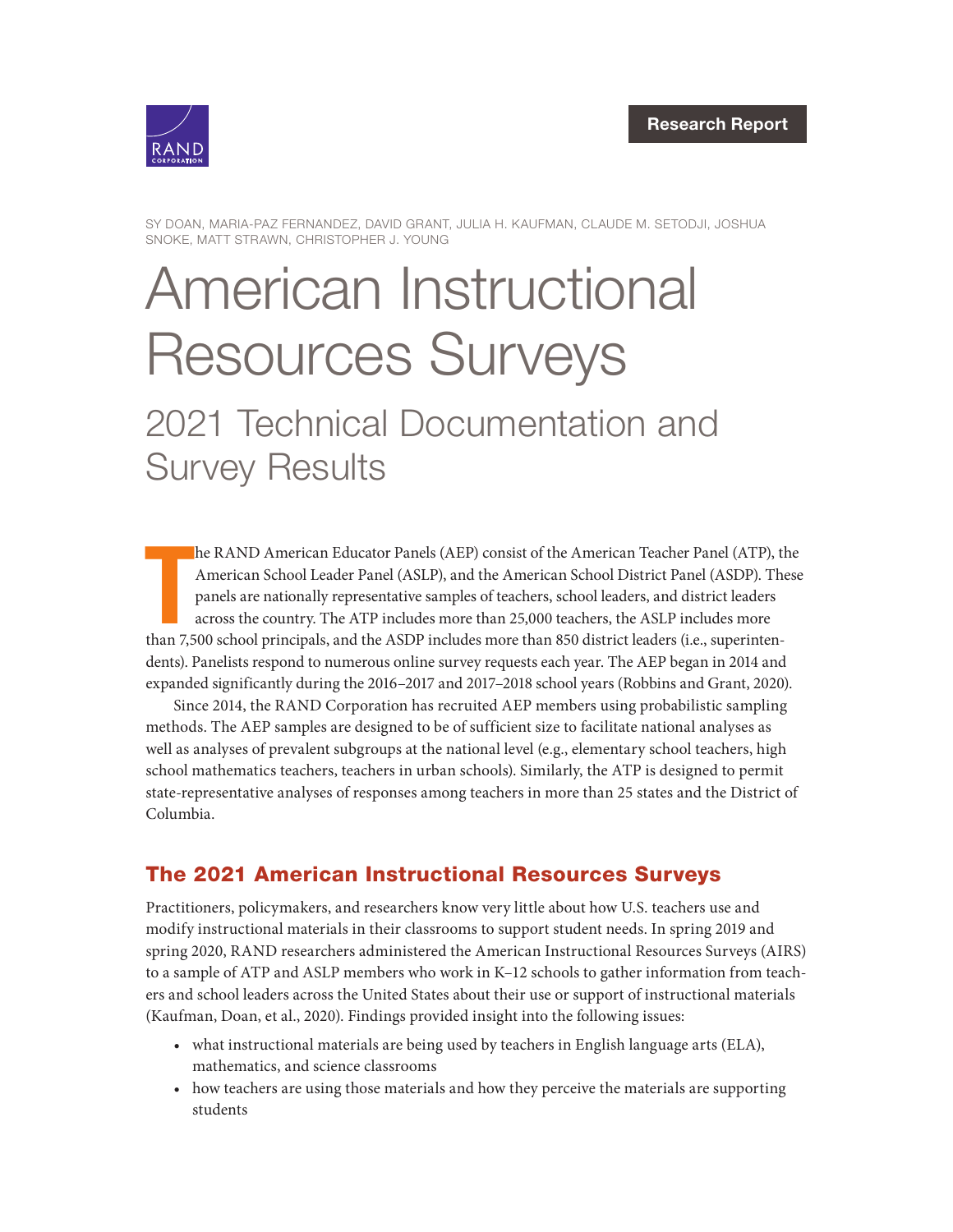• what resources are provided to teachers to give them the knowledge and support they need to use their instructional materials in ways that support student learning (see Table 1 for details about survey content areas).

In spring 2021, RAND researchers again administered the AIRS to a sample of ATP and ASLP members to provide insight into the these topics and additional items, including (1) science teachers' knowledge about their science standards and (2) the curriculum and instruction decisions that schools were making because of closures related to the coronavirus disease 2019 (COVID-19) pandemic. The updated survey also included some minor revisions to some AIRS 2020 survey items. These revisions were based on feedback from reviewers and our experiences in analyzing the 2020 data.

The ATP sample targeted K–12 teachers of English language arts, mathematics and science (including elementary teachers of all subjects) across the nation and in specific states. Geographically, the sampling was designed to result in 400 completed surveys in each of 16 states (Arkansas, California, Delaware, Florida, Kentucky, Louisiana, Massa-

### TABLE 1

American Teacher Panel and American School Leader Panel Survey Content Areas

| American Teacher Panel Content Areas                                                                                                                         | American School Leader Panel Survey Content Areas                                                                          |
|--------------------------------------------------------------------------------------------------------------------------------------------------------------|----------------------------------------------------------------------------------------------------------------------------|
| Teacher and student characteristics                                                                                                                          | School and student characteristics                                                                                         |
| Teacher background                                                                                                                                           | School leader background                                                                                                   |
| Curriculum and instruction during the COVID-19 pandemic                                                                                                      | Curriculum and instruction during the COVID-19 pandemic                                                                    |
| Anti-bias instruction                                                                                                                                        | Anti-bias instruction                                                                                                      |
| Commonly used curricula and other instructional materials<br>for ELA, mathematics, and science, as well as modifications<br>teachers make to their materials | Curricula and additional instructional materials recommended or<br>required for ELA, mathematics, and science              |
| Decisionmaker(s) about what materials are used                                                                                                               | Decisionmaker(s) about what materials are used                                                                             |
| Adequacy and perceptions of instructional materials                                                                                                          | Adequacy and perceptions of instructional materials                                                                        |
| Monetary purchases of science materials                                                                                                                      |                                                                                                                            |
| Use of integrated or traditional approaches for teaching middle<br>school science                                                                            | Use of integrated or traditional approaches for teaching middle<br>school science                                          |
| Principal supports for curricula and instruction                                                                                                             | Principal supports for curricula and instruction                                                                           |
| Teacher professional learning activities and teacher<br>collaboration time related to subjects and curriculum                                                | Teacher professional learning activities, and which vendors<br>provide those activities                                    |
| Extent to which professional learning opportunities provided<br>adequate preparation for specific instructional activities                                   | How much more professional learning teachers need in<br>particular areas                                                   |
| Student engagement in particular classroom practices                                                                                                         | School leader professional learning activities                                                                             |
| Benchmark assessments used in mathematics and ELA                                                                                                            | Benchmark assessments used in mathematics and ELA,<br>and alignment of assessments with standards and state<br>assessments |
| Estimated student achievement levels in mathematics and ELA<br>in 2020-2021 and prior school years                                                           | Estimated student achievement levels in mathematics and ELA<br>in 2020-2021 and prior school years                         |
| Teacher preparation program and emphases                                                                                                                     | Coherence and extent of district and school supports for ELA,<br>mathematics, and science instruction                      |
| Extent to which preparation program provided adequate<br>preparation for specific instructional activities                                                   |                                                                                                                            |

Teachers' beliefs about their state standards

NOTE: AIRS content area topics are asked of ELA, mathematics, and science teachers and school leaders. With the exception of the inclusion of antibias items, similar items for each topic were asked in spring 2019 and spring 2020 to facilitate longitudinal comparisons.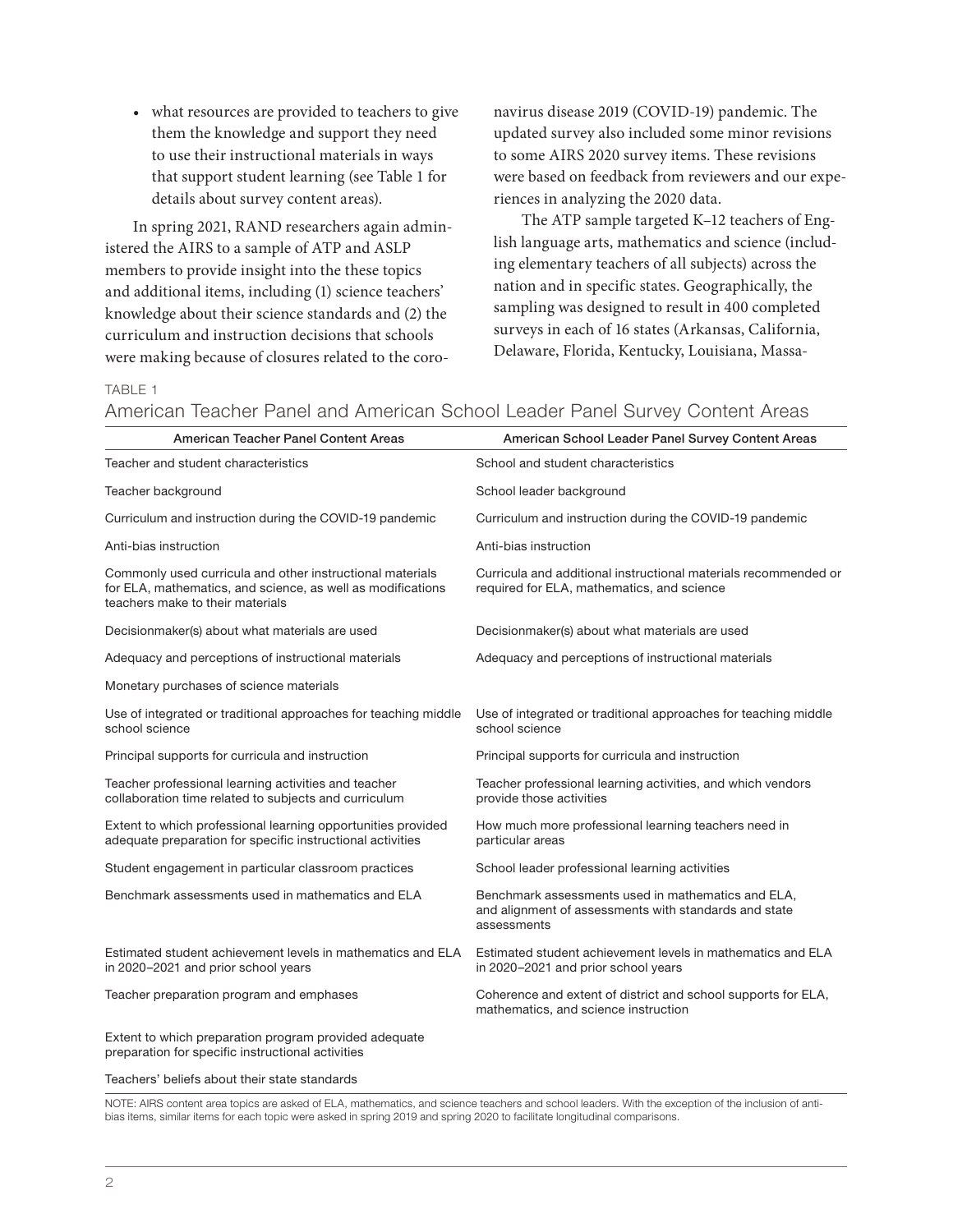chusetts, Mississippi, Nebraska, New Mexico, New York, Ohio, Rhode Island, Tennessee, Texas, and Wisconsin) and 1,500 completed surveys across the balance of states for a national total of 7,900 surveys (see the Survey Completion Results section for details about completion rates). These sampling targets were selected to balance estimate precision, available sample, and ATP recruitment costs.

The survey instrument confirmed grades taught and screened out teachers who reported not currently teaching ELA, mathematics, or science. Approximately 1,049 invited teachers were screened out during the survey process and were removed from the invited samples. This number included 721 special education teachers inadvertently screened out of the survey as a result of a revised subjects-taught question. Once this was discovered, a version of the survey with revised screener questions was sent to those 721 teachers so that they could complete the survey if they wished to do so. No screen-ins (e.g., teachers initially classified as fine arts teachers who had switched to natural science during the time of survey administration) were possible, as these teachers would not have been invited to complete the survey on the basis of their initial classification. As a result, some level of undercoverage might exist, with eligible teachers misclassified as out of scope.

The ASLP sample targeted principals serving in schools at all grade levels with the goal of completing 1,500 surveys from a national sample of school leaders. Survey eligibility was limited to current school leaders and screened out 74 sampled panelists who were not currently working as school principals. Again, no screen-ins (e.g., a respondent who was classified as a classroom teacher in the sampling frame but became a principal during the time of survey administration) were possible.

### Survey Administration and Content

We developed and modified the AIRS questionnaires in consultation with funders (see the About This Report section) and a variety of experts on state standards and curricula. Experts and funders provided feedback on question wording, format, and sequencing, with the RAND Corporation maintaining final editorial control on the survey items. The

surveys were designed to generate representative data on teacher and principal perspectives regarding the topics listed in Table 1. Many survey items were developed by RAND, but the surveys also borrowed items (with permission) from several other sources. Our data tables include notes on items borrowed or adapted from non-RAND sources.<sup>1</sup> In addition, items were borrowed or adapted from prior RAND surveys (Doss and Johnston, 2018; Kaufman et al., 2018).

The data generated from the surveys are intended to be used by researchers and state education agencies in the 16 states where we have teacher oversamples. State education agencies in these 16 states can compare the responses of teachers from their states with a nationally representative comparison group. States have used AIRS and AEP data to inform policies on curriculum and instruction and support their curriculum reform efforts.<sup>2</sup>

The ATP survey had an approximate administration time of 30 minutes. Respondents were assigned to sections based on their responses to questions at the beginning of the survey about their grade band (K–5, 6–8, or 9–12) and subject(s) taught (ELA, mathematics, or natural science). Because of a lower number of 6th–8th grade teachers, if a respondent indicated teaching any grade 6–8, they were assigned the 6–8 grade path. If a respondent indicated teaching any grade K–5 and 9–12, but not 6–8, they were randomly assigned to either the K–5 or 9–12 grade path.

The ASLP survey had an approximate administration time of 30 minutes.

| <b>Abbreviations</b> |                                  |
|----------------------|----------------------------------|
| AFP                  | American Educator Panels         |
| <b>AIRS</b>          | American Instructional Resources |
|                      | <b>Surveys</b>                   |
| ASDP                 | American School District Panel   |
| ASI P                | American School Leader Panel     |
| <b>ATP</b>           | American Teacher Panel           |
| CCD                  | Common Core of Data              |
| COVID-19             | coronavirus disease 2019         |
| FI A                 | English language arts            |
| <b>IFP</b>           | Individualized Education Program |
| <b>NCFS</b>          | National Center for Education    |
|                      | <b>Statistics</b>                |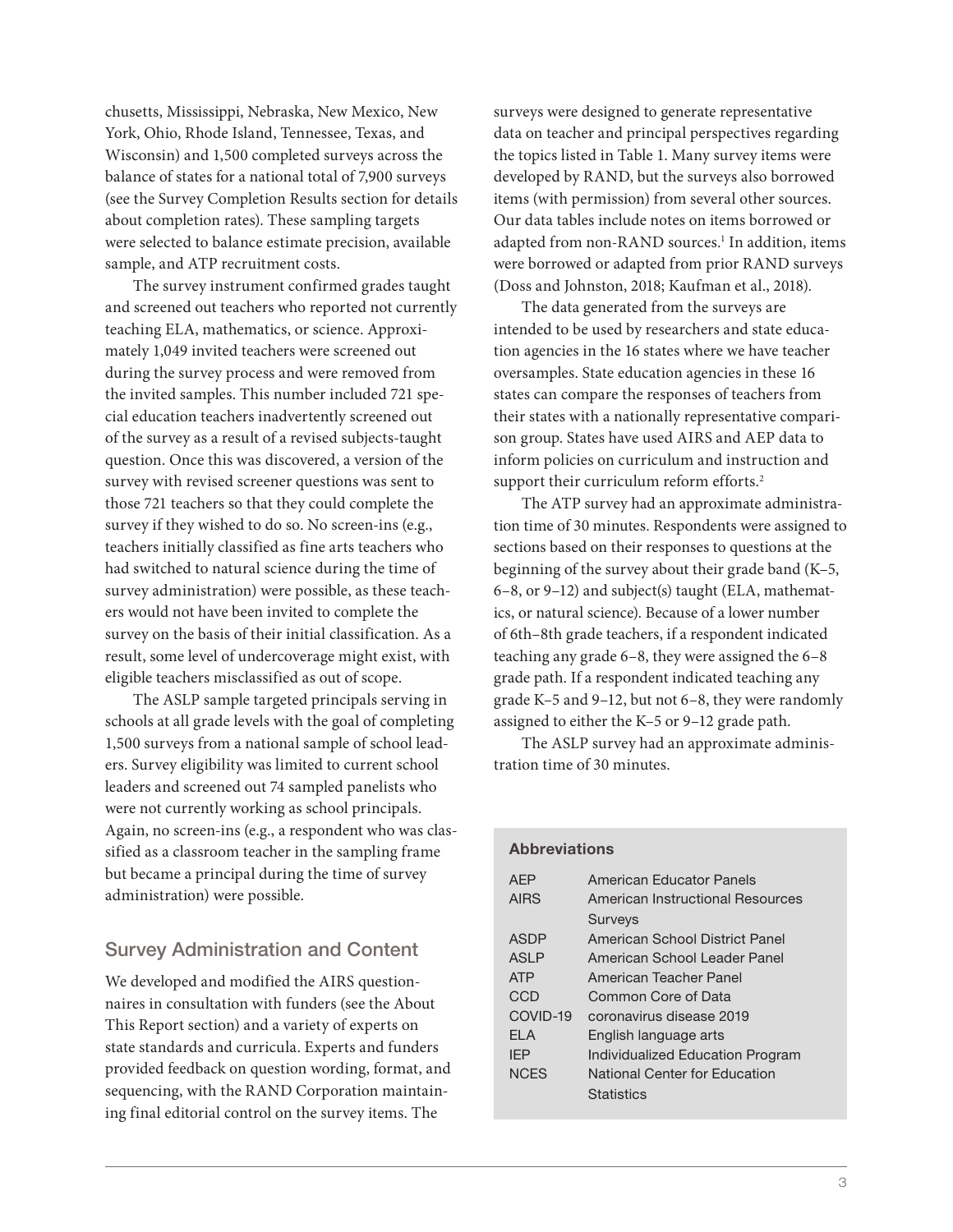## Survey Completion Results

The 2021 AIRS yielded 7,217 complete responses out of 13,322 eligible invitations for teachers (54.2 percent completion rate) and 1,757 complete responses out of 4,920 eligible invitations for school leaders (35.7 percent completion rate). Tables 2 and 3 provide

weighted descriptive statistics for ATP and ASLP survey respondents, respectively, along with available data on the full population of K-12 teachers and school leaders across the United States based on the National Center Common Core of Data (CCD). The weights, which are described below, are intended to

### TABLE 2

Weighted Sample Means, Unweighted Sample Means, and Population Means for American Teacher Panel Respondents

|                                                | Percentage                       |                                |                        |
|------------------------------------------------|----------------------------------|--------------------------------|------------------------|
|                                                | <b>Unweighted Sample</b><br>Mean | <b>Weighted Sample</b><br>Mean | <b>Population Mean</b> |
| School characteristics                         |                                  |                                |                        |
| Elementary school                              | 47.24                            | 51.82                          | 51.83                  |
| Middle school <sup>a</sup>                     | 24.37                            | 24.11                          | 24.10                  |
| High school <sup>a</sup>                       | 28.39                            | 24.07                          | 24.08                  |
| School enrollment size                         |                                  |                                |                        |
| Small                                          | 16.67                            | 17.58                          | 18.07                  |
| Medium                                         | 30.26                            | 31.00                          | 31.34                  |
| Large                                          | 53.07                            | 51.42                          | 50.59                  |
| Minority students in school                    |                                  |                                |                        |
| $0 - 20%$                                      | 26.26                            | 21.80                          | 21.75                  |
| 20-40%                                         | 19.25                            | 19.57                          | 19.53                  |
| 40-60%                                         | 17.35                            | 16.84                          | 16.79                  |
| 60-80%                                         | 15.37                            | 14.14                          | 14.21                  |
| 80-100%                                        | 21.78                            | 27.66                          | 27.73                  |
| Students receiving free or reduced-price lunch |                                  |                                |                        |
| $0 - 20%$                                      | 14.90                            | 15.28                          | 15.28                  |
| 20-40%                                         | 22.89                            | 21.01                          | 20.99                  |
| 40-60%                                         | 25.70                            | 22.91                          | 22.88                  |
| 60-80%                                         | 18.43                            | 19.59                          | 19.58                  |
| 80-100%                                        | 18.08                            | 21.20                          | 21.28                  |
| Urbanicity                                     |                                  |                                |                        |
| City school                                    | 26.65                            | 29.23                          | 29.31                  |
| Suburban school                                | 36.52                            | 38.85                          | 38.80                  |
| Town school                                    | 14.01                            | 11.42                          | 11.39                  |
| Rural school                                   | 22.82                            | 20.50                          | 20.50                  |
| Teacher characteristics                        |                                  |                                |                        |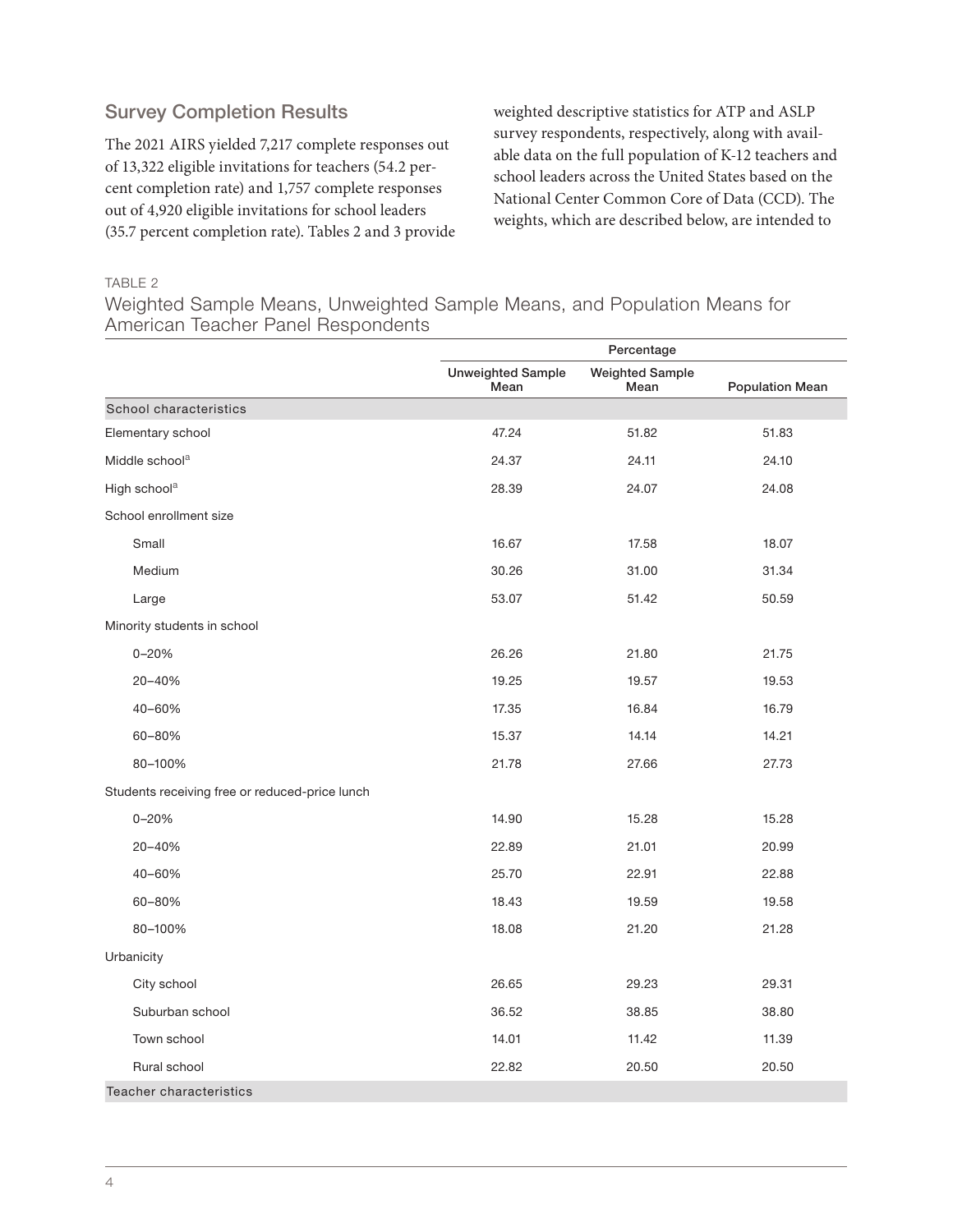### Table 2—Continued

|                          |                                  | Percentage                     |                        |
|--------------------------|----------------------------------|--------------------------------|------------------------|
|                          | <b>Unweighted Sample</b><br>Mean | <b>Weighted Sample</b><br>Mean | <b>Population Mean</b> |
| Female                   | 82.40                            | 81.96                          | 81.97                  |
| Degree: Master's or more | 62.80                            | 57.72                          | 57.67                  |
| Years of experience      |                                  |                                |                        |
| $0-3$ years              | 12.26                            | 13.63                          | 13.80                  |
| 4-9 years                | 26.87                            | 24.22                          | 24.15                  |
| $10-14$ years            | 20.78                            | 19.97                          | 19.91                  |
| 15 or more years         | 40.09                            | 42.17                          | 42.14                  |
| Subject taught           |                                  |                                |                        |
| Math                     | 63.18                            | 66.04                          | 66.06                  |
| <b>ELA</b>               | 71.83                            | 74.30                          | 74.38                  |
| Natural science          | 53.69                            | 55.16                          | 55.18                  |

NOTES: The sample contains 7,217 teachers. School background characteristics were obtained from the CCD and are from the 2018–2019 school year. Proportions were calculated using survey weights, which are calibrated to match the national proportions for teachers. Educator characteristics are self-reported by the respondent. The rate of missingness in educator characteristics is about 2 percent and 5 percent in the teacher and principal samples, respectively. School characteristics that are listed for population means were based on the CCD from the 2018–2019 school year, and teacher characteristics came from National Teacher and Principal Survey data from the 2017–2018 school year, both of which were used in weight calibration. The 2019–2020 CCD data were not available at the time of weight calibration.

a Middle schools include those with combined elementary and middle grades. High schools include those with combined elementary through high school grades.

### TABLE 3

Weighted Sample Means, Unweighted Sample Means, and Population Means for American School Leader Panel Respondents

|                             |                                  | Percentage                     |                        |
|-----------------------------|----------------------------------|--------------------------------|------------------------|
|                             | <b>Unweighted Sample</b><br>Mean | <b>Weighted Sample</b><br>Mean | <b>Population Mean</b> |
| School characteristics      |                                  |                                |                        |
| Elementary school           | 39.44                            | 41.79                          | 41.79                  |
| Middle school <sup>a</sup>  | 40.35                            | 37.41                          | 37.36                  |
| High school <sup>a</sup>    | 20.20                            | 20.80                          | 20.85                  |
| School enrollment size      |                                  |                                |                        |
| Small                       | 32.90                            | 33.38                          | 33.44                  |
| Medium                      | 33.24                            | 33.34                          | 33.29                  |
| Large                       | 33.86                            | 33.29                          | 33.27                  |
| Minority students in school |                                  |                                |                        |
| $0 - 20%$                   | 28.74                            | 28.18                          | 28.23                  |
| 20-40%                      | 18.95                            | 19.11                          | 19.08                  |
| 40-60%                      | 16.22                            | 15.05                          | 15.02                  |
| 60-80%                      | 12.41                            | 12.28                          | 12.26                  |
| 80-100%                     | 23.68                            | 25.38                          | 25.41                  |
|                             |                                  |                                |                        |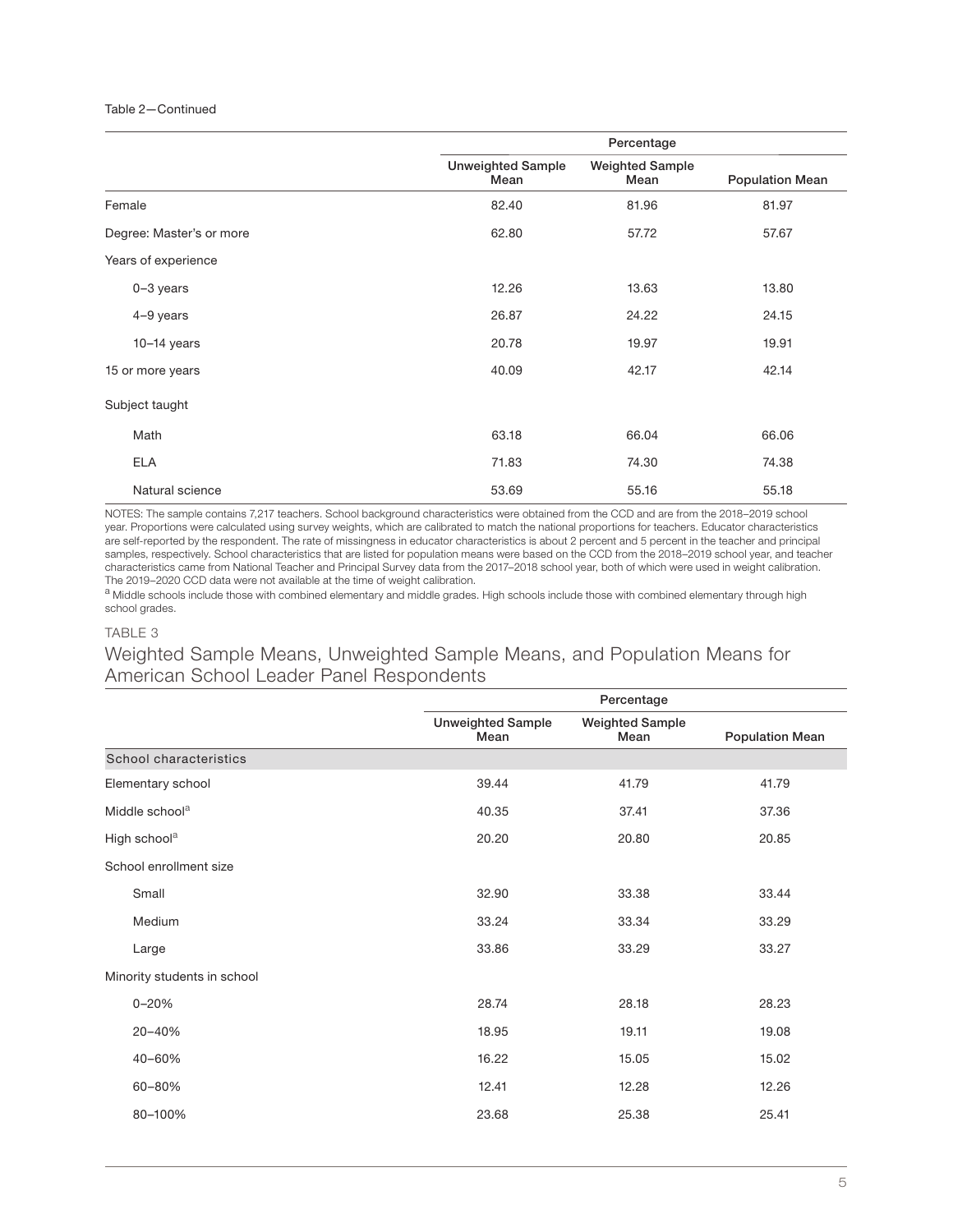### Table 3—Continued

|                                                | Percentage                       |                                |                        |
|------------------------------------------------|----------------------------------|--------------------------------|------------------------|
|                                                | <b>Unweighted Sample</b><br>Mean | <b>Weighted Sample</b><br>Mean | <b>Population Mean</b> |
| Students receiving free or reduced-price lunch |                                  |                                |                        |
| $0 - 20%$                                      | 13.43                            | 13.54                          | 13.57                  |
| 20-40%                                         | 22.20                            | 20.86                          | 20.86                  |
| 40-60%                                         | 24.36                            | 24.45                          | 24.46                  |
| 60-80%                                         | 18.33                            | 19.38                          | 19.35                  |
| 80-100%                                        | 21.68                            | 21.77                          | 21.76                  |
| Urbanicity                                     |                                  |                                |                        |
| City school                                    | 26.81                            | 26.60                          | 26.60                  |
| Suburban school                                | 31.30                            | 32.25                          | 32.26                  |
| Town school                                    | 12.98                            | 12.74                          | 12.71                  |
| Rural school                                   | 28.91                            | 28.41                          | 28.43                  |
| Principal characteristics                      |                                  |                                |                        |
| Female                                         | 49.12                            | 53.16                          | 53.20                  |
| Degree: Doctorate                              | 14.74                            | 10.49                          | 10.47                  |
| Years of experience                            |                                  |                                |                        |
| $0-2$ years                                    | 25.50                            | 45.55                          | 45.66                  |
| 3-9 years                                      | 55.72                            | 42.34                          | 42.26                  |
| $10 + years$                                   | 18.78                            | 12.11                          | 12.08                  |

NOTES: The sample contains 1,757 principals. School background characteristics were obtained from the CCD and are from the 2018–2019 school year. Proportions were calculated using survey weights, which are calibrated to match the national proportions for principals. Educator characteristics are self-reported by the respondent. The rate of missingness in educator characteristics is about 2 percent and 5 percent in the teacher and principal samples, respectively. School characteristics that are listed for population means were based on the CCD from the 2018–2019 school year, and teacher characteristics came from National Teacher and Principal Survey data from the 2017–2018 school year, both of which were used in weight calibration. The 2019–2020 CCD data were not available at the time of weight calibration.

a Middle schools include those with combined elementary and middle grades. High schools include those with combined elementary through high school grades.

ensure that the sample reflects the national population of teachers and school leaders.

## Calibrated Weighting

The 2021 AIRS includes weights to produce estimates that reflect the national population of public school teachers and principals in the United States and state-specific populations in 16 oversampled states during the 2020–2021 school year. The weighting process accounts for the probability of selection into the survey from the panel and the likelihood that an invited teacher or principal will complete the survey. These likelihoods are calibrated to reproduce the

population distribution of K–12 teachers and principals, with state-specific calibrations performed in oversampled states. The nonresponse adjustment is important to eliminate known sources of bias and ensure that the weighted sample matches the national characteristics of educators at the individual and school levels. This weighting approach is widely used for probability sample surveys and to adjust for nonresponse, including for such U.S. Department of Education surveys as the Teacher Follow-Up Survey. The final analysis weights are the product of the following three interim weights: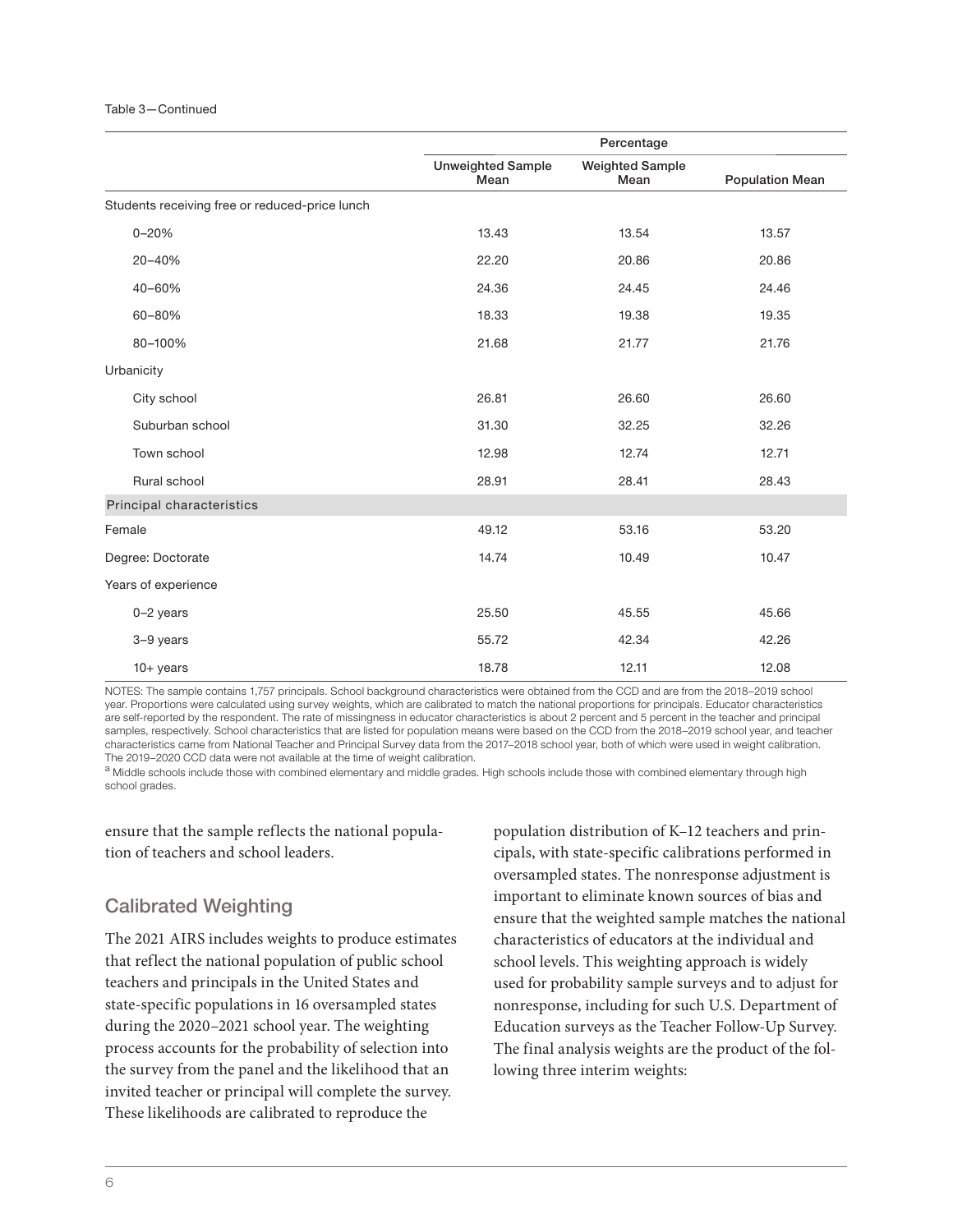- 1. **the calibrated weight of the ATP/ASLP sampling frame.** This is a calibration weight that assigns a weight for each ATP/ASLP member based on individual and school-level characteristics so that the sum of the weights along the calibration factors closely matches the characteristics of the national population of teachers and principals based on the Schools and Staffing Survey and the CCD, which are both from the National Center for Education Statistics (NCES), as well as the state-specific population of teachers and principals in oversampled states. (See Robbins and Grant, 2020, for more information.)
- 2. **the sample selection weight.** This is the inverse probability of selection into the 2021 AIRS sample using the ATP/ASLP as the frame. These probabilities were selected to achieve the goals of 7,900 ATP and 1,500 ASLP completed surveys. These weights are used to account for the differential probability that respondents are invited and enrolled in the ATP/ASLP.
- 3. **the survey response weight.** This is the inverse of the modeled probability of a teacher or principal completing the survey. These weights are used to account for the differential probability that respondents complete the 2021 AIRS, conditional upon being invited to complete the 2021 AIRS.

We subsequently recalibrated and trimmed the products of these weights as necessary. Recalibration ensures that the weights recover the population estimates after selection and nonresponse adjustments are applied. The sampling and weighting approach was designed to ensure a representative sample and limit the size of the design effect. We calculated the sampling frame weights to make the panel match the national population of teachers and principals based on several school-level (e.g., school size, level, urbanicity, sociodemographics) and individual-level (e.g., gender, experience) characteristics. The inverse of the selection probabilities  $(p_s)$  was used as the sample selection weight. We estimated the response weights by modeling the likelihood  $(p_{n})$  that a selected participant would respond to the survey, conditional on the school-level and individual-level characteristics of teachers and principals (including the states in which they are working). For parsimony, we used a variableselection method to choose the model that best fit the data. We estimated the main weight as the product of the sampling frame calibration weight  $(1/p<sub>c</sub>)$ , the sample selection weight  $(1/p_s)$ , and the response weight  $(1/p_{ri})$ , as follows:

$$
Main Weight = \frac{1}{p_{fi}} * \frac{1}{p_{si}} * \frac{1}{p_{ri}}
$$

Because there is no guarantee that this main weight sums to the total of all the population characteristics, it was calibrated again, based on individual and school-level characteristics, to obtain the final weight. If some of these final weights were extreme within sampling states, a trimming process (at the 95th percentile) was used to reduce the outliers, and the trimmed weights were reallocated for the population totals to remain the same after trimming.<sup>3</sup>

The survey weights included in the 2021 AIRS, as with survey weights produced for each of the previous AIRS surveys, are intended to facilitate cross-sectional (e.g., current-year) analysis of teacher and school leader responses to the surveys. Crosssectional comparisons of estimates across the 2019, 2020, and 2021 AIRS are useful for observing shifts in national, descriptive trends, but these weights were not designed to conduct longitudinal analyses among the same teachers over time (i.e., they do not account for panel members who do and do not complete the AIRS in multiple years).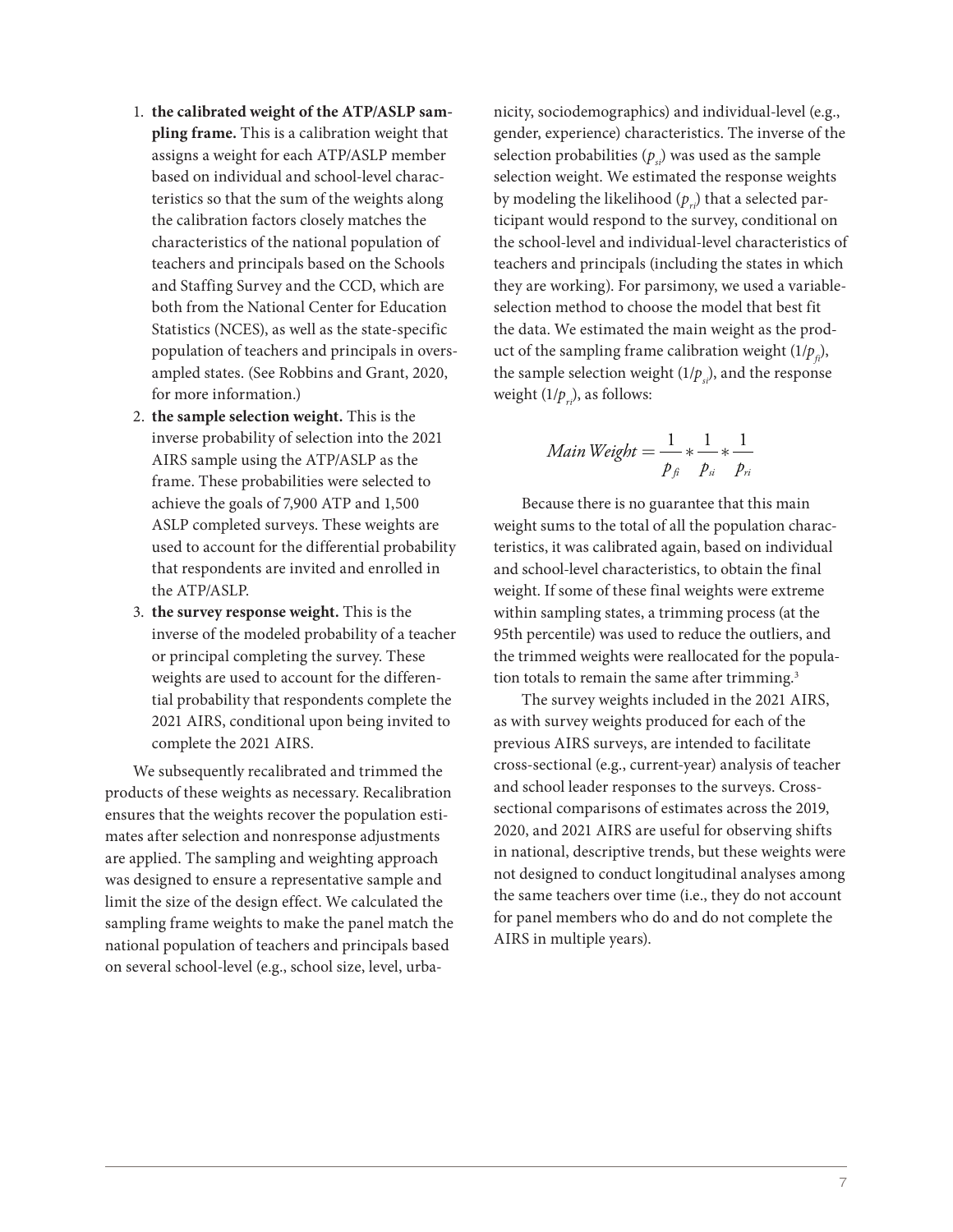## American Instructional Resources Surveys: Teacher Survey Results

Teacher and Student Characteristics

| <b>Teacher Race/Ethnicity</b>             | <b>Weighted Percentage</b> |
|-------------------------------------------|----------------------------|
| American Indian or Alaska Native          | 2                          |
| Asian                                     | 3                          |
| <b>Black or African American</b>          | 8                          |
| Hispanic, Latino, or Spanish origin       | 8                          |
| Native Hawaiian or other Pacific Islander |                            |
| White                                     | 80                         |
| Other                                     |                            |
| Decline to respond                        | 5                          |

1. With which of the following do you identify? ( $n = 7,020$ )

NOTE: All percentages rounded to the nearest integer. Respondents were instructed to "select all that apply."

2. Approximately, what percentage of the students you teach—including those in small push-in or pullout groups—are English learners?  $(n = 7,018)$ 

| Percentage of English Learner Students | <b>Weighted Percentage</b> |
|----------------------------------------|----------------------------|
| 0                                      | 22                         |
| $1 - 10$                               | 41                         |
| $11 - 24$                              | 15                         |
| $25 - 49$                              | 9                          |
| $50 - 74$                              | 5                          |
| 75-100                                 | 8                          |

NOTE: All percentages rounded to the nearest integer.

3. Approximately, what percentage of the students you teach have an Individualized Education Program (IEP) and/or 504 plan?  $(n = 7,017)$ 

| Percentage of IEP Students | <b>Weighted Percentage</b> |
|----------------------------|----------------------------|
| $\mathsf 0$                | 5                          |
| $1 - 10$                   | 40                         |
| $11 - 24$                  | 32                         |
| $25 - 49$                  | 13                         |
| $50 - 74$                  | 3                          |
| 75-100                     | $\overline{7}$             |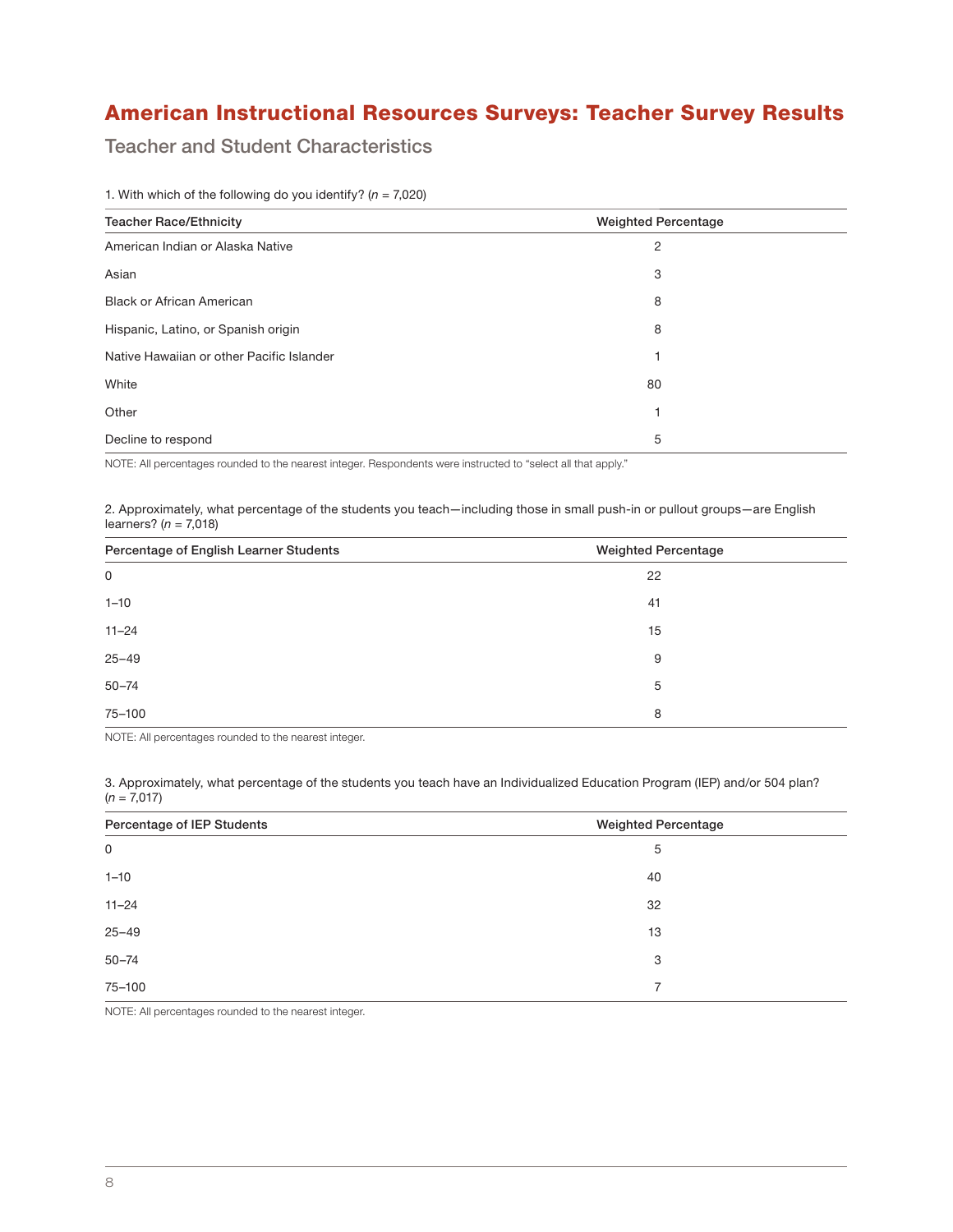### 4. With which of the following do you identify? ( $n = 7,212$ )

| Gender | <b>Weighted Percentage</b> |
|--------|----------------------------|
| Male   | 18                         |
| Female | 82                         |
| Other  | 0                          |

NOTE: All percentages rounded to the nearest integer.

### 5. Percentage of Respondents by School Enrollment of Black Students ( $n = 6,833$ )

| <b>Students</b> | <b>Weighted Percentage</b> |
|-----------------|----------------------------|
| 10 or less      | 62                         |
| $11 - 24$       | 16                         |
| $25 - 49$       | 13                         |
| $50 - 74$       | 5                          |
| 75-100          | $\overline{4}$             |

NOTE: Information on school-level enrollments was obtained from NCES, 2020.

### 6. Percentage of Respondents by School Enrollment of Hispanic/Latino Students ( $n = 6,774$ )

| Students   | <b>Weighted Percentage</b> |
|------------|----------------------------|
| 10 or less | 42                         |
| $11 - 24$  | 23                         |
| $25 - 49$  | 15                         |
| $50 - 74$  | 11                         |
| 75-100     | 9                          |

NOTE: Information on school-level enrollments was obtained from NCES, 2020.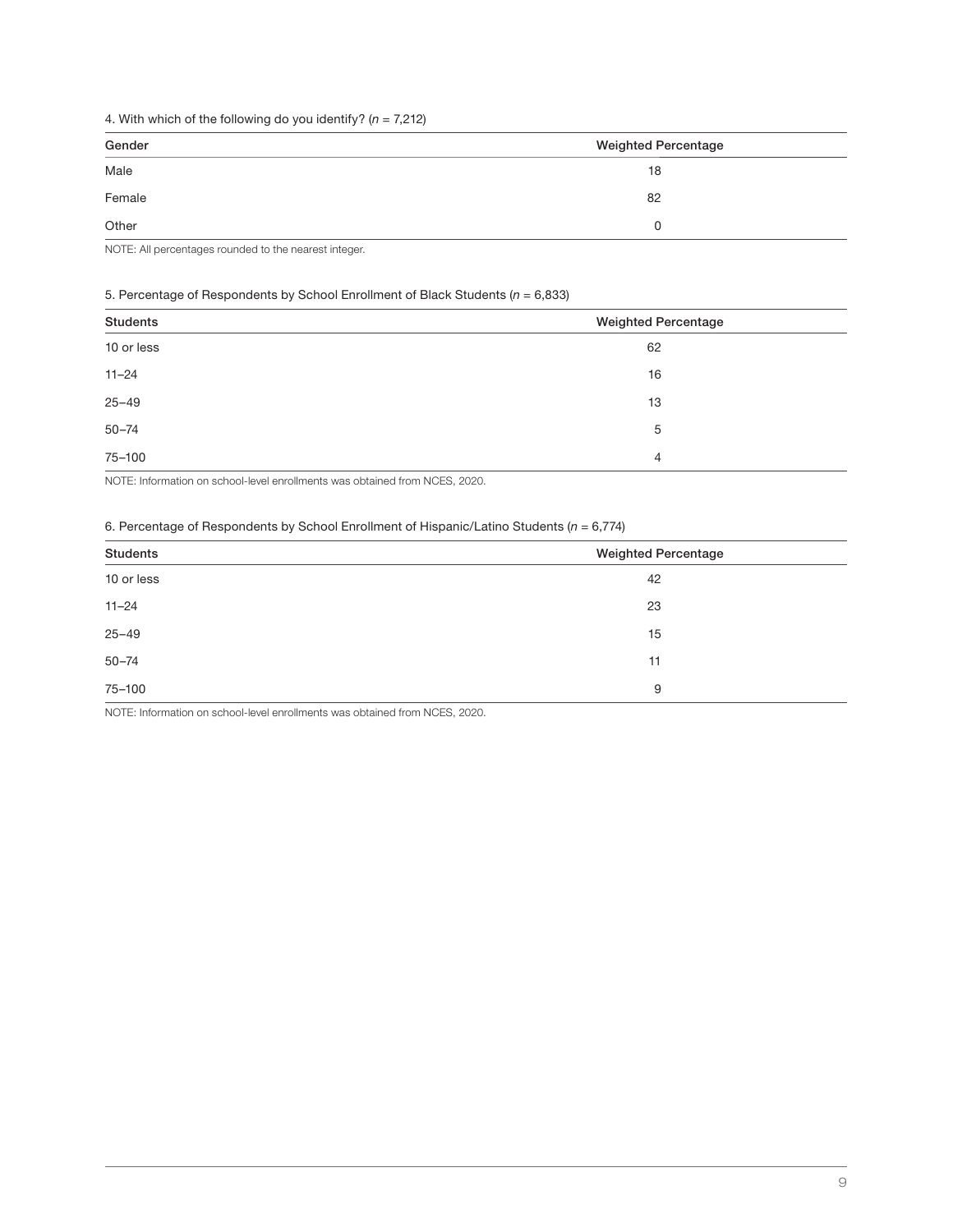7. This school year, what grade(s) do you teach?  $(n = 7,217)$ 

| <b>Grades Taught</b>                                       | <b>Weighted Percentage</b> |
|------------------------------------------------------------|----------------------------|
| Kindergarten                                               | 12                         |
| Grade 1                                                    | 14                         |
| Grade 2                                                    | 13                         |
| Grade 3                                                    | 14                         |
| Grade 4                                                    | 13                         |
| Grade 5                                                    | 13                         |
| Grade 6                                                    | 11                         |
| Grade 7                                                    | 11                         |
| Grade 8                                                    | 12                         |
| Grade 9                                                    | 14                         |
| Grade 10                                                   | 17                         |
| Grade 11                                                   | $18$                       |
| Grade 12                                                   | 17                         |
| Ungraded (including special education students aged 18-22) | 1                          |
| Other                                                      | $\mathbf{1}$               |

NOTE: All percentages rounded to the nearest integer. Respondents instructed to "select all that apply."

### 8. School Grade Level Routing  $(n = 7,217)$

| Level      | <b>Weighted Percentage</b> |  |  |
|------------|----------------------------|--|--|
| Elementary | 52                         |  |  |
| Middle     | 24                         |  |  |
| High       | 24                         |  |  |

NOTE: All percentages rounded to the nearest integer. Grade assignment reflects survey routing pattern.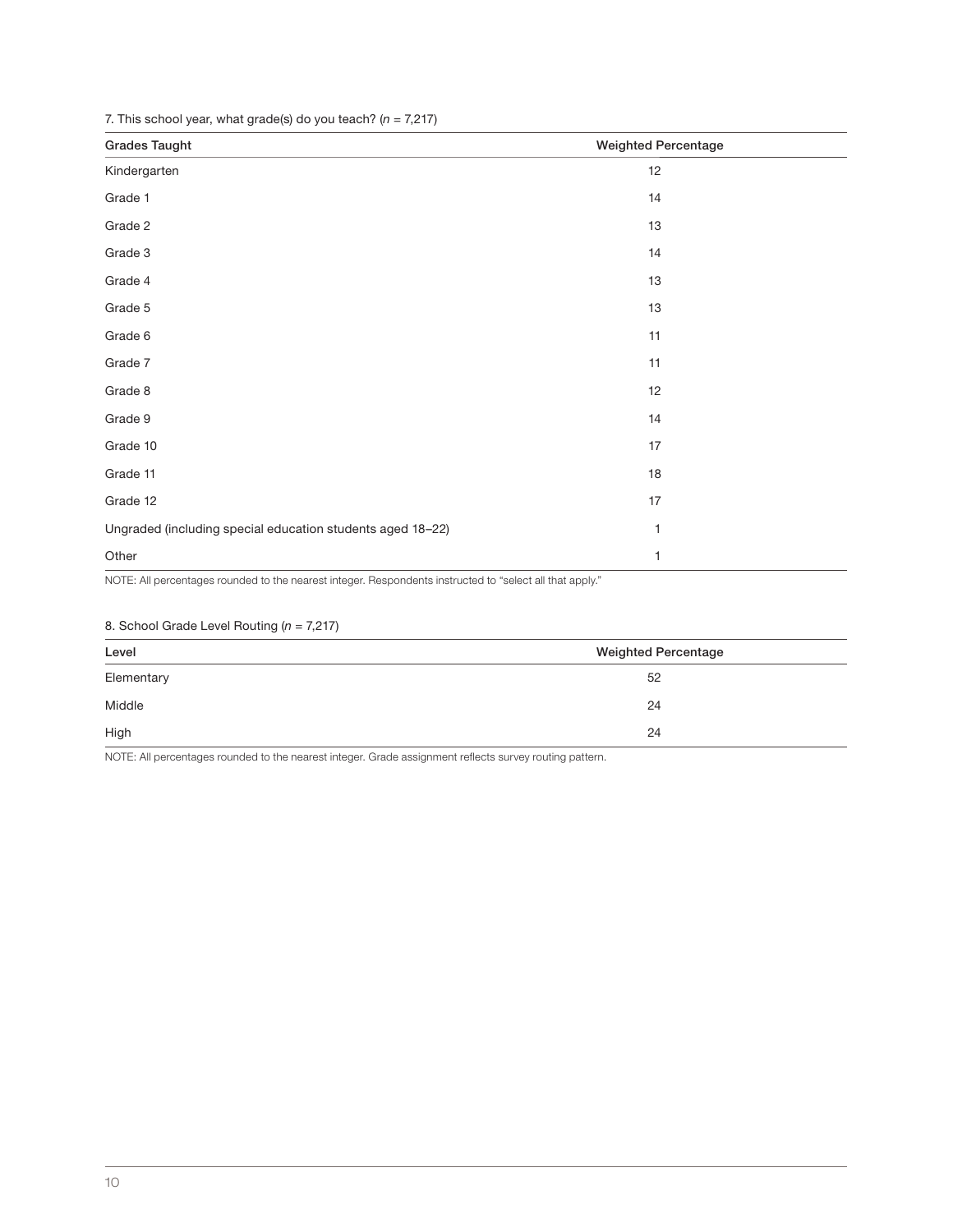9. Please indicate the main subject(s) you teach. ( $n = 7,215$ )

| Subject                                                                                                  | <b>Weighted Percentage</b> |
|----------------------------------------------------------------------------------------------------------|----------------------------|
| Early childhood or general elementary                                                                    | 41                         |
| Special education                                                                                        | 0                          |
| Arts or music                                                                                            | 0                          |
| English and language arts (including English, language arts, reading, literature, writing, speech, etc.) | 29                         |
| English as a second language, bilingual education, or English language development                       | 0                          |
| World languages                                                                                          | 0                          |
| Health education                                                                                         | 0                          |
| Mathematics (including general mathematics, algebra, geometry, calculus, etc.)                           | 19                         |
| Natural sciences (including general science, biology, chemistry, physics, etc.)                          | 11                         |
| Social sciences (including social studies, geography, history, government/civics, etc.)                  | 0                          |
| Career or technical education                                                                            | 0                          |
| Other                                                                                                    | 0                          |

NOTE: All percentages rounded to the nearest integer. Respondents were instructed to "select all that apply." Percentages will not sum to 100 percent.

10. [For high school teachers only] You indicated that you teach natural science. Please indicate what courses you teach. ( $n = 515$ )

| <b>Science Courses</b>    | <b>Weighted Percentage</b> |  |  |
|---------------------------|----------------------------|--|--|
| Biology                   | 46                         |  |  |
| Chemistry                 | 38                         |  |  |
| Physics                   | 30                         |  |  |
| Physical or earth science | 24                         |  |  |
| Other                     | 25                         |  |  |

NOTE: All percentages rounded to the nearest integer. Respondents who indicated they did not teach natural science only and did not teach high school only did not see this question. Respondents were instructed to "select all that apply." Percentages will not sum to 100 percent.

| 11. Including this school year (2020–2021), but excluding your student teaching, how long have you worked as a teacher? |  |  |
|-------------------------------------------------------------------------------------------------------------------------|--|--|
| $(n = 7,217)$                                                                                                           |  |  |

| Years<br><b>Weighted Percentage</b> |    |  |
|-------------------------------------|----|--|
| $0-5$ years                         | 10 |  |
| 6-10 years                          | 23 |  |
| 11-15 years                         | 19 |  |
| 16-20 years                         | 17 |  |
| 21 or more years                    | 30 |  |

NOTE: This question instructed respondents to round to the nearest whole number. Responses were binned (i.e., sorted into categories according to years of experience) for this table.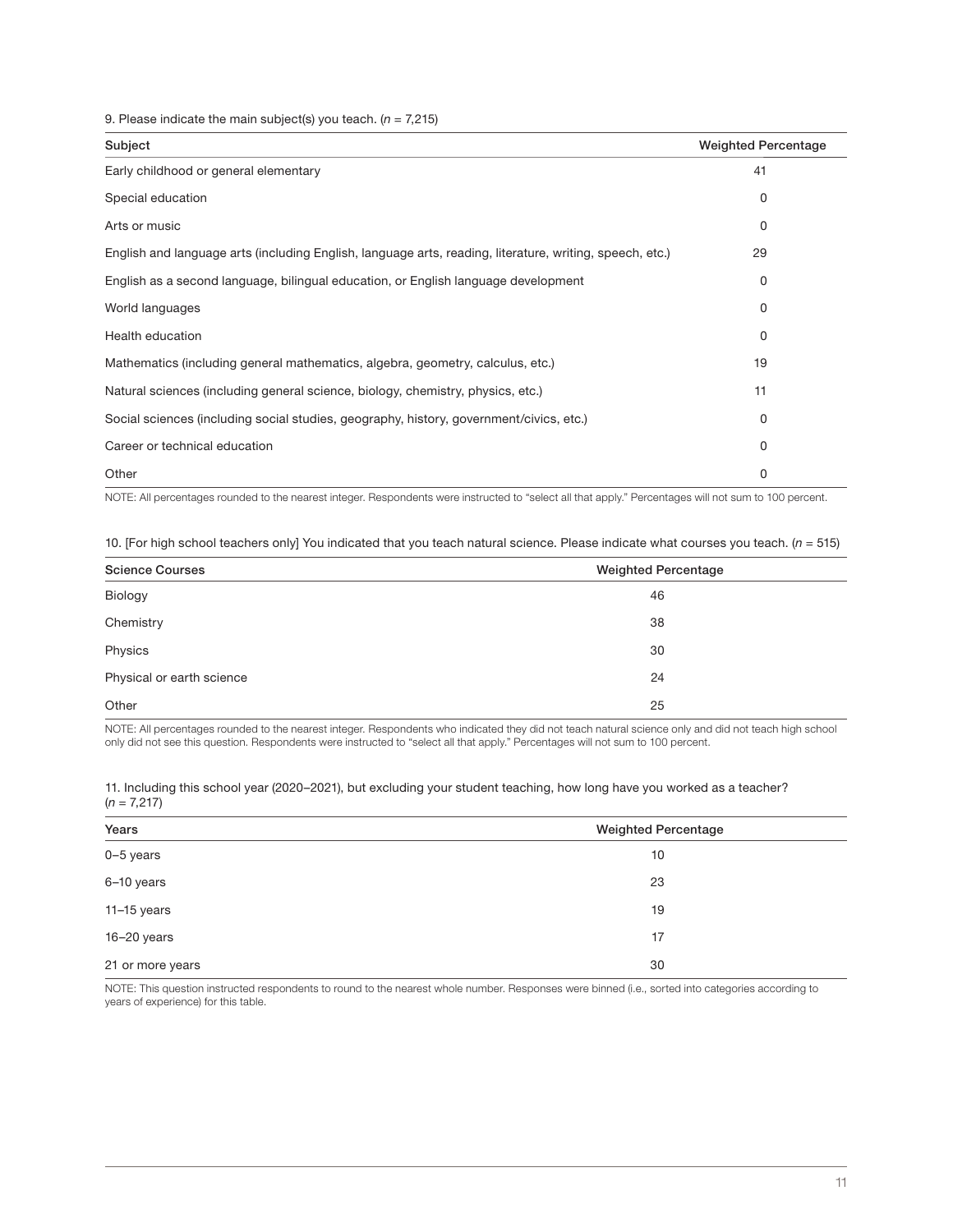12. Please indicate whether you are a teacher of record for class(es) you teach and/or provide push-in/pull-out services.  $(n = 7,020)$ 

| Years                                                                                                                                                                   | <b>Weighted Percentage</b> |
|-------------------------------------------------------------------------------------------------------------------------------------------------------------------------|----------------------------|
| I am the teacher of record for class(es) I teach (i.e., I have primary responsibility for the learning<br>of the students in the classes I teach)                       | 88                         |
| I provide push-in or pull-out services for individual students who need special supports,<br>intervention, remediation or enrichment (but am not the teacher of record) |                            |
| I teach some classes as the teacher of record, and some where I provide push-in or pull-out<br>services                                                                 | 4                          |
| None of the above                                                                                                                                                       |                            |

NOTE: This question instructed respondents to round to the nearest whole number.

## COVID-19 Items

13. Which of the following most closely reflects how instruction has been provided to your students for the majority of this school year (2020–2021)?  $(n = 7,217)$ 

| <b>Instruction Model</b>                                                                                                                                                                                                           | <b>Weighted Percentage</b> |
|------------------------------------------------------------------------------------------------------------------------------------------------------------------------------------------------------------------------------------|----------------------------|
| Fully remote instruction, where a large majority or all of your students have received at least<br>one synchronous class each school day                                                                                           | 22                         |
| Fully remote instruction, where a large majority or all of your students have received less<br>than one synchronous class each school day (i.e., instruction might be distributed via paper<br>workbooks or asynchronous videos)   | З                          |
| Hybrid model involving in-person and remote instruction                                                                                                                                                                            | 49                         |
| Fully in-person instruction each school day for the majority, if not all, of your students                                                                                                                                         | 26                         |
| $\mathcal{L}$ . The state of the state of the state of the state of the state of the state of the state of the state of the state of the state of the state of the state of the state of the state of the state of the state of th |                            |

NOTE: This question was adapted from Kaufman, Diliberti et al., 2020. All percentages rounded to the nearest integer.

14. You indicated that instruction has been provided to your students through a hybrid model for the majority of the school year. Please indicate which of the following most accurately describes how you have provided instruction to your students for the majority of the school year.  $(n = 3.718)$ 

| <b>Instruction Model</b>                                                                                           | <b>Weighted Percentage</b> |
|--------------------------------------------------------------------------------------------------------------------|----------------------------|
| I have provided in-person instruction only                                                                         | 3                          |
| I have provided remote instruction only                                                                            | 3                          |
| I have provided in-person and remote instruction simultaneously (in the same class)                                | 62                         |
| I have provided in-person instruction for some classes and remote instruction for others (not at<br>the same time) | 29                         |
| Other                                                                                                              | 3                          |

NOTE: Respondents who indicated they did not provide instruction through a hybrid instruction model did not see this question. All percentages rounded to the nearest integer.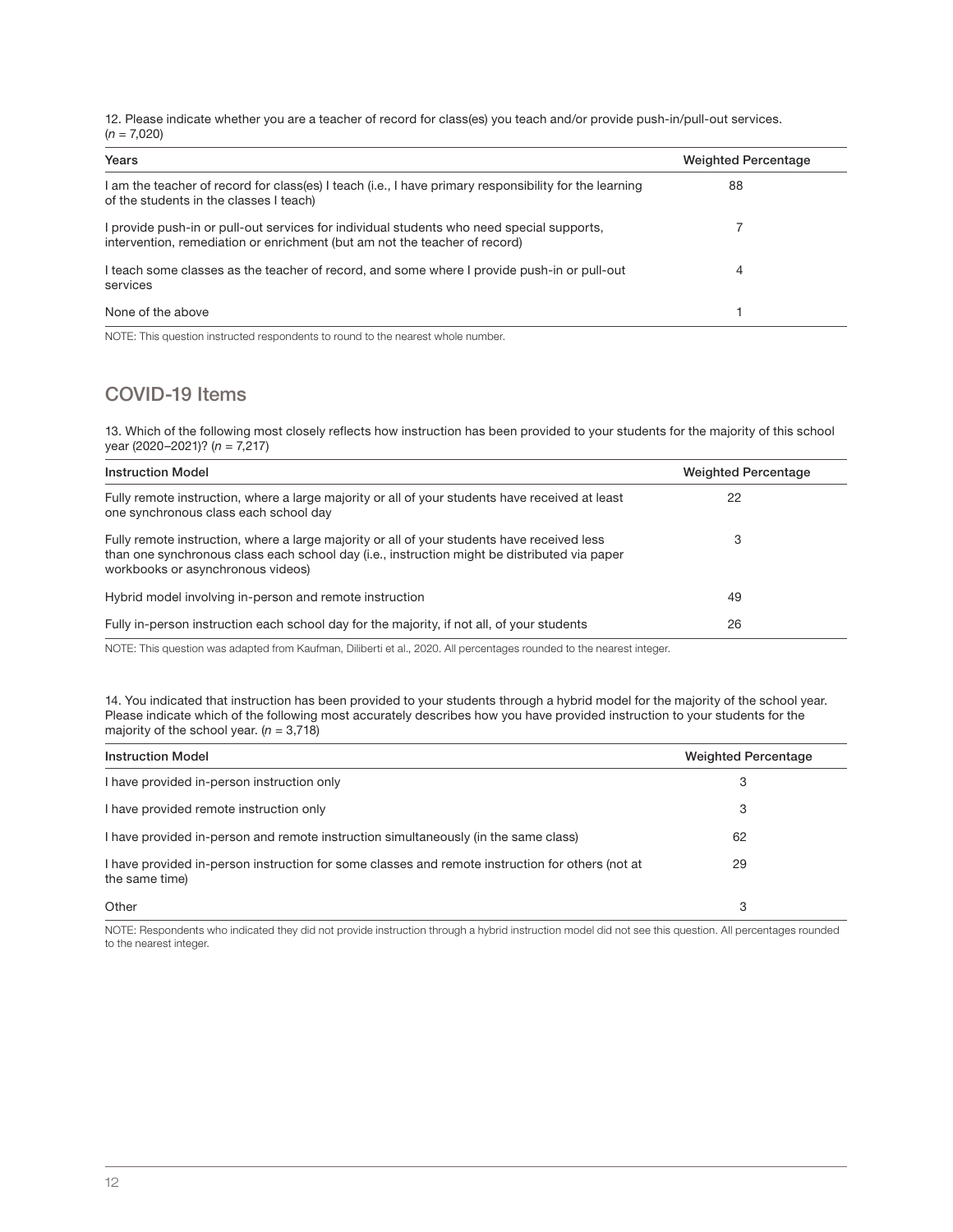15. Approximately what percentage of your students have an internet connection with sufficient speeds for distance learning at home?  $(n = 7,214)$ 

| <b>Percentage of Students</b><br><b>Weighted Percentage</b> |    |
|-------------------------------------------------------------|----|
| $0 - 49$                                                    | 6  |
| $50 - 69$                                                   | 11 |
| $70 - 89$                                                   | 32 |
| $90 - 99$                                                   | 32 |
| 100                                                         | 19 |

NOTE: This question was adapted from Kaufman, Diliberti et al., 2020. All percentages rounded to the nearest integer. Teachers reported one percentage in response to this question. Responses were binned (i.e., sorted into categories) for this table.

16. Approximately what percentage of your students have completed all or almost all of your assignments so far this school year  $(2020-2021)$ ? (n = 7,214)

| Percentage of Students | <b>Weighted Percentage</b> |  |  |
|------------------------|----------------------------|--|--|
| $0 - 49$               | 19                         |  |  |
| $50 - 69$              | 22                         |  |  |
| $70 - 89$              | 36                         |  |  |
| $90 - 99$              | 18                         |  |  |
| 100                    | 4                          |  |  |

NOTE: This question was adapted from Kaufman, Diliberti et al., 2020. All percentages rounded to the nearest integer. Teachers reported one percentage in response to this question. Responses were binned (i.e., sorted into categories) for this table.

17. Approximately how many hours of learning activities is a typical student expected to undertake during a typical week of 2020– 2021 school year for the following subject you teach? ( $n = 7,217$ )

| Hours            |           |           | <b>Weighted Percentage</b> |             |                  |
|------------------|-----------|-----------|----------------------------|-------------|------------------|
|                  | 0-3 Hours | 4-6 Hours | 7-9 Hours                  | 10-12 Hours | 13 or More Hours |
| <b>ELA</b>       |           | 13        |                            |             | 4                |
| Mathematics      | 85        | 10        |                            |             |                  |
| Natural sciences | 92        | 6         |                            |             |                  |

NOTE: Teachers reported hours of instructional time for each subject they taught in response to this question. Responses were binned (i.e., sorted into categories) for this table.

18. Thinking about the curriculum content you had taught by last school year (2019–2020) at this time, what proportion of that content have you taught this school year (2020–2021)?  $(n = 7,217)$ 

| Category                                                                                            | <b>Weighted Percentage</b> |
|-----------------------------------------------------------------------------------------------------|----------------------------|
| None or almost none                                                                                 | 0                          |
| About 25 percent                                                                                    | 3                          |
| About 50 percent                                                                                    | 16                         |
| About 75 percent                                                                                    | 38                         |
| Nearly all or all                                                                                   | 39                         |
| N/A-This is my first year teaching or I am teaching a different<br>subject or course than last year | 4                          |

NOTE: This question was adapted from Kaufman, Diliberti et al., 2020. All percentages rounded to the nearest integer.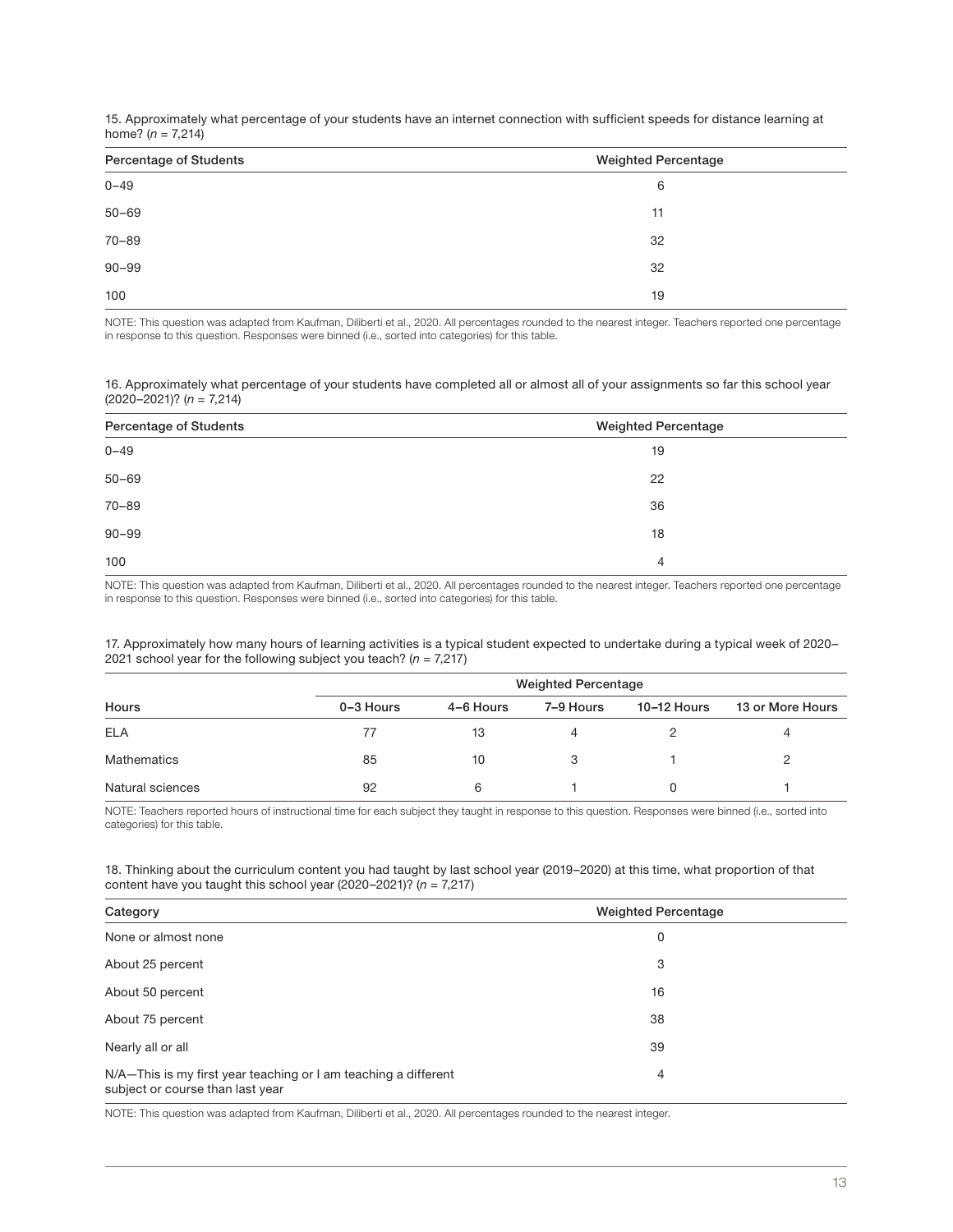19. Please rank the top three reasons you have not been able to teach all the curriculum content you had covered by this time last year. ( $n = 4,133$ )

|                                                                            | <b>Weighted Percentage</b> |                 |                  |                        |
|----------------------------------------------------------------------------|----------------------------|-----------------|------------------|------------------------|
| Category                                                                   | Not in Top<br><b>Three</b> | First<br>Reason | Second<br>Reason | <b>Third</b><br>Reason |
| The curriculum content I was using last year is not digitally accessible   | 37                         | 16              | 19               | 28                     |
| My students need more remediation activities than last year                | 17                         | 33              | 29               | 21                     |
| My students need more enrichment activities beyond what I taught last year | 67                         | 3               | 13               | 17                     |
| Students have had less classroom instructional time than last year         | 14                         | 42              | 30               | 14                     |
| Other                                                                      | 66                         | 6               | 8                | 20                     |

NOTE: Respondents who indicated they taught nearly all or all the curriculum content did not see this question. Respondents were instructed to "please select the top three."

|  |  | 20. Approximately what percentage of your students have an adult that can supervise their learning at home? ( $n = 3,549$ ) |  |  |
|--|--|-----------------------------------------------------------------------------------------------------------------------------|--|--|
|  |  |                                                                                                                             |  |  |

| Percentage of Students | <b>Weighted Percentage</b> |
|------------------------|----------------------------|
| $0 - 25$               | 17                         |
| $26 - 50$              | 30                         |
| $51 - 75$              | 21                         |
| 76-100                 | 32                         |

NOTE: All percentages rounded to the nearest integer. Responses omit teachers who reported "I don't know." Teachers reported one percentage in response to this question. Responses were binned (i.e., sorted into categories) for this table.

### 21. Approximately what percentage of parents or guardians of your students have you heard from (via in-person, phone, text, e-mail, video communication, or a response to any requests) at least once this school year (2020–2021)? ( $n = 7,216$ )

| Percentage of Parents/Guardians | <b>Weighted Percentage</b> |
|---------------------------------|----------------------------|
| $0 - 25$                        | 27                         |
| $26 - 50$                       | 16                         |
| $51 - 75$                       | 10                         |
| 76-100                          | 48                         |

NOTE: All percentages rounded to the nearest integer. Teachers reported one percentage in response to this question. Responses were binned (i.e., sorted into categories) for this table.

22. Approximately what percentage of your students have you not been able to contact since the school year began? ( $n = 7,205$ )

| Percentage of Students | <b>Weighted Percentage</b> |
|------------------------|----------------------------|
| 0                      | 54                         |
| $1 - 5$                | 18                         |
| $6 - 10$               | 11                         |
| Above 10               | 17                         |

NOTE: All percentages rounded to the nearest integer. Teachers reported one percentage in response to this question. Responses were binned (i.e., sorted into categories) for this table.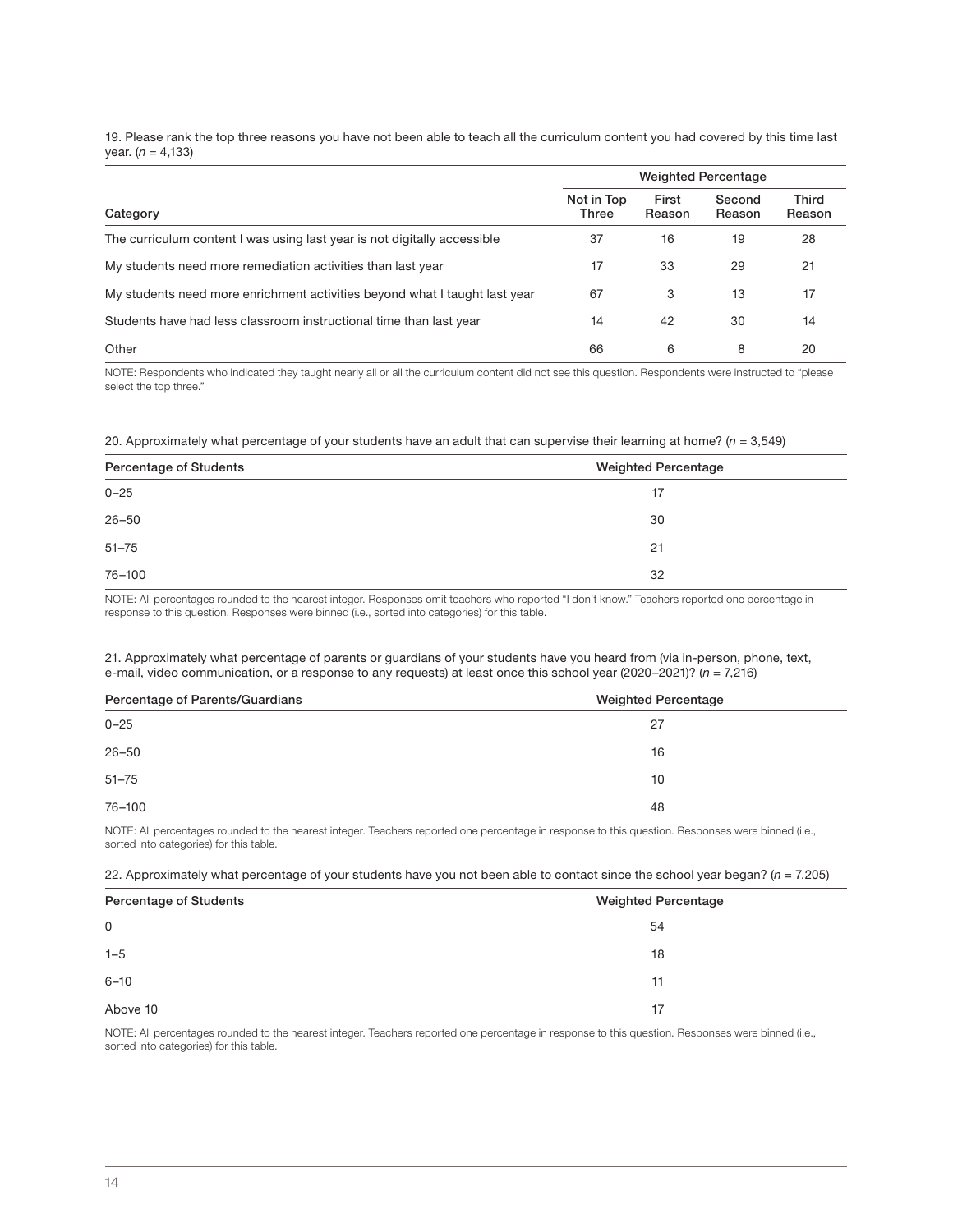## Anti-bias Instruction

| Category                                                                                                                                         | <b>Weighted Percentage</b> |  |
|--------------------------------------------------------------------------------------------------------------------------------------------------|----------------------------|--|
| School- or district-provided instructional materials for my<br>subject area                                                                      | 35                         |  |
| Instructional materials I find myself                                                                                                            | 37                         |  |
| Instructional materials I create from scratch                                                                                                    | 24                         |  |
| I teach anti-bias topics without the use of instructional materials<br>(e.g., informal discussions with students, or during morning<br>meetings) | 39                         |  |
| Other instructional materials                                                                                                                    | 5                          |  |
| N/A-I do not provide anti-bias instruction                                                                                                       | 27                         |  |

23. What types of instructional materials do you typically use to provide anti-bias instruction?<sup>a</sup> (n = 7,217)

NOTE: All percentages rounded to the nearest integer. Respondents who indicated they did not provide anti-bias instruction could not select other options. All other respondents were instructed to "select all that apply." Percentages will not sum to 100 percent.

a Anti-bias instruction was defined in the survey as instruction that "emphasizes the development of students' positive social identities and fosters their comfort and respect for all dimensions of diversity, including, for example, race and ethnicity, gender identity, religious identity, immigration status, sexual identity, socioeconomic status, and ability status . . . [as well as] raise their awareness of and promote their capacity to act against bias and injustice."

24. How well prepared do you feel to provide anti-bias instruction within the classes you teach? ( $n = 7,214$ )

| Category               | <b>Weighted Percentage</b> |
|------------------------|----------------------------|
| Not prepared at all    | 14                         |
| Not very well prepared | 25                         |
| Somewhat well prepared | 48                         |
| Very well prepared     | 13                         |

NOTE: All percentages rounded to the nearest integer.

## Curriculum Materials and Other Instructional Materials

In the survey, curriculum materials were defined for educators as "instructional materials intended to constitute a full, comprehensive course of study for a particular subject and grade level."

25. Have you ever used ELA or mathematics materials from Achievethecore.org to support your work? ( $n = 7,217$ )

| Category | <b>Weighted Percentage</b> |
|----------|----------------------------|
| No       | 88                         |
| Yes      | 12                         |

NOTE: All percentages rounded to the nearest integer.

### 26. Have you ever used EdReports to select, modify, or implement curriculum?  $(n = 7,217)$

| Category  | <b>Weighted Percentage</b> |
|-----------|----------------------------|
| <b>No</b> | 94                         |
| Yes       |                            |

NOTE: This question was adapted from Doss and Johnston, 2018. All percentages rounded to the nearest integer.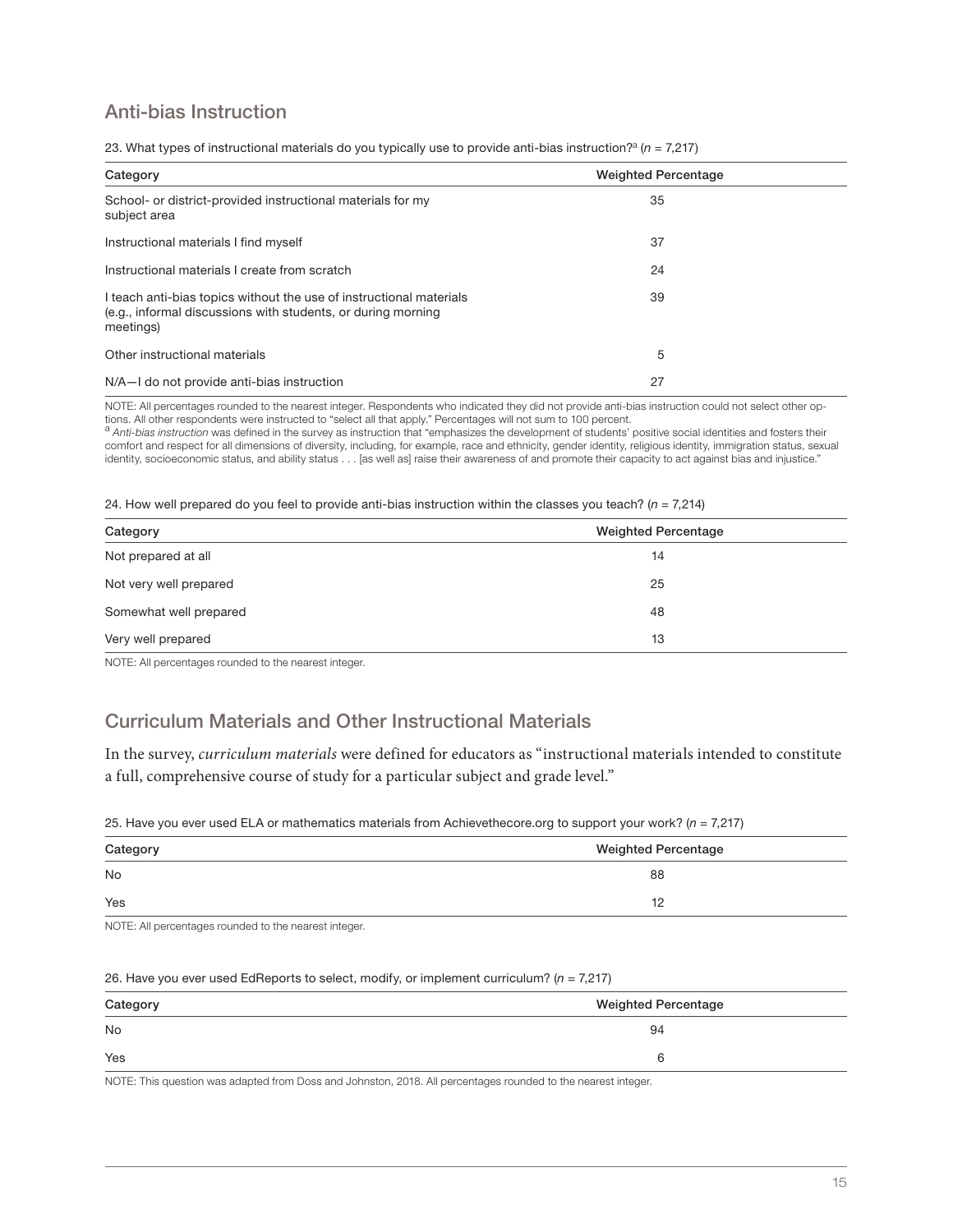27. Select any materials you use regularly (once a week or more, on average) for your ELA instruction this school year (2020– 2021) and any materials provided by your school or school district this school year (2020–2021), either as a requirement or recommendation, whether you use them or not.

| <b>Top Ten Regularly Used Materials</b>                |                        | Top Ten Required/Recommended Materials                 |                        |  |
|--------------------------------------------------------|------------------------|--------------------------------------------------------|------------------------|--|
| <b>Curriculum Name</b>                                 | Weighted<br>Percentage | <b>Curriculum Name</b>                                 | Weighted<br>Percentage |  |
| Curriculum materials I create myself                   | 41                     | Curriculum materials my school or district<br>created  | 21                     |  |
| Curriculum materials my school or district<br>created  | 24                     | The Fountas & Pinnell Classroom (Heinemann)            | 20                     |  |
| The Fountas & Pinnell Classroom (Heinemann)            | 19                     | Benchmark Advance or Literacy<br>(Benchmark Education) | 19                     |  |
| Lucy Calkins Unit of Study                             | 16                     | Lucy Calkins Unit of Study                             | 18                     |  |
| Journeys (Houghton Mifflin Harcourt)                   | 12                     | Journeys (Houghton Mifflin Harcourt)                   | 17                     |  |
| Reading Wonders-2017 (McGraw-Hill Education)           | 12                     | Reading Wonders-2017<br>(McGraw-Hill Education)        | 15                     |  |
| Benchmark Advance or Literacy<br>(Benchmark Education) | 11                     | Fundations (Wilson Language Training)                  | 12                     |  |
| Fundations (Wilson Language Training)                  | 9                      | Reading Wonders-2020<br>(McGraw-Hill Education)        | 9                      |  |
| Engage NY (NYSED)                                      | 8                      | Engage NY (NYSED)                                      | 9                      |  |
| Reading Wonders-2020<br>(McGraw-Hill Education)        | 6                      | Reading Street Common Core (Pearson)                   | 9                      |  |

27a. Top Ten Elementary School ELA Curriculum Materials ( $n = 1,406$ )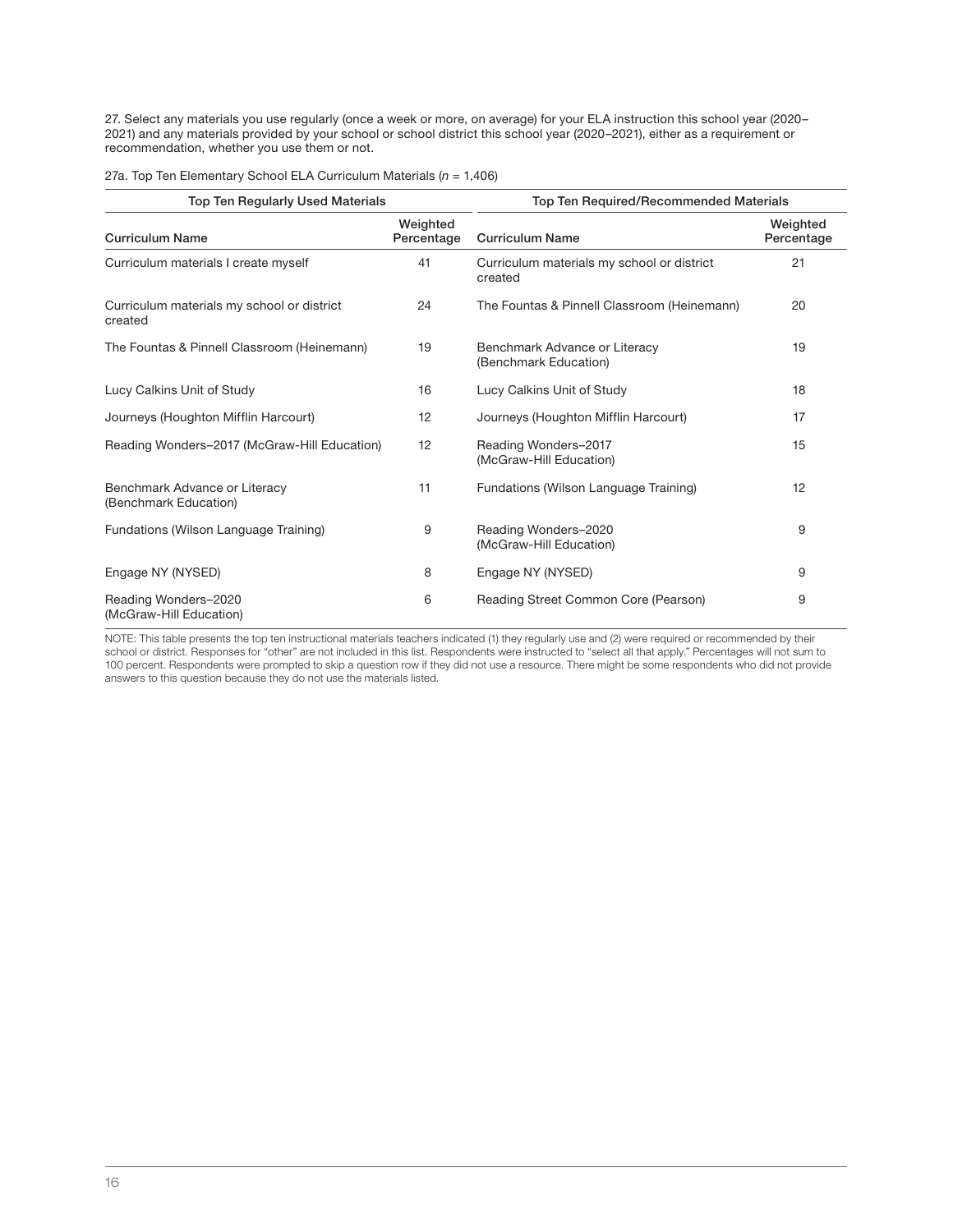### 27b. Top Ten Middle School ELA Curriculum Materials ( $n = 746$ )

| Top Ten Regularly Used Materials                        |                        | <b>Top Ten Required/Recommended Materials</b>           |                        |
|---------------------------------------------------------|------------------------|---------------------------------------------------------|------------------------|
| <b>Curriculum Name</b>                                  | Weighted<br>Percentage | <b>Curriculum Name</b>                                  | Weighted<br>Percentage |
| Curriculum materials I create myself                    | 53                     | Curriculum materials my school or district<br>created   | 19                     |
| CommonLit (CommonLit)                                   | 31                     | CommonLit (CommonLit)                                   | 11                     |
| Curriculum materials my school or district<br>created   | 23                     | Edgenuity (Edgenuity, Inc.)                             | 11                     |
| Engage NY (NYSED)                                       | 10                     | Lucy Calkins Unit of Study                              | 11                     |
| MyPerspectives-2017 (Pearson)                           | 8                      | MyPerspectives-2017 (Pearson)                           | 10                     |
| Edgenuity (Edgenuity, Inc.)                             | 7                      | Collections-2017 (Houghton Mifflin Harcourt)            | 9                      |
| Lucy Calkins Unit of Study                              | 7                      | Engage NY (NYSED)                                       | 8                      |
| Holt McDougal Literature<br>(Houghton Mifflin Harcourt) | 6                      | Curriculum materials I create myself                    | 8                      |
| StudySync (McGraw-Hill Education)                       | 5                      | Holt McDougal Literature<br>(Houghton Mifflin Harcourt) | 8                      |
| Collections-2017 (Houghton Mifflin Harcourt)            | 5                      | Benchmark Advance or Literacy<br>(Benchmark Education)  | 8                      |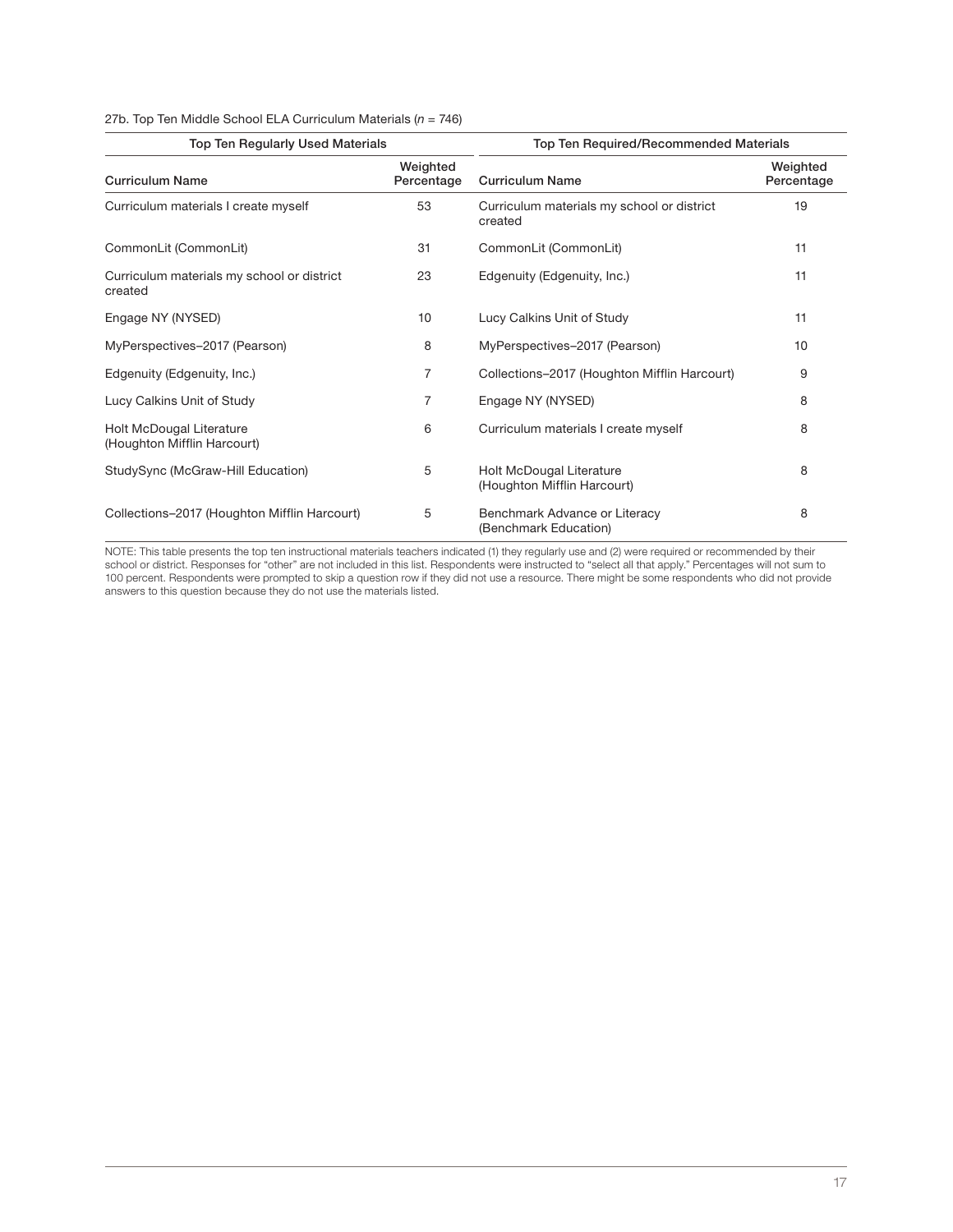### 27c. Top Ten High School ELA Curriculum Materials ( $n = 927$ )

| <b>Top Ten Regularly Used Materials</b>                                       |                        | Top Ten Required/Recommended Materials                                        |                        |  |
|-------------------------------------------------------------------------------|------------------------|-------------------------------------------------------------------------------|------------------------|--|
| <b>Curriculum Name</b>                                                        | Weighted<br>Percentage | <b>Curriculum Name</b>                                                        | Weighted<br>Percentage |  |
| Curriculum materials I create myself                                          | 75                     | Curriculum materials my school or district<br>created                         | 23                     |  |
| Curriculum materials my school or district<br>created                         | 29                     | Edgenuity (Edgenuity, Inc.)                                                   | 18                     |  |
| CommonLit (CommonLit)                                                         | 27                     | Holt McDougal Literature<br>(Houghton Mifflin Harcourt)                       | 16                     |  |
| Holt McDougal Literature<br>(Houghton Mifflin Harcourt)                       | 12                     | Curriculum materials I create myself                                          | 13                     |  |
| Prentice Hall Literature: Timeless Voices,<br>Timeless Themes (Prentice Hall) | 8                      | CommonLit (CommonLit)                                                         | 13                     |  |
| MyPerspectives-2017 (Pearson)                                                 | 7                      | Collections-2017 (Houghton Mifflin Harcourt)                                  | 12                     |  |
| Collections-2015 (Houghton Mifflin Harcourt)                                  | 6                      | MyPerspectives-2017 (Pearson)                                                 | 11                     |  |
| SpringBoard ELA Common Core Edition-2018<br>(College Board)                   | 6                      | Pearson Literature-2015 (Pearson)                                             | 9                      |  |
| Pearson Literature-2015 (Pearson)                                             | 6                      | Prentice Hall Literature: Timeless Voices,<br>Timeless Themes (Prentice Hall) | 9                      |  |
| Collections-2017 (Houghton Mifflin Harcourt)                                  | 5                      | Collections-2015 (Houghton Mifflin Harcourt)                                  | 8                      |  |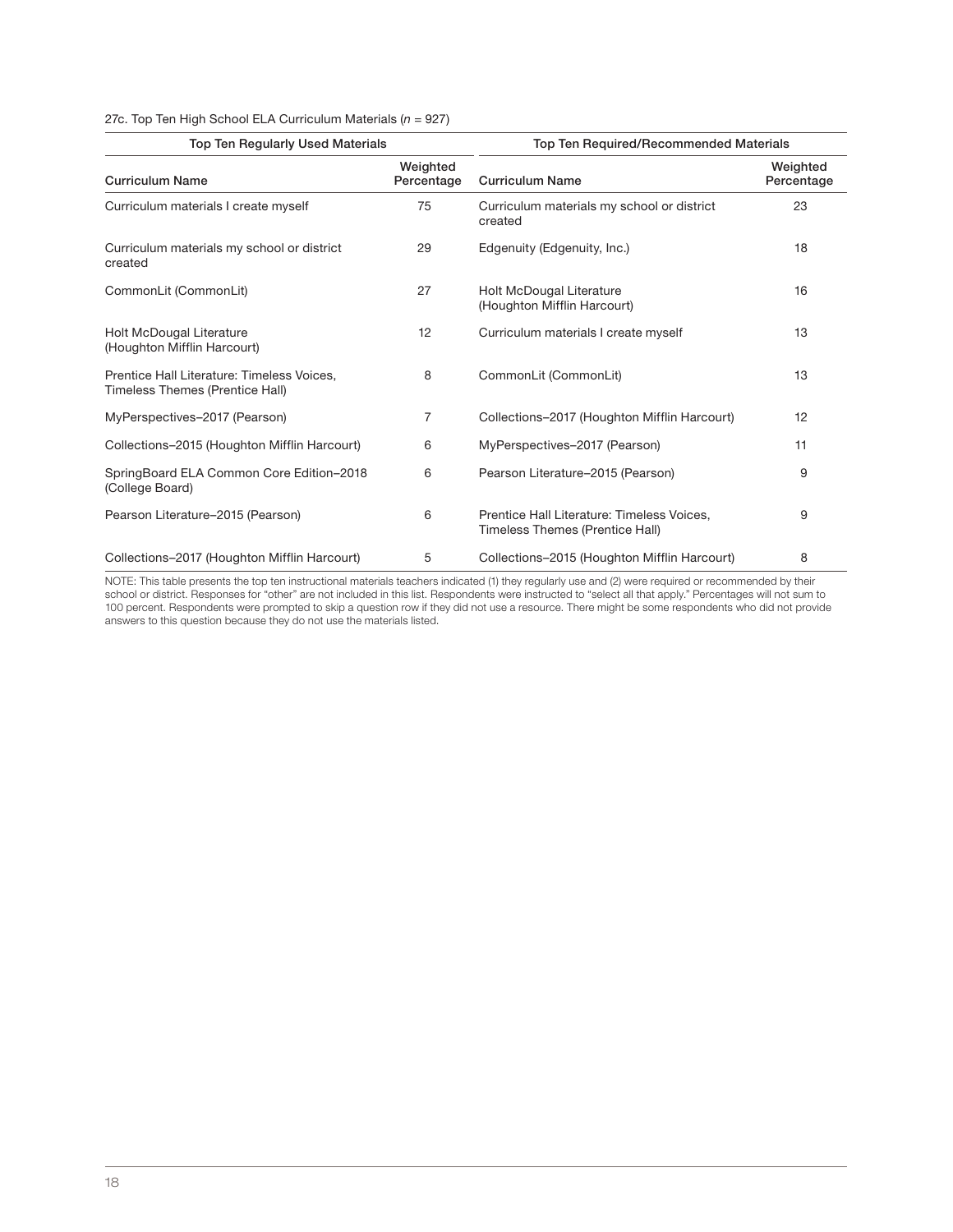28. Select any materials you use regularly (once a week or more, on average) for your mathematics instruction this school year (2020–2021) and any materials provided by your school or school district this school year (2020–2021), either as a requirement or recommendation, whether you use them or not.

| <b>Top Ten Regularly Used Materials</b>               |                        | Top Ten Required/Recommended Materials                |                        |  |
|-------------------------------------------------------|------------------------|-------------------------------------------------------|------------------------|--|
| <b>Curriculum Name</b>                                | Weighted<br>Percentage | <b>Curriculum Name</b>                                | Weighted<br>Percentage |  |
| Curriculum materials I create myself                  | 40                     | Go Math (Houghton Mifflin Harcourt)                   | 18                     |  |
| Curriculum materials my school or district<br>created | 18                     | Curriculum materials my school or district<br>created | 12                     |  |
| EngageNY (NYSED)                                      | 16                     | Ready (Curriculum Associates)                         | 12                     |  |
| Go Math (Houghton Mifflin Harcourt)                   | 14                     | enVision Math 2.0-2016 (Pearson)                      | 12                     |  |
| Eureka Math (Great Minds)                             | 10                     | EngageNY (NYSED)                                      | 11                     |  |
| Ready (Curriculum Associates)                         | 10                     | Eureka Math (Great Minds)                             | 11                     |  |
| enVision Math 2.0-2016 (Pearson)                      | 10                     | Bridges In Mathematics (Math Learning Center)         | 10                     |  |
| Zearn (Zearn, Inc.)                                   | 8                      | enVision Math-2020 (Pearson)                          | 8                      |  |
| Bridges In Mathematics (Math Learning Center)         | 7                      | Everyday Math-2016 (McGraw Hill Education)            | 6                      |  |
| enVision Math-2020 (Pearson)                          | 6                      | Zearn (Zearn, Inc.)                                   | 6                      |  |

28a. Top Ten Elementary School Math Curriculum Materials ( $n = 1,183$ )

NOTE: This table presents the top ten instructional materials teachers indicated (1) they regularly use and (2) were required or recommended by their school or district. Responses for "other" are not included in this list. Respondents were instructed to "select all that apply." Percentages will not sum to 100 percent. Respondents were prompted to skip a question row if they did not use a resource. There might be some respondents who did not provide answers to this question because they do not use the materials listed.

| 28b. Top Ten Middle School Math Curriculum Materials ( $n = 746$ ) |  |
|--------------------------------------------------------------------|--|
|--------------------------------------------------------------------|--|

| <b>Top Ten Regularly Used Materials</b>                                |                        | Top Ten Required/Recommended Materials                                 |                        |  |  |
|------------------------------------------------------------------------|------------------------|------------------------------------------------------------------------|------------------------|--|--|
| <b>Curriculum Name</b>                                                 | Weighted<br>Percentage | <b>Curriculum Name</b>                                                 | Weighted<br>Percentage |  |  |
| Curriculum materials I create myself                                   | 47                     | Go Math (Houghton Mifflin Harcourt)                                    | 14                     |  |  |
| Curriculum materials my school or district<br>created                  | 23                     | Curriculum materials my school or district<br>created                  | 12                     |  |  |
| Go Math (Houghton Mifflin Harcourt)                                    | 13                     | Big Ideas Math (Big Ideas Learning, LLC)                               | 12                     |  |  |
| Big Ideas Math (Big Ideas Learning, LLC)                               | 13                     | Illustrative Math (Kendall Hunt) (LearnZillion)<br>(McGraw Hill)       | 10                     |  |  |
| Illustrative Math (Kendall Hunt) (LearnZillion)<br>(McGraw Hill)       | 13                     | Glencoe Math (McGraw-Hill Education)                                   | 9                      |  |  |
| Engage NY (NYSED)                                                      | 13                     | Ready (Curriculum Associates)                                          | 9                      |  |  |
| Open Up Resources 6-8 Math or Illustrative<br>Math (Open Up Resources) | 10                     | enVision Math 2.0-2016 (Pearson)                                       | 8                      |  |  |
| Glencoe Math (McGraw-Hill Education)                                   | 9                      | Eureka Math (Great Minds)                                              | 7                      |  |  |
| Eureka Math (Great Minds)                                              | 8                      | Open Up Resources 6-8 Math or Illustrative<br>Math (Open Up Resources) | 7                      |  |  |
| Ready (Curriculum Associates)                                          | 8                      | Engage NY (NYSED)                                                      | 7                      |  |  |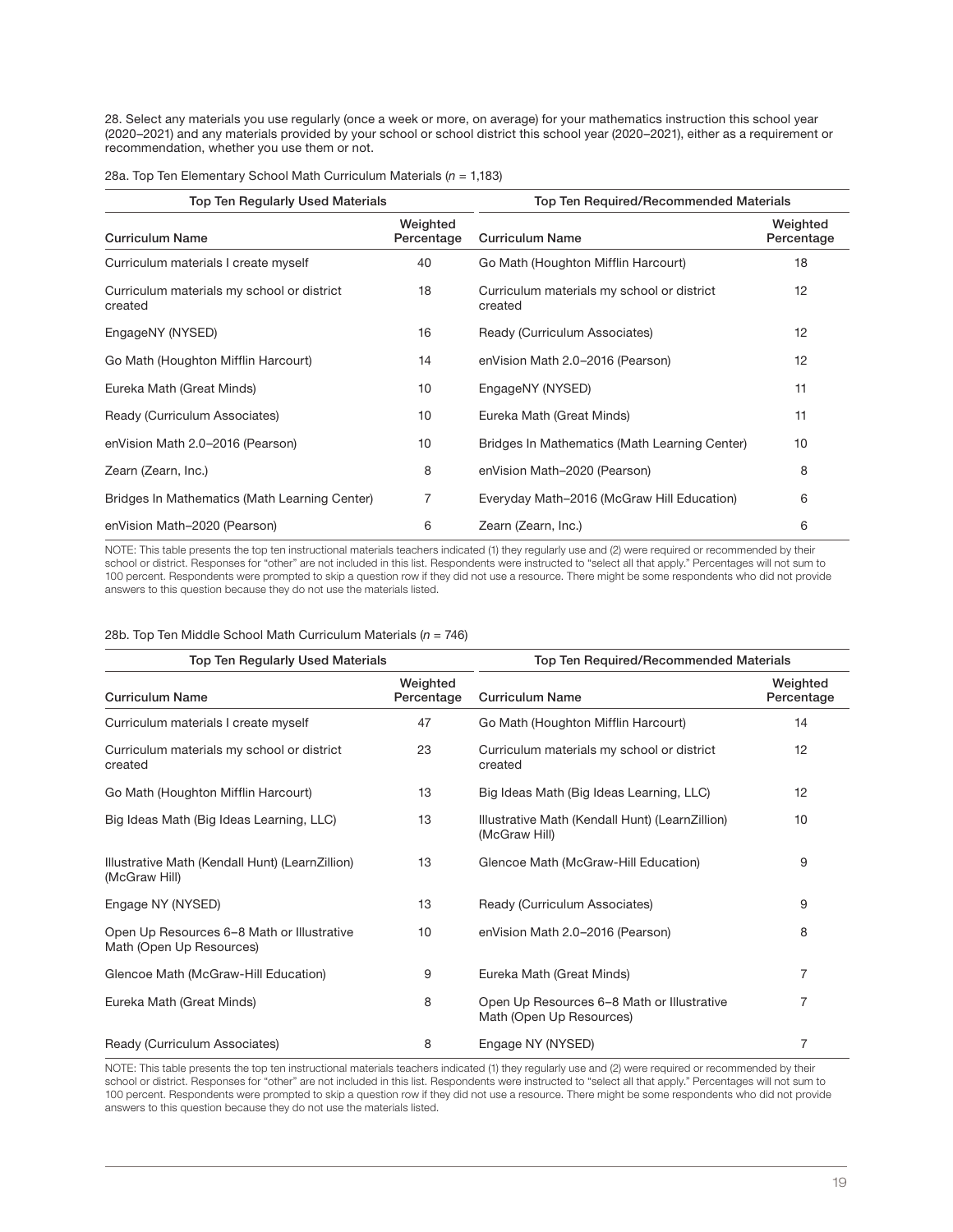### 28c. Top Ten High School Math Curriculum Materials ( $n = 562$ )

| <b>Top Ten Regularly Used Materials</b>               |                        | Top Ten Required/Recommended Materials                |                        |  |
|-------------------------------------------------------|------------------------|-------------------------------------------------------|------------------------|--|
| <b>Curriculum Name</b>                                | Weighted<br>Percentage | <b>Curriculum Name</b>                                | Weighted<br>Percentage |  |
| Curriculum materials I create myself                  | 51                     | Curriculum materials my school or district<br>created | 17                     |  |
| Curriculum materials my school or district<br>created | 21                     | Big Ideas Traditional (Big Ideas Learning, LLC)       | 11                     |  |
| Glencoe Traditional (McGraw-Hill Education)           | 12                     | Pearson Traditional (Pearson)                         | 11                     |  |
| Pearson Traditional (Pearson)                         | 11                     | Glencoe Traditional (McGraw-Hill Education)           | 10                     |  |
| Big Ideas Traditional (Big Ideas Learning, LLC)       | 9                      | HMH Traditional (Houghton Mifflin Harcourt)           |                        |  |
| Pearson Integrated (Pearson)                          | 7                      | enVision A/G/A or Integrated Math (Pearson)           |                        |  |
| Engage NY (NYSED)                                     | 5                      | HMH Integrated (Houghton Mifflin Harcourt)            | 7                      |  |
| enVision A/G/A or Integrated Math (Pearson)           | 5                      | Big Ideas Integrated (Big Ideas Learning, LLC)        | 6                      |  |
| Big Ideas Integrated (Big Ideas Learning, LLC)        | 4                      | Curriculum materials I create myself                  | 5                      |  |
| HMH Integrated (Houghton Mifflin Harcourt)            | 4                      | Engage NY (NYSED)                                     | 5                      |  |

NOTE: This table presents the top ten instructional materials teachers indicated (1) they regularly use and (2) were required or recommended by their school or district. Responses for "other" are not included in this list. Respondents were instructed to "select all that apply." Percentages will not sum to 100 percent. Respondents were prompted to skip a question row if they did not use a resource. There might be some respondents who did not provide answers to this question because they do not use the materials listed.

29. Select any materials you use regularly (once a week or more, on average) for your science instruction this school year (2020–2021) and any materials provided by your school or school district this school year (2020–2021), either as a requirement or recommendation, whether you use them or not.

|  |  |  | 29a. Top Ten Elementary School Science Curriculum Materials ( $n = 1,183$ ) |  |
|--|--|--|-----------------------------------------------------------------------------|--|
|  |  |  |                                                                             |  |

| <b>Top Ten Regularly Used Materials</b>                    |                        | Top Ten Required/Recommended Materials                |                        |  |
|------------------------------------------------------------|------------------------|-------------------------------------------------------|------------------------|--|
| <b>Curriculum Name</b>                                     | Weighted<br>Percentage | <b>Curriculum Name</b>                                | Weighted<br>Percentage |  |
| Curriculum materials I create myself                       | 35                     | FOSS Next Generation K-8 (Delta Education)            | 16                     |  |
| Mystery Science (Mystery Science)                          | 27                     | Mystery Science (Mystery Science)                     | 15                     |  |
| Curriculum materials my school or district<br>created      | 16                     | Curriculum materials my school or district<br>created | 14                     |  |
| STEMscopes (Accelerate Learning, Inc.)                     | 8                      | STEMscopes (Accelerate Learning, Inc.)                | 11                     |  |
| FOSS Next Generation K-8 (Delta Education)                 | 6                      | Amplify Science (Amplify)                             | 8                      |  |
| Harcourt Science (Houghton Mifflin Harcourt)               | 4                      | Harcourt Science (Houghton Mifflin Harcourt)          | 7                      |  |
| Amplify Science (Amplify)                                  | 4                      | Pearson Science (Pearson)                             | 7                      |  |
| <b>Exploring Science</b><br>(National Geographic Learning) | $\overline{4}$         | HMH Science Dimensions (Houghton Mifflin<br>Harcourt) | 6                      |  |
| Pearson Science (Pearson)                                  | $\overline{4}$         | McGraw-Hill Science (McGraw-Hill Education)           | 6                      |  |
| ScienceFusion (Houghton Mifflin Harcourt)                  | 3                      | Elevate Science (Pearson)                             | 6                      |  |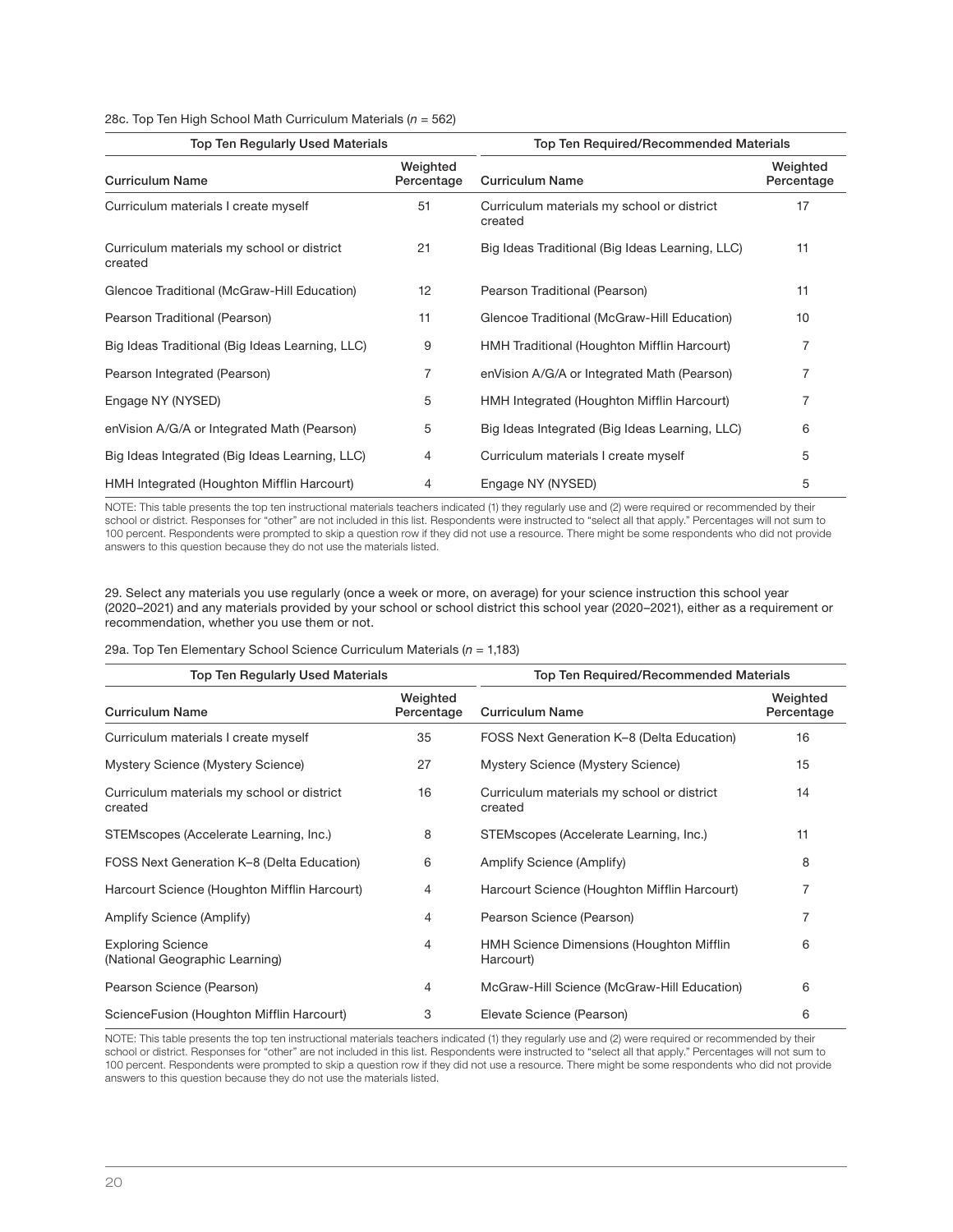### 29b. Top Ten Middle School Science Curriculum Materials ( $n = 746$ )

| <b>Top Ten Regularly Used Materials</b>                                          |                        | Top Ten Required/Recommended Materials                         |                        |  |
|----------------------------------------------------------------------------------|------------------------|----------------------------------------------------------------|------------------------|--|
| <b>Curriculum Name</b>                                                           | Weighted<br>Percentage | <b>Curriculum Name</b>                                         | Weighted<br>Percentage |  |
| Curriculum materials I create myself                                             | 62                     | Curriculum materials my school or district<br>created          | 24                     |  |
| Curriculum materials my school or district<br>created                            | 26                     | STEMscopes (Accelerate Learning, Inc.)                         | 17                     |  |
| STEMscopes (Accelerate Learning, Inc.)                                           | 10                     | Curriculum materials I create myself                           | 15                     |  |
| McGraw-Hill Science (McGraw-Hill Education)                                      | 8                      | McGraw-Hill Science (McGraw-Hill Education)                    | 13                     |  |
| Glencoe Life Science (McGraw-Hill Education)                                     | 8                      | ScienceFusion (Houghton Mifflin Harcourt)                      | 12                     |  |
| ScienceFusion (Houghton Mifflin Harcourt)                                        | 7                      | Science Techbook (Discovery Education)                         | 12                     |  |
| Pearson Science (Pearson)                                                        | 7                      | Amplify Science (Amplify)                                      | 11                     |  |
| Amplify Science (Amplify)                                                        | 7                      | Pearson Science (Pearson)                                      | 11                     |  |
| Interactive Science (Pearson)                                                    | 7                      | <b>FOSS Next Generation Middle School</b><br>(Delta Education) | 11                     |  |
| Next Generation Science Storylines units (Next<br>Generation Science Storylines) | 6                      | Elevate Science (Pearson)                                      | 11                     |  |

NOTE: This table presents the top ten instructional materials teachers indicated (1) they regularly use and (2) were required or recommended by their school or district. Responses for "other" are not included in this list. Respondents were instructed to "select all that apply." Percentages will not sum to 100 percent. Respondents were prompted to skip a question row if they did not use a resource. There might be some respondents who did not provide answers to this question because they do not use the materials listed.

### 29c. Top Ten High School Science Curriculum Materials ( $n = 562$ )

| <b>Top Ten Regularly Used Materials</b>                                                 |                        | Top Ten Required/Recommended Materials                                           |                        |  |
|-----------------------------------------------------------------------------------------|------------------------|----------------------------------------------------------------------------------|------------------------|--|
| <b>Curriculum Name</b>                                                                  | Weighted<br>Percentage | <b>Curriculum Name</b>                                                           | Weighted<br>Percentage |  |
| Curriculum materials I create myself                                                    | 84                     | Curriculum materials my school or district<br>created                            | 26                     |  |
| Curriculum materials my school or district<br>created                                   | 36                     | Curriculum materials I create myself                                             | 16                     |  |
| Next Generation Science Storylines units (Next<br><b>Generation Science Storylines)</b> | 10                     | <b>HMH Science Dimensions</b><br>(Houghton Mifflin Harcourt)                     | 11                     |  |
| STEMscopes (Accelerate Learning, Inc.)                                                  | 8                      | Next Generation Science Storylines units<br>(Next Generation Science Storylines) | 9                      |  |
| Inspire Science (McGraw-Hill Education)                                                 | 7                      | Inspire Science (McGraw-Hill Education)                                          | 9                      |  |
| <b>HMH Science Dimensions</b><br>(Houghton Mifflin Harcourt)                            | 6                      | STEMscopes (Accelerate Learning, Inc.)                                           | 9                      |  |
| OpenStax (Rice University)                                                              | 6                      | Science Techbook (Discovery Education)                                           | 8                      |  |
| Science Techbook (Discovery Education)                                                  | 6                      | inquiryHub Biology                                                               | 5                      |  |
| Issues and Science (Lab-Aids)                                                           | 5                      | Issues and Science (Lab-Aids)                                                    | 5                      |  |
| inguiryHub Biology                                                                      | 3                      | Science Education for Public Understanding<br>Program (SEPUP) (Lab-Aids)         | 5                      |  |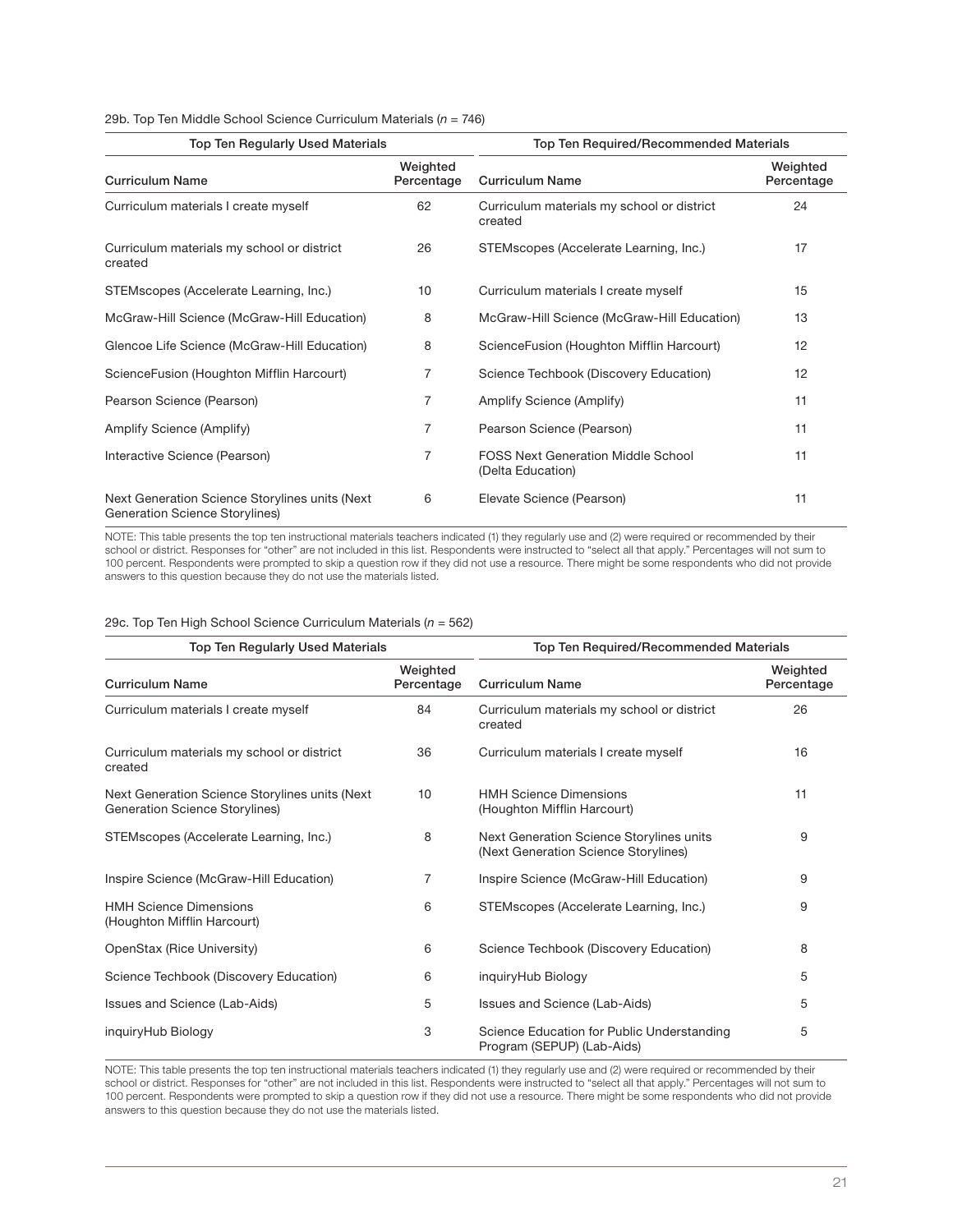30. Indicate which additional instructional materials—beyond curriculum materials—you use regularly (once a week or more, on average) for your ELA instruction this school year (2020–2021).  $(n = 3,042)$ 

| <b>Material Name</b>                                             | <b>Weighted Percentage</b> |
|------------------------------------------------------------------|----------------------------|
| Resources I create myself                                        | 55                         |
| <b>Teachers Pay Teachers</b>                                     | 50                         |
| YouTube                                                          | 48                         |
| Resources I create collectively with other teachers at my school | 42                         |
| Using a search engine (e.g., Google)                             | 35                         |
| Kahoot!                                                          | 35                         |
| Epic!                                                            | 28                         |
| <b>BrainPOP</b>                                                  | 28                         |
| Resources obtained through social media sites                    | 26                         |
| Newsela                                                          | 21                         |

NOTE: This table presents the top ten most-selected additional ELA materials used by teachers. Percentages rounded to the nearest integer.

31. Indicate which additional instructional materials—beyond curriculum materials—you use regularly (once a week or more, on average) for your mathematics instruction this school year (2020–2021).  $(n = 2,306)$ 

| <b>Material Name</b>                                             | <b>Weighted Percentage</b> |
|------------------------------------------------------------------|----------------------------|
| <b>Teachers Pay Teachers</b>                                     | 48                         |
| Resources I create myself                                        | 47                         |
| YouTube                                                          | 37                         |
| Kahoot!                                                          | 33                         |
| Khan Academy                                                     | 32                         |
| Resources I create collectively with other teachers at my school | 31                         |
| Using a search engine (e.g., Google)                             | 28                         |
| <b>BrainPOP</b>                                                  | 27                         |
| Desmos                                                           | 23                         |
| Resources obtained through social media sites                    | 22                         |

NOTE: This table presents the top ten most-selected additional mathematics materials used by teachers. Percentages rounded to the nearest integer.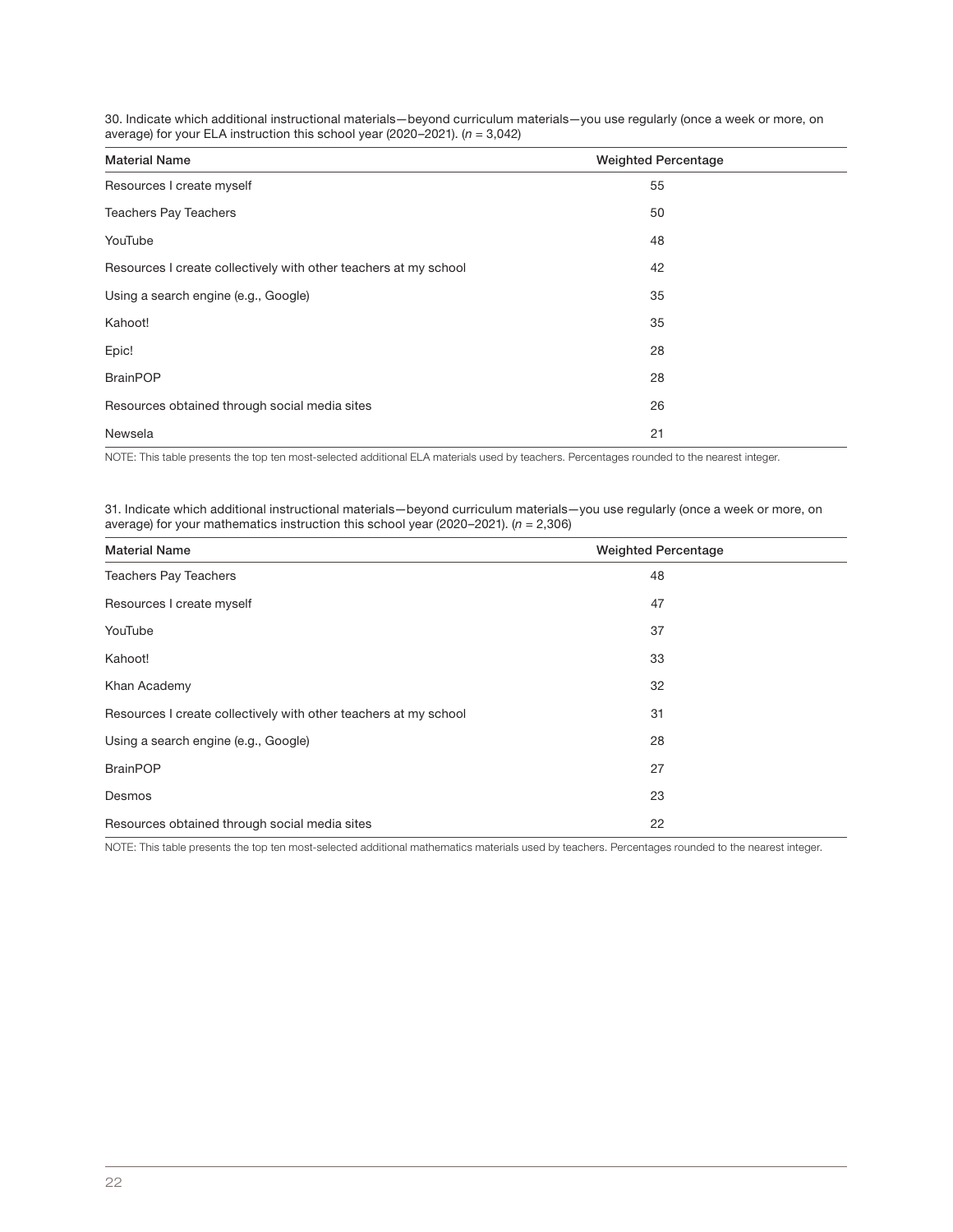|  |                                                                                   |  |  | 32. Indicate which additional instructional materials—beyond curriculum materials—you use regularly (once a week or more, on |  |
|--|-----------------------------------------------------------------------------------|--|--|------------------------------------------------------------------------------------------------------------------------------|--|
|  | average) for your science instruction this school year (2020–2021). $(n = 1.762)$ |  |  |                                                                                                                              |  |

| <b>Material Name</b>                                             | <b>Weighted Percentage</b> |  |
|------------------------------------------------------------------|----------------------------|--|
| YouTube                                                          | 66                         |  |
| <b>Teachers Pay Teachers</b>                                     | 55                         |  |
| Resources I create myself                                        | 53                         |  |
| <b>BrainPOP</b>                                                  | 47                         |  |
| Kahoot!                                                          | 41                         |  |
| Resources I create collectively with other teachers at my school | 39                         |  |
| Using a search engine (e.g., Google)                             | 36                         |  |
| <b>Discovery Education</b>                                       | 27                         |  |
| Resources obtained through social media sites                    | 23                         |  |
| Edpuzzle                                                         | 22                         |  |

NOTE: This table presents the top ten most-selected additional science materials used by teachers. Percentages rounded to the nearest integer.

33. You indicated that you regularly use ELA/mathematics/science curriculum materials you created yourself. What best describes the curriculum materials you create yourself?  $(n = 3,544)$ 

|                                                                                                                                                                       | <b>Weighted Percentage</b> |                    |         |
|-----------------------------------------------------------------------------------------------------------------------------------------------------------------------|----------------------------|--------------------|---------|
| Category                                                                                                                                                              | ELA                        | <b>Mathematics</b> | Science |
| Curriculum materials that I create from scratch                                                                                                                       | 18                         | 14                 | 15      |
| Curriculum materials I create by combining and/or adapting existing curriculum<br>or instructional materials, including district- or school-provided materials        | 55                         | 61                 | 53      |
| Curriculum materials I create by combining and/or adapting existing curriculum<br>or instructional materials, not including my district- or school-provided materials | 25                         | 19                 | 29      |
| Other                                                                                                                                                                 |                            |                    | 3       |

NOTE: All percentages rounded to the nearest integer. Respondents who did not indicate they used materials they created themselves did not see this question.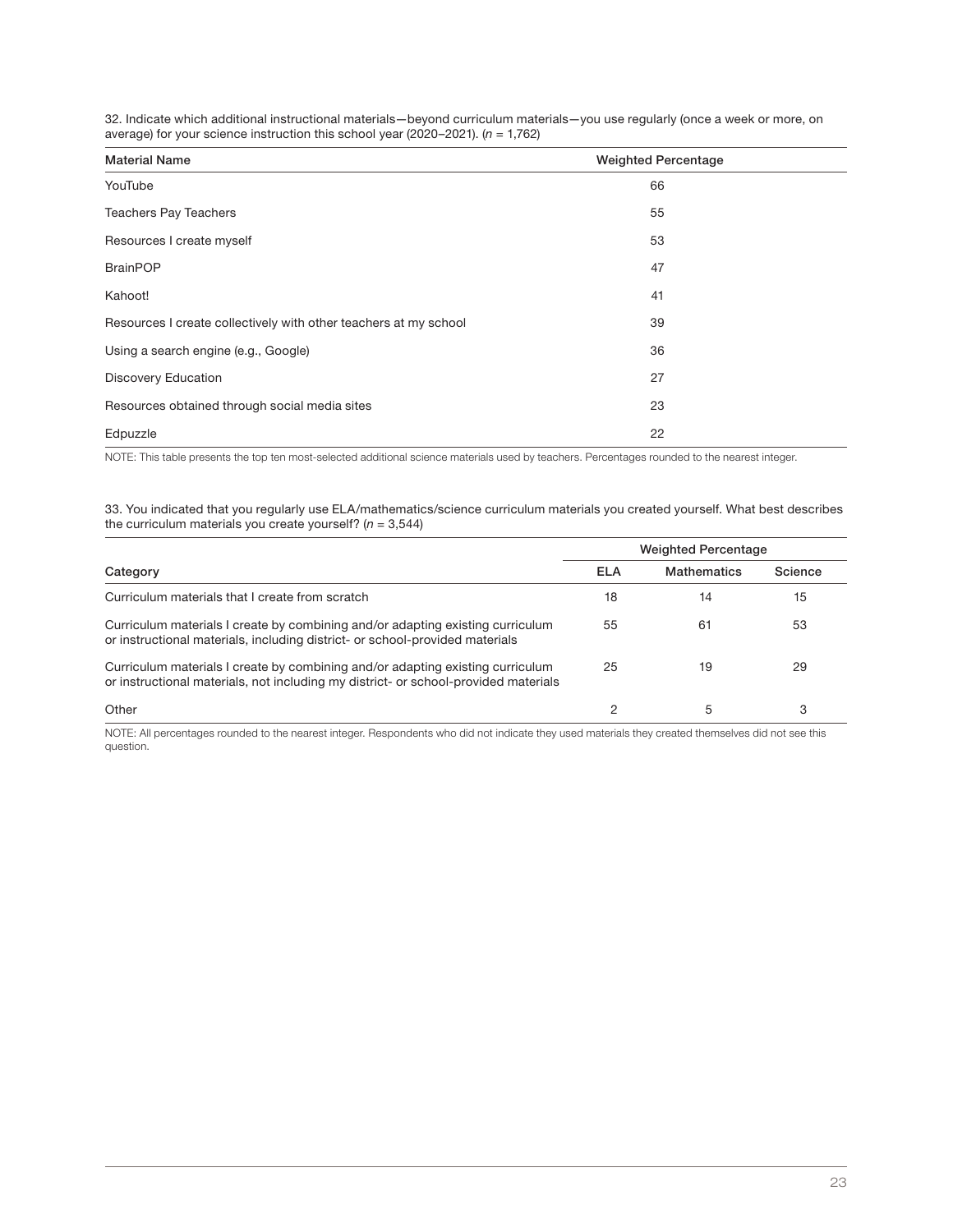34. Indicate the importance you place on various characteristics of instructional materials when choosing which materials to use in<br>your ELA/mathematics/science classroom lessons. (*n =* 7,191)

|                                                                            | <b>Weighted Percentage</b> |                    |         |  |
|----------------------------------------------------------------------------|----------------------------|--------------------|---------|--|
| Characteristics                                                            | <b>ELA</b>                 | <b>Mathematics</b> | Science |  |
| Will be engaging or compelling to my students                              | 99                         | 97                 | 99      |  |
| Offer activities at appropriate level of challenge for my students         | 98                         | 99                 | 98      |  |
| Are easy for me to enact in my classroom                                   | 91                         | 92                 | 93      |  |
| Are easy to adapt to meet needs of my students                             | 97                         | 97                 | 97      |  |
| Include content and approaches that are culturally relevant                | 91                         | 75                 | 81      |  |
| Include supports for English Learners                                      | 73                         | 70                 | 74      |  |
| Include content and approaches that promote social and emotional learning. | 81                         | 62                 | 70      |  |
| Are easily integrated with my school technology                            | 87                         | 86                 | 92      |  |
| Are aligned with my state's ELA standards                                  | 93                         | 96                 | 96      |  |
| Other (please specify):                                                    | 46                         | 49                 | 54      |  |

NOTE: All percentages rounded to the nearest integer. Response choices for these items included: "not important," "slightly important," "somewhat important," and "extremely important." We display the percentage of teachers that reported who these characteristics were "somewhat important" or "extremely important."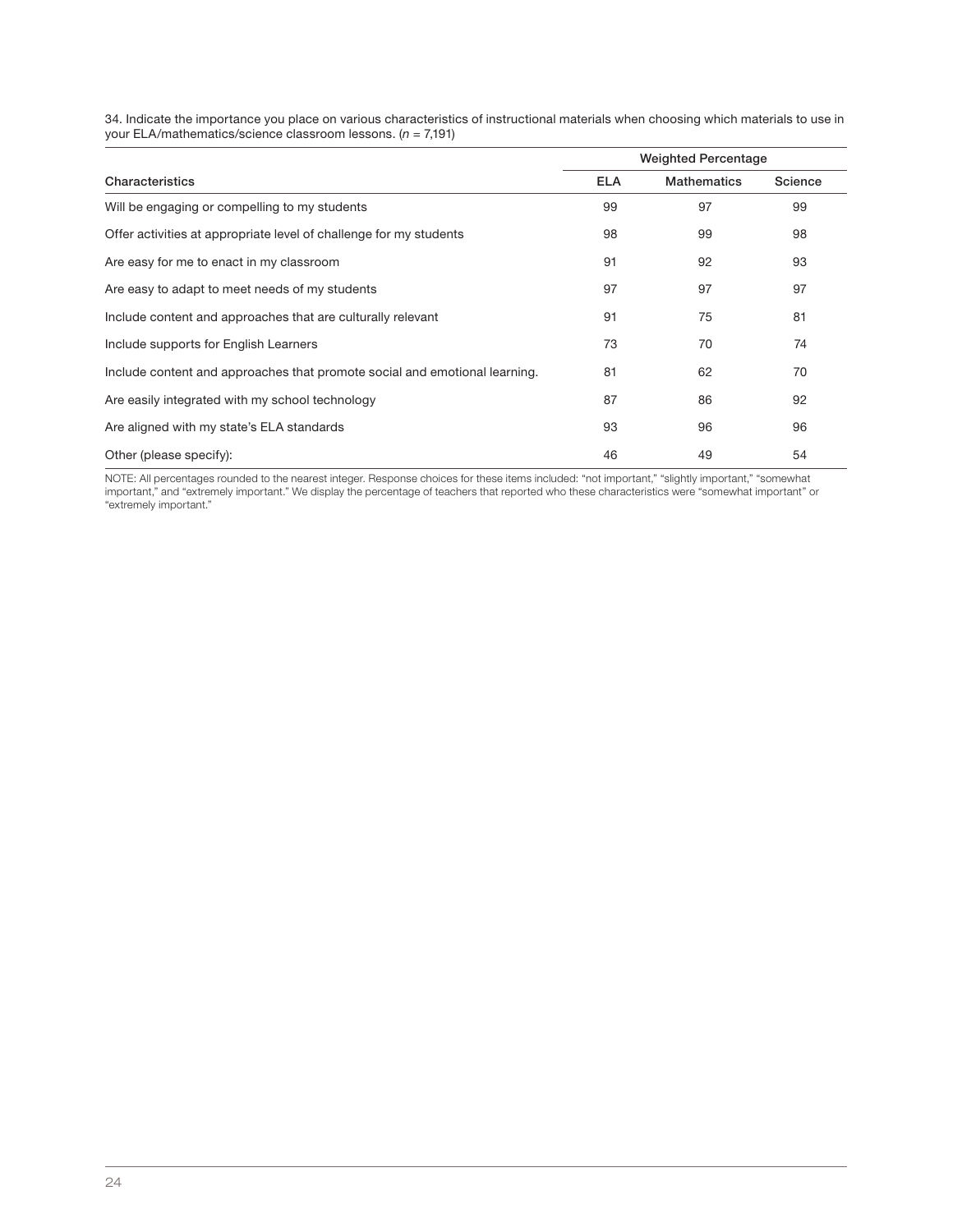35. Indicate the extent to which the ELA/mathematics/science instructional materials provided by your district or school as a recommendation or requirement are adequate for each purpose listed below. We are specifically interested in knowing your perceptions of those materials as they were designed (whether you use them or not, and prior to any modifications you may make to them).  $(n = 7,140)$ 

|                                                                                                                                                                                      | <b>Weighted Percentage</b> |                    |         |  |
|--------------------------------------------------------------------------------------------------------------------------------------------------------------------------------------|----------------------------|--------------------|---------|--|
| Purpose                                                                                                                                                                              | <b>ELA</b>                 | <b>Mathematics</b> | Science |  |
| Helping all students master my state's ELA/mathematics/science standards                                                                                                             | 36                         | 38                 | 41      |  |
| Covering content addressed by benchmark or districtwide assessments                                                                                                                  | 34                         | 30                 | 34      |  |
| Covering content addressed by my state-mandated assessment                                                                                                                           | 33                         | 30                 | 32      |  |
| Meeting the needs of students with IEPs or 504 plans                                                                                                                                 | 51                         | 57                 | 54      |  |
| Meeting the needs of English learners                                                                                                                                                | 53                         | 56                 | 54      |  |
| Accelerating the learning of students who are performing below grade level                                                                                                           | 58                         | 61                 | 61      |  |
| Helping me provide culturally relevant instruction                                                                                                                                   | 50                         | 65                 | 58      |  |
| Providing digital instructional materials for use by all students                                                                                                                    | 43                         | 41                 | 43      |  |
| Providing digital instructional materials for use by students with IEPs or 504<br>plans                                                                                              | 53                         | 54                 | 53      |  |
| Providing digital instructional materials for use by English learners                                                                                                                | 53                         | 57                 | 55      |  |
| Providing a manageable number of topics to teach in a school year                                                                                                                    | 37                         | 39                 | 35      |  |
| Making learning engaging for students                                                                                                                                                | 46                         | 47                 | 37      |  |
| Reflecting students' interests or experiences                                                                                                                                        | 50                         | 58                 | 45      |  |
| Providing real-world tasks or activities that have applications outside of school                                                                                                    | 50                         | 47                 | 38      |  |
| Providing me with strategies to improve my instruction                                                                                                                               | 48                         | 51                 | 52      |  |
| Supporting students' social and emotional learning                                                                                                                                   | 59                         | 68                 | 62      |  |
| Providing lessons that are easy for teachers to implement in the classroom                                                                                                           | 40                         | 41                 | 43      |  |
| Reflecting the diversity of identities within my classroom                                                                                                                           | 51                         | 63                 | 58      |  |
| Centering the knowledge, experiences, and contributions of diverse groups of<br>people across varied membership groups (e.g., race, gender, socioeconomic<br>status, ability status) | 51                         | 63                 | 56      |  |
| Helping my students develop positive social identities based on their<br>memberships in multiple social groups (e.g., race, gender, socioeconomic<br>status, ability status)         | 53                         | 65                 | 58      |  |
| Helping my students express comfort with and respect for the different<br>dimensions of human diversity                                                                              | 53                         | 64                 | 57      |  |
| Helping my students recognize and understand individual-level bias and<br>systemic injustice                                                                                         | 59                         | 67                 | 60      |  |
| Helping my students determine appropriate action against bias and injustice                                                                                                          | 61                         | 67                 | 61      |  |

NOTE: All percentages rounded to the nearest integer. Response choices were on a 7-point adequacy scale, ranging from 1 ("completely inadequate") to 7 ("completely adequate"), with middle point 4 ("adequate in some ways and inadequate in others"). We display the percentage of teachers who reported less than a 5 for the materials.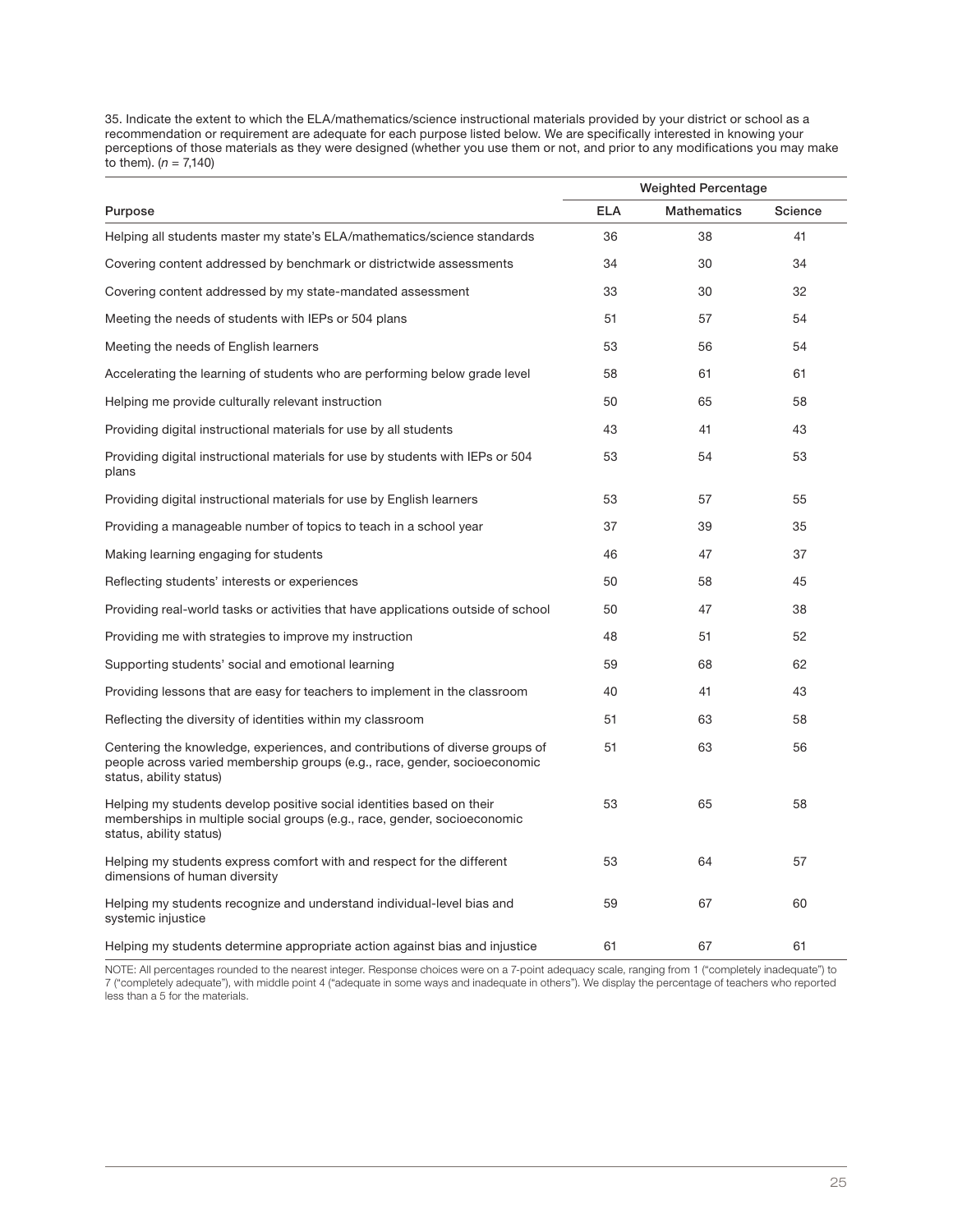36a. You indicated that the ELA curriculum materials provided by your school or district are inadequate (less than a 5 on the adequacy scale in the last question) for the following reasons. For each reason, indicate whether you would prefer to address that inadequacy.  $(n = 2,514)$ 

|                                                                                            |                                                                                         |                                                                                            | <b>Weighted Percentage</b>                                                                              |                                                                                |                                                                              |
|--------------------------------------------------------------------------------------------|-----------------------------------------------------------------------------------------|--------------------------------------------------------------------------------------------|---------------------------------------------------------------------------------------------------------|--------------------------------------------------------------------------------|------------------------------------------------------------------------------|
| Purpose                                                                                    | 1-Completely on<br>my own (e.g., by<br>creating, finding,<br>or modifying<br>materials) | 2-Mostly on my<br>own and with some<br>better school- or<br>district-provided<br>materials | 3-Mostly through<br>better school- or<br>district-provided<br>materials, with<br>some work on my<br>own | 4-Completely<br>through better<br>school- or<br>district-provided<br>materials | N/A—I don't<br>have a need to<br>address this for<br>the students I<br>teach |
| Helping all students master<br>my state's ELA standards                                    | 12                                                                                      | 31                                                                                         | 42                                                                                                      | 15                                                                             | 1                                                                            |
| Covering content addressed<br>by benchmark or districtwide<br>assessments                  | 10                                                                                      | 30                                                                                         | 41                                                                                                      | 17                                                                             | 2                                                                            |
| Covering content addressed<br>by my state-mandated<br>assessment                           | 9                                                                                       | 29                                                                                         | 40                                                                                                      | 21                                                                             | 1                                                                            |
| Meeting the needs of<br>students with IEPs or 504<br>plans                                 | 12                                                                                      | 26                                                                                         | 40                                                                                                      | 20                                                                             | 2                                                                            |
| Meeting the needs of English<br>learners                                                   | 10                                                                                      | 22                                                                                         | 38                                                                                                      | 22                                                                             | 8                                                                            |
| Accelerating the learning of<br>students who are performing<br>below grade level           | 14                                                                                      | 27                                                                                         | 43                                                                                                      | 16                                                                             | 0                                                                            |
| Helping me provide culturally<br>relevant instruction                                      | 16                                                                                      | 28                                                                                         | 37                                                                                                      | 19                                                                             | 1                                                                            |
| Providing digital instructional<br>materials for use by all<br>students                    | 11                                                                                      | 21                                                                                         | 33                                                                                                      | 33                                                                             | 2                                                                            |
| Providing digital instructional<br>materials for use by students<br>with IEPs or 504 plans | 11                                                                                      | 18                                                                                         | 35                                                                                                      | 32                                                                             | 3                                                                            |
| Providing digital instructional<br>materials for use by English<br>learners                | 11                                                                                      | 16                                                                                         | 32                                                                                                      | 32                                                                             | 8                                                                            |
| Providing a manageable<br>number of topics to teach in<br>a school year                    | 14                                                                                      | 24                                                                                         | 37                                                                                                      | 23                                                                             | 1                                                                            |
| Making learning engaging for<br>students                                                   | 22                                                                                      | 37                                                                                         | 32                                                                                                      | 8                                                                              | 1                                                                            |
| Reflecting students' interests<br>or experiences                                           | 24                                                                                      | 35                                                                                         | 31                                                                                                      | 8                                                                              | 1                                                                            |
| Providing real-world tasks<br>or activities that have<br>applications outside of<br>school | 20                                                                                      | 30                                                                                         | 37                                                                                                      | 12                                                                             | 0                                                                            |
| Providing me with strategies<br>to improve my instruction                                  | 14                                                                                      | 27                                                                                         | 43                                                                                                      | 15                                                                             | 1                                                                            |
| Supporting students' social<br>and emotional learning                                      | 16                                                                                      | 27                                                                                         | 39                                                                                                      | 16                                                                             | 1                                                                            |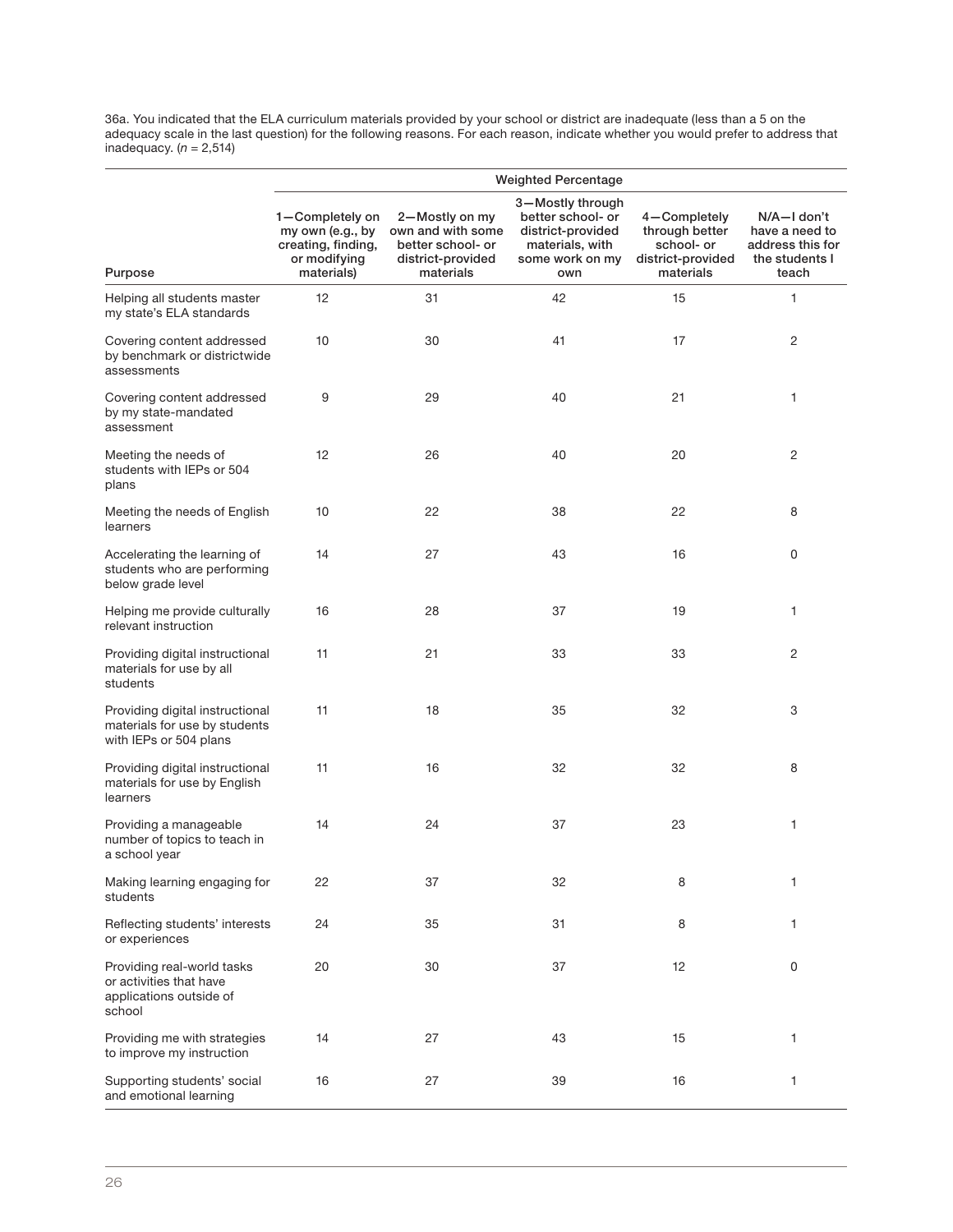### 36a—Continued

|                                                                                                                                                                                                     | <b>Weighted Percentage</b>                                                              |                                                                                            |                                                                                                         |                                                                                |                                                                              |  |
|-----------------------------------------------------------------------------------------------------------------------------------------------------------------------------------------------------|-----------------------------------------------------------------------------------------|--------------------------------------------------------------------------------------------|---------------------------------------------------------------------------------------------------------|--------------------------------------------------------------------------------|------------------------------------------------------------------------------|--|
| Purpose                                                                                                                                                                                             | 1-Completely on<br>my own (e.g., by<br>creating, finding,<br>or modifying<br>materials) | 2-Mostly on my<br>own and with some<br>better school- or<br>district-provided<br>materials | 3-Mostly through<br>better school- or<br>district-provided<br>materials, with<br>some work on my<br>own | 4-Completely<br>through better<br>school- or<br>district-provided<br>materials | N/A-I don't<br>have a need to<br>address this for<br>the students I<br>teach |  |
| Providing lessons that<br>are easy for teachers to<br>implement in the classroom                                                                                                                    | 13                                                                                      | 24                                                                                         | 41                                                                                                      | 20                                                                             | 1                                                                            |  |
| Reflecting the diversity<br>of identities within my<br>classroom                                                                                                                                    | 17                                                                                      | 28                                                                                         | 39                                                                                                      | 13                                                                             | $\overline{2}$                                                               |  |
| Centering the knowledge,<br>experiences, and<br>contributions of diverse<br>groups of people across<br>varied membership<br>groups (e.g., race, gender,<br>socioeconomic status, ability<br>status) | 16                                                                                      | 28                                                                                         | 39                                                                                                      | 16                                                                             | 2                                                                            |  |
| Helping my students develop<br>positive social identities<br>based on their memberships<br>in multiple social groups<br>(e.g., race, gender,<br>socioeconomic status, ability<br>status)            | 17                                                                                      | 29                                                                                         | 36                                                                                                      | 16                                                                             | 2                                                                            |  |
| Helping my students express<br>comfort with and respect for<br>the different dimensions of<br>human diversity                                                                                       | 17                                                                                      | 30                                                                                         | 37                                                                                                      | 14                                                                             | 1                                                                            |  |
| Helping my students<br>recognize and understand<br>individual-level bias and<br>systemic injustice                                                                                                  | 18                                                                                      | 27                                                                                         | 36                                                                                                      | 18                                                                             | 2                                                                            |  |
| Helping my students<br>determine appropriate action<br>against bias and injustice                                                                                                                   | 18                                                                                      | 25                                                                                         | 37                                                                                                      | 18                                                                             | 2                                                                            |  |

NOTE: All percentages rounded to the nearest integer. Respondents saw only the purposes they marked as "inadequate" (less than a 5 in the adequacy scale) for the question in Table 35.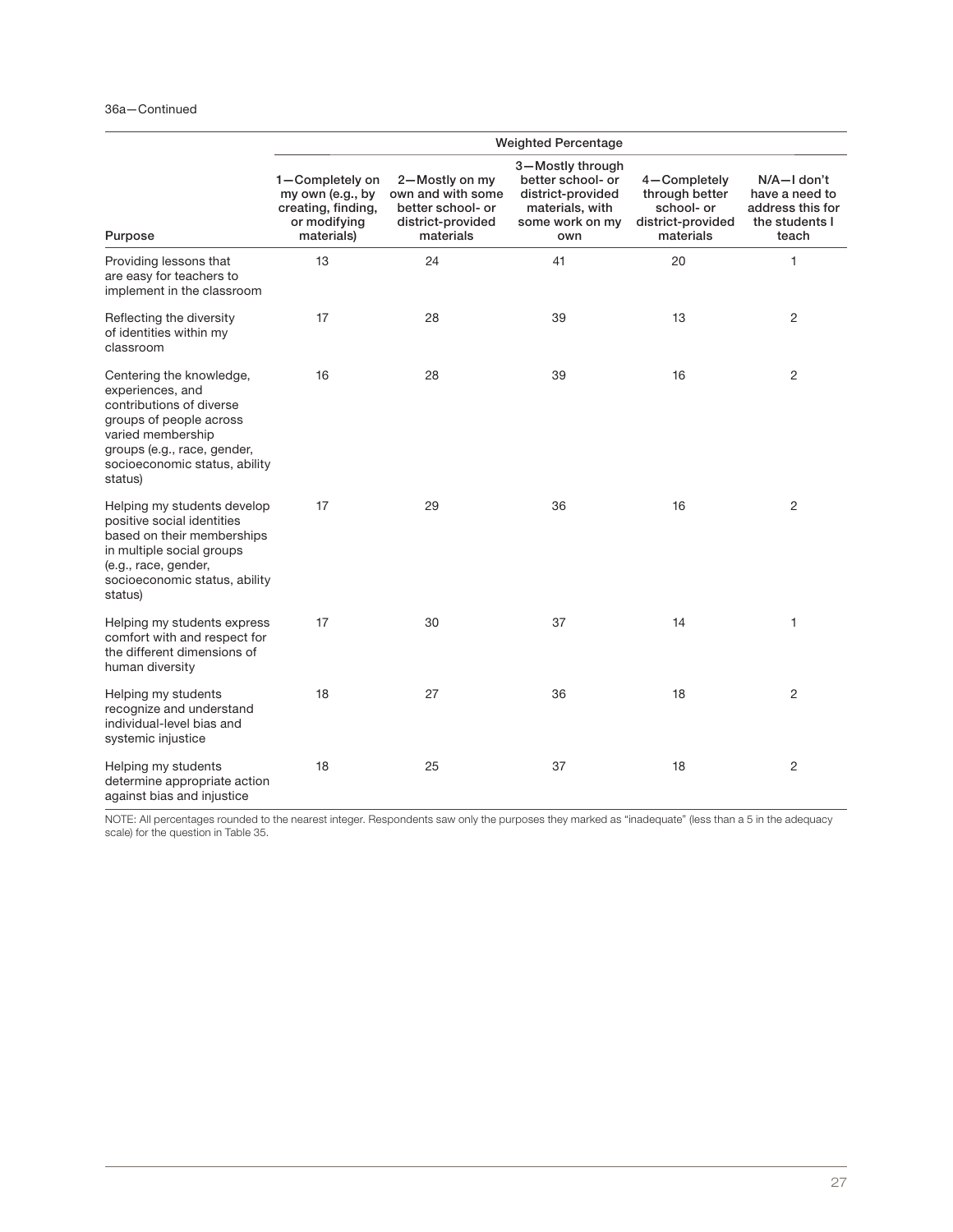36b. You indicated that the mathematics curriculum materials provided by your school or district are inadequate (less than a 5 on the adequacy scale in the last question) for the following reasons. For each reason, indicate whether you would prefer to address that inadequacy.  $(n = 2,014)$ 

|                                                                                            |                                                                                         |                                                                                            | <b>Weighted Percentage</b>                                                                              |                                                                                |                                                                              |
|--------------------------------------------------------------------------------------------|-----------------------------------------------------------------------------------------|--------------------------------------------------------------------------------------------|---------------------------------------------------------------------------------------------------------|--------------------------------------------------------------------------------|------------------------------------------------------------------------------|
| Purpose                                                                                    | 1-Completely on<br>my own (e.g., by<br>creating, finding,<br>or modifying<br>materials) | 2-Mostly on my<br>own and with some<br>better school- or<br>district-provided<br>materials | 3-Mostly through<br>better school- or<br>district-provided<br>materials, with<br>some work on my<br>own | 4-Completely<br>through better<br>school- or<br>district-provided<br>materials | N/A—I don't<br>have a need to<br>address this for<br>the students I<br>teach |
| Helping all students master<br>my state's mathematics<br>standards                         | 11                                                                                      | 29                                                                                         | 43                                                                                                      | 16                                                                             | $\overline{c}$                                                               |
| Covering content addressed<br>by benchmark or districtwide<br>assessments                  | 11                                                                                      | 24                                                                                         | 40                                                                                                      | 23                                                                             | 2                                                                            |
| Covering content addressed<br>by my state-mandated<br>assessment                           | 9                                                                                       | 27                                                                                         | 39                                                                                                      | 24                                                                             | 1                                                                            |
| Meeting the needs of<br>students with IEPs or 504<br>plans                                 | 14                                                                                      | 28                                                                                         | 38                                                                                                      | 19                                                                             | $\overline{c}$                                                               |
| Meeting the needs of English<br>learners                                                   | 11                                                                                      | 23                                                                                         | 36                                                                                                      | 22                                                                             | 8                                                                            |
| Accelerating the learning of<br>students who are performing<br>below grade level           | 13                                                                                      | 26                                                                                         | 41                                                                                                      | 19                                                                             | 1                                                                            |
| Helping me provide culturally<br>relevant instruction                                      | 12                                                                                      | 25                                                                                         | 33                                                                                                      | 24                                                                             | 6                                                                            |
| Providing digital instructional<br>materials for use by all<br>students                    | 11                                                                                      | 19                                                                                         | 33                                                                                                      | 34                                                                             | $\overline{c}$                                                               |
| Providing digital instructional<br>materials for use by students<br>with IEPs or 504 plans | 11                                                                                      | 19                                                                                         | 31                                                                                                      | 35                                                                             | 3                                                                            |
| Providing digital instructional<br>materials for use by English<br>learners                | 10                                                                                      | 18                                                                                         | 30                                                                                                      | 33                                                                             | 9                                                                            |
| Providing a manageable<br>number of topics to teach in<br>a school year                    | 14                                                                                      | 23                                                                                         | 33                                                                                                      | 31                                                                             | 1                                                                            |
| Making learning engaging for<br>students                                                   | 19                                                                                      | 35                                                                                         | 34                                                                                                      | 11                                                                             | $\boldsymbol{0}$                                                             |
| Reflecting students' interests<br>or experiences                                           | 20                                                                                      | 37                                                                                         | 30                                                                                                      | 12                                                                             | 1                                                                            |
| Providing real-world tasks<br>or activities that have<br>applications outside of<br>school | 16                                                                                      | 30                                                                                         | 40                                                                                                      | 14                                                                             | 1                                                                            |
| Providing me with strategies<br>to improve my instruction                                  | 13                                                                                      | 29                                                                                         | 39                                                                                                      | 17                                                                             | $\sqrt{2}$                                                                   |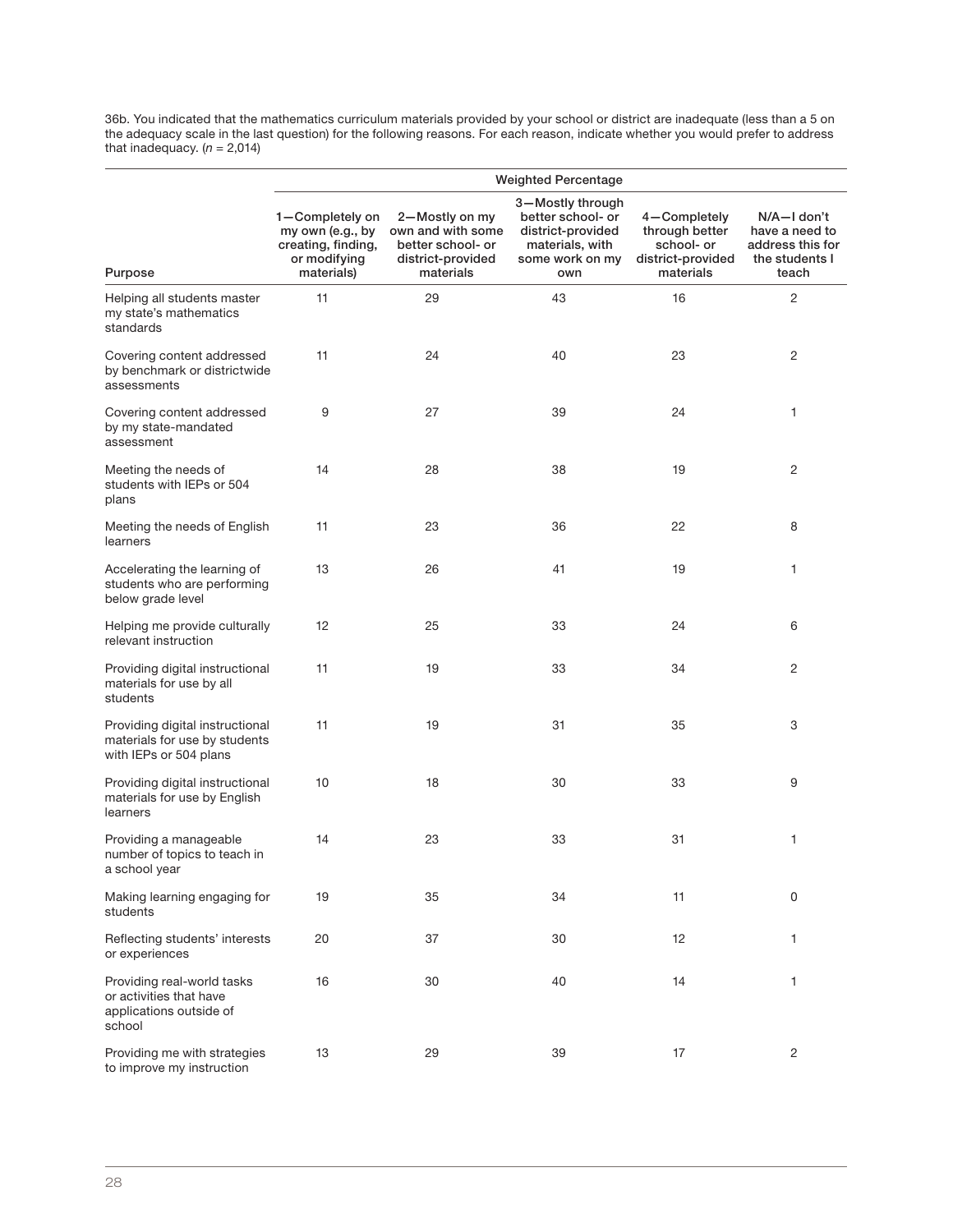|                                                                                                                                                                                                     | <b>Weighted Percentage</b>                                                              |                                                                                            |                                                                                                         |                                                                                |                                                                                  |
|-----------------------------------------------------------------------------------------------------------------------------------------------------------------------------------------------------|-----------------------------------------------------------------------------------------|--------------------------------------------------------------------------------------------|---------------------------------------------------------------------------------------------------------|--------------------------------------------------------------------------------|----------------------------------------------------------------------------------|
| Purpose                                                                                                                                                                                             | 1-Completely on<br>my own (e.g., by<br>creating, finding,<br>or modifying<br>materials) | 2-Mostly on my<br>own and with some<br>better school- or<br>district-provided<br>materials | 3-Mostly through<br>better school- or<br>district-provided<br>materials, with<br>some work on my<br>own | 4-Completely<br>through better<br>school- or<br>district-provided<br>materials | $N/A - I$ don't<br>have a need to<br>address this for<br>the students I<br>teach |
| Supporting students' social<br>and emotional learning                                                                                                                                               | 14                                                                                      | 26                                                                                         | 37                                                                                                      | 19                                                                             | 4                                                                                |
| Providing lessons that<br>are easy for teachers to<br>implement in the classroom                                                                                                                    | 16                                                                                      | 23                                                                                         | 39                                                                                                      | 21                                                                             | 1                                                                                |
| Reflecting the diversity<br>of identities within my<br>classroom                                                                                                                                    | 14                                                                                      | 29                                                                                         | 33                                                                                                      | 20                                                                             | 4                                                                                |
| Centering the knowledge,<br>experiences, and<br>contributions of diverse<br>groups of people across<br>varied membership<br>groups (e.g., race, gender,<br>socioeconomic status, ability<br>status) | 13                                                                                      | 25                                                                                         | 36                                                                                                      | 22                                                                             | $\overline{4}$                                                                   |
| Helping my students develop<br>positive social identities<br>based on their memberships<br>in multiple social groups<br>(e.g., race, gender,<br>socioeconomic status, ability<br>status)            | 15                                                                                      | 26                                                                                         | 36                                                                                                      | 19                                                                             | 4                                                                                |
| Helping my students express<br>comfort with and respect for<br>the different dimensions of<br>human diversity                                                                                       | 14                                                                                      | 27                                                                                         | 35                                                                                                      | 20                                                                             | $\overline{4}$                                                                   |
| Helping my students<br>recognize and understand<br>individual-level bias and<br>systemic injustice                                                                                                  | 15                                                                                      | 23                                                                                         | 34                                                                                                      | 23                                                                             | 6                                                                                |
| Helping my students<br>determine appropriate action<br>against bias and injustice                                                                                                                   | 13                                                                                      | 23                                                                                         | 34                                                                                                      | 24                                                                             | 6                                                                                |

NOTE: All percentages rounded to the nearest integer. Respondents saw only the purposes they marked as "inadequate" (less than a 5 in the adequacy scale) for the question in Table 35.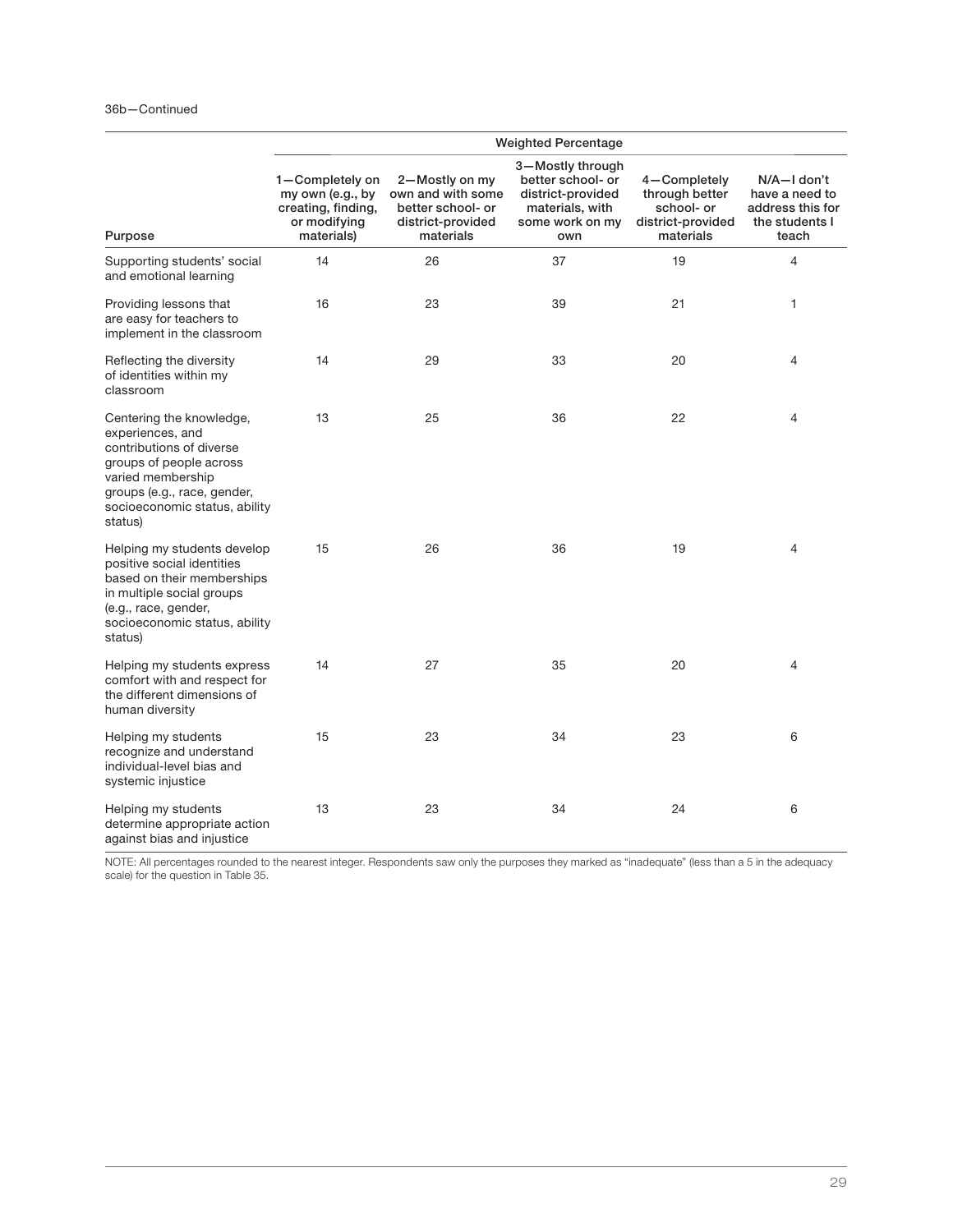36c. You indicated that the science curriculum materials provided by your school or district are inadequate (less than a 5 on the adequacy scale in the last question) for the following reasons. For each reason, indicate whether you would prefer to address that inadequacy.  $(n = 1,453)$ 

|                                                                                            |                                                                                         |                                                                                            | <b>Weighted Percentage</b>                                                                              |                                                                                |                                                                              |
|--------------------------------------------------------------------------------------------|-----------------------------------------------------------------------------------------|--------------------------------------------------------------------------------------------|---------------------------------------------------------------------------------------------------------|--------------------------------------------------------------------------------|------------------------------------------------------------------------------|
| Purpose                                                                                    | 1-Completely on<br>my own (e.g., by<br>creating, finding,<br>or modifying<br>materials) | 2-Mostly on my<br>own and with some<br>better school- or<br>district-provided<br>materials | 3-Mostly through<br>better school- or<br>district-provided<br>materials, with<br>some work on my<br>own | 4-Completely<br>through better<br>school- or<br>district-provided<br>materials | N/A-I don't<br>have a need to<br>address this for<br>the students I<br>teach |
| Helping all students master<br>my state's science standards                                | 16                                                                                      | 23                                                                                         | 41                                                                                                      | 18                                                                             | 2                                                                            |
| Covering content addressed<br>by benchmark or districtwide<br>assessments                  | 14                                                                                      | 21                                                                                         | 39                                                                                                      | 20                                                                             | 5                                                                            |
| Covering content addressed<br>by my state-mandated<br>assessment                           | 12                                                                                      | 25                                                                                         | 38                                                                                                      | 22                                                                             | 3                                                                            |
| Meeting the needs of<br>students with IEPs or 504<br>plans                                 | 14                                                                                      | 28                                                                                         | 37                                                                                                      | 18                                                                             | 4                                                                            |
| Meeting the needs of English<br>learners                                                   | 12                                                                                      | 22                                                                                         | 40                                                                                                      | 19                                                                             | $\overline{7}$                                                               |
| Accelerating the learning of<br>students who are performing<br>below grade level           | 15                                                                                      | 27                                                                                         | 40                                                                                                      | 16                                                                             | 2                                                                            |
| Helping me provide culturally<br>relevant instruction                                      | 14                                                                                      | 26                                                                                         | 34                                                                                                      | 21                                                                             | 5                                                                            |
| Providing digital instructional<br>materials for use by all<br>students                    | 11                                                                                      | 19                                                                                         | 36                                                                                                      | 32                                                                             | 3                                                                            |
| Providing digital instructional<br>materials for use by students<br>with IEPs or 504 plans | 12                                                                                      | 19                                                                                         | 32                                                                                                      | 32                                                                             | 5                                                                            |
| Providing digital instructional<br>materials for use by English<br>learners                | 11                                                                                      | 17                                                                                         | 34                                                                                                      | 30                                                                             | 8                                                                            |
| Providing a manageable<br>number of topics to teach in<br>a school year                    | 14                                                                                      | 23                                                                                         | 38                                                                                                      | 23                                                                             | 2                                                                            |
| Making learning engaging for<br>students                                                   | 22                                                                                      | 37                                                                                         | 31                                                                                                      | 10                                                                             | 0                                                                            |
| Reflecting students' interests<br>or experiences                                           | 21                                                                                      | 35                                                                                         | 31                                                                                                      | 10                                                                             | 2                                                                            |
| Providing real-world tasks<br>or activities that have<br>applications outside of<br>school | 19                                                                                      | 29                                                                                         | 38                                                                                                      | 13                                                                             | 1                                                                            |
| Providing me with strategies<br>to improve my instruction                                  | 12                                                                                      | 26                                                                                         | 43                                                                                                      | 17                                                                             | 2                                                                            |
| Supporting students' social<br>and emotional learning                                      | 16                                                                                      | 25                                                                                         | 39                                                                                                      | 16                                                                             | 3                                                                            |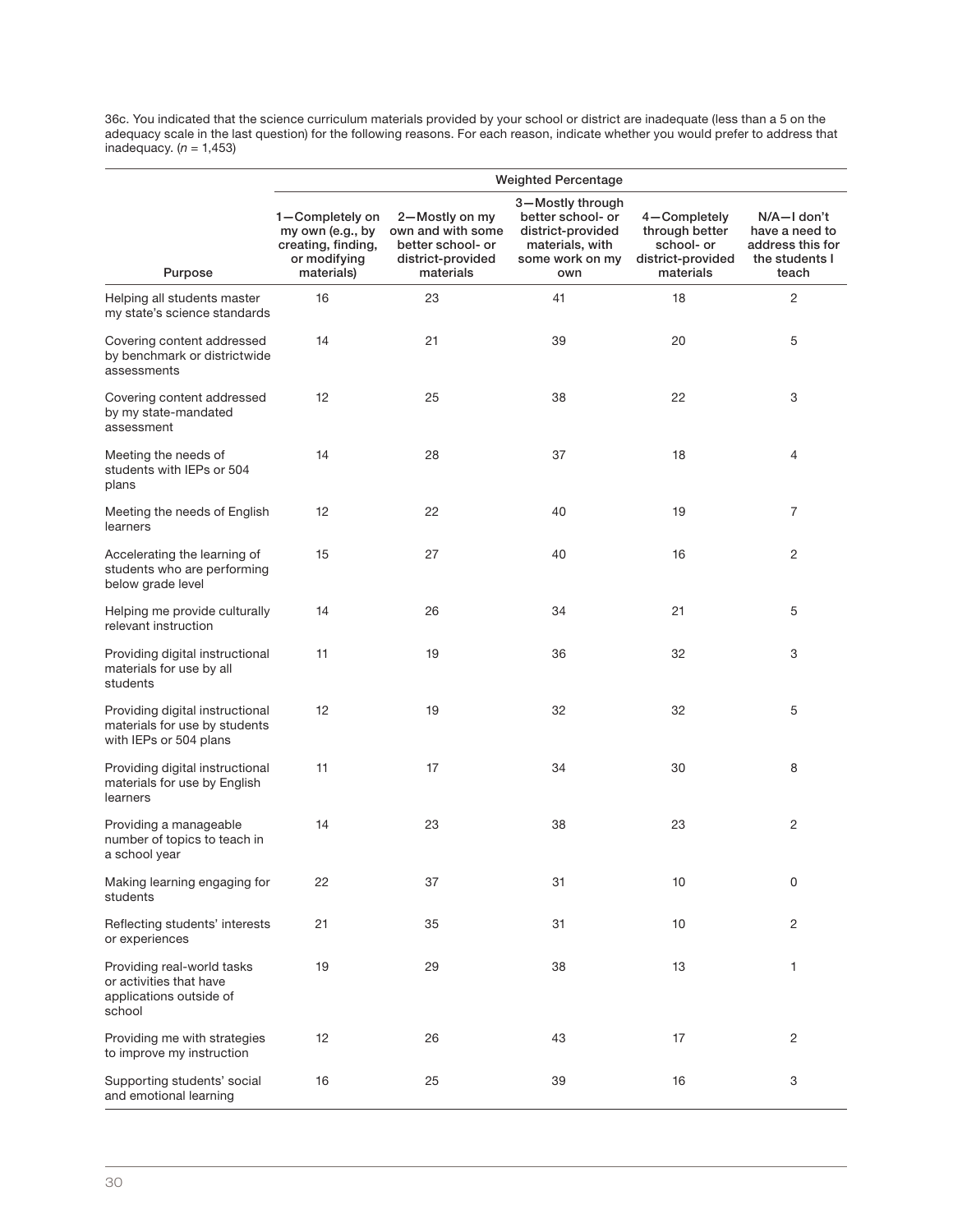|                                                                                                                                                                                                     |                                                                                         | <b>Weighted Percentage</b>                                                                 |                                                                                                         |                                                                                |                                                                              |  |
|-----------------------------------------------------------------------------------------------------------------------------------------------------------------------------------------------------|-----------------------------------------------------------------------------------------|--------------------------------------------------------------------------------------------|---------------------------------------------------------------------------------------------------------|--------------------------------------------------------------------------------|------------------------------------------------------------------------------|--|
| Purpose                                                                                                                                                                                             | 1-Completely on<br>my own (e.g., by<br>creating, finding,<br>or modifying<br>materials) | 2-Mostly on my<br>own and with some<br>better school- or<br>district-provided<br>materials | 3-Mostly through<br>better school- or<br>district-provided<br>materials, with<br>some work on my<br>own | 4-Completely<br>through better<br>school- or<br>district-provided<br>materials | N/A-I don't<br>have a need to<br>address this for<br>the students I<br>teach |  |
| Providing lessons that<br>are easy for teachers to<br>implement in the classroom                                                                                                                    | 16                                                                                      | 21                                                                                         | 41                                                                                                      | 21                                                                             | 1                                                                            |  |
| Reflecting the diversity<br>of identities within my<br>classroom                                                                                                                                    | 16                                                                                      | 30                                                                                         | 34                                                                                                      | 17                                                                             | $\overline{4}$                                                               |  |
| Centering the knowledge,<br>experiences, and<br>contributions of diverse<br>groups of people across<br>varied membership<br>groups (e.g., race, gender,<br>socioeconomic status, ability<br>status) | 16                                                                                      | 27                                                                                         | 34                                                                                                      | 18                                                                             | 5                                                                            |  |
| Helping my students develop<br>positive social identities<br>based on their memberships<br>in multiple social groups<br>(e.g., race, gender,<br>socioeconomic status, ability<br>status)            | 16                                                                                      | 27                                                                                         | 32                                                                                                      | 20                                                                             | 5                                                                            |  |
| Helping my students express<br>comfort with and respect for<br>the different dimensions of<br>human diversity                                                                                       | 15                                                                                      | 28                                                                                         | 36                                                                                                      | 18                                                                             | 4                                                                            |  |
| Helping my students<br>recognize and understand<br>individual-level bias and<br>systemic injustice                                                                                                  | 15                                                                                      | 26                                                                                         | 36                                                                                                      | 18                                                                             | 5                                                                            |  |
| Helping my students<br>determine appropriate action<br>against bias and injustice                                                                                                                   | 15                                                                                      | 25                                                                                         | 37                                                                                                      | 19                                                                             | 5                                                                            |  |

NOTE: All percentages rounded to the nearest integer. Respondents saw only the purposes they marked as "inadequate" (less than a 5 in the adequacy scale) for the question in Table 35.

37. The ELA/Math/Science curriculum materials provided by my district or school as a recommendation or requirement are . . .  $(n = 7,110)$ 

|                                                        |            | <b>Weighted Percentage</b> |         |  |
|--------------------------------------------------------|------------|----------------------------|---------|--|
| Category                                               | <b>ELA</b> | <b>Mathematics</b>         | Science |  |
| Too challenging for the majority of my students        | 28         | 32                         | 18      |  |
| At the right level for the majority of my students     | 54         | 56                         | 58      |  |
| Not challenging enough for the majority of my students | 10         | 9                          | 11      |  |
| l don't know                                           |            | 4                          | 12      |  |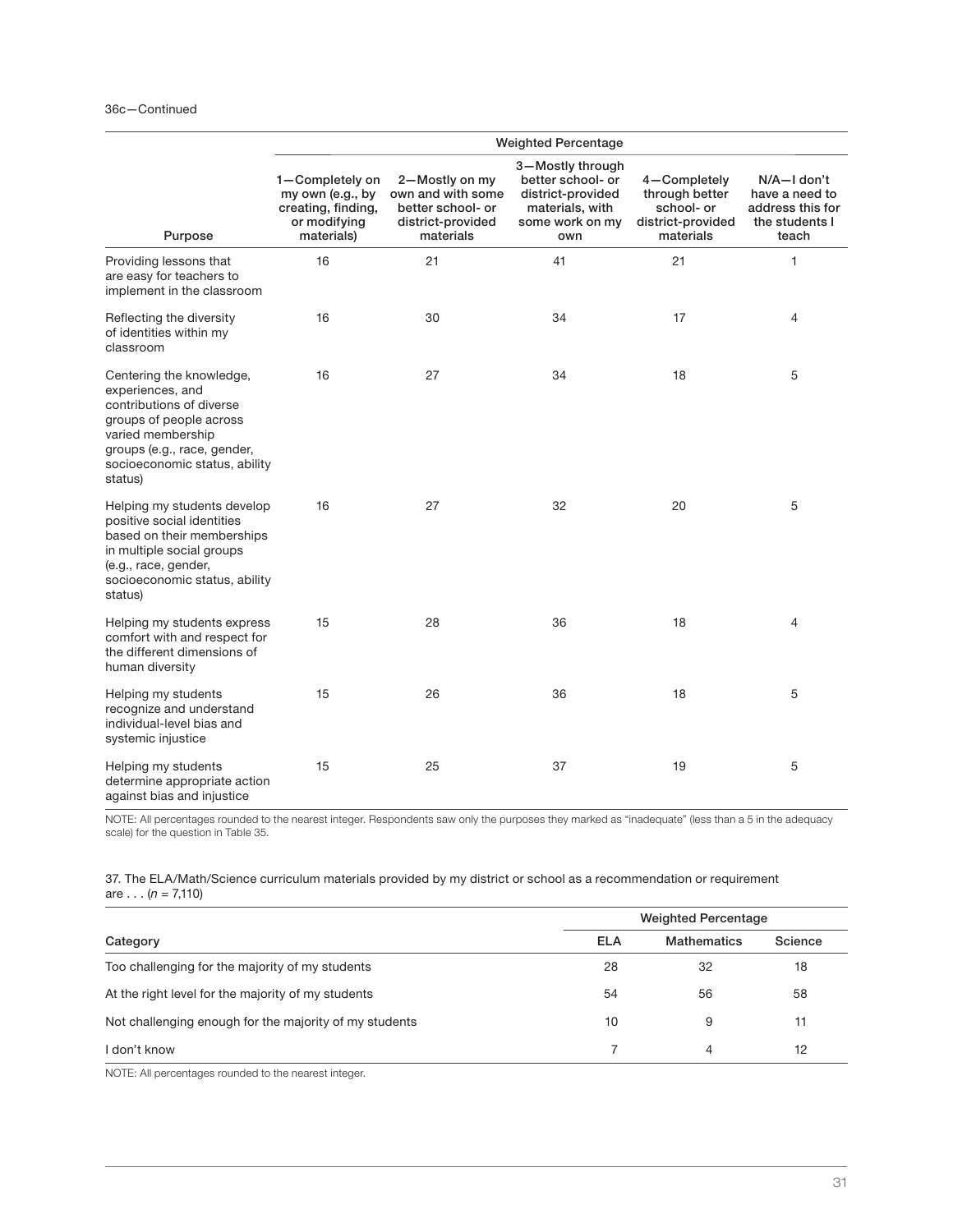## Principal Supports

38. Which of the following does your school principal most encourage you to use as the basis for your ELA/mathematics/science lesson plans:  $(n = 7,094)$ 

|                                                                                             |            | <b>Weighted Percentage</b> |         |  |
|---------------------------------------------------------------------------------------------|------------|----------------------------|---------|--|
| Category                                                                                    | <b>ELA</b> | <b>Mathematics</b>         | Science |  |
| My recommended or required ELA/mathematics/science curriculum materials                     | 46         | 44                         | 36      |  |
| Materials I have developed on my own from scratch                                           |            |                            | 2       |  |
| Materials I have developed in collaboration with other ELA/mathematics/<br>science teachers | 9          | 8                          | 9       |  |
| Whatever materials I think will best meet my students' needs                                | 41         | 45                         | 50      |  |
| Other                                                                                       | 3          | 0                          | 0       |  |

NOTE: Respondents were instructed to pick one option. All percentages rounded to the nearest integer.

39. Indicate your agreement or disagreement with the following statements regarding your ELA/mathematics/science teaching this school year (2020–2021).  $(n = 7,092)$ 

|                                                                                                                                                                        | <b>Weighted Percentage</b> |                    |         |
|------------------------------------------------------------------------------------------------------------------------------------------------------------------------|----------------------------|--------------------|---------|
| Category                                                                                                                                                               | <b>ELA</b>                 | <b>Mathematics</b> | Science |
| My principal encourages me to use the ELA/mathematics/science curriculum<br>materials required or recommended by my district or school as the basis for my<br>lessons. | 80                         | 82                 | 72      |
| My principal expects me to use the ELA/mathematics/science curriculum<br>materials required or recommended by my district or school as the basis for my<br>lessons.    | 71                         | 71                 | 62      |
| My principal provides me with feedback on how well I use ELA/mathematics/<br>science curriculum materials.                                                             | 56                         | 56                 | 44      |
| My principal knows which curricula are aligned with my state's standards                                                                                               | 77                         | 76                 | 56      |
| My teacher observations take into account my use of the required ELA/<br>mathematics/science curriculum materials                                                      | 67                         | 65                 | 46      |

NOTE: All percentages rounded to the nearest integer. Response choices for these items included: "strongly disagree," "somewhat disagree," "somewhat agree" and "strongly agree." We display the percentage of teachers that reported they "somewhat agree" and "strongly agree" with these statements.

40. Who is the primary decisionmaker (i.e., the person or people who typically make most of the decisions) about which ELA/ mathematics/science instructional materials you use in your classroom each day? ( $n = 7,089$ )

|                                                          | <b>Weighted Percentage</b> |                    |         |  |
|----------------------------------------------------------|----------------------------|--------------------|---------|--|
| Category                                                 | <b>ELA</b>                 | <b>Mathematics</b> | Science |  |
| Me                                                       | 43                         | 40                 | 48      |  |
| Teachers in my school system (including or excluding me) | 17                         | 17                 | 16      |  |
| My principal                                             | 6                          | 5                  | 3       |  |
| My district leaders                                      | 32                         | 36                 | 31      |  |
| Someone else                                             | 2                          | 2                  | 2       |  |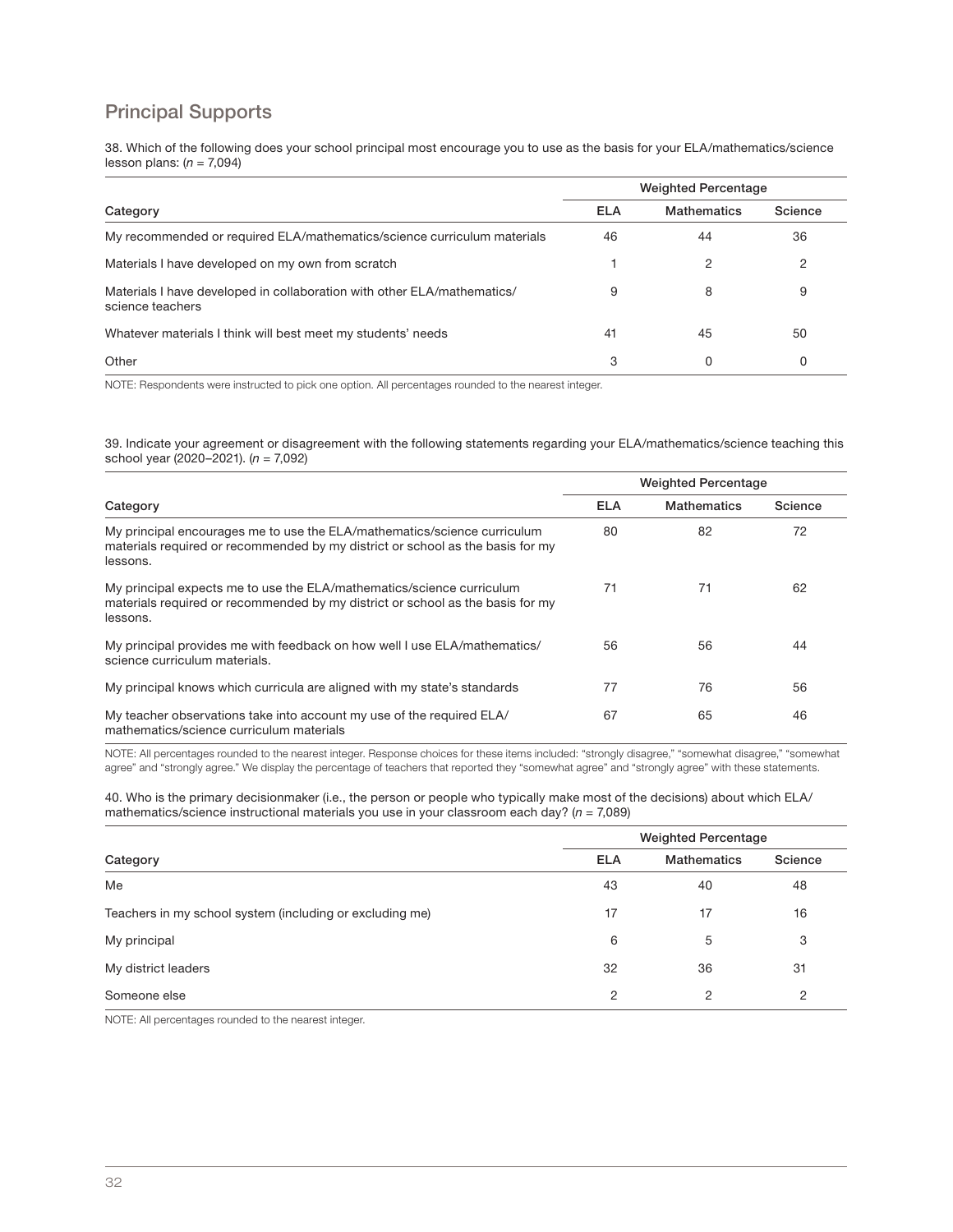## Student Engagement

41. In this school year (2020–2021), what proportion of your students typically engage in each of the following activities at least once a week for the English language arts classes you teach? (n = 3,030)

|                                                                                                                                                            | <b>Weighted Percentage</b> |             |                 |                                                                                              |             |  |  |
|------------------------------------------------------------------------------------------------------------------------------------------------------------|----------------------------|-------------|-----------------|----------------------------------------------------------------------------------------------|-------------|--|--|
| <b>Classroom Practice</b>                                                                                                                                  | No Students                | My Students | <b>Students</b> | Less Than Half of About Half of My More Than Half of All or Nearly All<br><b>My Students</b> | My Students |  |  |
| Read fictional texts of sufficient<br>grade-level complexity with the<br>whole class                                                                       | 4                          | 10          | 14              | 23                                                                                           | 50          |  |  |
| Read nonfiction texts of sufficient<br>grade-level complexity with the<br>whole class                                                                      | 3                          | 13          | 17              | 23                                                                                           | 44          |  |  |
| Read and discuss different texts,<br>depending on students' assigned<br>reading levels                                                                     | $\overline{7}$             | 13          | 15              | 25                                                                                           | 40          |  |  |
| Read and discuss texts that<br>include diverse perspectives                                                                                                | 5                          | 18          | 19              | 27                                                                                           | 31          |  |  |
| Read or discuss texts of sufficient<br>grade-level complexity for at least<br>half of instructional time                                                   | 4                          | 15          | 21              | 28                                                                                           | 32          |  |  |
| Read and engage in productive<br>and sustained academic<br>discussions to co-construct<br>knowledge about grade-level texts<br>and content.                | 6                          | 19          | 22              | 25                                                                                           | 29          |  |  |
| Use evidence from a text to make<br>inferences about central ideas or<br>key details                                                                       | 1                          | 8           | 18              | 29                                                                                           | 43          |  |  |
| Analyze how two or more texts<br>address similar themes or topics                                                                                          | 4                          | 15          | 24              | 27                                                                                           | 30          |  |  |
| Write arguments to support claims<br>in an analysis of substantive topics                                                                                  | 14                         | 22          | 19              | 22                                                                                           | 24          |  |  |
| Write responses to reading based<br>on student prior experience or<br>knowledge of the theme or topic                                                      | 7                          | 14          | 20              | 27                                                                                           | 32          |  |  |
| Learn and use a range of general<br>academic and domain-specific<br>vocabulary (i.e., words and<br>phrases) sufficient for college and<br>career readiness | 5                          | 14          | 24              | 27                                                                                           | 30          |  |  |
| Build knowledge of specific literary<br>devices or concepts (e.g., irony,<br>rhetoric)                                                                     | 9                          | 16          | 23              | 26                                                                                           | 27          |  |  |
| Practice specific reading<br>comprehension skills or strategies                                                                                            | 1                          | 8           | 17              | 27                                                                                           | 47          |  |  |
| Build volume of independent<br>reading to build knowledge about<br>topics                                                                                  | 4                          | 20          | 22              | 25                                                                                           | 29          |  |  |

NOTE: This question was adapted from a survey question used in Kaufman et al., 2018. All percentages rounded to the nearest integer.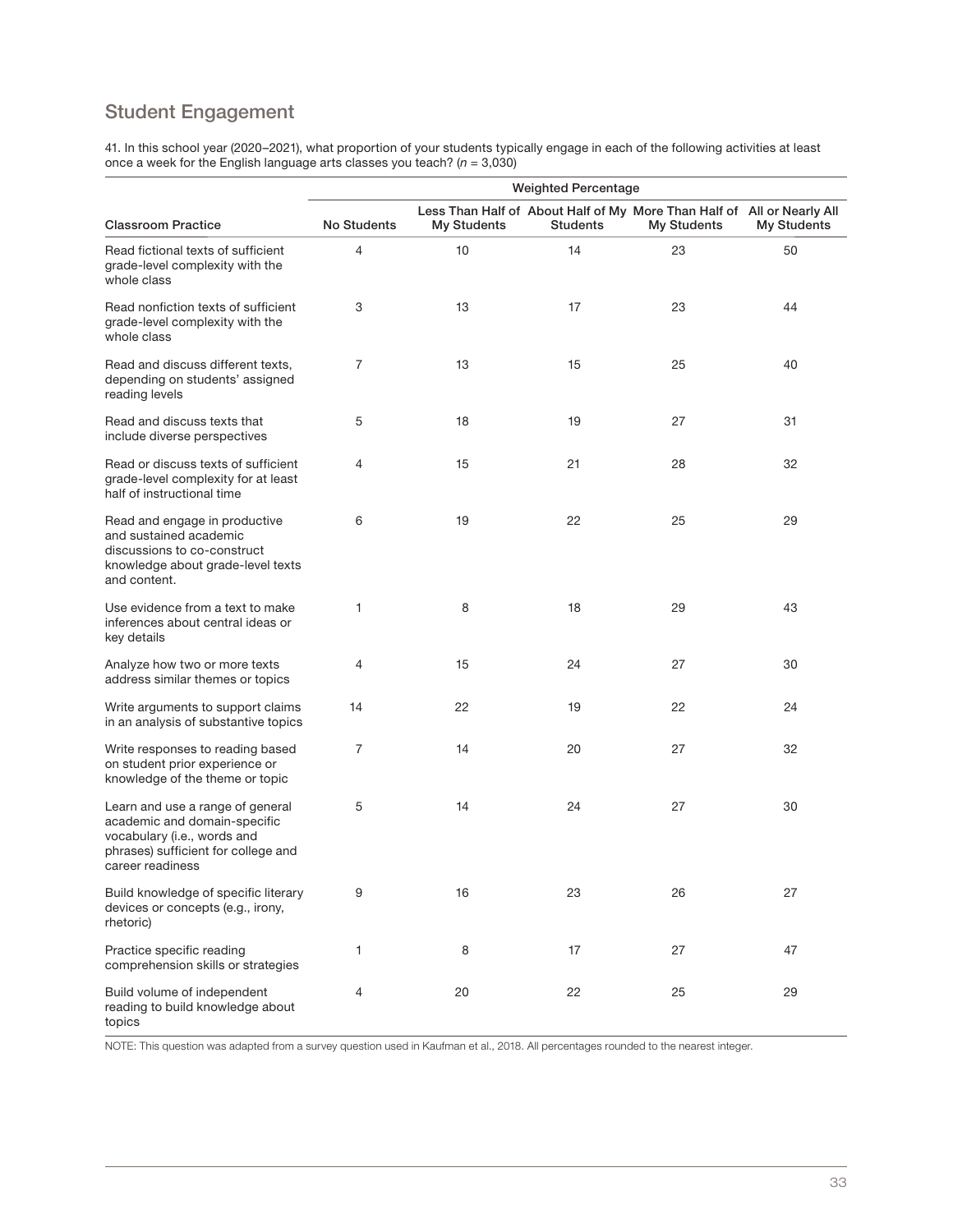42. In this school year (2020–2021), what proportion of your students typically engage in each of the following activities at least<br>once a week for the mathematics classes you teach? (*n* = 2,297)

|                                                                                                                                             | <b>Weighted Percentage</b> |                    |                 |                                                                                              |                    |  |
|---------------------------------------------------------------------------------------------------------------------------------------------|----------------------------|--------------------|-----------------|----------------------------------------------------------------------------------------------|--------------------|--|
| <b>Classroom Practice</b>                                                                                                                   | <b>No Students</b>         | <b>My Students</b> | <b>Students</b> | Less Than Half of About Half of My More Than Half of All or Nearly All<br><b>My Students</b> | <b>My Students</b> |  |
| Spend most instructional time<br>on grade-level mathematics<br>topics addressed by the state<br>mathematics standards for my<br>grade level | 1                          | 5                  | 14              | 27                                                                                           | 53                 |  |
| Revisit previous grades' content to<br>fill learning gaps                                                                                   | 6                          | 44                 | 21              | 18                                                                                           | 11                 |  |
| Relate new mathematics content<br>to other mathematics content<br>within and across grade levels                                            | 5                          | 24                 | 21              | 28                                                                                           | 22                 |  |
| Pursue conceptual understanding,<br>procedural skill and fluency, and<br>application with equal intensity                                   | 4                          | 23                 | 24              | 29                                                                                           | 21                 |  |
| Explain their thinking and build on<br>other students' thinking                                                                             | 2                          | 25                 | 26              | 29                                                                                           | 19                 |  |
| Make sense of problems that do<br>not include clear procedures for<br>solving                                                               | 3                          | 32                 | 28              | 25                                                                                           | 13                 |  |
| Persevere in solving problems<br>that do not include clear solution<br>procedures                                                           | 3                          | 35                 | 28              | 23                                                                                           | 12                 |  |
| Use repeated practice to improve<br>their procedural skills                                                                                 | $\Omega$                   | 14                 | 24              | 32                                                                                           | 30                 |  |
| Apply mathematics to solve<br>problems in real-world contexts                                                                               | 1                          | 21                 | 26              | 29                                                                                           | 22                 |  |
| Look for and make use of structure<br>(e.g., patterns in numbers, shapes,<br>or algorithms)                                                 | $\mathbf{1}$               | 20                 | 28              | 30                                                                                           | 20                 |  |
| Choose and use appropriate tools<br>when solving a problem                                                                                  | 0                          | 15                 | 32              | 32                                                                                           | 21                 |  |

NOTE: This question was adapted from a survey question used in Kaufman et al., 2018. All percentages rounded to the nearest integer.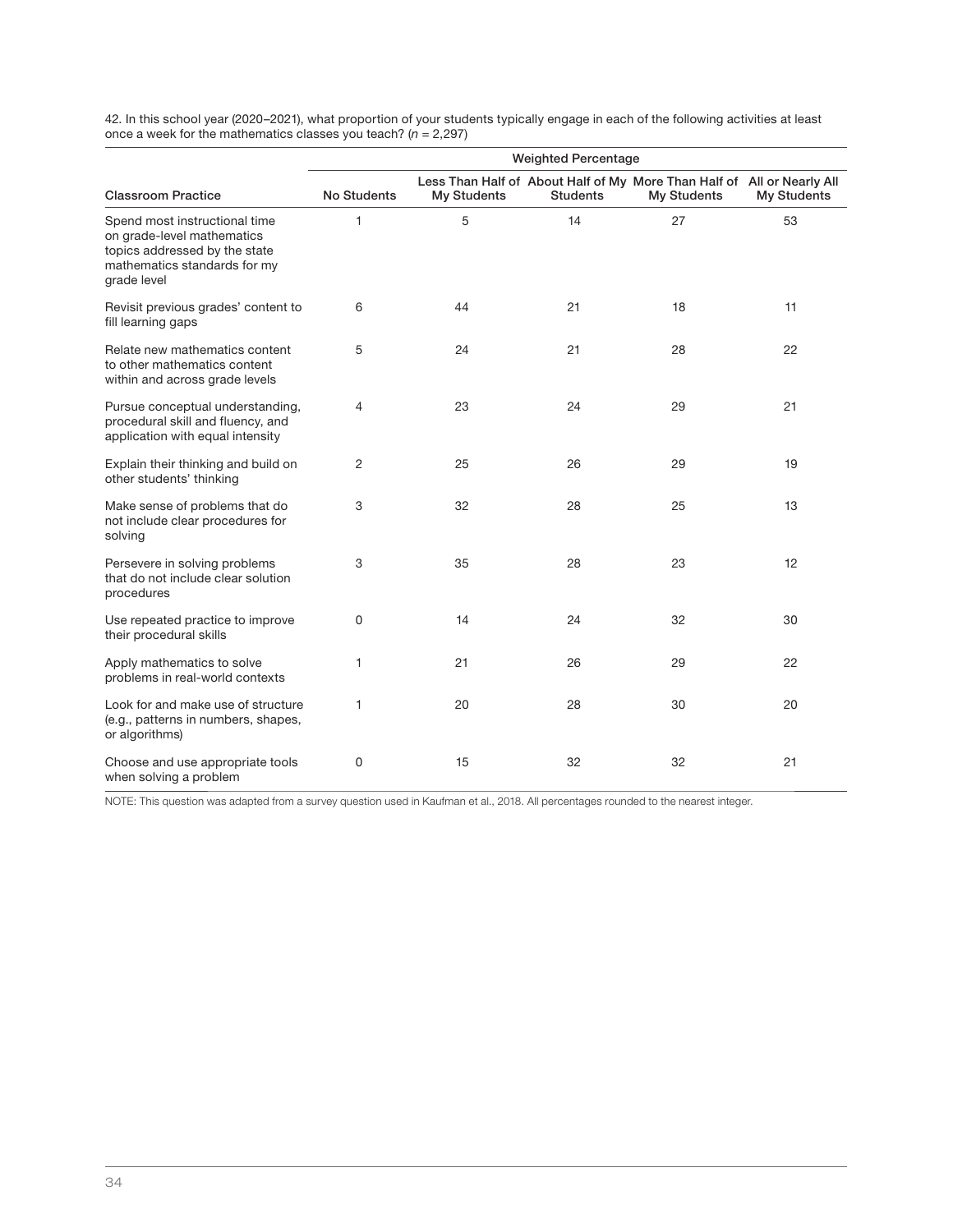43. In this school year (2020–2021), what proportion of your students typically engage in each of the following activities at least once a week for the science classes you teach? (n = 1,756)

|                                                                                         | <b>Weighted Percentage</b> |                    |                 |                                                                                              |             |  |
|-----------------------------------------------------------------------------------------|----------------------------|--------------------|-----------------|----------------------------------------------------------------------------------------------|-------------|--|
| <b>Classroom Practice</b>                                                               | <b>No Students</b>         | <b>My Students</b> | <b>Students</b> | Less Than Half of About Half of My More Than Half of All or Nearly All<br><b>My Students</b> | My Students |  |
| Discuss different ways to approach<br>a problem                                         | 6                          | 24                 | 29              | 26                                                                                           | 15          |  |
| Justify their scientific thinking<br>verbally or through a model                        | 6                          | 23                 | 31              | 25                                                                                           | 15          |  |
| Justify their scientific reasoning in<br>writing                                        | 9                          | 32                 | 26              | 21                                                                                           | 12          |  |
| Construct a scientific argument<br>supported by evidence                                | 12                         | 32                 | 26              | 19                                                                                           | 11          |  |
| Develop their own questions about<br>a scientific topic                                 | 9                          | 32                 | 28              | 20                                                                                           | 11          |  |
| Develop or use scientific models                                                        | 14                         | 25                 | 24              | 21                                                                                           | 16          |  |
| Plan and carry out a scientific<br>investigation                                        | 15                         | 23                 | 25              | 20                                                                                           | 17          |  |
| Analyze or interpret data                                                               | 8                          | 20                 | 22              | 26                                                                                           | 25          |  |
| Use mathematics or computational<br>thinking in science                                 | 11                         | 22                 | 23              | 23                                                                                           | 20          |  |
| Construct their own explanations<br>and arguments                                       | 8                          | 22                 | 29              | 27                                                                                           | 14          |  |
| Obtain, evaluate or communicate<br>information about a phenomenon                       | 13                         | 24                 | 25              | 23                                                                                           | 15          |  |
| Use engineering design processes<br>to develop solutions to problems                    | 22                         | 33                 | 21              | 14                                                                                           | 9           |  |
| Participate in a hands-on scientific<br>experience                                      | 19                         | 15                 | 12              | 19                                                                                           | 36          |  |
| Write in a science journal (e.g.,<br>taken notes/recorded questions or<br>observations) | 20                         | 18                 | 16              | 20                                                                                           | 26          |  |
| Hear from or engage with<br>scientists to learn about science                           | 50                         | 20                 | 11              | 9                                                                                            | 10          |  |
| Revise or change one's thinking<br>based on new learning                                | 11                         | 24                 | 29              | 22                                                                                           | 14          |  |

NOTE: This question was adapted from a survey question used in University of Chicago, 2017. All percentages rounded to the nearest integer.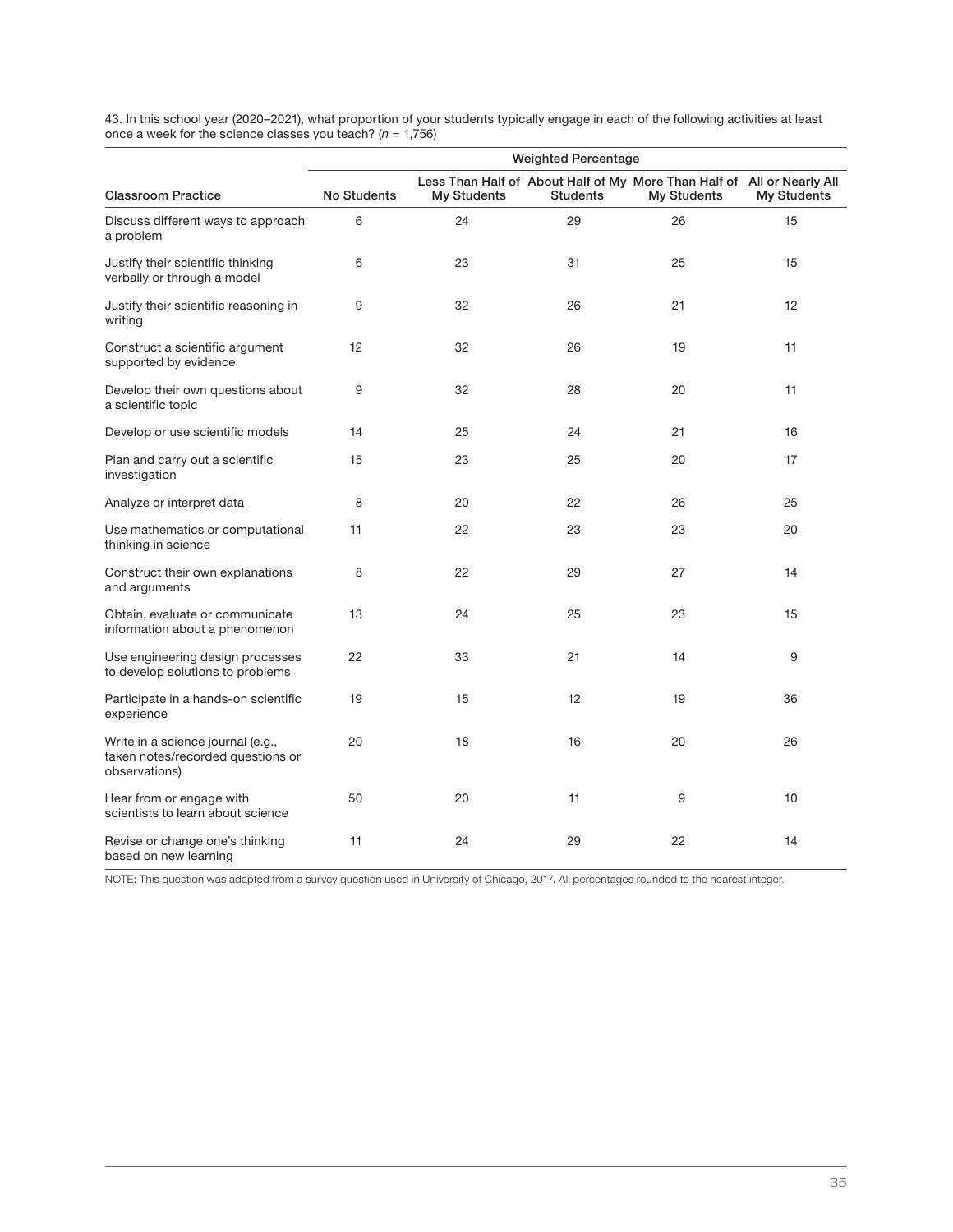## Science Instruction

44. Is your school currently implementing the Next Generation Science Standards (NGSS) standards or standards similar to NGSS (i.e., based on the K-12 Framework for Science Education)?  $(n = 1,752)$ 

| Standards    | <b>Weighted Percentage</b> |  |  |
|--------------|----------------------------|--|--|
| No           | 22                         |  |  |
| Yes          | 55                         |  |  |
| I don't know | 22                         |  |  |

NOTE: All percentages rounded to the nearest integer.

45. Please indicate which approach comes closest to describing how your school currently approaches teaching science in grades  $6-8$ . ( $n = 389$ )

| Model                                                                                                                                                                                                                                    | <b>Weighted Percentage</b> |  |
|------------------------------------------------------------------------------------------------------------------------------------------------------------------------------------------------------------------------------------------|----------------------------|--|
| Integrated or spiraled model: Students are exposed to a<br>combination of earth, space, life, and physical sciences at each<br>grade level.                                                                                              | 57                         |  |
| Traditional discipline or topic-specific model: Topics are grouped<br>together within grade level roughly by discipline (e.g., earth<br>and space science in 6th grade, life science in 7th grade, and<br>physical science in 8th grade) | 43                         |  |

NOTE: All percentages rounded to the nearest integer.

46. If your school switched from a traditional discipline or topic-specific model to an integrated or spiraled approach, did you go through professional development to support you in incorporating this change? ( $n = 232$ )

|                                                                    | <b>Weighted Percentage</b> |
|--------------------------------------------------------------------|----------------------------|
| No                                                                 | 19                         |
| Yes                                                                | 27                         |
| N/A-My school did not switch models during my time as a<br>teacher | 53                         |

NOTE: All percentages rounded to the nearest integer.

47. If your school switched from a traditional discipline or topic-specific model to an integrated or spiraled approach, did you receive new curriculum materials that are aligned with this new approach?  $(n = 232)$ 

|                                                                    | <b>Weighted Percentage</b> |
|--------------------------------------------------------------------|----------------------------|
| No                                                                 | 16                         |
| Yes                                                                | 31                         |
| N/A-My school did not switch models during my time as a<br>teacher | 53                         |

NOTE: Respondents who did not indicate their school switched from a traditional discipline or topic-specific model to an integrated or spiraled approach did not see this question. All percentages rounded to the nearest integer.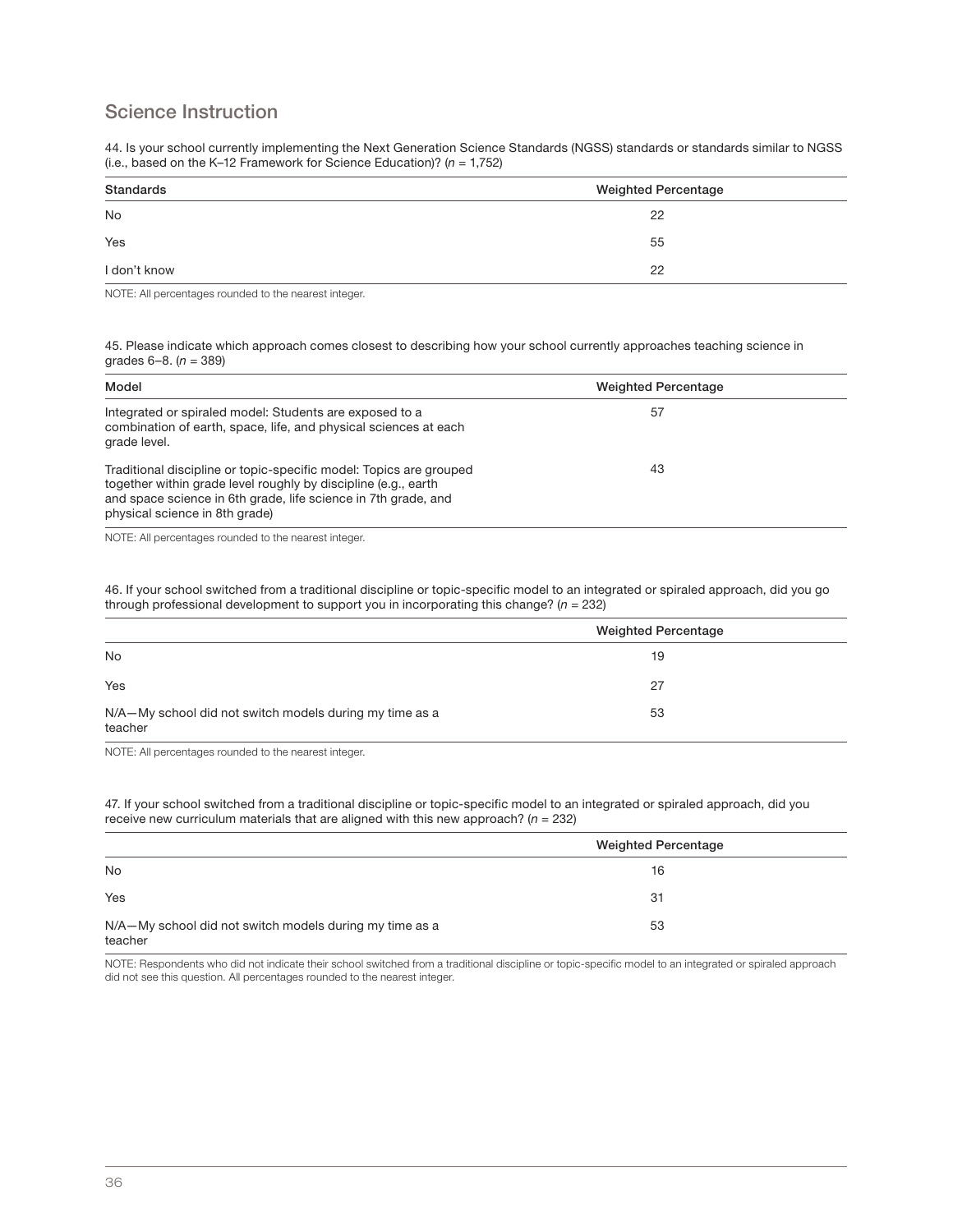48. Please indicate whether you or your school district has purchased any of the following science learning materials for your students:  $(n = 1,754)$ 

|                                                                                    | <b>Weighted Percentage</b> |                                                     |                                                                                         |  |  |
|------------------------------------------------------------------------------------|----------------------------|-----------------------------------------------------|-----------------------------------------------------------------------------------------|--|--|
| <b>Science Learning Materials</b>                                                  | Not Purchased              | <b>Purchased with School</b><br>or District Funding | Purchased with My<br>Own Money and Not<br>Reimbursed by My<br><b>School or District</b> |  |  |
| Branded science kits like FOSS or Smithsonian<br>STC for hands-on science learning | 18                         | 68                                                  | 14                                                                                      |  |  |
| Supplies for hands-on science learning                                             | 5                          | 61                                                  | 33                                                                                      |  |  |
| Online digital curriculum subscription                                             | 10                         | 74                                                  | 16                                                                                      |  |  |
| Access to digital platforms that support<br>investigations via simulations         | 13                         | 72                                                  | 15                                                                                      |  |  |
| Other                                                                              | 85                         | 8                                                   |                                                                                         |  |  |

NOTE: All percentages rounded to the nearest integer.

49. This school year (2020–2021), please estimate how much of your own money you have spent on science learning materials for<br>your students that have not been reimbursed by your school or district. (*n* = 1,758)

| <b>Dollars</b><br><b>Weighted Percentage</b> |    |
|----------------------------------------------|----|
| $\mathsf 0$                                  | 19 |
| $1 - 49$                                     | 13 |
| $50 - 99$                                    | 17 |
| 100-199                                      | 19 |
| 200 or more                                  | 34 |

NOTE: All percentages rounded to the nearest integer. Teachers reported dollars spent. Responses were binned (i.e., sorted into categories) for this table.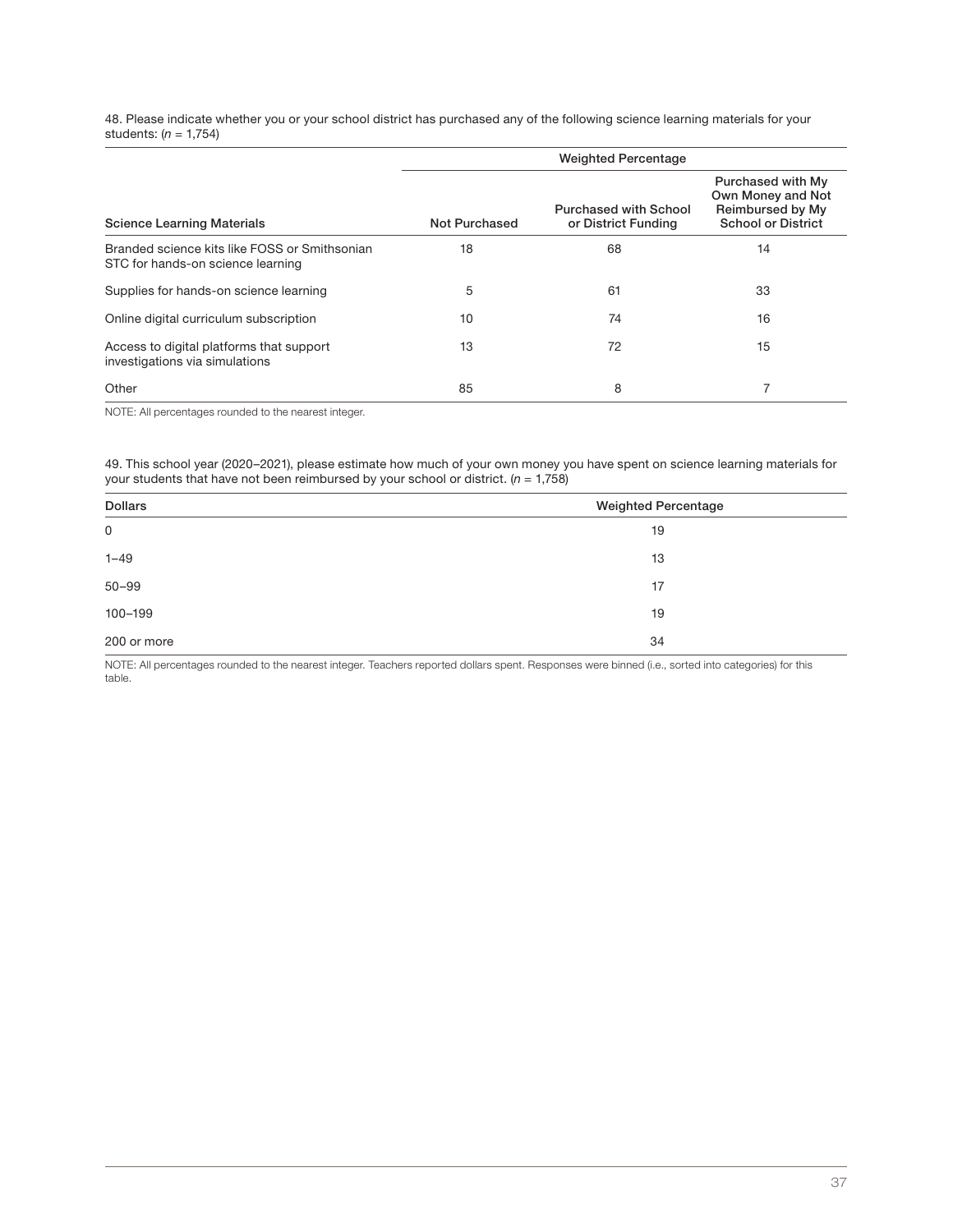## Professional Learning

50. This school year (2020–2021), how often have you participated in the following types of ELA/mathematics/science professional learning activities?  $(n = 7,049)$ 

|                                                                                                                                                                          | <b>Weighted Percentage</b> |      |                                                   |       |                         |  |
|--------------------------------------------------------------------------------------------------------------------------------------------------------------------------|----------------------------|------|---------------------------------------------------|-------|-------------------------|--|
| <b>Professional Learning Activity</b>                                                                                                                                    | <b>Never</b>               | Year | 1-3 Times per 4-6 Times per 1-3 Times per<br>Year | Month | Weekly or<br>More Often |  |
| Workshops or trainings focused on ELA/<br>mathematics/science teaching                                                                                                   | 32                         | 49   | 12                                                | 6     | 2                       |  |
| Workshops or trainings focused on use of my<br>main ELA/mathematics/science materials                                                                                    | 45                         | 42   | 7                                                 | 4     | 1                       |  |
| General (not subject-specific) workshops or<br>trainings                                                                                                                 | 16                         | 47   | 24                                                | 10    | 4                       |  |
| Coaching focused on my ELA/mathematics/<br>science teaching                                                                                                              | 59                         | 27   | 8                                                 | 4     | 2                       |  |
| Coaching focused on use of my main ELA/<br>mathematics/science materials                                                                                                 | 62                         | 25   | 6                                                 | 4     | 2                       |  |
| Collaborative learning with other teachers<br>(e.g., Professional Learning Communities)<br>focused on ELA/mathematics/science<br>teaching                                | 22                         | 29   | 13                                                | 16    | 20                      |  |
| Collaborative learning with other teachers<br>(e.g., Professional Learning Communities)<br>focused on use of my main ELA/mathematics/<br>science instructional materials | 30                         | 27   | 12                                                | 14    | 17                      |  |
| Other                                                                                                                                                                    | 77                         | 9    | 6                                                 | 4     | 4                       |  |

NOTE: All percentages rounded to the nearest integer.

51. On a seven-point scale, please indicate the extent to which your collaborative time focused on classroom management or noninstructional issues (planning field trips, doing paperwork) versus [ELA/math/science] instructional issues (lesson planning, discussing standards, examining student data).  $(n = 7,045)$ 

| <b>Weighted Percentage</b>                                                                |   |    |                                                                                                        |    |    |                                                          |
|-------------------------------------------------------------------------------------------|---|----|--------------------------------------------------------------------------------------------------------|----|----|----------------------------------------------------------|
| 1 Time completely<br>spent on<br>classroom<br>management or<br>noninstructional<br>issues |   |    | 4 Time equally spent<br>on instructional<br>and classroom<br>management/<br>noninstructional<br>issues |    |    | 7 Time<br>completely spent<br>on instructional<br>issues |
|                                                                                           | 6 | 10 | 28                                                                                                     | 20 | 20 | 12                                                       |

NOTE: All percentages rounded to the nearest integer.

52. On a seven-point scale, indicate the extent to which this collaborative time was relevant to my ELA/mathematics/science curriculum materials.  $(n = 7,044)$ 

| <b>Weighted Percentage</b>                        |  |    |    |    |    |                                                    |
|---------------------------------------------------|--|----|----|----|----|----------------------------------------------------|
| 1 Never relevant<br>to my curriculum<br>materials |  |    |    |    |    | 7 Always relevant<br>to my curriculum<br>materials |
|                                                   |  | 13 | 20 | 24 | 16 |                                                    |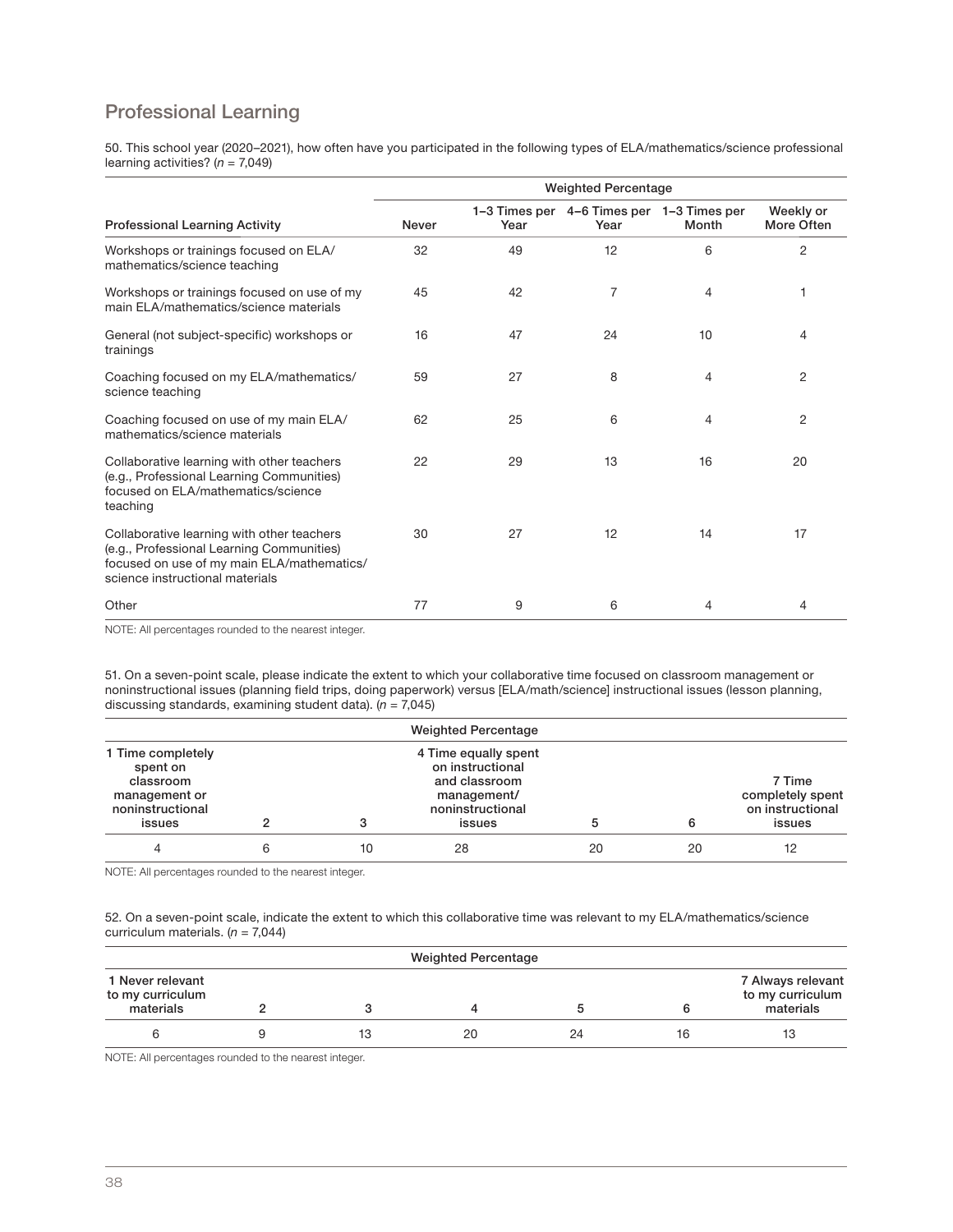| 53. Who determines what occurs during your collaborative time? What percentage of the activities were determined by the |
|-------------------------------------------------------------------------------------------------------------------------|
| following people? $(n = 7,036)$                                                                                         |

|                                                                                                             | <b>Weighted Percentage</b> |          |           |           |           |        |
|-------------------------------------------------------------------------------------------------------------|----------------------------|----------|-----------|-----------|-----------|--------|
|                                                                                                             | 0                          | $1 - 10$ | $11 - 24$ | $25 - 49$ | $50 - 74$ | 75-100 |
| Percentage determined by participating<br>teachers                                                          | 15                         | 12       |           | 16        | 20        | 30     |
| Percentage determined by designated<br>team/group leaders (e.g., grade-level<br>chair, instructional coach) | 30                         | 16       | 13        | 24        | 11        | 6      |
| Percentage determined by a school<br>administrator and/or district leaders                                  | 19                         | 20       | 10        | 18        | 16        | 17     |

NOTE: All percentages rounded to the nearest integer. Teachers reported a percentage of activities determined by each group of people. Responses were binned (i.e., sorted into categories) for this table.

54. To what extent have professional learning opportunities provided by your school or district this school year (2020–2021)<br>prepared you to undertake the following instructional activities in your classroom? (*n =* 7,040)

|                                                                                                                                                                                          |                              | <b>Weighted Percentage</b>               |                                            |                                         |  |  |
|------------------------------------------------------------------------------------------------------------------------------------------------------------------------------------------|------------------------------|------------------------------------------|--------------------------------------------|-----------------------------------------|--|--|
| <b>Professional Learning Activity</b>                                                                                                                                                    | Did Not Prepare Me<br>at All | Prepared Me to a<br><b>Slight Extent</b> | Prepared Me to a<br><b>Moderate Extent</b> | Prepared Me to a<br><b>Great Extent</b> |  |  |
| Use curriculum materials provided by my<br>school or district                                                                                                                            | 21                           | 31                                       | 36                                         | 12                                      |  |  |
| Modify curricula to meet needs of students<br>with IEPs or 504 plans                                                                                                                     | 34                           | 35                                       | 25                                         | 7                                       |  |  |
| Modify curricula to meet needs of English<br>learners                                                                                                                                    | 41                           | 33                                       | 21                                         | 5                                       |  |  |
| Support students in developing positive<br>social identities based on their memberships<br>in multiple social groups (e.g., race, gender,<br>socioeconomic status, ability status, etc.) | 37                           | 33                                       | 23                                         | 6                                       |  |  |
| Support students in developing comfort with<br>and respect for the different dimensions of<br>human diversity                                                                            | 38                           | 33                                       | 23                                         | 6                                       |  |  |
| Support students in understanding<br>individual-level bias and systemic injustice<br>and determining appropriate action against<br>bias and injustice                                    | 46                           | 30                                       | 19                                         | 5                                       |  |  |
| Build content-specific knowledge for the<br>subject(s) I teach                                                                                                                           | 22                           | 30                                       | 37                                         | 11                                      |  |  |
| Provide remote instruction in my subject<br>area                                                                                                                                         | 16                           | 35                                       | 36                                         | 13                                      |  |  |
| Support students' social and emotional<br>learning                                                                                                                                       | 21                           | 36                                       | 32                                         | 12                                      |  |  |
| Reflect on my own cultural lens and personal<br>biases                                                                                                                                   | 37                           | 32                                       | 24                                         | 8                                       |  |  |
| Understand systemic bias and injustice and<br>their impact on students' education                                                                                                        | 42                           | 31                                       | 21                                         | 6                                       |  |  |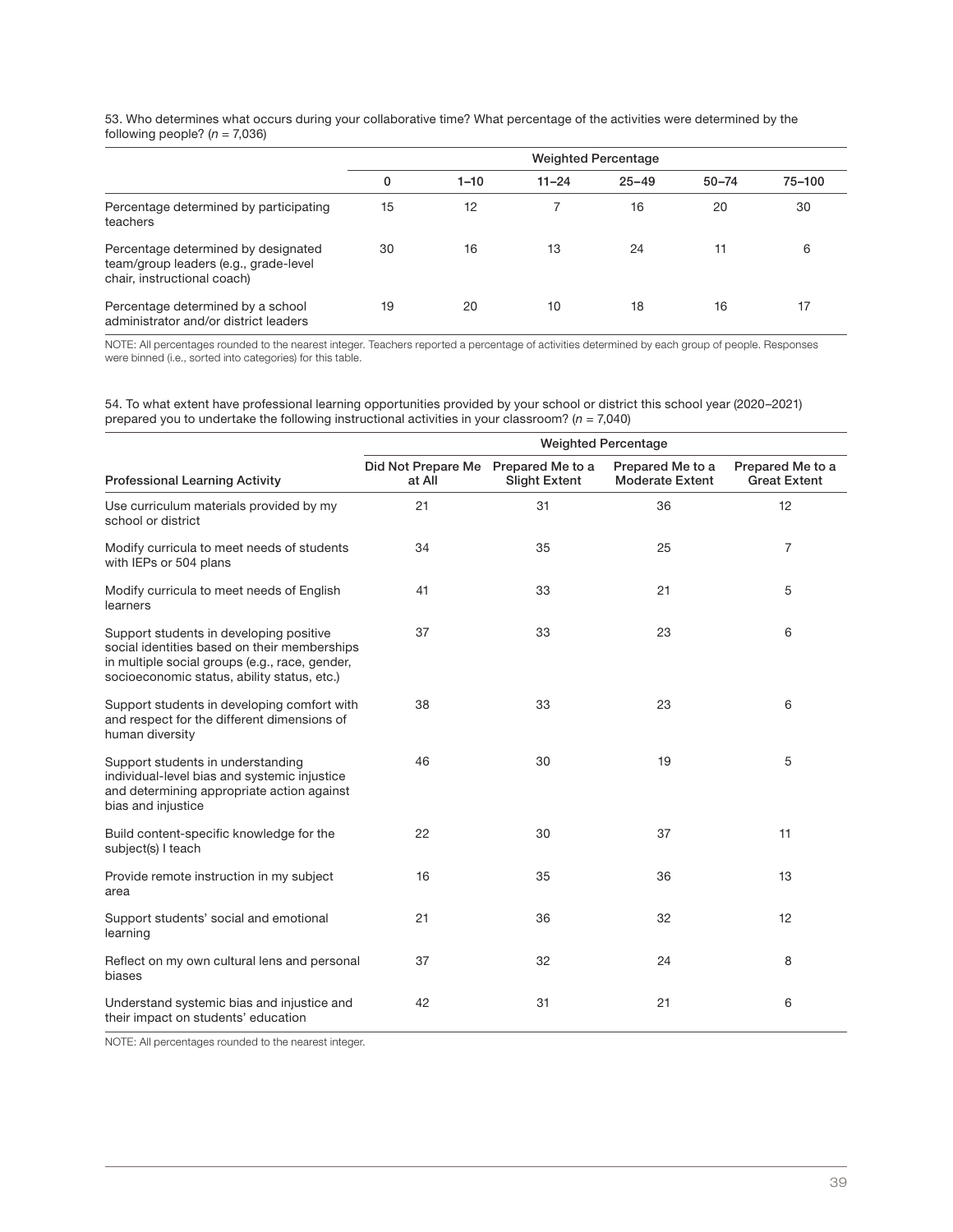55. Since the end of last school year (2019–2020), how many hours did you spend in professional learning activities related to the following topics in [ELA/math/science]? (n = 7,036)

|                                                                                                                                         |         |                         | <b>Weighted Percentage</b> |                           |                       |
|-----------------------------------------------------------------------------------------------------------------------------------------|---------|-------------------------|----------------------------|---------------------------|-----------------------|
| Statement                                                                                                                               | 0 Hours | $1 - 5$<br><b>Hours</b> | $6 - 10$<br>Hours          | $11 - 20$<br><b>Hours</b> | More Than<br>20 Hours |
| Understanding my state standards in ELA/mathematics/science                                                                             | 32      | 44                      | 13                         | $\overline{7}$            | 4                     |
| Developing my knowledge of content in ELA/mathematics/science                                                                           | 26      | 39                      | 18                         | 9                         | 8                     |
| Observing other teachers' lessons (in person or on video) that model<br>instruction aligned to the standards in ELA/mathematics/science | 57      | 32                      | 7                          | 3                         | 2                     |
| Receiving feedback from observations on my ELA/mathematics/<br>science lessons                                                          | 43      | 46                      | $\overline{7}$             | 3                         | $\overline{c}$        |
| Learning how to implement my main instructional materials                                                                               | 23      | 39                      | 19                         | 9                         | 10                    |
| Modifying my main instructional materials so that they will better align<br>to the standards in ELA/mathematics/science                 | 31      | 37                      | 16                         | 8                         | $\overline{7}$        |
| Modifying my main instructional materials for remote instruction                                                                        | 15      | 31                      | 18                         | 13                        | 23                    |
| Making my main instructional materials digitally accessible for students                                                                | 16      | 33                      | 19                         | 11                        | 22                    |
| Modifying my main instructional materials to meet the needs of<br>students below grade level                                            | 25      | 38                      | 18                         | 9                         | 9                     |
| Modifying my main instructional materials to provide culturally relevant<br>instruction                                                 | 45      | 34                      | 12                         | 5                         | 3                     |
| Analyzing student work to determine whether it met the expectations of<br>the standards in ELA/mathematics/science                      | 26      | 37                      | 17                         | 10                        | 10                    |
| Learning instructional strategies that support my students in meeting<br>the demand of the ELA/mathematics/science standards            | 23      | 41                      | 19                         | 10                        | 7                     |

NOTE: This question was adapted from TNTP, 2018. All percentages rounded to the nearest integer.

56. Since the end of last school year (2019–2020), can you estimate roughly how many hours of professional development you<br>received altogether that were focused on your ELA/mathematics/science teaching? (*n =* 7,029)

| Time                                        | <b>Weighted Percentage</b> |
|---------------------------------------------|----------------------------|
| 0 hours                                     | 15                         |
| Less than 8 hours                           | 35                         |
| 8-16 hours (i.e., 1-2 days)                 | 19                         |
| 17-32 hours (i.e., 3-4 days)                | 14                         |
| 33-48 hours (i.e., 5-6 days)                | 8                          |
| 49-64 hours (i.e., 7-8 days)                | $\overline{4}$             |
| More than 64 hours (i.e., more than 8 days) | 5                          |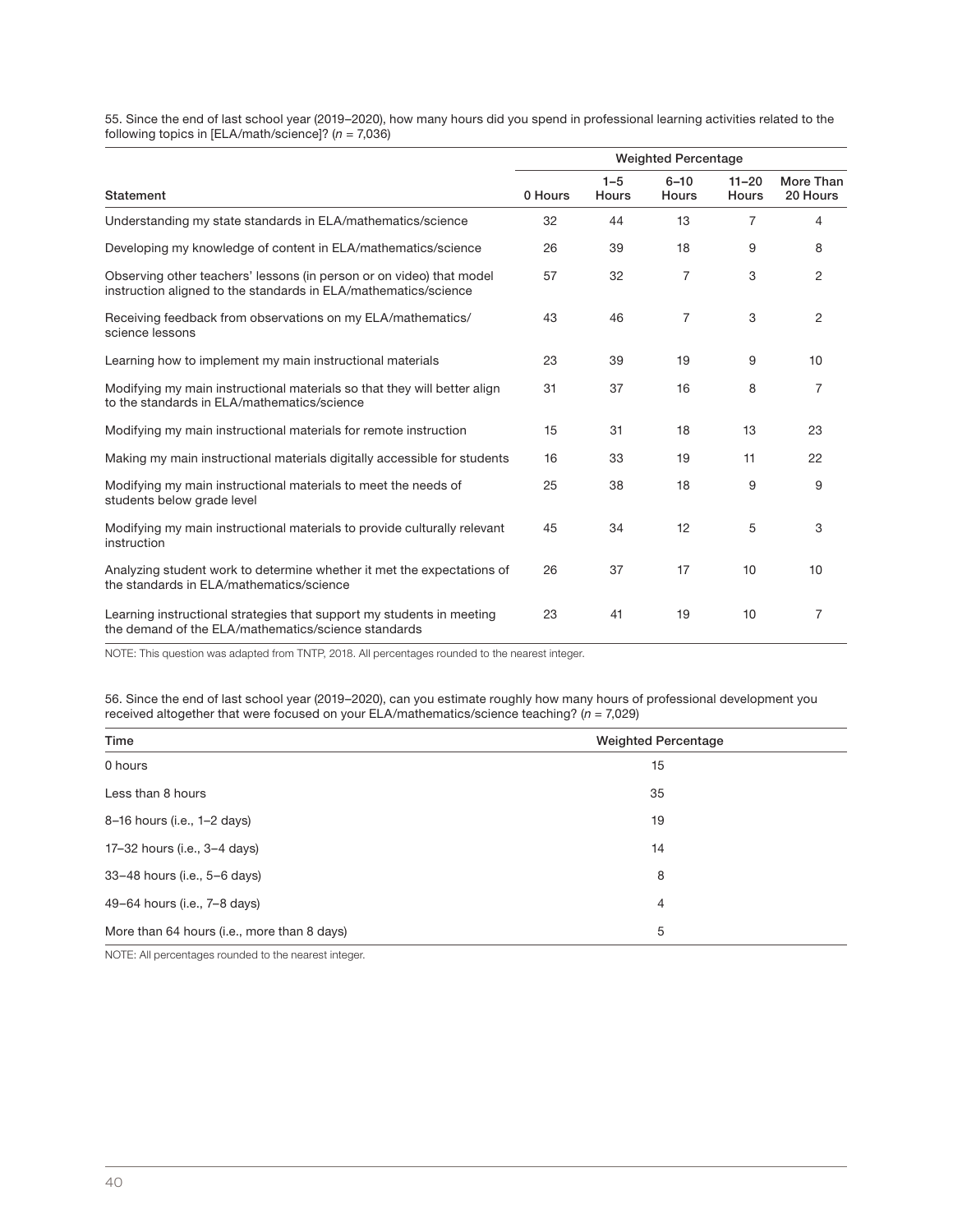## Benchmark Assessments

57. Which benchmark assessments have your students already taken this school year (2020–2021) to assess their progress in ELA and mathematics?

57a. Top Ten Elementary School ELA Benchmark Assessments ( $n = 3,400$ )

| <b>Assessment Name</b>                                        | <b>Weighted Percentage</b> |
|---------------------------------------------------------------|----------------------------|
| District-created benchmark assessments                        | 40                         |
| Benchmark assessments provided within my curriculum materials | 28                         |
| State-created benchmark assessments                           | 27                         |
| iReady Diagnostic (Curriculum Associates)                     | 25                         |
| MAP or Measures of Academic Progress (NWEA)                   | 20                         |
| Benchmark assessments I created                               | 20                         |
| Fountas & Pinnell                                             | 19                         |
| School-created benchmark assessments                          | 19                         |
| Star Reading/Star Math (Renaissance Learning)                 | 17                         |
| iReady Assessments (Curriculum Associates)                    | 16                         |

NOTE: This table presents the top ten most-selected benchmark assessments used for ELA by elementary school teachers. Percentages rounded to the nearest integer.

### 57b. Top Ten Middle School ELA Benchmark Assessments ( $n = 1,719$ )

| <b>Assessment Name</b>                                         | <b>Weighted Percentage</b> |
|----------------------------------------------------------------|----------------------------|
| District-created benchmark assessments                         | 35                         |
| State-created benchmark assessments                            | 30                         |
| MAP or Measures of Academic Progress (NWEA)                    | 20                         |
| School-created benchmark assessments                           | 19                         |
| iReady Diagnostic (Curriculum Associates)                      | 18                         |
| Star Reading/Star Math (Renaissance Learning)                  | 17                         |
| We use a benchmark assessment, but I don't know the name of it | 17                         |
| Benchmark assessments I created                                | 15                         |
| Benchmark assessments provided within my curriculum materials  | 14                         |
| Star Assessments (Renaissance)                                 | 11                         |

NOTE: This table presents the top ten most-selected benchmark assessments used for ELA by middle school teachers. Percentages rounded to the nearest integer.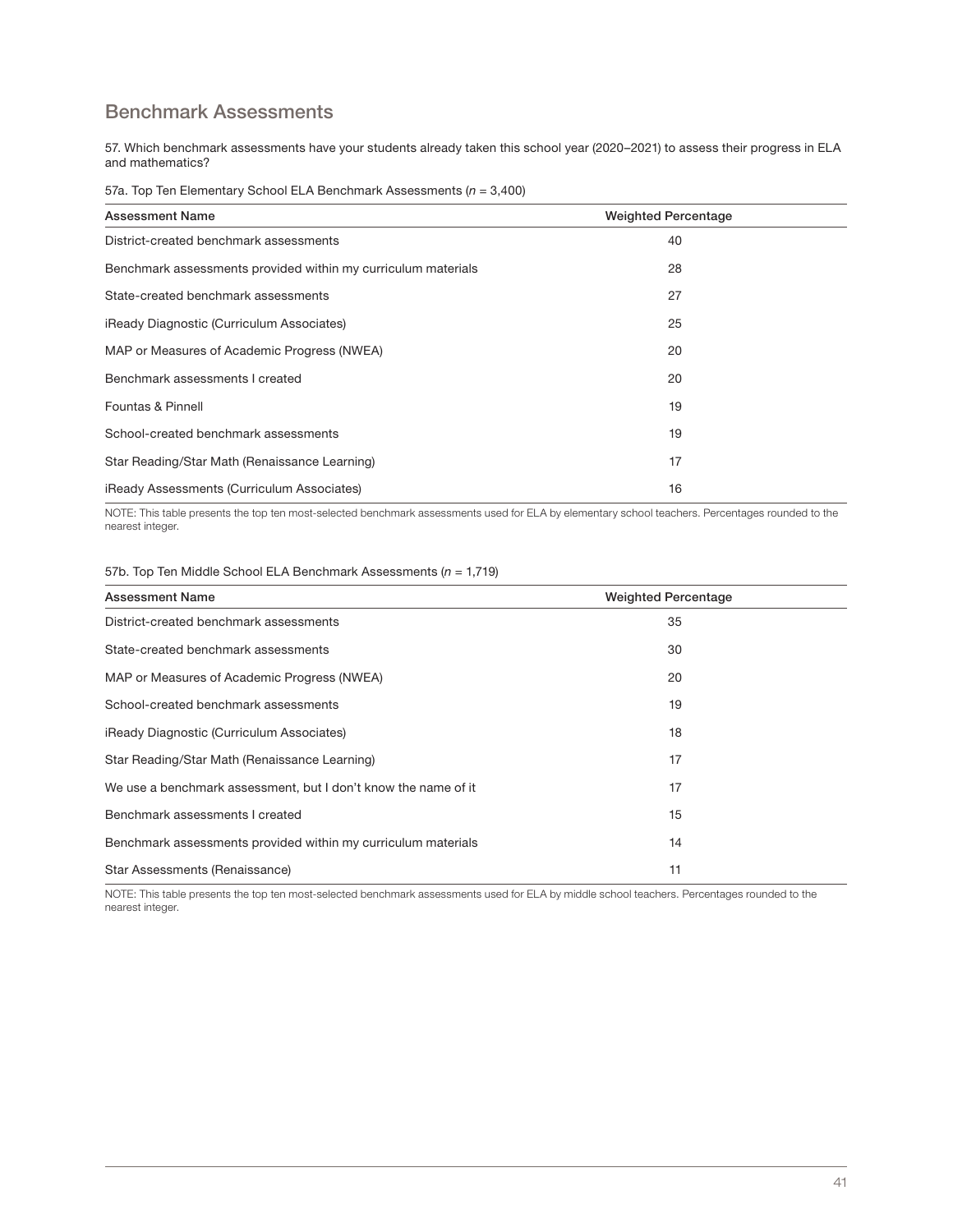### 57c. Top Ten High School ELA Benchmark Assessments ( $n = 1,919$ )

| <b>Assessment Name</b>                                         | <b>Weighted Percentage</b> |
|----------------------------------------------------------------|----------------------------|
| District-created benchmark assessments                         | 27                         |
| State-created benchmark assessments                            | 26                         |
| Benchmark assessments I created                                | 20                         |
| School-created benchmark assessments                           | 19                         |
| We use a benchmark assessment, but I don't know the name of it | 17                         |
| ACT Aspire (ACT, Inc.)                                         | 11                         |
| Benchmark assessments provided within my curriculum materials  | 11                         |
| Star Reading/Star Math (Renaissance Learning)                  | 9                          |
| MAP or Measures of Academic Progress (NWEA)                    | 9                          |
| Star Assessments (Renaissance)                                 | 5                          |

NOTE: This table presents the top ten most-selected benchmark assessments used for ELA by high school teachers. Percentages rounded to the nearest integer.

### 57d. Top Ten Elementary School Math Benchmark Assessments ( $n = 3,400$ )

| <b>Assessment Name</b>                                         | <b>Weighted Percentage</b> |
|----------------------------------------------------------------|----------------------------|
| District-created benchmark assessments                         | 42                         |
| Benchmark assessments provided within my curriculum materials  | 27                         |
| State-created benchmark assessments                            | 25                         |
| iReady Diagnostic (Curriculum Associates)                      | 25                         |
| MAP or Measures of Academic Progress (NWEA)                    | 20                         |
| Benchmark assessments I created                                | 19                         |
| School-created benchmark assessments                           | 19                         |
| <b>iReady Assessments (Curriculum Associates)</b>              | 16                         |
| Star Reading/Star Math (Renaissance Learning)                  | 14                         |
| We use a benchmark assessment, but I don't know the name of it | 13                         |

NOTE: This table presents the top ten most-selected benchmark assessments used for mathematics by elementary school teachers. Percentages rounded to the nearest integer.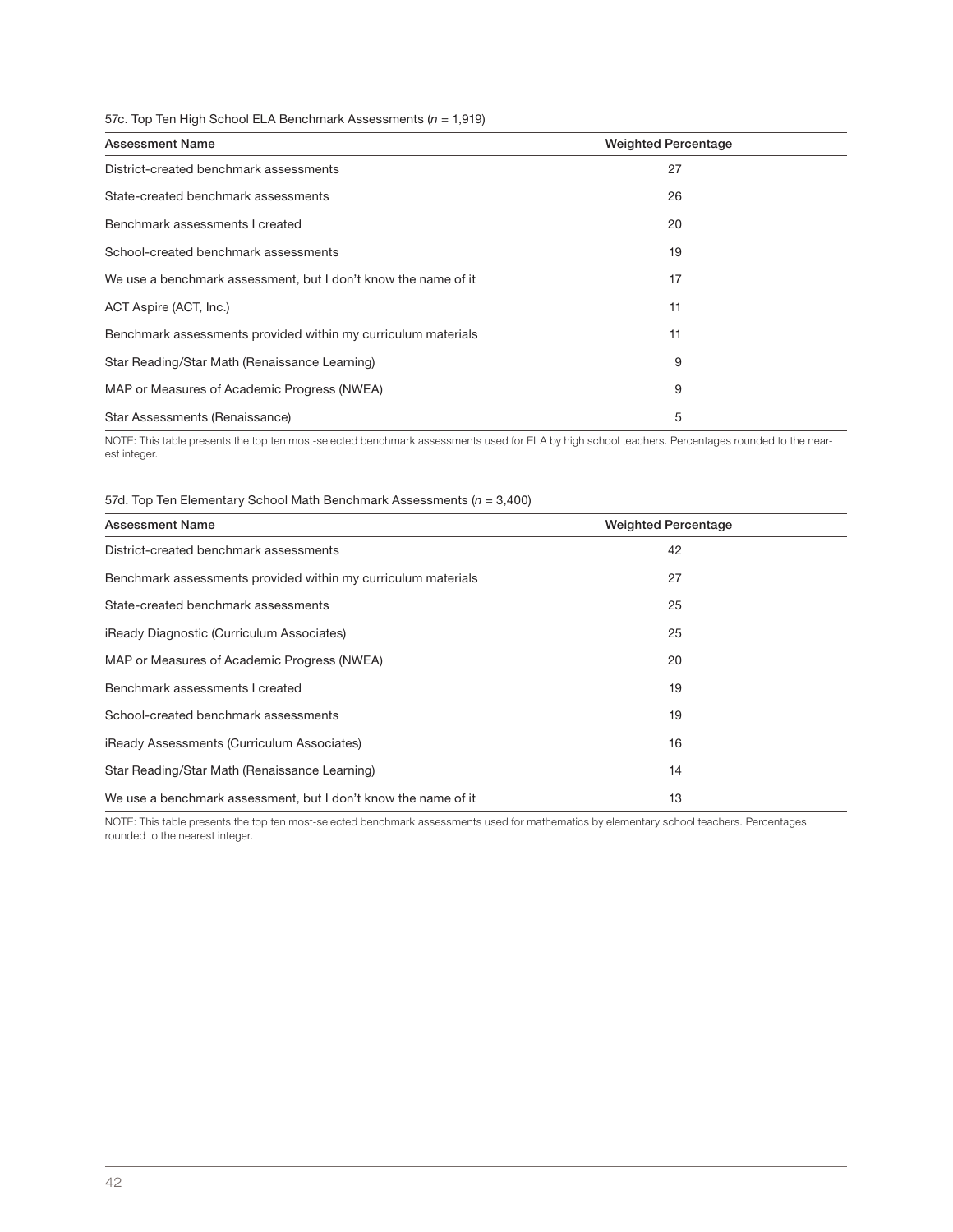### 57e. Top Ten Middle School Math Benchmark Assessments ( $n = 1,719$ )

| <b>Assessment Name</b>                                         | <b>Weighted Percentage</b> |
|----------------------------------------------------------------|----------------------------|
| District-created benchmark assessments                         | 36                         |
| State-created benchmark assessments                            | 29                         |
| MAP or Measures of Academic Progress (NWEA)                    | 20                         |
| School-created benchmark assessments                           | 18                         |
| iReady Diagnostic (Curriculum Associates)                      | 17                         |
| We use a benchmark assessment, but I don't know the name of it | 15                         |
| Star Reading/Star Math (Renaissance Learning)                  | 15                         |
| Benchmark assessments I created                                | 15                         |
| Benchmark assessments provided within my curriculum materials  | 13                         |
| iReady Assessments (Curriculum Associates)                     | 10                         |

NOTE: This table presents the top ten most-selected benchmark assessments used for mathematics by middle school teachers. Percentages rounded to the nearest integer.

### 57f. Top Ten High School Math Benchmark Assessments ( $n = 1,919$ )

| <b>Assessment Name</b>                                         | <b>Weighted Percentage</b> |
|----------------------------------------------------------------|----------------------------|
| District-created benchmark assessments                         | 25                         |
| State-created benchmark assessments                            | 23                         |
| We use a benchmark assessment, but I don't know the name of it | 17                         |
| School-created benchmark assessments                           | 17                         |
| Benchmark assessments I created                                | 15                         |
| ACT Aspire (ACT, Inc.)                                         | 10                         |
| MAP or Measures of Academic Progress (NWEA)                    | 9                          |
| Star Reading/Star Math (Renaissance Learning)                  | 7                          |
| Benchmark assessments provided within my curriculum materials  | 6                          |
| Star Assessments (Renaissance)                                 | 4                          |

NOTE: This table presents the top ten most-selected benchmark assessments used for mathematics by high school teachers. Percentages rounded to the nearest integer.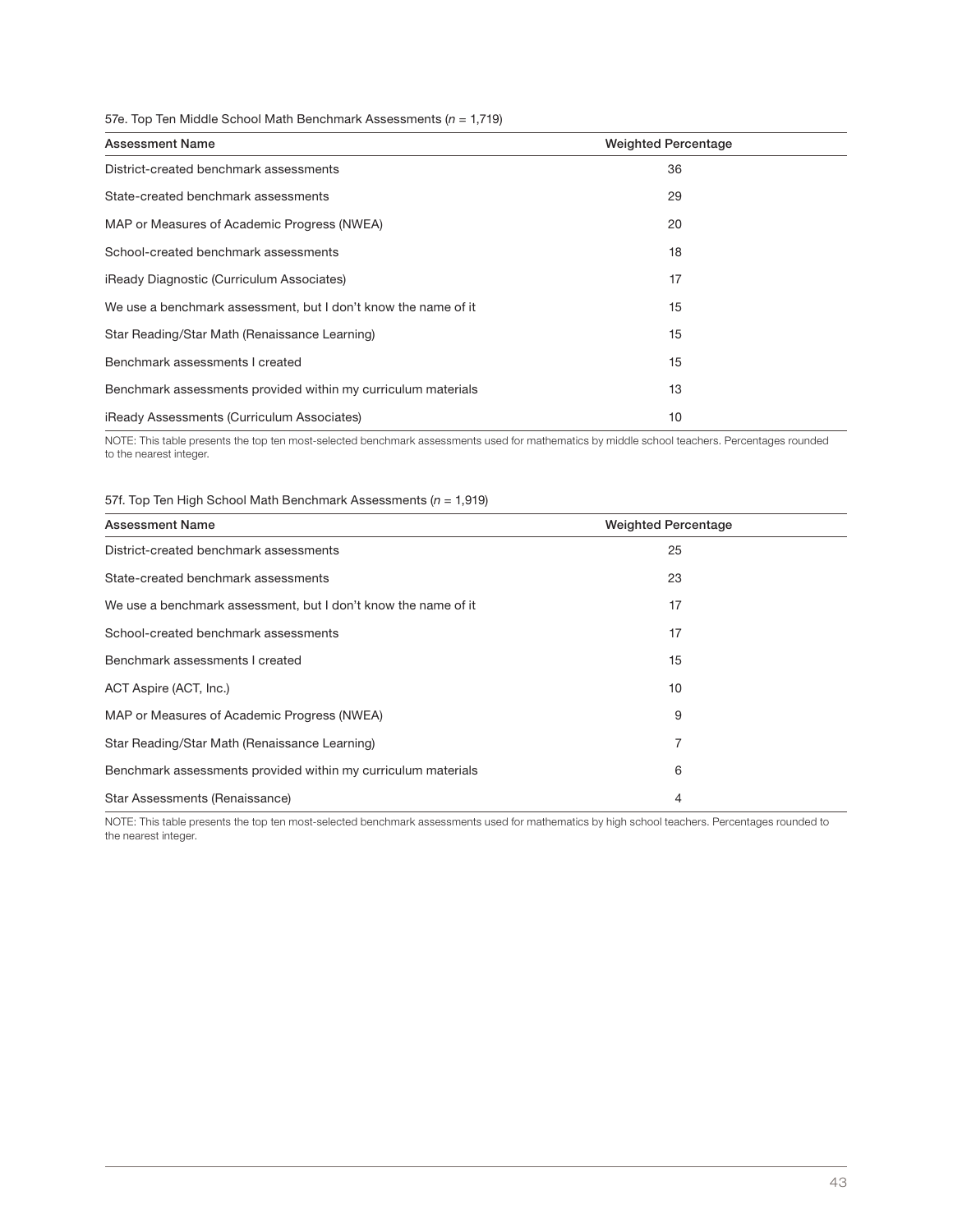58. Please estimate current average achievement of your students in ELA and mathematics. If your students have taken benchmark assessments this year, please use students' performance on those assessments to inform your estimates. ( $n = 7,032$ )

|                  |                                                                             | <b>Weighted Percentage</b>              |                |                                  |                                                                      |                    |  |
|------------------|-----------------------------------------------------------------------------|-----------------------------------------|----------------|----------------------------------|----------------------------------------------------------------------|--------------------|--|
| Category         | <b>Far Below</b><br><b>Grade Level</b><br>(i.e., by more<br>than one grade) | Somewhat<br><b>Below Grade</b><br>Level | At Grade Level | Somewhat<br>Above Grade<br>Level | <b>Far Above</b><br>Grade Level<br>(i.e., by more<br>than one grade) | N/A<br>or Not Sure |  |
| ELA achievement  |                                                                             | 33                                      | 27             | 15                               |                                                                      | 10                 |  |
| Math achievement |                                                                             | 34                                      | 27             | 13                               |                                                                      | 14                 |  |

NOTE: All percentages rounded to the nearest integer.

59. Please estimate the average achievement of your students in ELA and mathematics at this time in previous school years, prior to COVID-19.  $(n = 7,032)$ 

|                            |                                         | <b>Weighted Percentage</b> |                                  |                                                   |                                                                               |                    |
|----------------------------|-----------------------------------------|----------------------------|----------------------------------|---------------------------------------------------|-------------------------------------------------------------------------------|--------------------|
| <b>Weighted Percentage</b> | Somewhat<br><b>Below Grade</b><br>Level | At Grade Level             | Somewhat<br>Above Grade<br>Level | Far Above<br><b>Grade Level</b><br>(i.e., by more | Far Above<br>Grade Level<br>(i.e., by more<br>than one grade) than one grade) | N/A<br>or Not Sure |
| ELA achievement            |                                         | 25                         | 32                               | 21                                                | 5                                                                             | 10                 |
| Math achievement           |                                         | 25                         | 33                               | 19                                                |                                                                               | 13                 |

NOTE: All percentages rounded to the nearest integer.

## Teacher Preparation Programs

### 60. How long ago did you complete your formal teacher preparation program? ( $n = 7,035$ )

| Response                                                    | <b>Weighted Percentage</b> |
|-------------------------------------------------------------|----------------------------|
| In the last five years (2014 or later)                      | 10                         |
| More than five years ago                                    | 86                         |
| N/A-I did not complete a formal teacher preparation program |                            |

NOTE: All percentages rounded to the nearest integer.

### 61. What kind of preparation did you primarily receive before becoming a classroom teacher? ( $n = 700$ )

| Response                                                                                                                                         | <b>Weighted Percentage</b> |  |
|--------------------------------------------------------------------------------------------------------------------------------------------------|----------------------------|--|
| I went through a university-run teacher preparation program.                                                                                     | $\prime\prime$             |  |
| I went through a district- or charter management organization–run<br>teacher preparation program.                                                | 10                         |  |
| I went through a teacher preparation program that was run by<br>an entity besides a university, district, or charter management<br>organization. | 11                         |  |
| Other                                                                                                                                            | റ                          |  |

NOTE: Respondents who did not complete a formal teacher preparation program or who completed their program more than five years ago did not see this question. All percentages rounded to the nearest integer.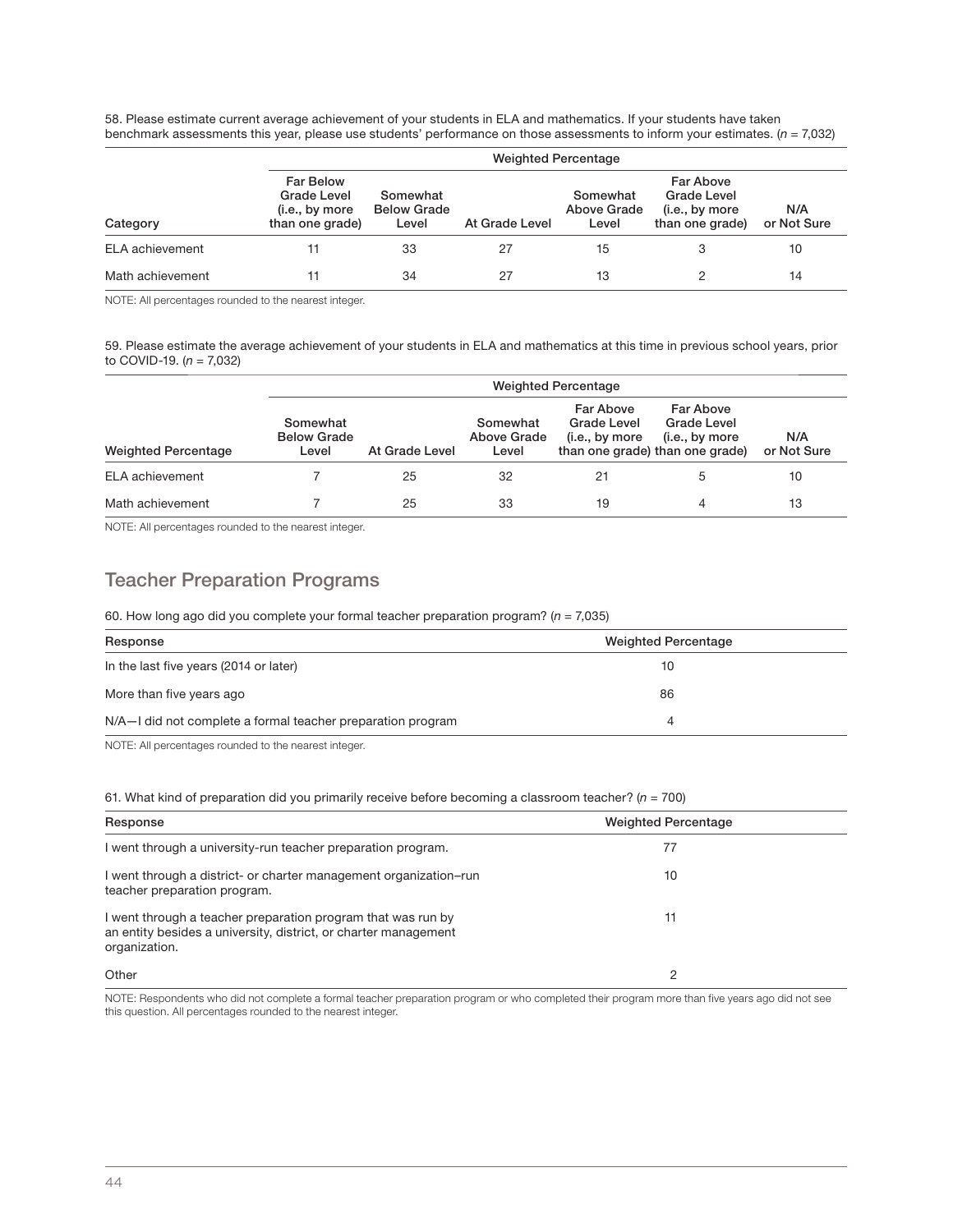### 62. Please select the type of program through which you were prepared to teach. ( $n = 700$ )

| Response                                | Weighted Percentage |
|-----------------------------------------|---------------------|
| Traditional teacher preparation program | 73                  |
| Alternative certification program       | 25                  |
| l don't know                            |                     |

NOTE: Respondents who did not complete a formal teacher preparation program or who completed their program more than five years ago did not see this question. All percentages rounded to the nearest integer.

### 63. Which of the following did your program emphasize more (pick one):  $(n = 700)$

| Response                                                                                                             | <b>Weighted Percentage</b> |  |
|----------------------------------------------------------------------------------------------------------------------|----------------------------|--|
| My program emphasized how to develop my own lessons and<br>unit plans from scratch.                                  | 34                         |  |
| My program emphasized curriculum literacy, focusing on how to<br>skillfully use and modify curricula provided to me. | 14                         |  |
| My program emphasized both of these approaches equally.                                                              | 45                         |  |
| My program emphasized neither of these approaches.                                                                   |                            |  |

NOTE: Respondents who did not complete a formal teacher preparation program or who completed their program more than five years ago did not see this question. All percentages rounded to the nearest integer.

64. You indicated that your program emphasized curriculum literacy. Did courses in your program provide you with practice in using or modifying specific curricular materials?  $(n = 393)$ 

| Response<br>and the contract of the con- | <b>Weighted Percentage</b> |
|------------------------------------------|----------------------------|
| No                                       | 25                         |
| Yes                                      | 75                         |

NOTE: Respondents who did not complete a formal teacher preparation program or who completed their program more than five years ago did not see this question. Respondents who did not indicate their program "emphasized curriculum literacy" or "emphasized both [curriculum literacy and developing lessons and unit plans from scratch]" did not see this question. All percentages rounded to the nearest integer.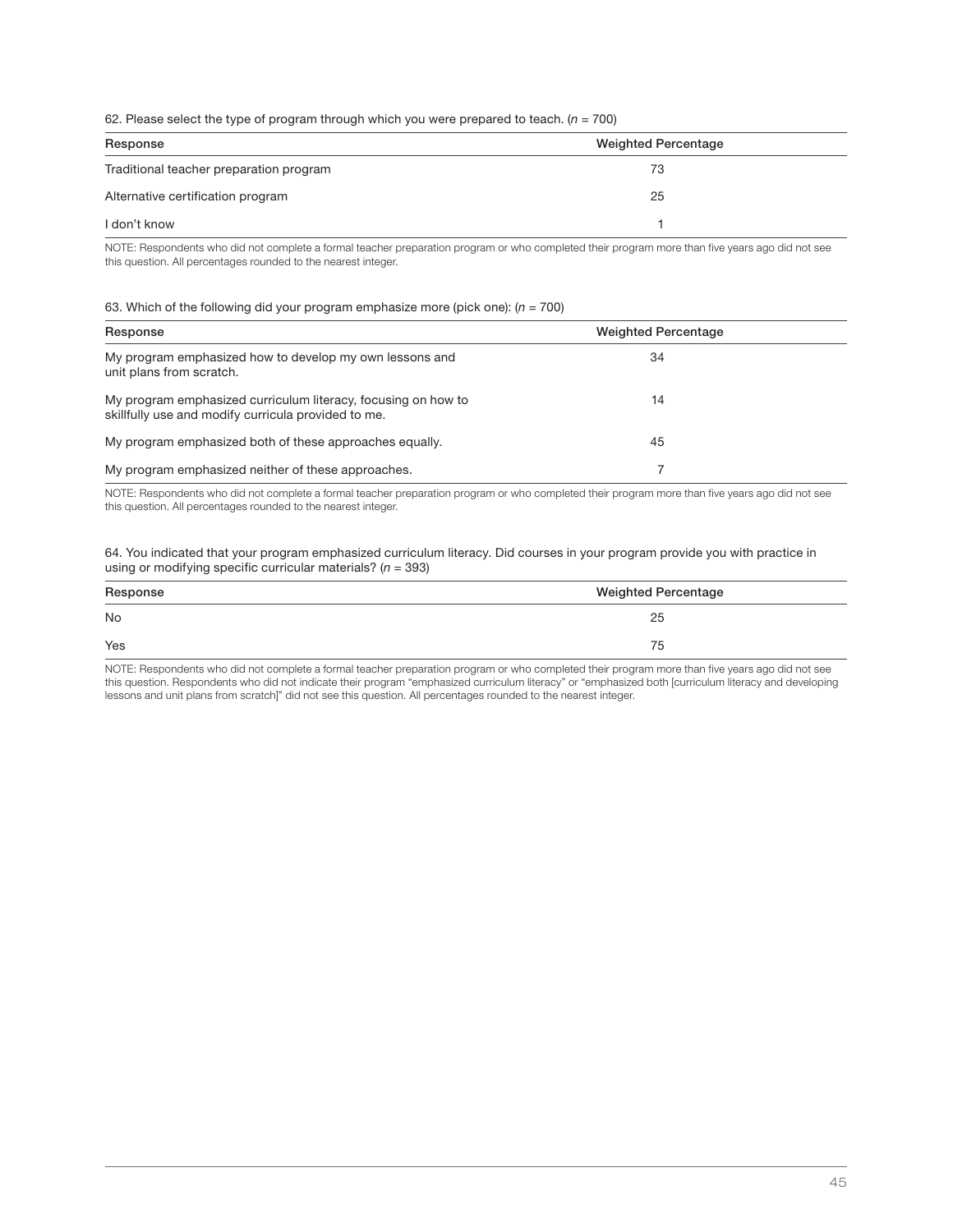65. To what extent did your teacher preparation program (including practicum/internship) prepare you to engage in the following<br>instructional activities? (*n =* 700)

|                                                                                                                                                                                                   | <b>Weighted Percentage</b>   |                                          |                        |                     |                                                              |
|---------------------------------------------------------------------------------------------------------------------------------------------------------------------------------------------------|------------------------------|------------------------------------------|------------------------|---------------------|--------------------------------------------------------------|
| Response                                                                                                                                                                                          | Did Not Prepare<br>Me at All | Prepared Me to a<br><b>Slight Extent</b> | <b>Moderate Extent</b> | <b>Great Extent</b> | Prepared Me to a Prepared Me to a I Don't Remember<br>or N/A |
| Identify the strengths or<br>weaknesses of curricular<br>materials                                                                                                                                | 13                           | 29                                       | 34                     | 23                  | $\mathbf{1}$                                                 |
| Use curriculum materials<br>that could be provided by my<br>future school or district                                                                                                             | 16                           | 26                                       | 35                     | 21                  | $\overline{2}$                                               |
| Modify curricula to meet<br>needs of students with IEPs<br>or 504 plans                                                                                                                           | 9                            | 29                                       | 37                     | 25                  | 1                                                            |
| Modify curricula to meet<br>needs of English learners                                                                                                                                             | 12                           | 32                                       | 36                     | 20                  | 1                                                            |
| Support students in<br>developing positive social<br>identities based on their<br>memberships in multiple<br>social groups (e.g., race,<br>gender, socioeconomic<br>status, ability status, etc.) | 15                           | 25                                       | 35                     | 24                  | $\mathbf{2}$                                                 |
| Support students in<br>developing comfort with<br>and respect for the different<br>dimensions of human<br>diversity                                                                               | 15                           | 26                                       | 34                     | 23                  | $\overline{2}$                                               |
| Support students in<br>understanding individual-level<br>bias and systemic injustice<br>and determining appropriate<br>action against bias and<br>injustice                                       | 22                           | 27                                       | 30                     | 18                  | 2                                                            |
| Build content-specific<br>knowledge for the subject(s)<br>I teach                                                                                                                                 | 4                            | 14                                       | 38                     | 44                  | 0                                                            |
| Support students' social and<br>emotional learning                                                                                                                                                | $\overline{7}$               | 26                                       | 40                     | 26                  | $\Omega$                                                     |
| Provide remote instruction in<br>my subject area                                                                                                                                                  | 54                           | 20                                       | 13                     | 12                  | 1                                                            |
| Reflect on my own cultural<br>lens and personal biases                                                                                                                                            | 13                           | 24                                       | 32                     | 30                  | 1                                                            |
| Understand systemic bias<br>and injustice and their impact<br>on students' education                                                                                                              | 19                           | 25                                       | 31                     | 23                  | 1                                                            |

NOTE: Respondents who did not complete a formal teacher preparation program or who completed their program more than five years ago did not see this question. All percentages rounded to the nearest integer.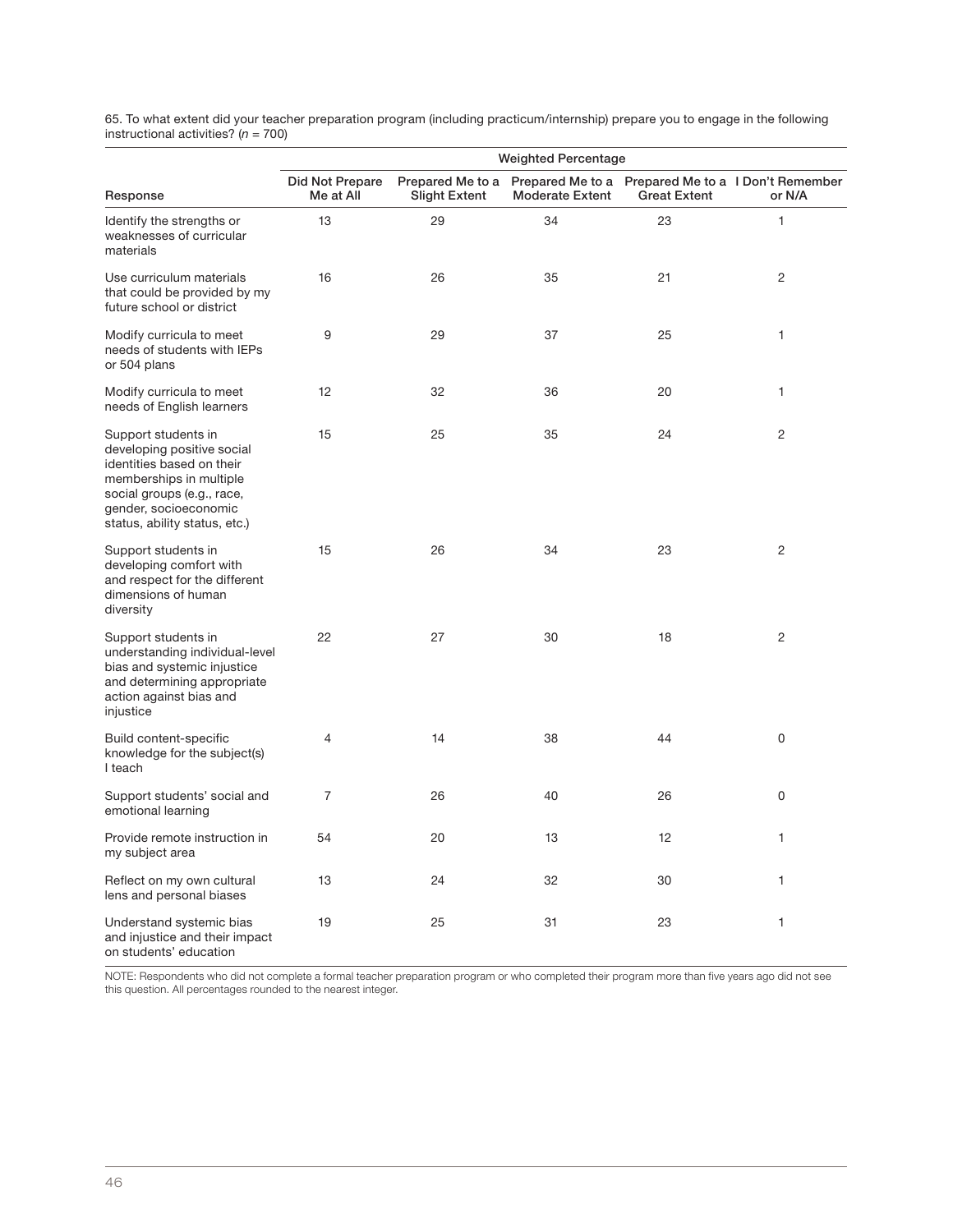## Teacher Beliefs

66. Indicate your disagreement or agreement with the following statements about your state's standards in ELA/mathematics/<br>science. (*n = 7*,036)

|                                                                                                                                                  | <b>Weighted Percentage</b> |                                                    |    |                       |
|--------------------------------------------------------------------------------------------------------------------------------------------------|----------------------------|----------------------------------------------------|----|-----------------------|
| Response                                                                                                                                         |                            | Strongly Disagree Somewhat Disagree Somewhat Agree |    | <b>Strongly Agree</b> |
| Teaching and learning that is aligned to<br>the ELA/mathematics/science standards<br>prepares students for their future.                         | 4                          | 16                                                 | 59 | 21                    |
| Teaching and learning that is aligned to<br>the ELA/mathematics/science standards<br>gives students a deep understanding of<br>the subject area. | 5                          | 19                                                 | 56 | 21                    |
| Teaching and learning that is aligned to<br>the ELA/mathematics/science standards<br>makes class more engaging for students.                     | 8                          | 36                                                 | 42 | 14                    |
| The ELA/mathematics/science standards<br>are too challenging for my students.                                                                    | 19                         | 38                                                 | 34 | 10                    |
| The ELA/mathematics/science standards<br>make teaching less enjoyable.                                                                           | 17                         | 37                                                 | 37 | 9                     |
| My students need something different than<br>what is outlined in the ELA/mathematics/<br>science standards.                                      | 10                         | 28                                                 | 47 | 15                    |
| My state's standards in ELA/mathematics/<br>science make it difficult for students to<br>learn basic skills in ELA/mathematics/<br>science.      | 17                         | 40                                                 | 31 | 11                    |
| My state's standards in ELA/mathematics/<br>science provide educators a manageable<br>number of topics to teach in a school year.                | 14                         | 31                                                 | 44 | 11                    |
| I find myself skipping some<br>standards-aligned ELA/mathematics/<br>science content in my instruction.                                          | 25                         | 26                                                 | 39 | 9                     |
| The standards in ELA/mathematics/<br>science help me identify essential material<br>to teach my students.                                        | 3                          | 13                                                 | 51 | 33                    |
| The standards in ELA/mathematics/<br>science help my students achieve<br>higher scores on district and/or state<br>assessments.                  | 9                          | 28                                                 | 49 | 15                    |

NOTE: This question was adapted from TNTP, 2018. All percentages rounded to the nearest integer.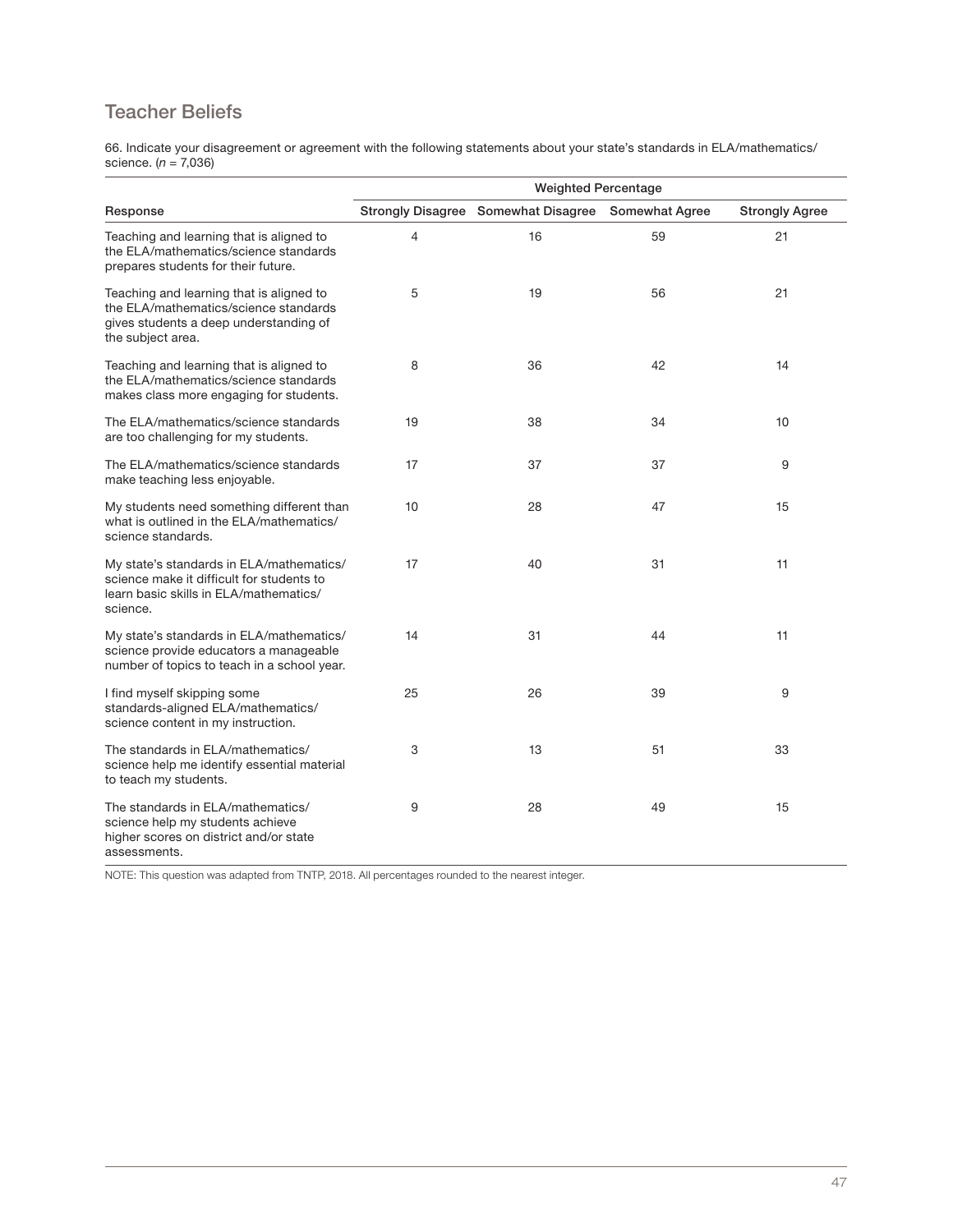## American Instructional Resources Surveys: Principal Survey

### Results School Leader and Student Characteristics

1. With which of the following do you identify? ( $n = 1,694$ )

| <b>Principal Race/Ethnicity</b>           | <b>Weighted Percentage</b> |
|-------------------------------------------|----------------------------|
| American Indian or Alaska Native          |                            |
| Asian                                     | 2                          |
| <b>Black or African American</b>          | 12                         |
| Hispanic, Latino, or Spanish origin       | 8                          |
| Native Hawaiian or other Pacific Islander | 0                          |
| White                                     | 76                         |
| Other                                     | ٠                          |
| Decline to respond                        | 4                          |

NOTE: All percentages rounded to the nearest integer. Respondents were instructed to "select all that apply."

2. Approximately what percentage of the students at your school are English learners? ( $n = 1,691$ )

| Percentage of English Learner Students | <b>Weighted Percentage</b> |
|----------------------------------------|----------------------------|
| 0                                      | 11                         |
| $1 - 10$                               | 55                         |
| $11 - 24$                              | 18                         |
| $25 - 49$                              | 11                         |
| $50 - 74$                              | $\overline{4}$             |
| 75-100                                 | 2                          |

NOTE: All percentages rounded to the nearest integer.

3. Approximately what percentage of the students at your school have an IEP and/or 504 plan? ( $n = 1,693$ )

| Percentage of IEP Students | <b>Weighted Percentage</b> |
|----------------------------|----------------------------|
| 0                          | 0                          |
| $1 - 10$                   | 28                         |
| $11 - 24$                  | 60                         |
| $25 - 49$                  | 11                         |
| $50 - 74$                  | 1.                         |
| 75-100                     | 0                          |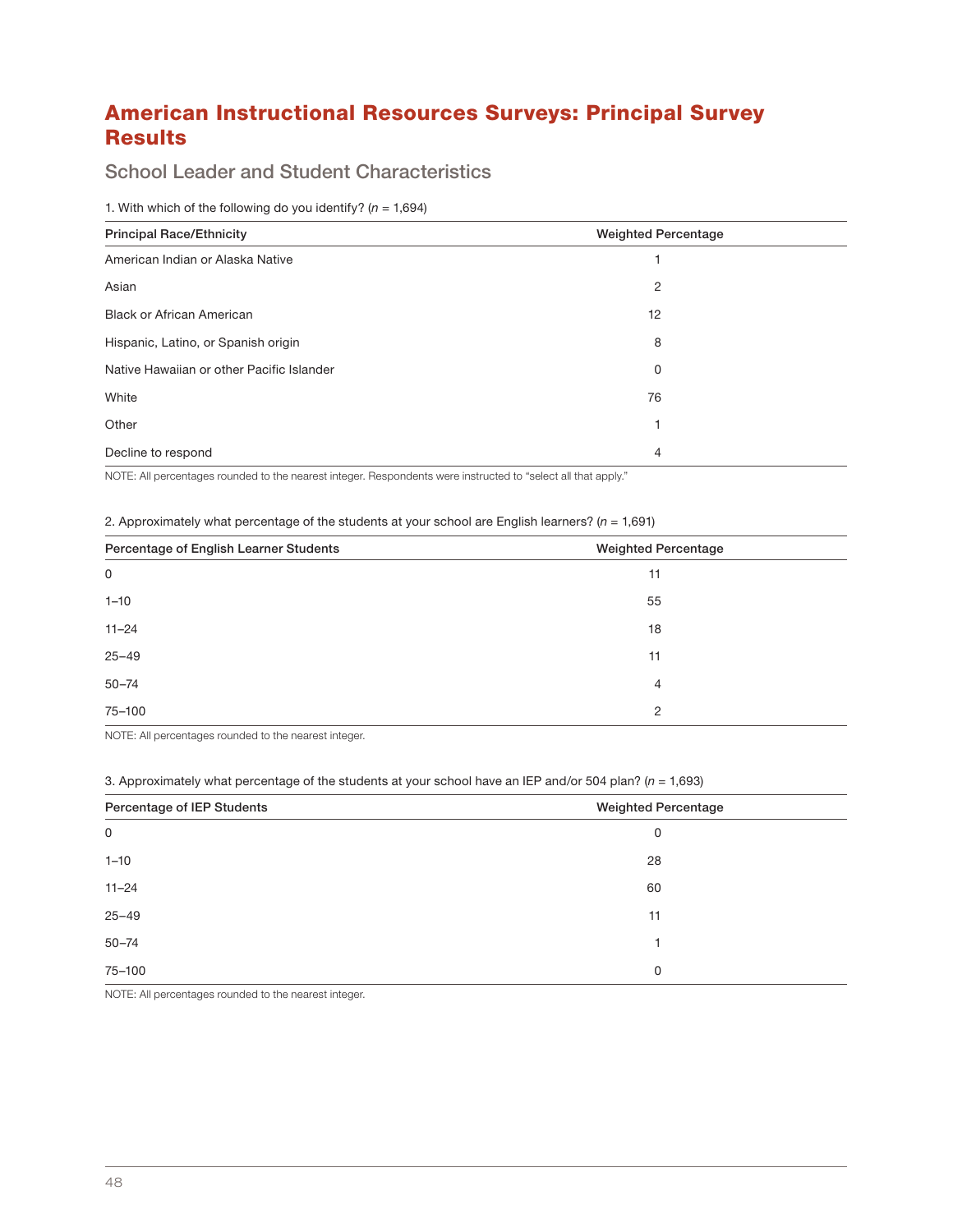### 4. With which of the following do you identify? ( $n = 1,750$ )

| Gender<br>$\frac{1}{2}$ | <b>Weighted Percentage</b> |
|-------------------------|----------------------------|
| Male                    | 47                         |
| Female                  | 53                         |

NOTE: All percentages rounded to the nearest integer.

### 5. Percentage of Respondents by School Enrollment of Black Students ( $n = 1,699$ )

| Percentage | <b>Weighted Percentage</b> |
|------------|----------------------------|
| 10 or less | 65                         |
| $11 - 24$  | 16                         |
| $25 - 49$  | 11                         |
| $50 - 74$  | 4                          |
| 75-100     | 5                          |

NOTE: All percentages rounded to the nearest integer. School principals were not asked what percentage of their students were Black; this information on school-level enrollments was obtained from NCES, 2020.

### 6. Percentage of Respondents by School Enrollment of Hispanic/Latino Students ( $n = 6,774$ )

| <b>Students</b> | <b>Weighted Percentage</b> |
|-----------------|----------------------------|
| 10 or less      | 45                         |
| $11 - 24$       | 23                         |
| $25 - 49$       | 15                         |
| $50 - 74$       | 9                          |
| 75-100          | 8                          |

NOTE: All percentages rounded to the nearest integer. School principals were not asked what percentage of their students were Hispanic; this information on school-level enrollments was obtained from NCES, 2020.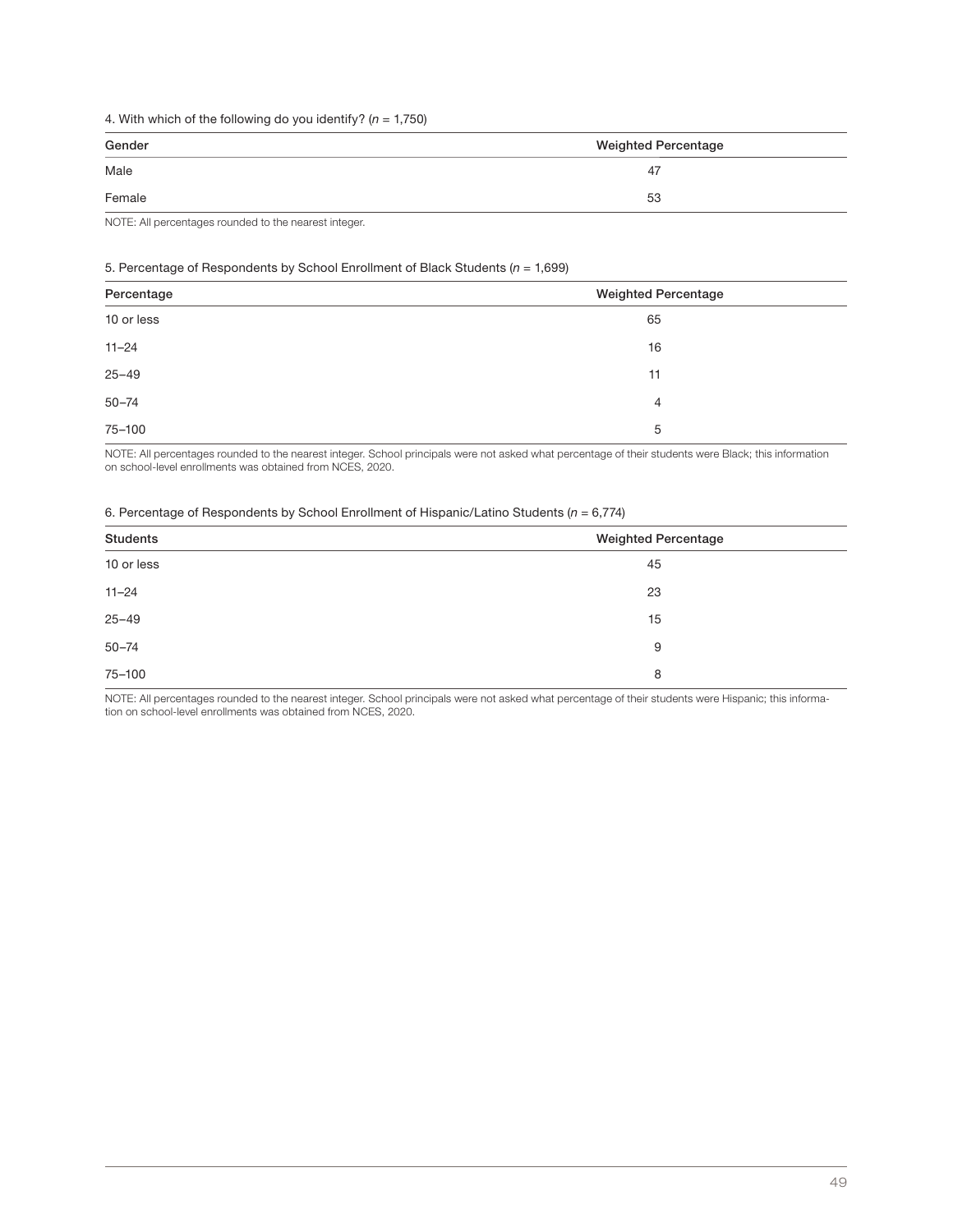| $\cdots$<br>$\sqrt{2}$<br>$\sim$                           |                            |
|------------------------------------------------------------|----------------------------|
| <b>Grades Taught</b>                                       | <b>Weighted Percentage</b> |
| Kindergarten                                               | 57                         |
| Grade 1                                                    | 57                         |
| Grade 2                                                    | 57                         |
| Grade 3                                                    | 57                         |
| Grade 4                                                    | 56                         |
| Grade 5                                                    | 54                         |
| Grade 6                                                    | 38                         |
| Grade 7                                                    | 33                         |
| Grade 8                                                    | 32                         |
| Grade 9                                                    | 27                         |
| Grade 10                                                   | 27                         |
| Grade 11                                                   | 27                         |
| Grade 12                                                   | 26                         |
| Ungraded (including special education students aged 18-22) | $\mathbf 5$                |
| Other                                                      | 13                         |

7. This school year (2020–2021), what grade(s) are included in the school you lead? ( $n = 1,757$ )

NOTE: All percentages rounded to the nearest integer. Respondents instructed to "select all that apply."

### 8. What is the highest degree that you have earned?  $(n = 1,694)$

| Degree                                                                                   | <b>Weighted Percentage</b> |
|------------------------------------------------------------------------------------------|----------------------------|
| Associate's degree                                                                       | 0                          |
| Bachelor's degree (B.A., B.S., etc.)                                                     |                            |
| Master's degree (M.A., M.A.T., M.B.A., M.Ed., M.S., etc.)                                | 56                         |
| Educational specialist or professional diploma (at least one year beyond master's level) | 29                         |
| Doctorate or first professional degree (Ph.D., Ed.D., M.D., L.L.B., J.D., D.D.S.)        | 14                         |
| Do not have a degree                                                                     | 0                          |

NOTE: All percentages rounded to the nearest integer.

9. Including this school year (2020–2021), how long have you worked as a principal? ( $n = 1,694$ )

| Category    | <b>Weighted Percentage</b> |
|-------------|----------------------------|
| 0-5 Years   | 43                         |
| 6-10 Years  | 38                         |
| 11-15 Years | 12                         |
| 16-20 Years | 4                          |
| 21+ Years   | 2                          |

NOTE: All percentages rounded to the nearest integer. Principals reported a number of years in response to this question. Responses were binned (i.e., sorted into categories) for this table.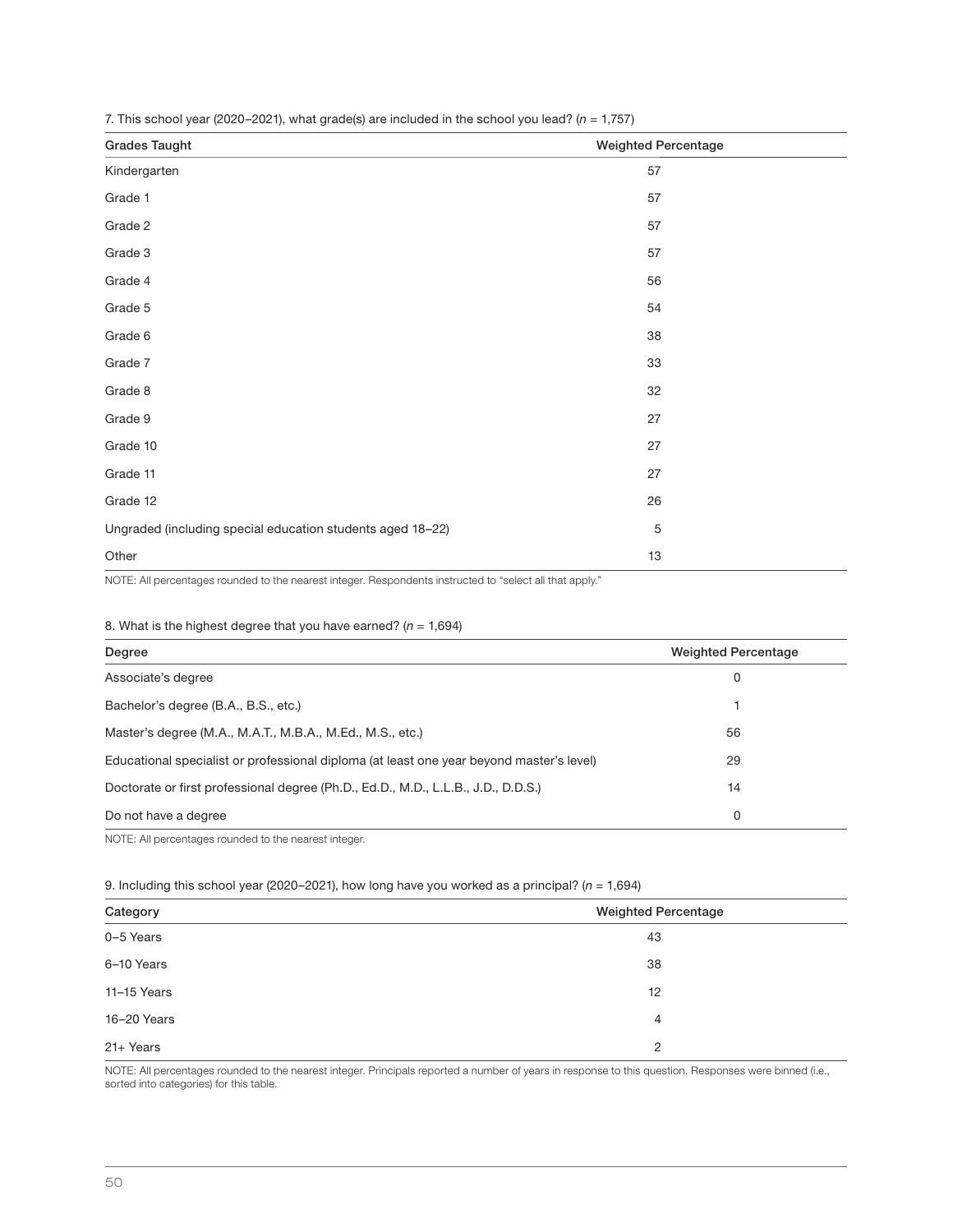## COVID-19 Items

10. Which of the following most closely reflects how instruction has been provided to students at your school for the majority of this school year (2020–2021)? ( $n = 1,757$ )

| Category                                                                                                                                                                                                                   | <b>Weighted Percentage</b> |
|----------------------------------------------------------------------------------------------------------------------------------------------------------------------------------------------------------------------------|----------------------------|
| Fully remote instruction, where a large majority or all of your students receive at least<br>one synchronous class each school day                                                                                         | 12                         |
| Fully remote instruction, where a large majority or all of your students receive less than<br>one synchronous class each school day (i.e., instruction might be distributed via paper<br>workbooks or asynchronous videos) |                            |
| Hybrid model involving in person and remote instruction                                                                                                                                                                    | 57                         |
| Fully in-person instruction each school day for the majority, if not all, of your students                                                                                                                                 | 29                         |

NOTE: This question was adapted from Kaufman, Diliberti, et al., 2020. All percentages rounded to the nearest integer.

11. Approximately what percentage of your school's students have you not been able to contact since the school year began?  $(n = 1.757)$ 

| Category | <b>Weighted Percentage</b> |
|----------|----------------------------|
| 0        | 45                         |
| $1 - 5$  | 36                         |
| $6 - 10$ | 10                         |
| $+10$    | 10                         |

NOTE: This question was adapted from Kaufman, Diliberti, et al., 2020. All percentages rounded to the nearest integer. Principals reported one percentage in response to this question. Responses were binned (i.e., sorted into categories) for this table.

### 12. Please estimate the percentage of students in your school who currently have access to the following at home:  $(n = 1,757)$

|                                         | <b>Weighted Percentage</b> |           |           |        |
|-----------------------------------------|----------------------------|-----------|-----------|--------|
| Category                                | $0 - 25$                   | $26 - 50$ | $51 - 75$ | 76-100 |
| Digital device (e.g., tablet or laptop) |                            |           | 22        | 69     |
| High speed internet connection          |                            |           | 61        | 22     |

NOTE: This question was adapted from Kaufman, Diliberti, et al., 2020. All percentages rounded to the nearest integer. Principals reported one percentage in response to this question. Responses were binned (i.e., sorted into categories) for this table.

13. Which of the following changes to instructional programming has your school adopted for this school year (2020–2021)?  $(n = 1,757)$ 

| Category                                                                                                                                        | Weighted<br>Percentage |
|-------------------------------------------------------------------------------------------------------------------------------------------------|------------------------|
| Adopted new online-accessible curriculum or instructional materials                                                                             | 58                     |
| Delayed the use of planned new curriculum or instructional materials                                                                            | 16                     |
| Adopted a new learning management system                                                                                                        | 33                     |
| Added software, courses, or coursework (whether online or in-person) to review previously taught content or<br>catch students up to grade level | 47                     |
| Added or increased social and emotional learning programming or minutes of instruction                                                          | 52                     |
| Other                                                                                                                                           | 3                      |
| N/A-We haven't enacted any substantive change to the content of our school's instructional programming                                          | 10                     |
| NOTE: This question was adapted from Kaufman, Diliberti et al. 2021. All nercentages rounded to the nearest integer                             |                        |

NOTE: This question was adapted from Kaufman, Diliberti et al., 2021. All percentages rounded to the nearest integer.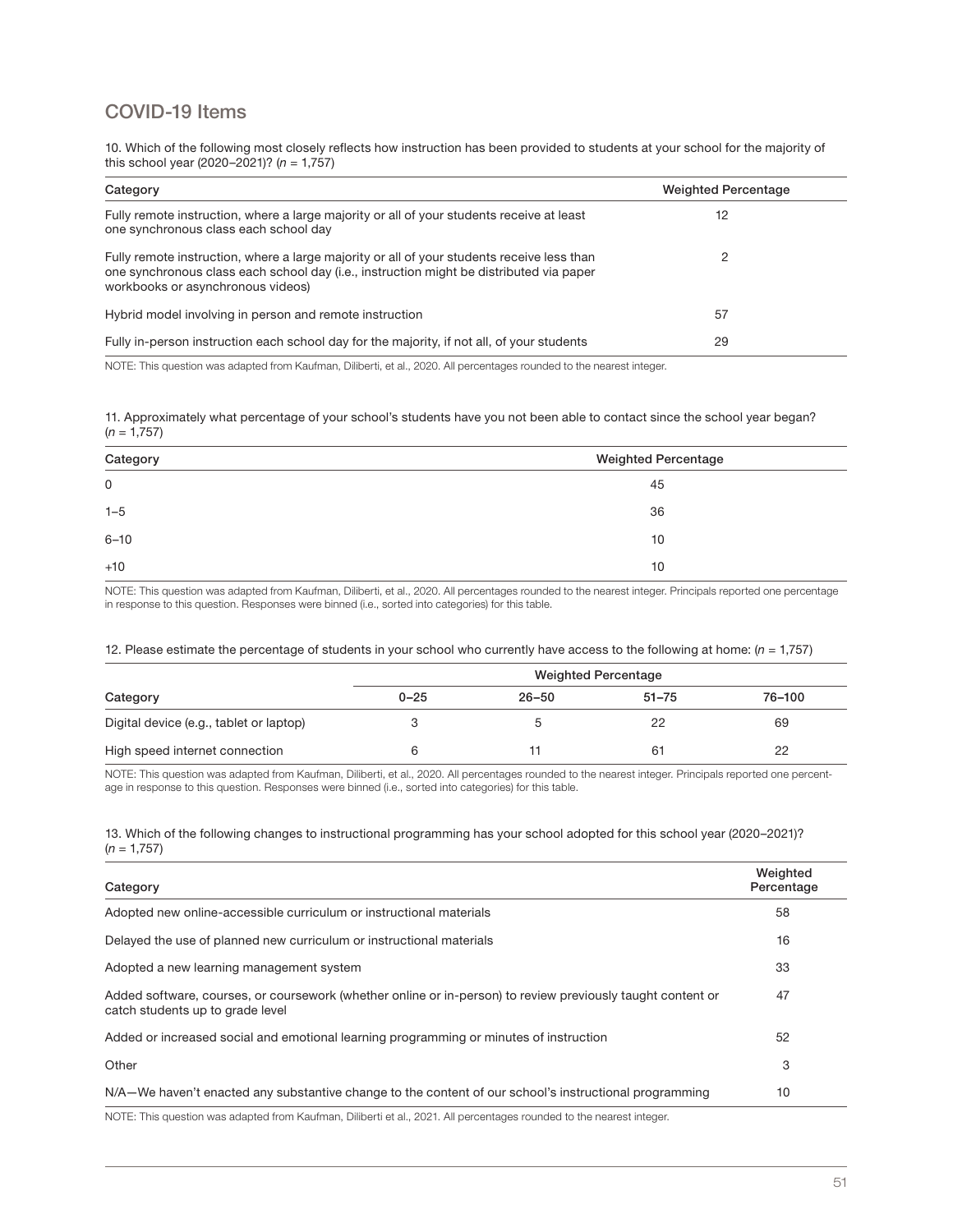## Anti-bias Instruction

|  |  | 14. What types of instructional materials do teachers typically use to provide anti-bias instruction? <sup>2</sup> ( $n = 1.753$ ) |
|--|--|------------------------------------------------------------------------------------------------------------------------------------|
|--|--|------------------------------------------------------------------------------------------------------------------------------------|

| Category                                                                               | <b>Weighted Percentage</b> |
|----------------------------------------------------------------------------------------|----------------------------|
| School- or district-provided instructional materials for their subject area            | 29                         |
| Instructional materials teachers find themselves or create from scratch                | 31                         |
| Teachers typically address anti-bias topics without the use of instructional materials | 47                         |
| I don't know                                                                           | 6                          |
| N/A-Teachers typically do not provide anti-bias instruction                            | 19                         |

NOTE: All percentages rounded to the nearest integer. Respondents were instructed to "select all that apply."

a Anti-bias instruction was defined in the survey as instruction that "emphasizes the development of students' positive social identities and fosters their comfort and respect for all dimensions of diversity, including, for example, race and ethnicity, gender identity, religious identity, immigration status, sexual identity, socioeconomic status, and ability status . . . [as well as] raise their awareness of and promote their capacity to act against bias and injustice."

## Curriculum Materials

### 15. Have you ever heard of EdReports? ( $n = 1,749$ )

| Response<br>the control of the control of the control of | <b>Weighted Percentage</b> |
|----------------------------------------------------------|----------------------------|
| No                                                       | 63                         |
| Yes                                                      | 37                         |

NOTE: This question was adapted from Doss and Johnston, 2018. All percentages rounded to the nearest integer.

### 16. To the best of your knowledge, has your district used EdReports to select, adapt, or implement curriculum? ( $n = 665$ )

| Response   | <b>Weighted Percentage</b> |
|------------|----------------------------|
| <b>No</b>  | 30                         |
| Yes        | 37                         |
| Don't know | 32                         |

NOTE: This question was adapted from Doss and Johnston, 2018. All percentages rounded to the nearest integer.

### 17. Have you used EdReports to select, modify, or implement curriculum? ( $n = 665$ )

| Response | <b>Weighted Percentage</b> |
|----------|----------------------------|
| No       | 64                         |
| Yes      | 36                         |

NOTE: This question was adapted from Doss and Johnston, 2018. All percentages rounded to the nearest integer.

#### 18. Have ELA or mathematics materials from Achievethecore.org ever been provided to teachers at your school as a recommendation or requirement? ( $n = 1,748$ )

| Response<br>$\frac{1}{2} \left( \frac{1}{2} \right) \left( \frac{1}{2} \right) \left( \frac{1}{2} \right) \left( \frac{1}{2} \right) \left( \frac{1}{2} \right) \left( \frac{1}{2} \right) \left( \frac{1}{2} \right) \left( \frac{1}{2} \right) \left( \frac{1}{2} \right) \left( \frac{1}{2} \right) \left( \frac{1}{2} \right) \left( \frac{1}{2} \right) \left( \frac{1}{2} \right) \left( \frac{1}{2} \right) \left( \frac{1}{2} \right) \left( \frac{1}{2} \right) \left( \frac$ | <b>Weighted Percentage</b> |
|----------------------------------------------------------------------------------------------------------------------------------------------------------------------------------------------------------------------------------------------------------------------------------------------------------------------------------------------------------------------------------------------------------------------------------------------------------------------------------------|----------------------------|
| <b>No</b>                                                                                                                                                                                                                                                                                                                                                                                                                                                                              | 80                         |
| Yes                                                                                                                                                                                                                                                                                                                                                                                                                                                                                    | 20                         |
| $\cdots$<br>.                                                                                                                                                                                                                                                                                                                                                                                                                                                                          |                            |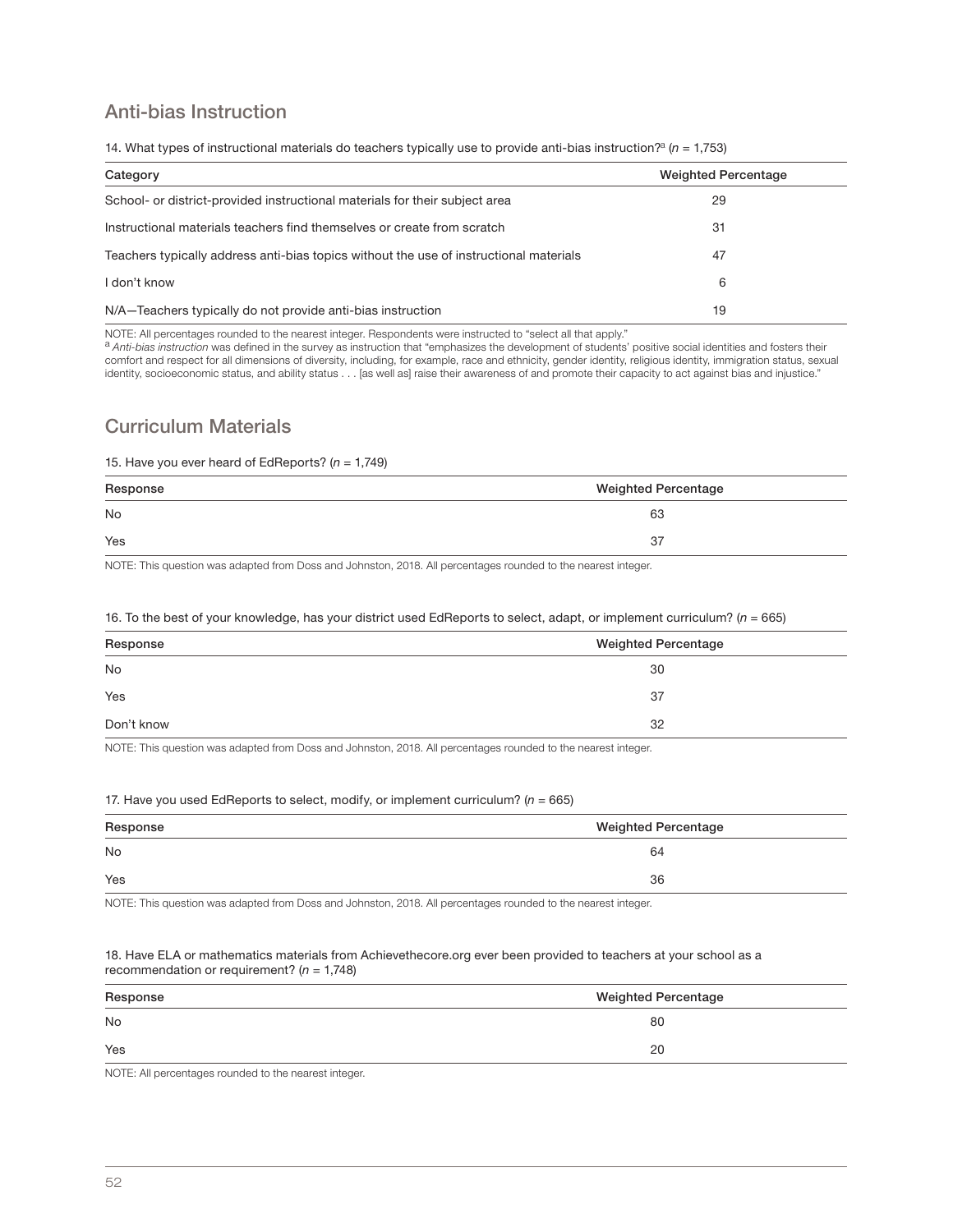19. Indicate the importance you place on various characteristics of instructional materials teachers are required or recommended to use in their classroom lessons.  $(n = 1,745)$ 

|                                                                              | <b>Weighted Percentage</b> |                       |                       |                        |
|------------------------------------------------------------------------------|----------------------------|-----------------------|-----------------------|------------------------|
| Response                                                                     | Not Important              | Slightly<br>Important | Somewhat<br>Important | Extremely<br>Important |
| Will be engaging or compelling to students                                   | 0                          | 0                     | 13                    | 87                     |
| Offer activities at appropriate level of challenge for students              | 0                          |                       | 21                    | 78                     |
| Are easy for teachers to enact in their classroom                            | 0                          | 3                     | 39                    | 57                     |
| Are easy to adapt to meet needs of students                                  | 0                          |                       | 22                    | 77                     |
| Include content and approaches that are culturally relevant                  |                            | 6                     | 35                    | 57                     |
| Include supports for English learners                                        | 4                          | 13                    | 30                    | 54                     |
| Include content and approaches that promote social and<br>emotional learning |                            | 9                     | 43                    | 48                     |
| Are easily integrated with my school technology                              |                            | 6                     | 44                    | 49                     |
| Are aligned with my state's standards                                        | 0                          | 0                     | 14                    | 85                     |
| Other characteristics                                                        | 45                         | 2                     | 14                    | 39                     |

NOTE: All percentages rounded to the nearest integer.

## English Language Arts Curriculum Materials

20. Select the following ELA curricula that are provided by your school or district, either as a requirement or recommendation, this school year (2020–2021).

### 20a. Top Ten Elementary School ELA Curriculum Materials ( $n = 646$ )

| <b>Curriculum Name</b>                              | <b>Weighted Percentage</b> |  |
|-----------------------------------------------------|----------------------------|--|
| Lucy Calkins Unit of Study                          | 25                         |  |
| Curriculum materials my school or district created  | 22                         |  |
| The Fountas & Pinnell Classroom (Heinemann)         | 21                         |  |
| Curriculum materials teachers create themselves     | 19                         |  |
| Fundations (Wilson Language Training)               | 17                         |  |
| Journeys (Houghton Mifflin Harcourt)                | 15                         |  |
| Reading Wonders-2017 (McGraw-Hill Education)        | 11                         |  |
| Benchmark Advance or Literacy (Benchmark Education) | 10                         |  |
| Core Knowledge Language Arts (CKLA) (Amplify)       | 7                          |  |
| Engage NY (NYSED)                                   | 6                          |  |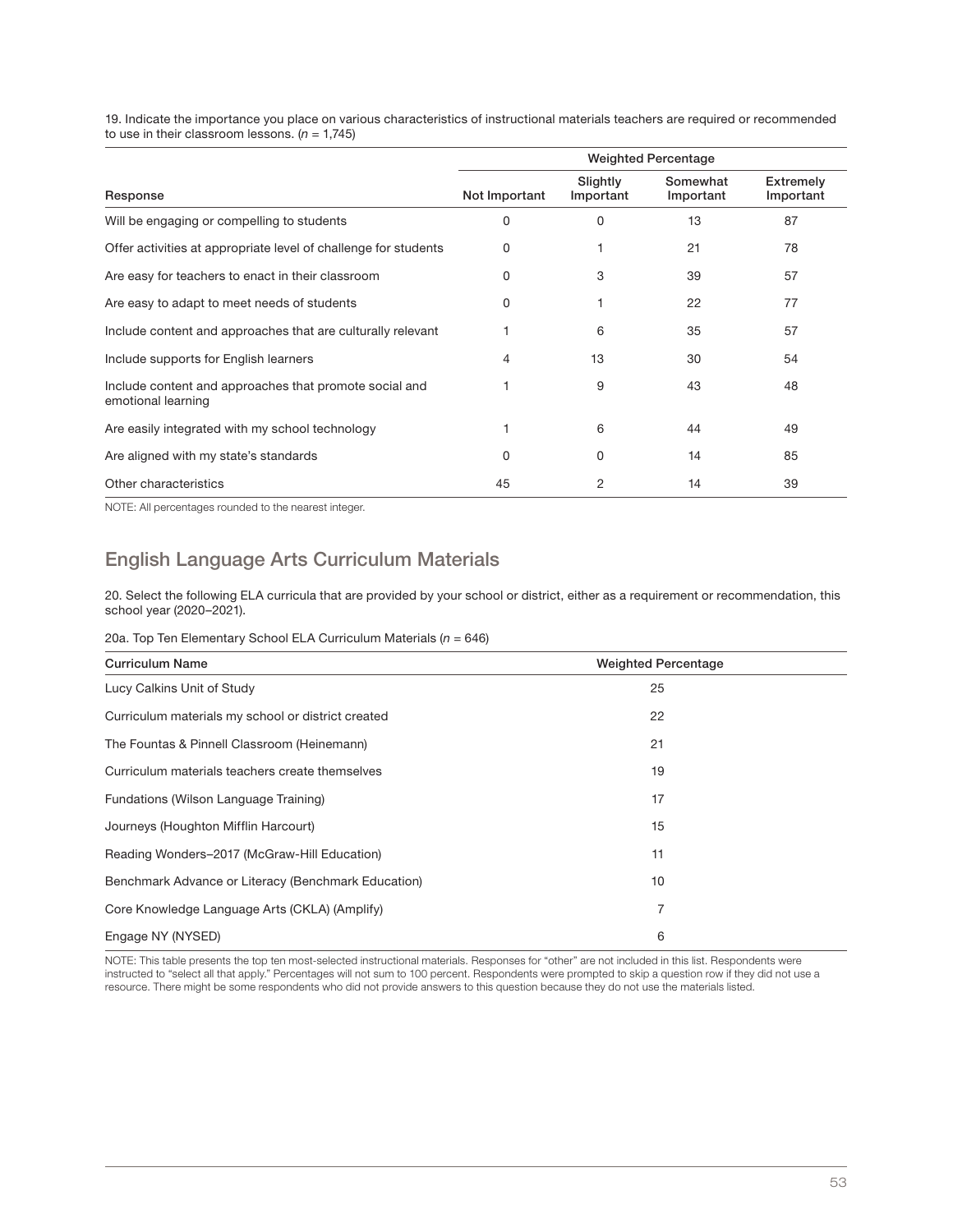### 20b. Top Ten Middle School ELA Curriculum Materials ( $n = 792$ )

| <b>Curriculum Name</b>                               | <b>Weighted Percentage</b> |  |
|------------------------------------------------------|----------------------------|--|
| Curriculum materials teachers create themselves      | 31                         |  |
| Curriculum materials my school or district created   | 25                         |  |
| Edgenuity (Edgenuity, Inc.)                          | 14                         |  |
| Lucy Calkins Unit of Study                           | 11                         |  |
| Journeys (Houghton Mifflin Harcourt)                 | 9                          |  |
| Holt McDougal Literature (Houghton Mifflin Harcourt) | 9                          |  |
| Engage NY (NYSED)                                    | 8                          |  |
| CommonLit (CommonLit)                                | 8                          |  |
| MyPerspectives (Pearson)                             | 8                          |  |
| StudySync (McGraw-Hill Education)                    | 7                          |  |

NOTE: This table presents the top ten most-selected instructional materials. Responses for "other" are not included in this list. Respondents were instructed to "select all that apply." Percentages will not sum to 100 percent. Respondents were prompted to skip a question row if they did not use a resource. There might be some respondents who did not provide answers to this question because they do not use the materials listed.

### 20c. Top Ten High School ELA Curriculum Materials ( $n = 286$ )

| <b>Curriculum Name</b>                                   | <b>Weighted Percentage</b> |
|----------------------------------------------------------|----------------------------|
| Curriculum materials teachers create themselves          | 44                         |
| Curriculum materials my school or district created       | 36                         |
| Edgenuity (Edgenuity, Inc.)                              | 29                         |
| Holt McDougal Literature (Houghton Mifflin Harcourt)     | 17                         |
| CommonLit (CommonLit)                                    | 13                         |
| Pearson Literature (Pearson)                             | 13                         |
| SpringBoard ELA Common Core Edition-2018 (College Board) | 9                          |
| MyPerspectives (Pearson)                                 | 7                          |
| Collections-2017 (Houghton Mifflin Harcourt)             | 7                          |
| StudySync (McGraw-Hill Education)                        | 7                          |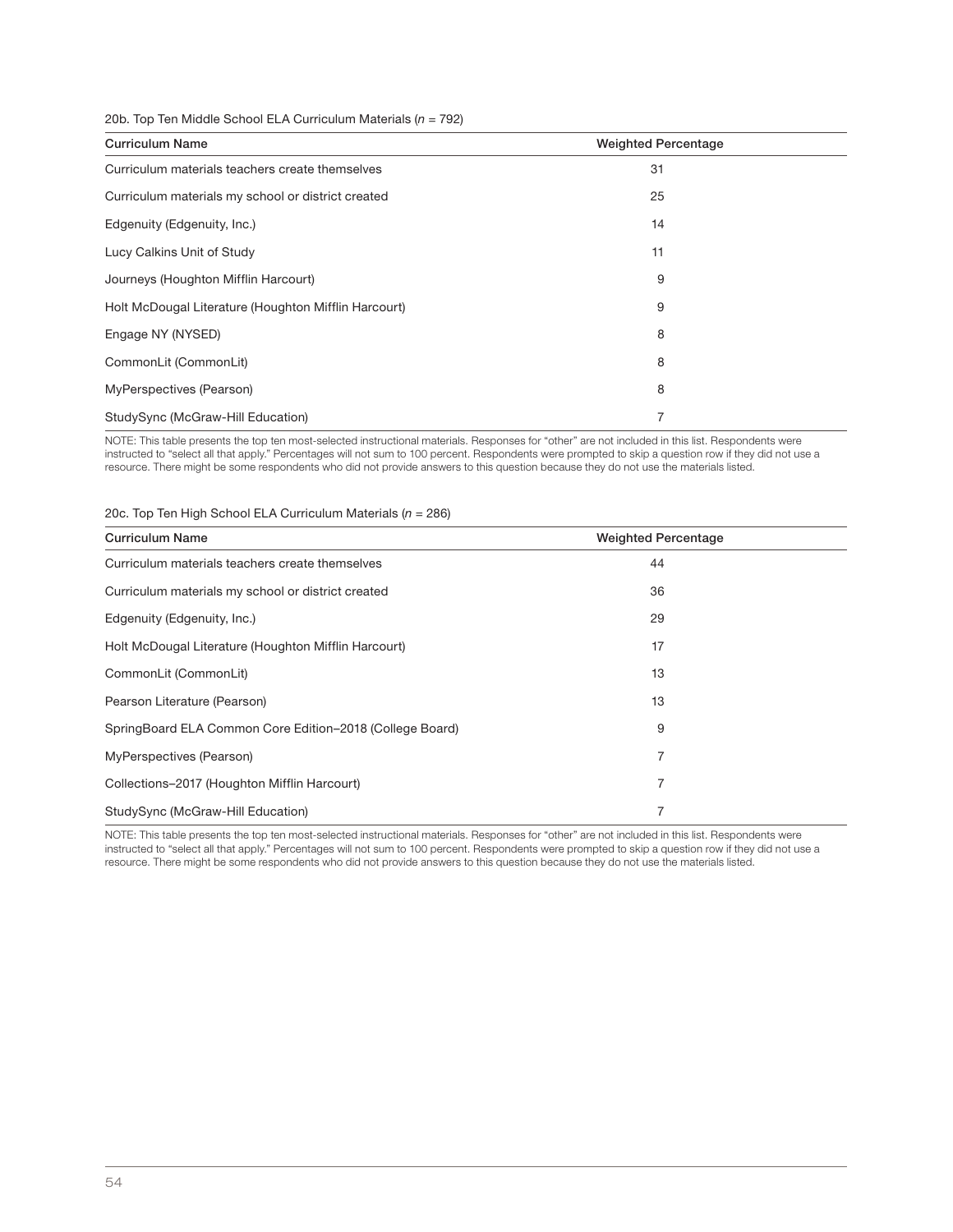| <b>Material Name</b>         | <b>Weighted Percentage</b> |
|------------------------------|----------------------------|
| Kahoot!                      | 48                         |
| <b>BrainPOP</b>              | 35                         |
| Flipgrid                     | 33                         |
| Khan Academy                 | 33                         |
| Newsela                      | 33                         |
| Nearpod                      | 29                         |
| Quizlet                      | 27                         |
| iReady                       | 26                         |
| <b>RAZ Kids</b>              | 24                         |
| <b>Teachers Pay Teachers</b> | 23                         |

21. Beyond curricula, please select the additional instructional materials that are required or recommended by your school or district for ELA instruction this school year (2020–2021).  $(n = 1,723)$ 

NOTE: This table presents the top ten most-selected additional materials. Responses for "other" are not included in this list. Respondents were instructed to "select all that apply." Percentages will not sum to 100 percent. Respondents were prompted to skip a question row if they did not use a resource. There might be some respondents who did not provide answers to this question because they do not use the materials listed.

## Mathematics Curriculum Materials

22. Select the following mathematics curricula that are provided by your school or district, either as a requirement or recommendation, this school year (2020–2021).

|  |  | 22a. Top Ten Elementary School Mathematics Curriculum Materials ( $n = 647$ ) |  |  |
|--|--|-------------------------------------------------------------------------------|--|--|
|  |  |                                                                               |  |  |

| <b>Curriculum Name</b>                             | <b>Weighted Percentage</b> |
|----------------------------------------------------|----------------------------|
| Go Math (Houghton Mifflin Harcourt)                | 17                         |
| Curriculum materials my school or district created | 16                         |
| Eureka Math (Great Minds)                          | 14                         |
| Curriculum materials teachers create themselves    | 13                         |
| Ready (Curriculum Associates)                      | 12                         |
| EngageNY (NYSED)                                   | 12                         |
| enVision Math - 2020 (Pearson)                     | 10                         |
| Zearn (Zearn, Inc.)                                | 10                         |
| enVision Math 2.0-2016 (Pearson)                   | 9                          |
| Everyday Math-2016 (McGraw Hill Education)         | 8                          |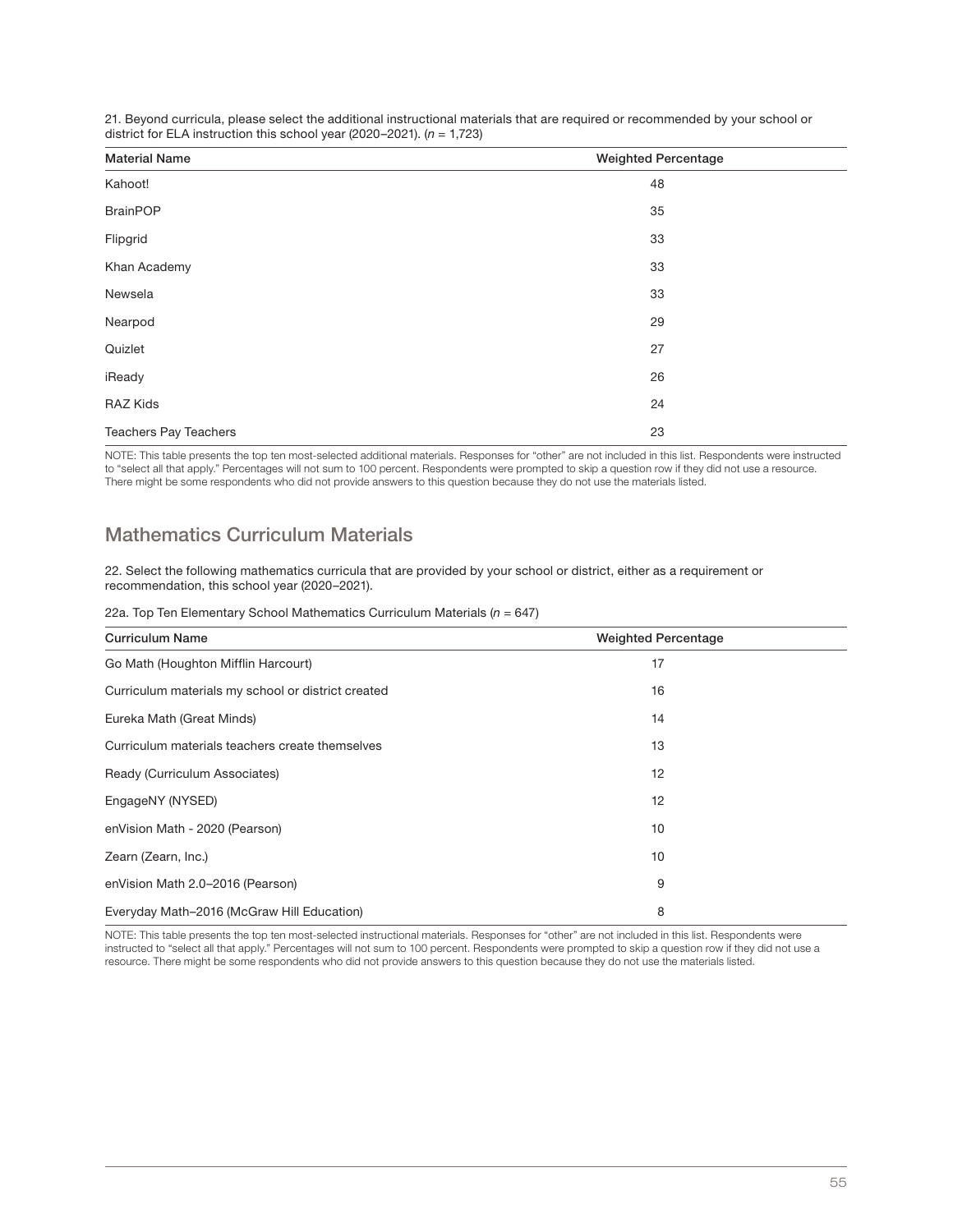### 22b. Top Ten Middle School Mathematics Curriculum Materials ( $n = 792$ )

| <b>Curriculum Name</b>                             | <b>Weighted Percentage</b> |
|----------------------------------------------------|----------------------------|
| Curriculum materials teachers create themselves    | 22                         |
| Curriculum materials my school or district created | 18                         |
| Go Math (Houghton Mifflin Harcourt)                | 16                         |
| Engage NY (NYSED)                                  | 12                         |
| Ready (Curriculum Associates)                      | 12                         |
| Eureka Math (Great Minds)                          | 10                         |
| enVision Math-2020 (Pearson)                       | 10                         |
| Big Ideas Math-2013 (Big Ideas Learning, LLC)      | 10                         |
| Glencoe Math (McGraw-Hill Education)               | 9                          |
| enVision Math 2.0-2016 (Pearson)                   | 9                          |

NOTE: This table presents the top ten most-selected instructional materials. Responses for "other" are not included in this list. Respondents were instructed to "select all that apply." Percentages will not sum to 100 percent. Respondents were prompted to skip a question row if they did not use a resource. There might be some respondents who did not provide answers to this question because they do not use the materials listed.

### 22c. Top Ten High School Mathematics Curriculum Materials ( $n = 287$ )

| <b>Curriculum Name</b>                             | <b>Weighted Percentage</b> |
|----------------------------------------------------|----------------------------|
| Curriculum materials my school or district created | 33                         |
| Curriculum materials teachers create themselves    | 32                         |
| Pearson Traditional (Pearson)                      | 16                         |
| Glencoe Traditional (McGraw-Hill Education)        | 13                         |
| Pearson Integrated (Pearson)                       | 10                         |
| HMH Integrated (Houghton Mifflin Harcourt)         | 9                          |
| HMH Traditional (Houghton Mifflin Harcourt)        | 8                          |
| Big Ideas Traditional (Big Ideas Learning, LLC)    | 8                          |
| Engage NY (NYSED)                                  | 5                          |
| CPM Integrated Math (CPM Education Program)        | 5                          |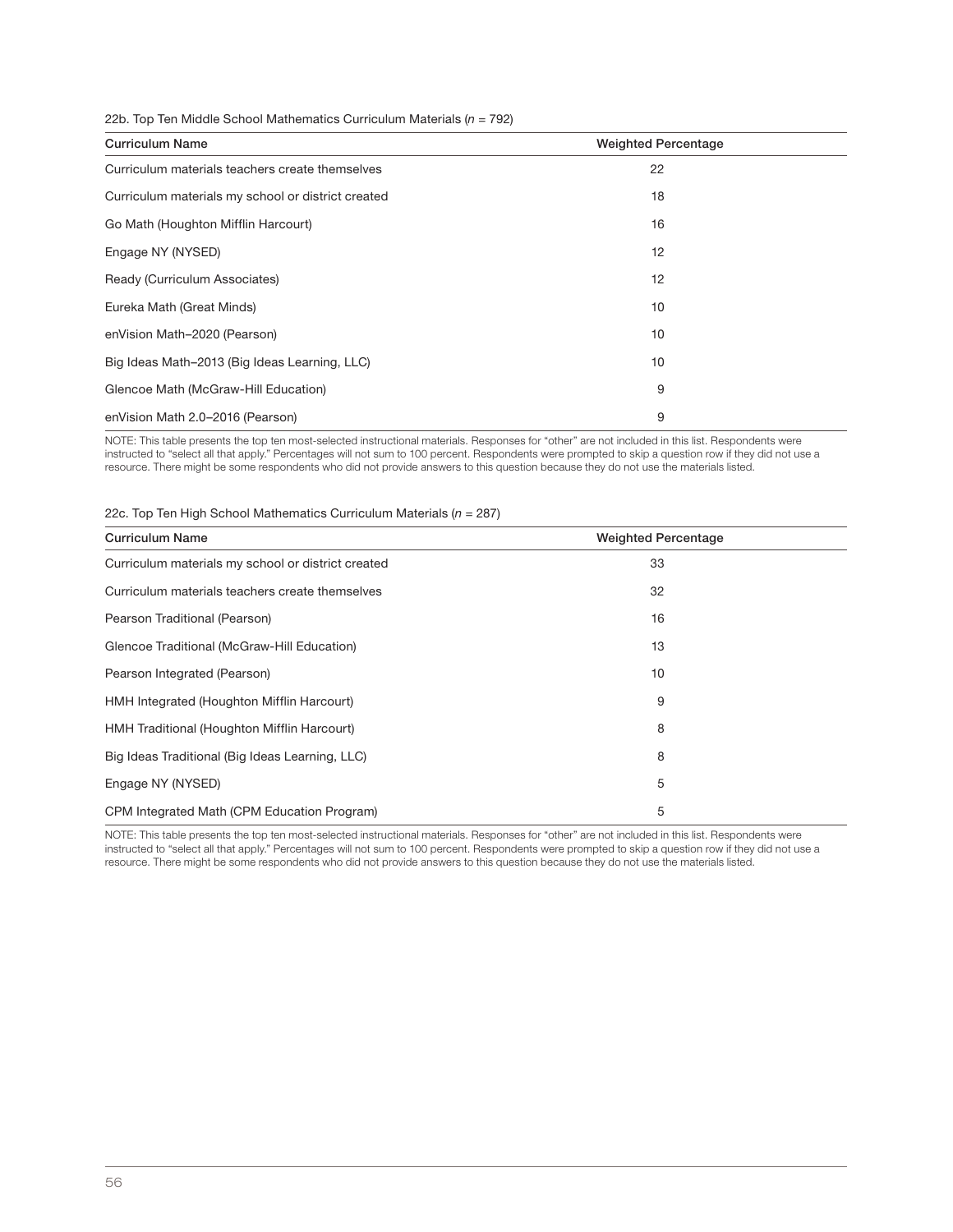| <b>Material Name</b>            | <b>Weighted Percentage</b> |  |
|---------------------------------|----------------------------|--|
| Khan Academy                    | 49                         |  |
| Kahoot!                         | 43                         |  |
| <b>BrainPOP</b>                 | 32                         |  |
| <b>IXL Math</b>                 | 31                         |  |
| Quizlet                         | 30                         |  |
| i-Ready (Curriculum Associates) | 24                         |  |
| YouTube                         | 18                         |  |
| Prodigy                         | 18                         |  |
| Teachers Pay Teachers           | 17                         |  |

23. Beyond curricula, please select the additional instructional materials that are required or recommended by your school or district for mathematics instruction this school year (2020–2021).  $(n = 1,720)$ 

NOTE: This table presents the top ten most-selected additional materials. Responses for "other" are not included in this list. Respondents were instructed to "select all that apply." Percentages will not sum to 100 percent. Respondents were prompted to skip a question row if they did not use a resource. There might be some respondents who did not provide answers to this question because they do not use the materials listed.

MobyMax 16

## Science Curriculum Materials

24. Select the following science curricula that are provided by your school or district, either as a requirement or recommendation, this school year (2020–2021).

|  |  |  | 24a. Top Ten Elementary School Science Curriculum Materials ( $n = 648$ ) |  |
|--|--|--|---------------------------------------------------------------------------|--|

| <b>Curriculum Name</b>                             | <b>Weighted Percentage</b> |
|----------------------------------------------------|----------------------------|
| Mystery Science (Mystery Science)                  | 25                         |
| Curriculum materials my school or district created | 21                         |
| Curriculum materials teachers create themselves    | 20                         |
| FOSS Next Generation K-8 (Delta Education)         | 19                         |
| STEMscopes (Accelerate Learning, Inc.)             | 12                         |
| Amplify Science (Amplify)                          | 10                         |
| Harcourt Science (Houghton Mifflin Harcourt)       | 7                          |
| ScienceFusion (Houghton Mifflin Harcourt)          | 6                          |
| Pearson Science (Pearson)                          | 5                          |
| Elevate Science (Pearson)                          | 4                          |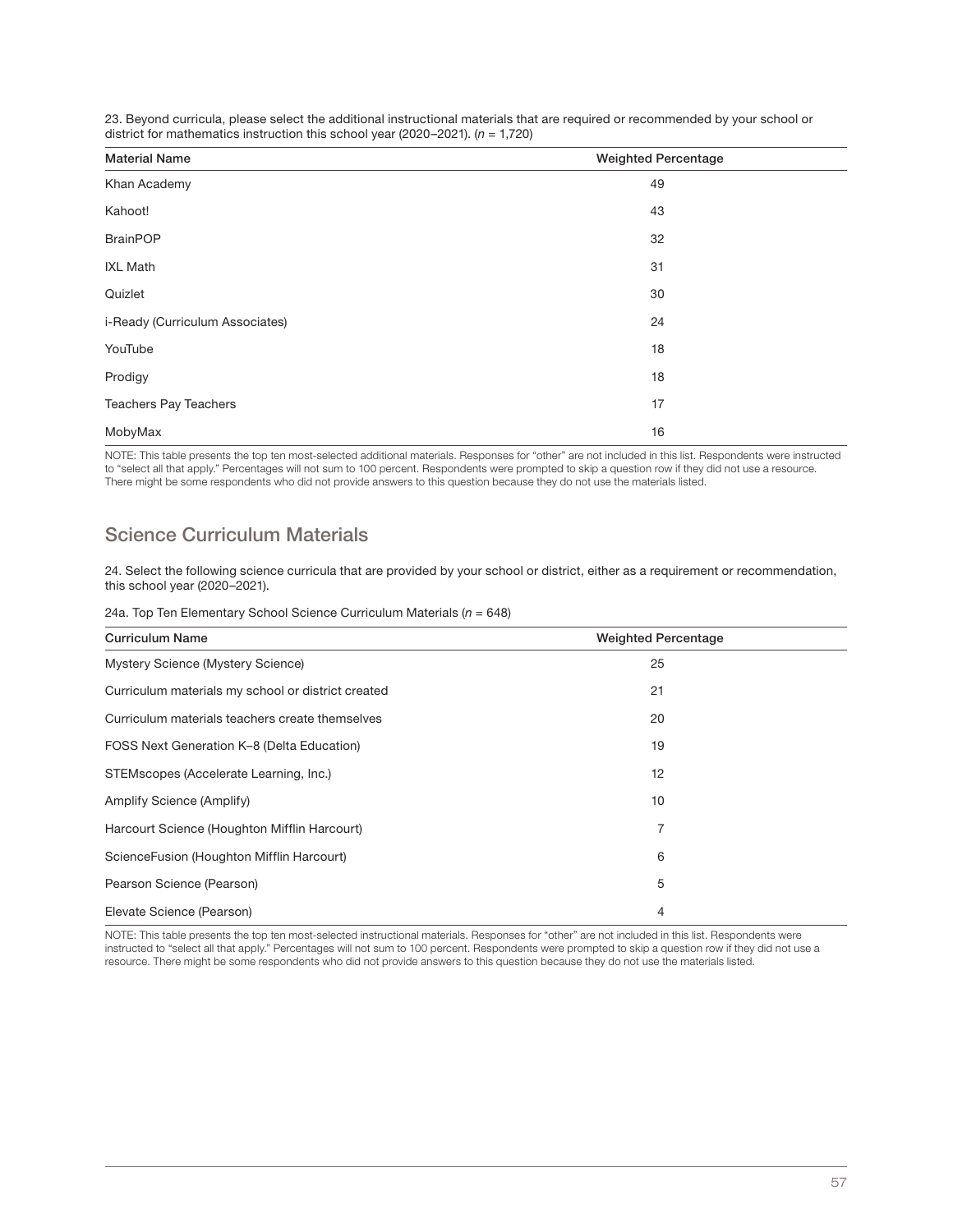### 24b. Top Ten Middle School Science Curriculum Materials ( $n = 793$ )

| <b>Curriculum Name</b>                             | <b>Weighted Percentage</b> |
|----------------------------------------------------|----------------------------|
| Curriculum materials teachers create themselves    | 26                         |
| Curriculum materials my school or district created | 21                         |
| Amplify Science (Amplify)                          | 11                         |
| STEMscopes (Accelerate Learning, Inc.)             | 10                         |
| McGraw-Hill Science (McGraw-Hill Education)        | 8                          |
| FOSS Next Generation K-8 (Delta Education)         | 8                          |
| Pearson Science (Pearson)                          | 7                          |
| Glencoe Life Science (McGraw-Hill Education)       | 6                          |
| Harcourt Science (Houghton Mifflin Harcourt)       | 5                          |
| Science Techbook (Discovery Education)             | 4                          |

NOTE: This table presents the top ten most-selected instructional materials. Responses for "other" are not included in this list. Respondents were instructed to "select all that apply." Percentages will not sum to 100 percent. Respondents were prompted to skip a question row if they did not use a resource. There might be some respondents who did not provide answers to this question because they do not use the materials listed.

### 24c. Top Ten High School Science Curriculum Materials ( $n = 286$ )

| <b>Curriculum Name</b>                                                           | <b>Weighted Percentage</b> |  |
|----------------------------------------------------------------------------------|----------------------------|--|
| Curriculum materials teachers create themselves                                  | 50                         |  |
| Curriculum materials my school or district created                               | 45                         |  |
| HMH Science Dimensions (Houghton Mifflin Harcourt)                               | 18                         |  |
| Next Generation Science Storylines units (Next Generation<br>Science Storylines) | 11                         |  |
| STEMscopes (Accelerate Learning, Inc.)                                           | 11                         |  |
| Inspire Science (McGraw-Hill Education)                                          | 10                         |  |
| Science Techbook (Discovery Education)                                           | 8                          |  |
| inguiryHub Biology                                                               | 3                          |  |
| OpenStax (Rice University)                                                       |                            |  |
| Science Education for Public Understanding Program (SEPUP)<br>(Lab-Aids)         |                            |  |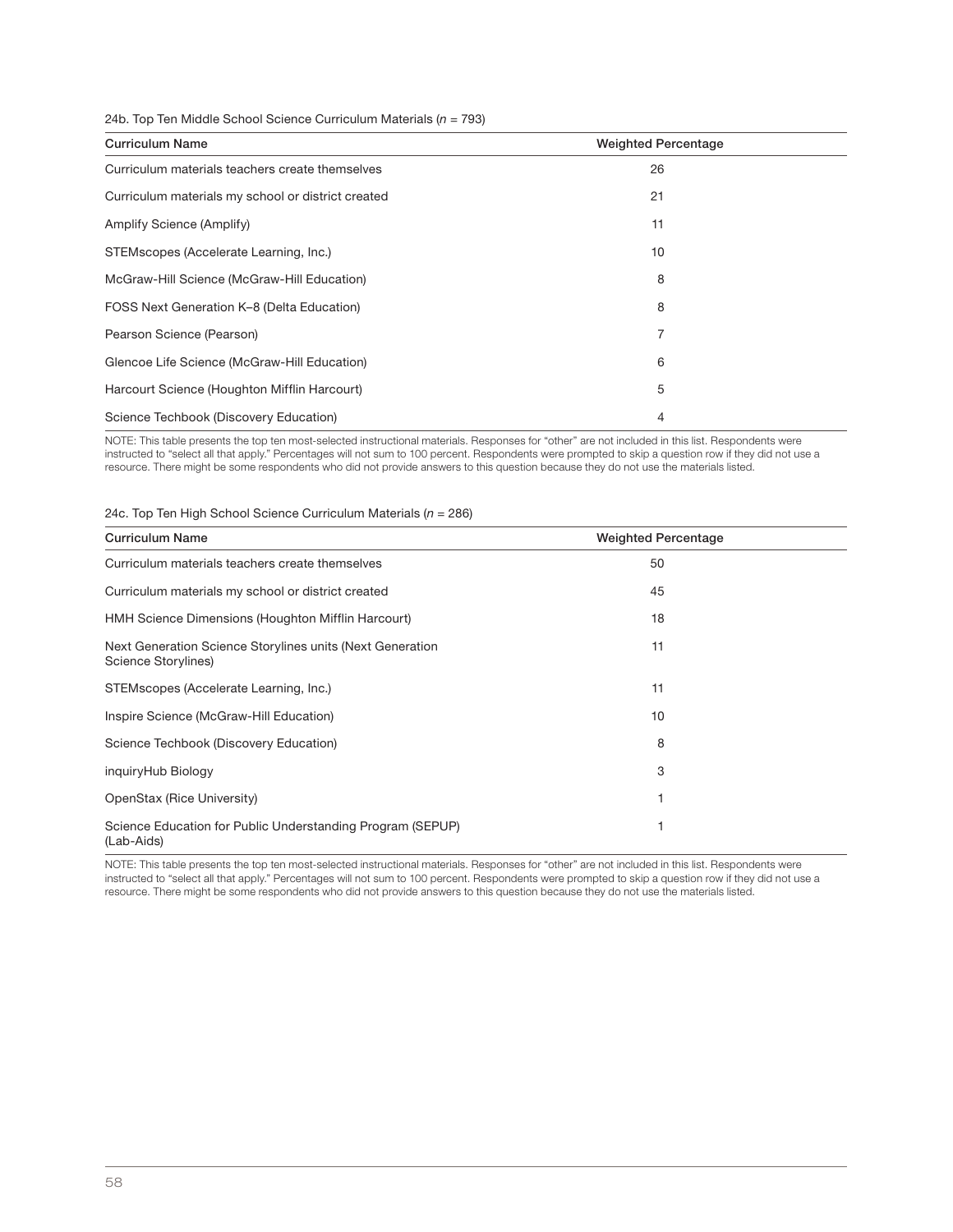| <b>Material Name</b>                                       | <b>Weighted Percentage</b> |
|------------------------------------------------------------|----------------------------|
| Kahoot!                                                    | 44                         |
| <b>BrainPOP</b>                                            | 38                         |
| Khan Academy                                               | 31                         |
| Quizlet                                                    | 30                         |
| <b>Discovery Education</b>                                 | 26                         |
| YouTube                                                    | 24                         |
| Newsela                                                    | 22                         |
| <b>Teachers Pay Teachers</b>                               | 21                         |
| Next Generation Science Standards (www.nextgenscience.org) | 20                         |
| State department of education website                      | 19                         |
|                                                            |                            |

25. Beyond curricula, please select the additional instructional materials that are required or recommended by your school or district for science instruction this school year (2020–2021). ( $n = 1,727$ )

NOTE: This table presents the top ten most-selected additional materials. Responses for "other" are not included in this list. Respondents were instructed to "select all that apply." Percentages will not sum to 100 percent. Respondents were prompted to skip a question row if they did not use a resource. There might be some respondents who did not provide answers to this question because they do not use the materials listed.

## Science Instruction

26. Is your school currently implementing the Next Generation Science Standards (NGSS) or standards similar to NGSS (i.e., based on the K–12 Framework for Science Education)? ( $n = 1,723$ )

| Response   | <b>Weighted Percentage</b> |
|------------|----------------------------|
| <b>No</b>  | 22                         |
| Yes        | 67                         |
| Don't know | 10                         |

NOTE: All percentages rounded to the nearest integer.

27. Please indicate which approach comes closest to describing how your school currently approaches teaching science in grades  $6-8$ . ( $n = 789$ )

| Model                                                                                                                                                                                                                                     | <b>Weighted Percentage</b> |  |
|-------------------------------------------------------------------------------------------------------------------------------------------------------------------------------------------------------------------------------------------|----------------------------|--|
| Integrated or spiraled model: Students are exposed to a<br>combination of earth, space, life, and physical sciences at each<br>grade level.                                                                                               | 47                         |  |
| Traditional discipline or topic-specific model: Topics are grouped<br>together within grade level roughly by discipline (e.g., earth<br>and space science in 6th grade, life science in 7th grade, and<br>physical science in 8th grade). | 53                         |  |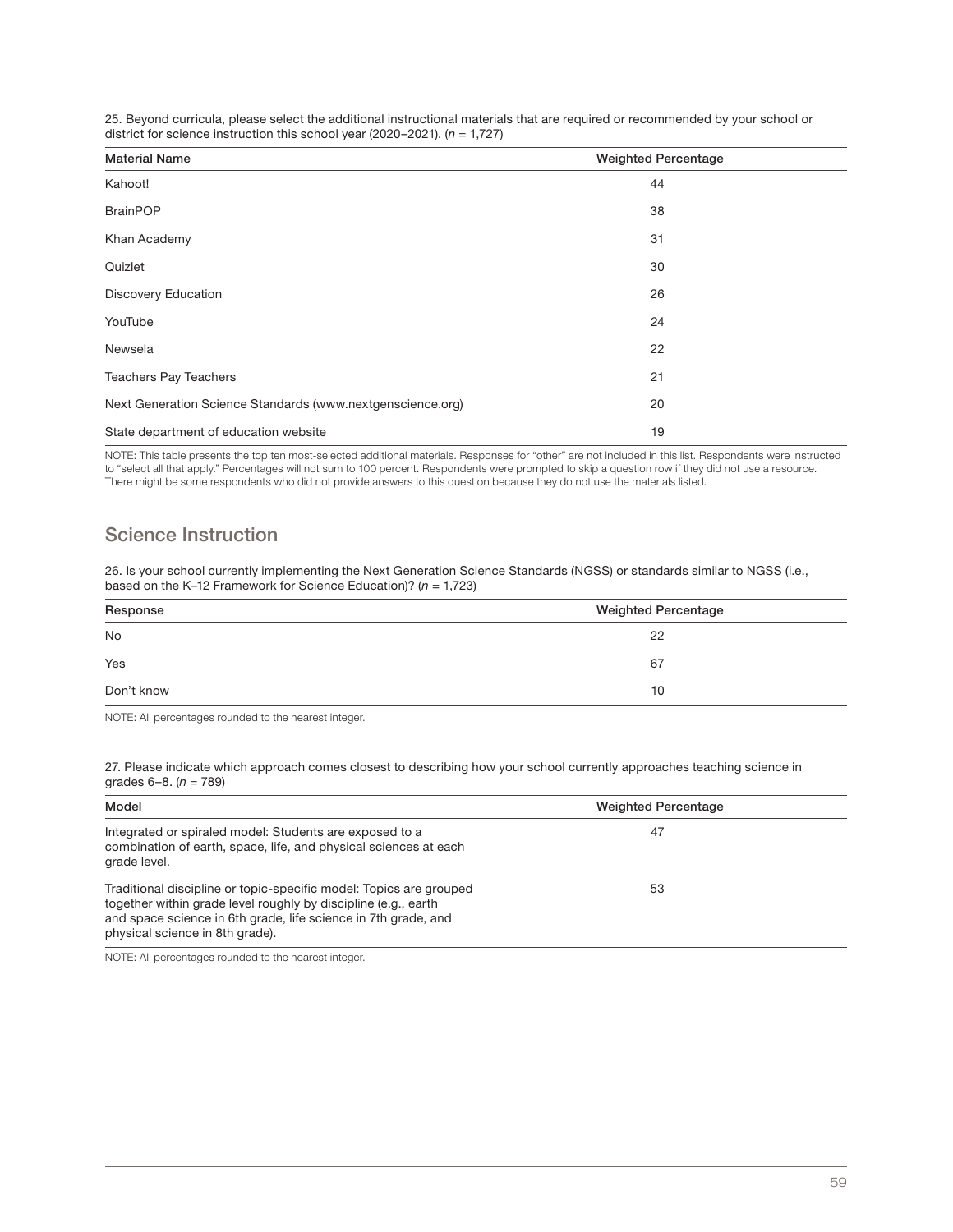28. If your school switched from a traditional discipline or topic-specific model to an integrated or spiraled approach within your time as principal, did teachers go through professional development to support them in incorporating this change?  $(n = 378)$ 

| Response                                                             | <b>Weighted Percentage</b> |
|----------------------------------------------------------------------|----------------------------|
| <b>No</b>                                                            | 10                         |
| Yes                                                                  | 40                         |
| I don't know                                                         | 4                          |
| N/A-My school did not switch models during my time as a<br>principal | 46                         |

NOTE: All percentages rounded to the nearest integer.

29. Do administrators and/or science teacher leaders conducting teacher evaluations have training in observing an integrated approach to teaching science?  $(n = 378)$ 

| Response   | <b>Weighted Percentage</b> |
|------------|----------------------------|
| <b>No</b>  | 48                         |
| Yes        | 40                         |
| Don't know | 12                         |

NOTE: All percentages rounded to the nearest integer.

30. Do administrators conducting teacher evaluations use a rubric specifically designed to observe science instruction (and not instruction in other subjects)? ( $n = 1,721$ )

| Response   | <b>Weighted Percentage</b> |
|------------|----------------------------|
| <b>No</b>  | 88                         |
| Yes        | 9                          |
| Don't know | 3                          |

NOTE: All percentages rounded to the nearest integer.

## Professional Learning and Supports

31. In your school, do teachers' required or recommended ELA/mathematics/science curriculum materials include any of the following resources?  $(n = 1,757)$ 

| Resources                                                                                                 | <b>ELA</b> | <b>Mathematics</b> | Science |
|-----------------------------------------------------------------------------------------------------------|------------|--------------------|---------|
| Online learning software for<br>students                                                                  | 64         | 70                 | 53      |
| Comprehensive (full) versions of<br>curriculum materials teachers<br>and students can access<br>remotely  | 59         | 65                 | 49      |
| Classroom assessments                                                                                     | 76         | 80                 | 54      |
| N/A-Teachers' required or<br>recommended curriculum<br>materials do not include any of<br>these resources | 9          | 6                  | 24      |

NOTE: This question was adapted from the NECE Teacher Survey on Math Instructional Materials as used in Blazar et al., 2019. All percentages rounded to the nearest integer.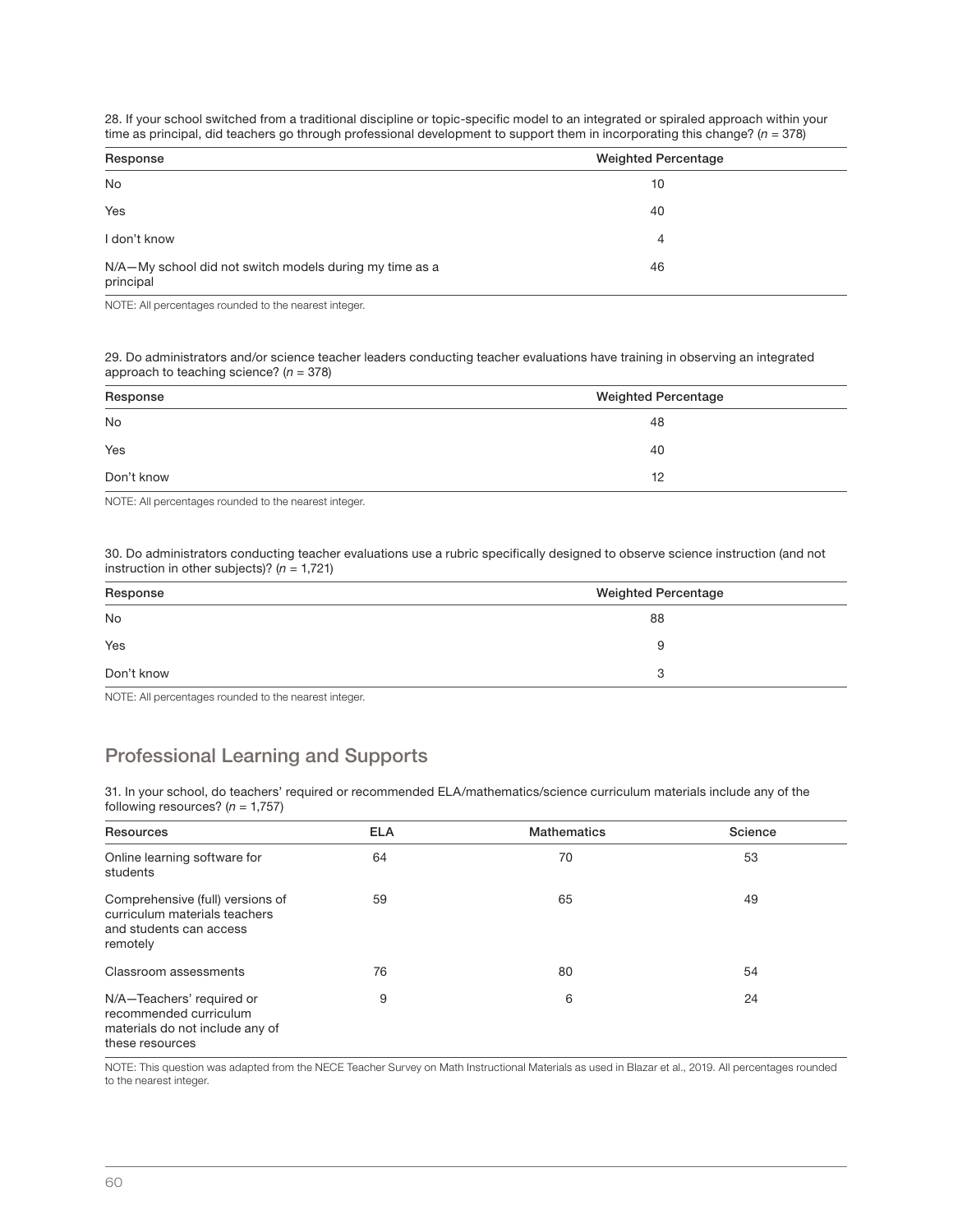32. Who is the primary decisionmaker about which ELA/mathematics/science instructional materials teachers use in their classroom each day?  $(n = 1,757)$ 

| <b>Primary Decisionmaker</b>                              | <b>ELA</b> | <b>Mathematics</b> | Science |
|-----------------------------------------------------------|------------|--------------------|---------|
| Individual teachers in their own<br>classrooms            | 10         | 9                  | 14      |
| Collaborative group(s) of<br>teachers in my school system | 40         | 41                 | 39      |
| Me and/or other school<br>administrators                  | 10         | 10                 | 10      |
| My district leaders                                       | 38         | 37                 | 36      |
| Someone else                                              | 2          | 2                  | 2       |

NOTE: All percentages were rounded to the nearest integer.

33. Thinking about this school year (2020–2021), how often has your district or school provided the following types of professional learning activities to ELA/mathematics/science teachers?  $(n = 1,757)$ 

|                                                                                                                                                                                          | <b>ELA</b> |                                      |          | <b>Mathematics</b>                   | Science                 |                          |
|------------------------------------------------------------------------------------------------------------------------------------------------------------------------------------------|------------|--------------------------------------|----------|--------------------------------------|-------------------------|--------------------------|
| <b>Professional Learning Activity</b>                                                                                                                                                    | At Least   | At Least<br>Once a Year Once a Month | At Least | At Least<br>Once a Year Once a Month | At Least<br>Once a Year | At Least<br>Once a Month |
| Workshops or trainings focused on<br>ELA/mathematics/science teaching                                                                                                                    | 85         | 18                                   | 80       | 14                                   | 61                      | 7                        |
| Workshops or trainings focused on<br>teachers' use of their main ELA/<br>mathematics/science instructional<br>materials                                                                  | 82         | 16                                   | 78       | 14                                   | 61                      | 7                        |
| General (not subject-specific)<br>workshops or trainings                                                                                                                                 | 90         | 20                                   | 88       | 19                                   | 73                      | 13                       |
| Coaching focused on ELA/<br>mathematics/science instruction                                                                                                                              | 82         | 26                                   | 79       | 23                                   | 58                      | 11                       |
| Coaching focused on teachers' use of<br>their main ELA/mathematics/science<br>instructional materials                                                                                    | 80         | 26                                   | 75       | 20                                   | 57                      | 11                       |
| Collaborative learning with other<br>teachers (e.g., Professional Learning<br>Communities) focused on ELA/<br>mathematics/science teaching                                               | 92         | 46                                   | 91       | 43                                   | 75                      | 28                       |
| Collaborative learning with other<br>teachers (e.g., Professional Learning<br>Communities) focused on teachers'<br>use of their main ELA/mathematics/<br>science instructional materials | 92         | 45                                   | 90       | 41                                   | 74                      | 27                       |
| Other in-person trainings that<br>teachers access on their own                                                                                                                           | 32         | 8                                    | 29       | 7                                    | 24                      | 4                        |

NOTE: Response choices for this item were "never," "1–3 times a year," "4–6 times per year," "1–3 times per month," and "1–3 times per week or more." We display the percentage of leaders that reported that they participated in professional learning activities at least once a year and at least once a month.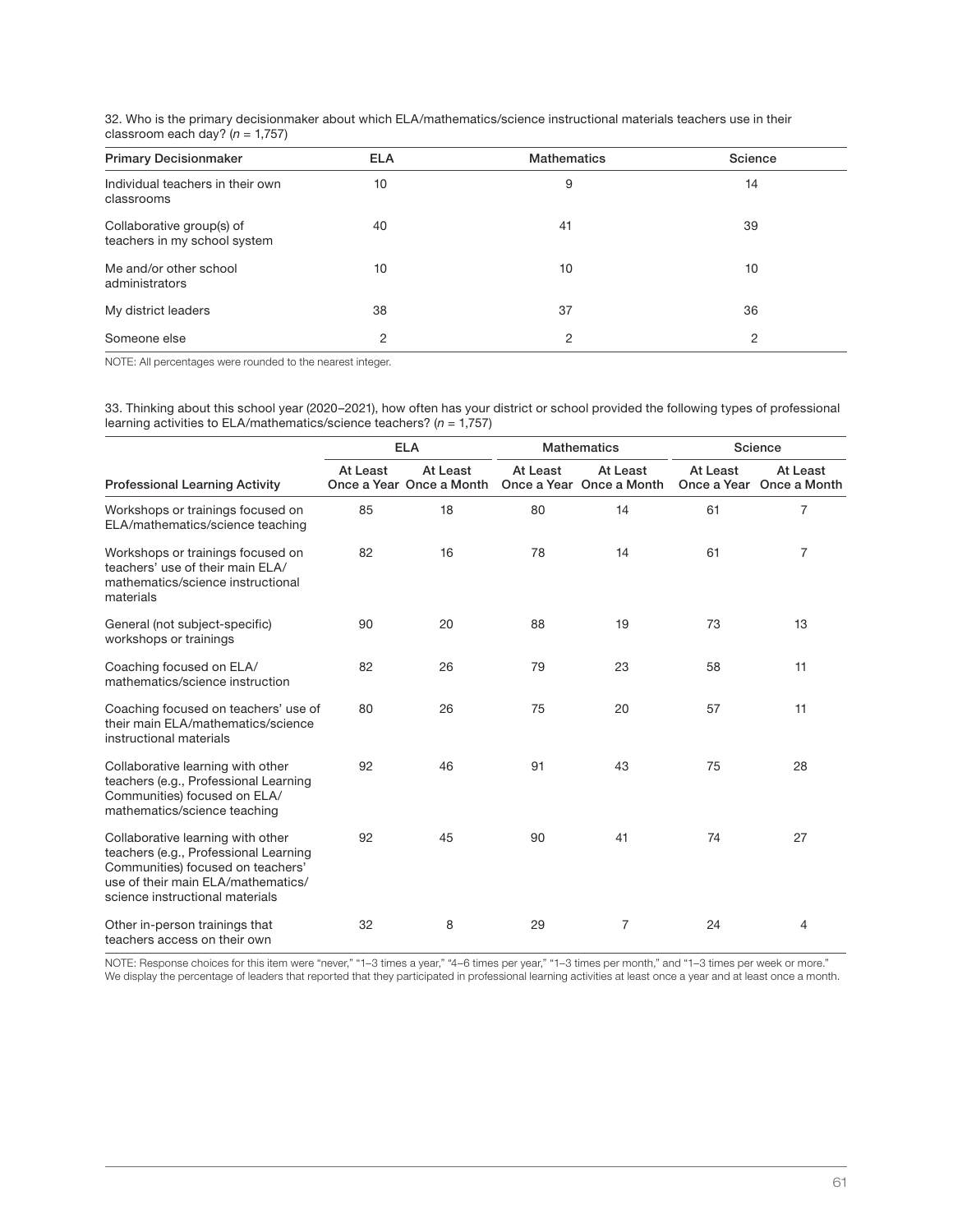34. Please indicate whether the following professional learning activities for ELA/mathematics/science teachers were provided by<br>district/school staff or an external vendor from outside of your district. (n = 1,757)

|                                                                                                                                                                                       | <b>ELA</b>          |          | <b>Mathematics</b>  |          | Science             |                 |
|---------------------------------------------------------------------------------------------------------------------------------------------------------------------------------------|---------------------|----------|---------------------|----------|---------------------|-----------------|
| <b>Professional Learning Activity</b>                                                                                                                                                 | District/<br>School | External | District/<br>School | External | District/<br>School | <b>External</b> |
| Workshops or trainings focused on ELA/<br>mathematics/science teaching                                                                                                                | 81                  | 19       | 80                  | 20       | 84                  | 16              |
| Workshops or trainings focused on teachers'<br>use of their main ELA/mathematics/science<br>instructional materials                                                                   | 78                  | 22       | 78                  | 22       | 84                  | 16              |
| General (not subject-specific) workshops or<br>trainings                                                                                                                              | 88                  | 12       | 88                  | 12       | 88                  | 12              |
| Coaching focused on ELA/mathematics/science<br>instruction                                                                                                                            | 90                  | 10       | 89                  | 11       | 90                  | 10              |
| Coaching focused on teachers' use of their main<br>ELA/mathematics/science instructional materials                                                                                    | 89                  | 11       | 88                  | 12       | 90                  | 10              |
| Collaborative learning with other teachers (e.g.,<br>Professional Learning Communities) focused on<br>ELA/mathematics/science teaching                                                | 96                  | 4        | 95                  | 5        | 95                  | 5               |
| Collaborative learning with other teachers (e.g.,<br>Professional Learning Communities) focused on<br>teachers' use of their main ELA/mathematics/<br>science instructional materials | 95                  | 5        | 95                  | 5        | 95                  | 5               |

NOTE: All percentages rounded to the nearest integer.

35. Relative to the support and instruction already provided to teachers (if any), how much more or less professional learning do you think teachers need on the following topics to support their instruction? ( $n = 1,696$ )

|                                                                                                                                                                                           | <b>Weighted Percentage</b> |                    |                  |               |  |
|-------------------------------------------------------------------------------------------------------------------------------------------------------------------------------------------|----------------------------|--------------------|------------------|---------------|--|
| <b>Professional Learning Activity</b>                                                                                                                                                     | Less                       | No More<br>or Less | A Little<br>More | A Lot<br>More |  |
| Use of curriculum materials provided by my school or district                                                                                                                             | 2                          | 31                 | 54               | 13            |  |
| Modification curricula to meet needs of students with IEPs or 504 plans                                                                                                                   |                            | 13                 | 51               | 35            |  |
| Modification of curricula to meet needs of English learners                                                                                                                               | 3                          | 21                 | 44               | 32            |  |
| Support for students in developing positive social identities based on their<br>memberships in multiple social groups (e.g., race, gender, socioeconomic status,<br>ability status, etc.) | 2                          | 16                 | 45               | 37            |  |
| Support for students in developing comfort with and respect for the different<br>dimensions of human diversity                                                                            | 2                          | 16                 | 45               | 36            |  |
| Support for students in understanding individual-level bias and systemic injustice<br>and determining appropriate action against bias and injustice                                       | 3                          | 16                 | 41               | 40            |  |
| Content-specific knowledge in their subject area                                                                                                                                          |                            | 24                 | 59               | 16            |  |
| Provision of remote instruction                                                                                                                                                           | 4                          | 27                 | 47               | 22            |  |
| Reflecting on their own cultural lens and personal biases                                                                                                                                 | 3                          | 13                 | 41               | 42            |  |
| Understanding systemic bias and injustice and their impact on students'<br>education                                                                                                      | 3                          | 14                 | 39               | 44            |  |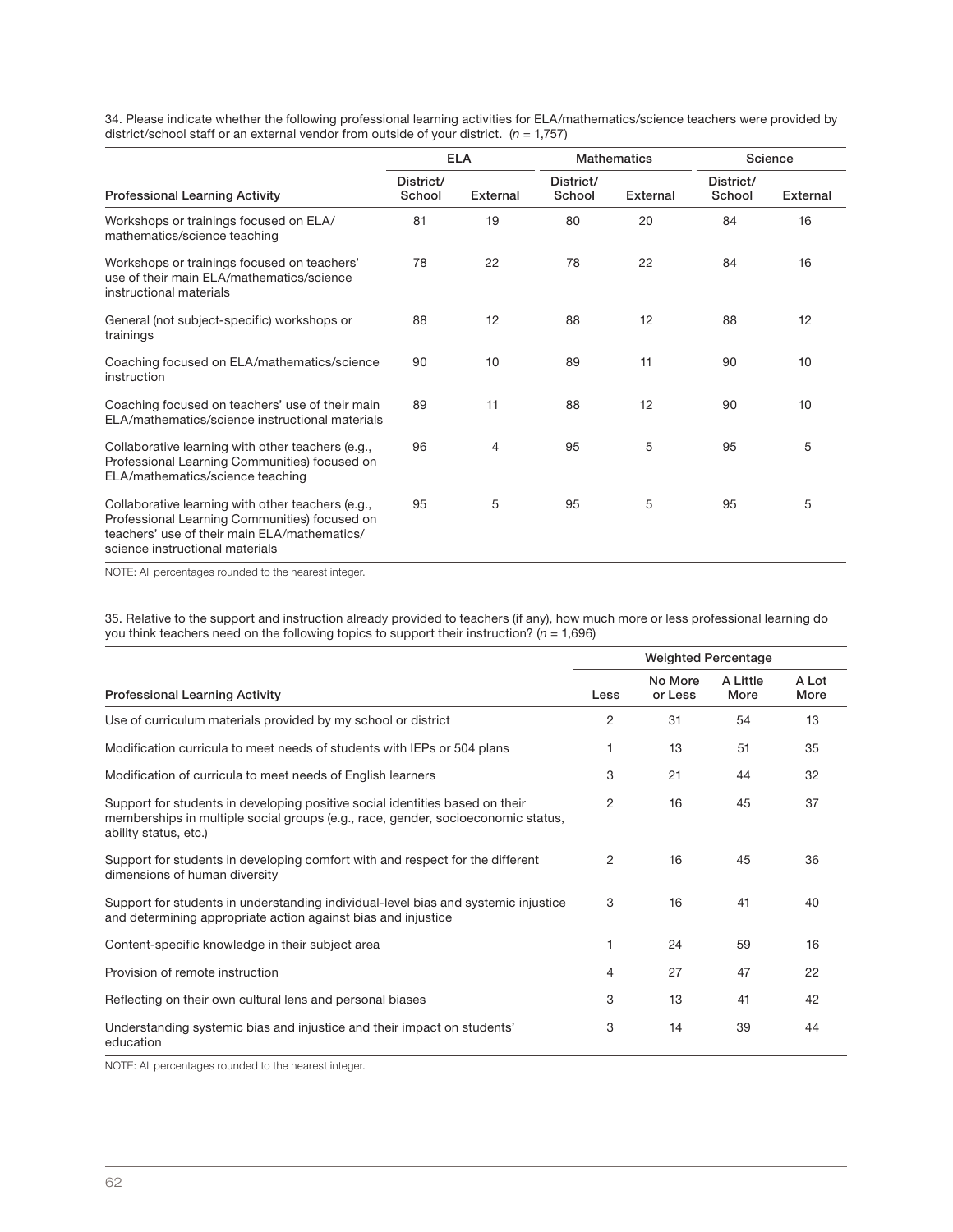36. This school year (2020–2021), how often have you participated in professional learning activities specifically intended for<br>school leaders (e.g., principals and assistant principals) or other administrators focused on

|                                                                                | <b>Weighted Percentage</b> |                       |                       |                        |                                        |  |
|--------------------------------------------------------------------------------|----------------------------|-----------------------|-----------------------|------------------------|----------------------------------------|--|
| <b>Professional Learning Activity</b>                                          | <b>Never</b>               | 1–3 Times per<br>Year | 4–6 Times per<br>Year | 1-3 Times per<br>Month | 1-3 Times per<br>Week or More<br>Often |  |
| Strategies for supporting teachers to improve<br>their ELA instruction         | 31                         | 43                    | 14                    | 10                     | 2                                      |  |
| Strategies for supporting teachers to improve<br>their mathematics instruction | 36                         | 42                    | 11                    | 9                      | 2                                      |  |
| Strategies for supporting teachers to improve<br>their science instruction     | 51                         | 33                    |                       | 8                      |                                        |  |
| Main instructional materials used by ELA<br>teachers                           | 37                         | 41                    | 11                    | 9                      | 2                                      |  |
| Main instructional materials used by math<br>teachers                          | 41                         | 40                    | 8                     | 8                      | 2                                      |  |
| Main instructional materials used by science<br>teachers                       | 55                         | 31                    | 6                     | 6                      | 2                                      |  |

NOTE: All percentages rounded to the nearest integer.

## Benchmark Assessments

37. Which benchmark assessments do your students take over the course of this school year (2020–2021) to assess their progress in ELA?

37a. Top Ten Elementary School ELA Benchmark Assessments ( $n = 663$ )

| <b>Assessment Name</b>                        | <b>Weighted Percentage</b> |
|-----------------------------------------------|----------------------------|
| District-created benchmark assessments        | 43                         |
| State-created benchmark assessments           | 25                         |
| School-created benchmark assessments          | 23                         |
| iReady Diagnostic (Curriculum Associates)     | 23                         |
| MAP or Measures of Academic Progress (NWEA)   | 23                         |
| Fountas & Pinnell                             | 23                         |
| Star Reading/Star Math (Renaissance Learning) | 18                         |
| iReady Assessments (Curriculum Associates)    | 18                         |
| Star Assessments (Renaissance)                | 13                         |
| aimswebPlus (Pearson)                         | 11                         |

NOTE: This table presents the top ten most-selected benchmark assessments used for ELA by school leaders serving elementary (K–5) schools.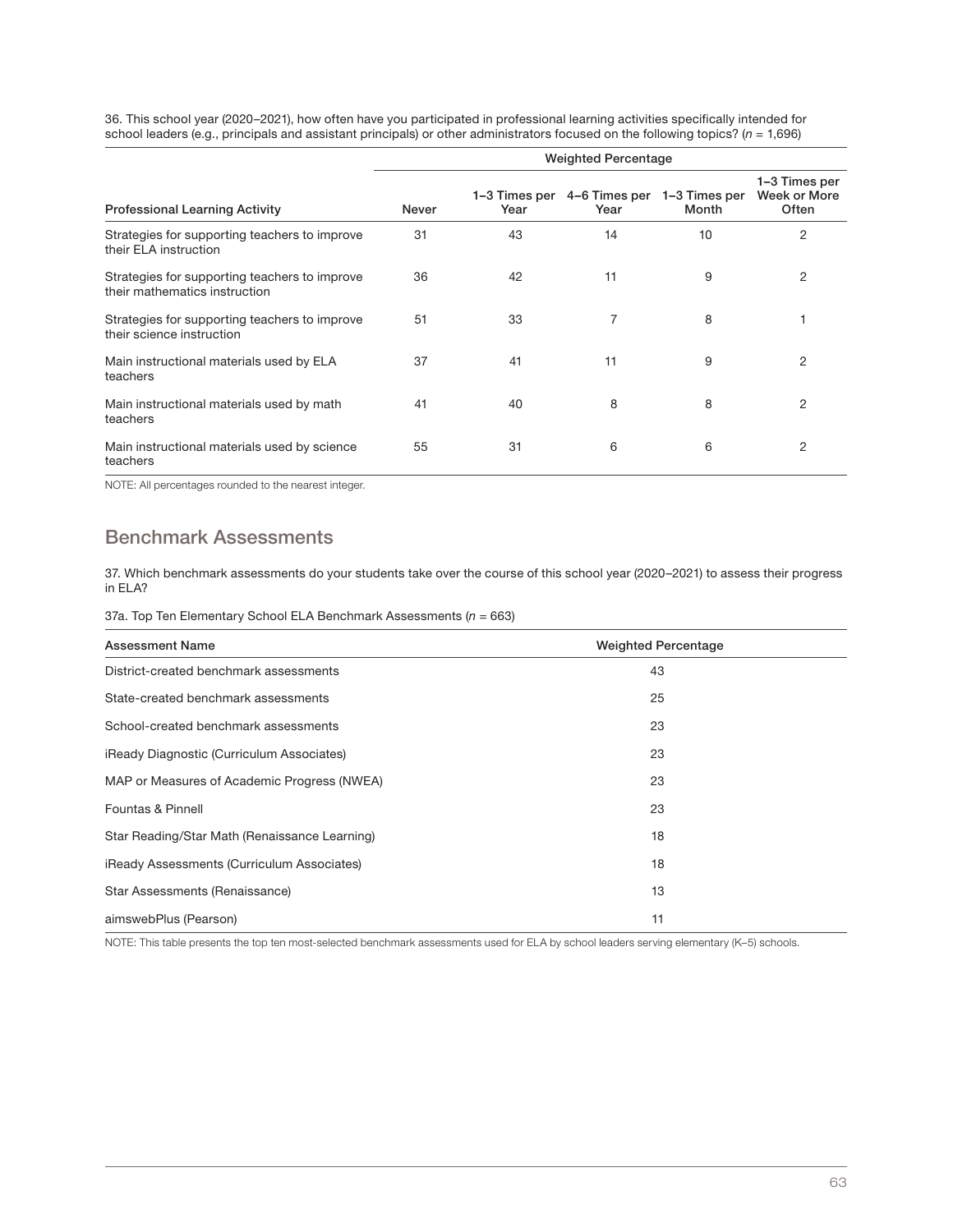### 37b. Top Ten Secondary School ELA Benchmark Assessments ( $n = 1,104$ )

| <b>Assessment Name</b>                                         | <b>Weighted Percentage</b> |
|----------------------------------------------------------------|----------------------------|
| District-created benchmark assessments                         | 38                         |
| State-created benchmark assessments                            | 33                         |
| School-created benchmark assessments                           | 30                         |
| MAP or Measures of Academic Progress (NWEA)                    | 20                         |
| iReady Diagnostic (Curriculum Associates)                      | 17                         |
| Star Reading/Star Math (Renaissance Learning)                  | 14                         |
| iReady Assessments (Curriculum Associates)                     | 12                         |
| Star Assessments (Renaissance)                                 | 11                         |
| We use a benchmark assessment, but I don't know the name of it | 10                         |
| ACT Aspire (ACT, Inc.)                                         | 9                          |

NOTE: This table presents the top ten most-selected benchmark assessments used for ELA by school leaders serving secondary (6-12) schools.

38. Which benchmark assessments do your students take over the course of this school year (2020–2021) to assess their progress in mathematics?

38a. Top Ten Elementary School Mathematics Benchmark Assessments ( $n = 663$ )

| <b>Assessment Name</b>                           | <b>Weighted Percentage</b> |  |
|--------------------------------------------------|----------------------------|--|
| District-created benchmark assessments           | 44                         |  |
| State-created benchmark assessments              | 24                         |  |
| iReady Diagnostic (Curriculum Associates)        | 24                         |  |
| School-created benchmark assessments             | 24                         |  |
| MAP or Measures of Academic Progress (NWEA)      | 23                         |  |
| iReady Assessments (Curriculum Associates)       | 17                         |  |
| Star Reading/Star Math (Renaissance Learning)    | 15                         |  |
| iReady Standards Mastery (Curriculum Associates) | 9                          |  |
| Star Assessments (Renaissance)                   | 9                          |  |
| aimswebPlus (Pearson)                            | 8                          |  |

NOTE: This table presents the top ten most-selected benchmark assessments used for mathematics by school leaders serving elementary (K-5) schools.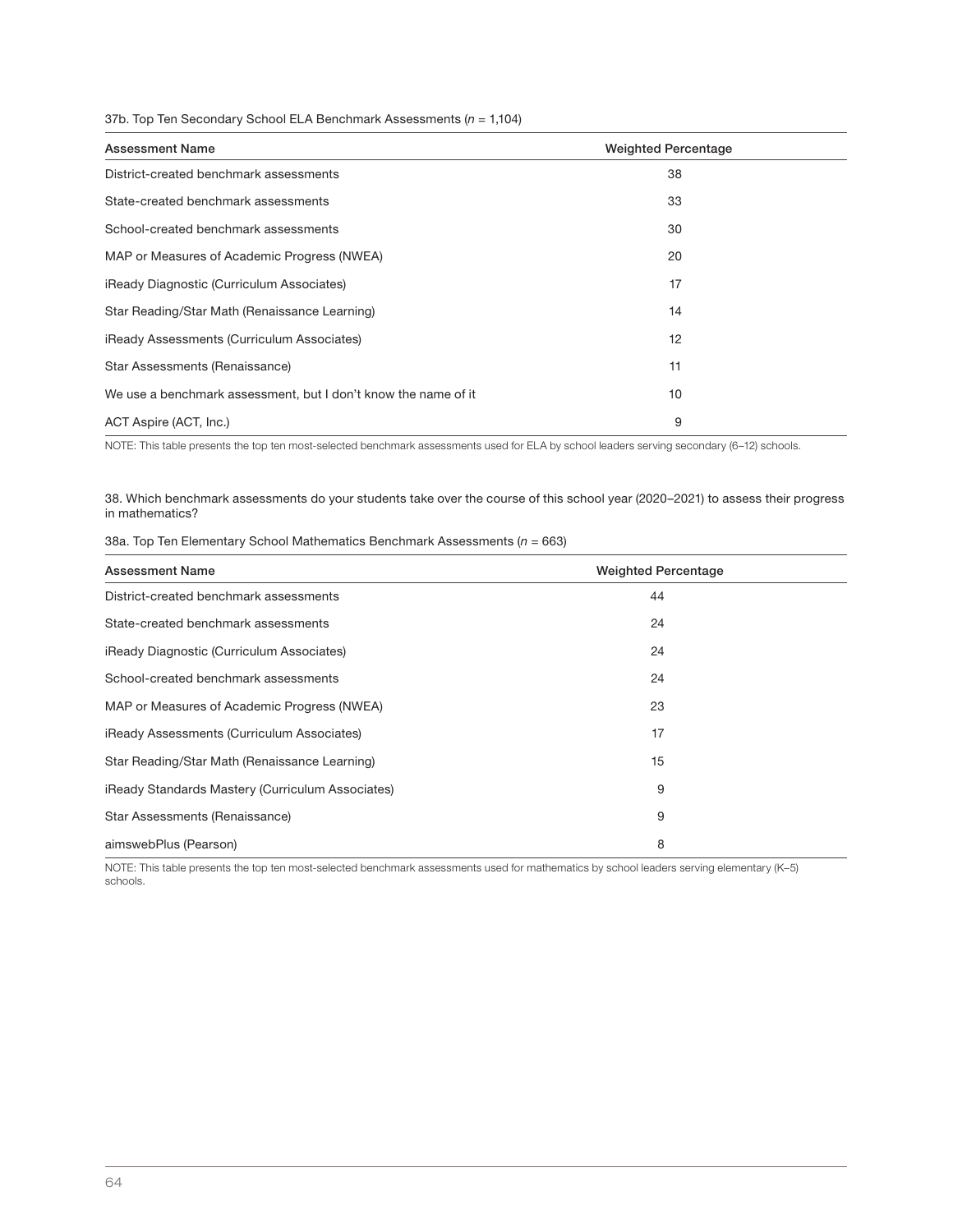38b. Top Ten Secondary School Mathematics Benchmark Assessments ( $n = 1,104$ )

| <b>Assessment Name</b>                                         | <b>Weighted Percentage</b> |
|----------------------------------------------------------------|----------------------------|
| District-created benchmark assessments                         | 38                         |
| State-created benchmark assessments                            | 33                         |
| School-created benchmark assessments                           | 30                         |
| iReady Diagnostic (Curriculum Associates)                      | 19                         |
| MAP or Measures of Academic Progress (NWEA)                    | 19                         |
| <b>iReady Assessments (Curriculum Associates)</b>              | 13                         |
| Star Reading/Star Math (Renaissance Learning)                  | 12                         |
| We use a benchmark assessment, but I don't know the name of it | 9                          |
| ACT Aspire (ACT, Inc.)                                         | 9                          |
| iReady Standards Mastery (Curriculum Associates)               | 8                          |

NOTE: This table presents the top ten most-selected benchmark assessments used for mathematics by school leaders serving secondary (6–12) schools.

39. To what extent do the ELA/mathematics benchmark assessments your students take align with each of the following:  $(n = 1,663)$ 

|                                                            | <b>Weighted Percentage</b> |                     |                   |                    |  |
|------------------------------------------------------------|----------------------------|---------------------|-------------------|--------------------|--|
| <b>Professional Learning Activity</b>                      | Not at All<br>Aligned      | A Little<br>Aligned | Mostly<br>Aligned | Totally<br>Aligned |  |
| Content of state ELA standards                             |                            | 5                   | 57                | 38                 |  |
| Content of state-mandated ELA summative assessment         |                            | 6                   | 58                | 35                 |  |
| Content of state mathematics standards                     | 0                          | 4                   | 55                | 41                 |  |
| Content of state-mandated mathematics summative assessment | 0                          | 6                   | 57                | 38                 |  |

NOTE: All percentages rounded to the nearest integer.

40. Please estimate the average achievement of your students in ELA and mathematics at this time in previous school years, prior to COVID-19.  $(n = 1,702)$ 

|                                                                               | <b>Weighted Percentage</b>             |                                         |                |                                  |                                 |                                                                                                |  |
|-------------------------------------------------------------------------------|----------------------------------------|-----------------------------------------|----------------|----------------------------------|---------------------------------|------------------------------------------------------------------------------------------------|--|
| <b>Professional Learning</b><br>Activity                                      | <b>Far Below</b><br><b>Grade Level</b> | Somewhat<br><b>Below Grade</b><br>Level | At Grade Level | Somewhat<br>Above Grade<br>Level | Far Above<br><b>Grade Level</b> | N/A-I Haven't<br>Assessed<br><b>My Students</b><br>According to<br><b>Their Grade</b><br>Level |  |
| Please estimate the average<br>achievement of your students<br>in ELA         | 5                                      | 35                                      | 30             | 23                               |                                 |                                                                                                |  |
| Please estimate the average<br>achievement of your students<br>in mathematics | 8                                      | 36                                      | 28             | 22                               | 6                               |                                                                                                |  |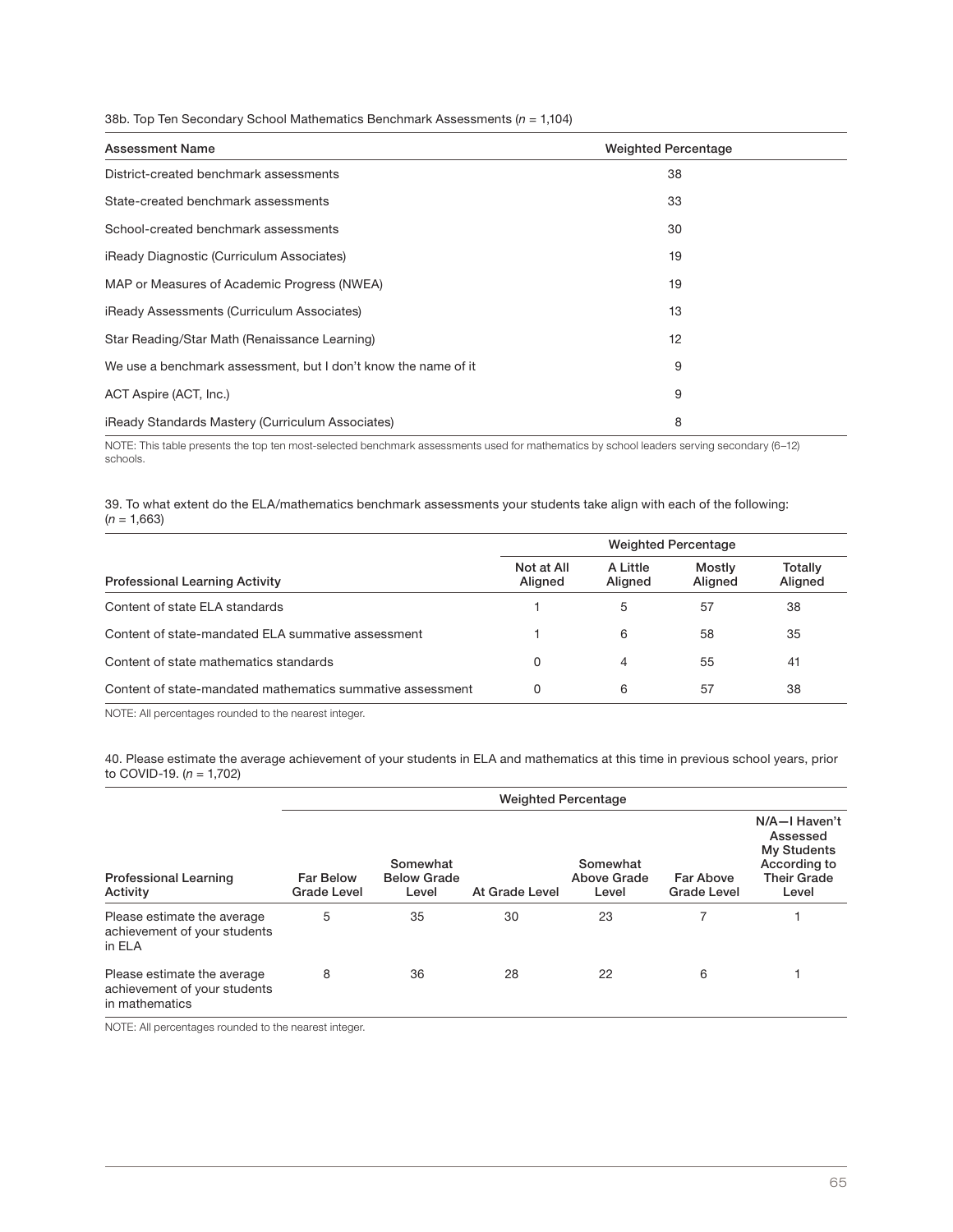41. Please estimate the current average achievement of your students in ELA and mathematics. If your students have taken benchmark assessments this school year (2020–2021), please use students' performance on those assessments to inform your estimates.  $(n = 1,701)$ 

|                                                                                       | <b>Weighted Percentage</b>             |                                         |                |                                  |                                 |                                                                                                |
|---------------------------------------------------------------------------------------|----------------------------------------|-----------------------------------------|----------------|----------------------------------|---------------------------------|------------------------------------------------------------------------------------------------|
|                                                                                       | <b>Far Below</b><br><b>Grade Level</b> | Somewhat<br><b>Below Grade</b><br>Level | At Grade Level | Somewhat<br>Above Grade<br>Level | Far Above<br><b>Grade Level</b> | N/A-I Haven't<br>Assessed<br><b>My Students</b><br>According to<br><b>Their Grade</b><br>Level |
| Please estimate the current<br>average achievement of your<br>students in ELA         | 9                                      | 43                                      | 27             | 15                               | 4                               | 3                                                                                              |
| Please estimate the current<br>average achievement of your<br>students in mathematics | 11                                     | 45                                      | 24             | 14                               | 3                               | 3                                                                                              |

NOTE: All percentages rounded to the nearest integer.

## School Environment and Culture

42. Which subject areas do you evaluate in your school? ( $n = 1,709$ )

| Subject    | <b>Weighted Percentage</b> |
|------------|----------------------------|
| <b>ELA</b> | 95                         |
| Math       | 95                         |
| Science    | 82                         |
| Other      | 30                         |

NOTE: All percentages rounded to the nearest integer. Respondents were instructed to "select all that apply."

43. Which of the following do you most encourage ELA/mathematics/science teachers at your school to use as the basis for their lesson plans?  $(n = 1,708)$ 

|                        | <b>Weighted Percentage</b>                                                                                                                    |   |                                                                                           |                                                                                                  |       |  |  |
|------------------------|-----------------------------------------------------------------------------------------------------------------------------------------------|---|-------------------------------------------------------------------------------------------|--------------------------------------------------------------------------------------------------|-------|--|--|
| <b>Teacher Subject</b> | Their<br>Recommended<br>or Required<br><b>Materials They Have</b><br>Developed on Their<br>Curriculum<br>Own From Scratch<br><b>Materials</b> |   | <b>Materials They</b><br>Have Developed in<br>Collaboration with<br><b>Other Teachers</b> | <b>Whatever Materials</b><br>They Think Will<br><b>Best Meet Their</b><br><b>Students' Needs</b> | Other |  |  |
| <b>ELA</b>             | 61                                                                                                                                            |   | 15                                                                                        | 18                                                                                               | 4     |  |  |
| <b>Mathematics</b>     | 65                                                                                                                                            |   | 15                                                                                        | 16                                                                                               | 4     |  |  |
| Science                | 56                                                                                                                                            | 2 | 19                                                                                        | 19                                                                                               | 4     |  |  |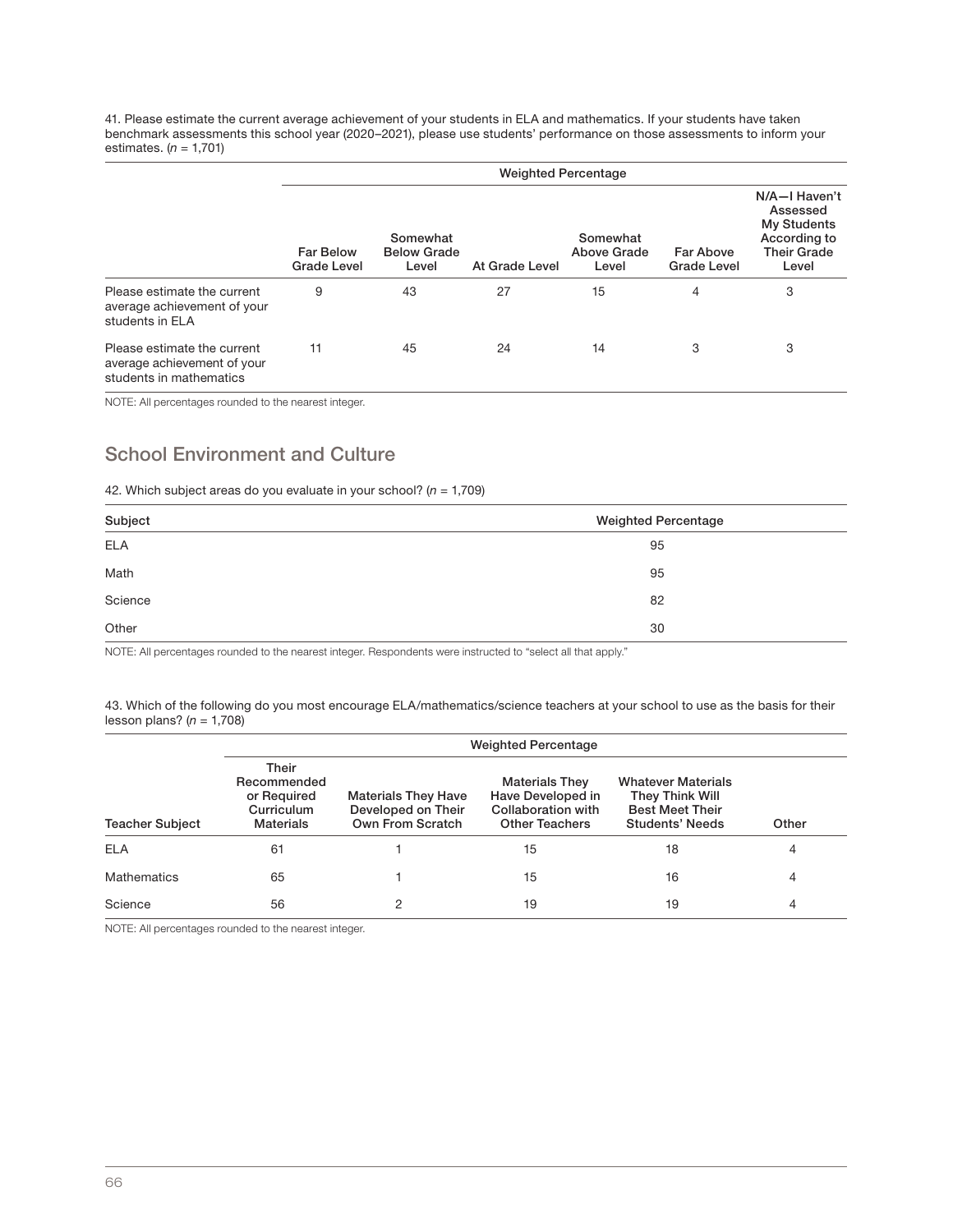|                                                                                                                           | <b>Weighted Percentage</b> |                               |                                        |                              |  |  |
|---------------------------------------------------------------------------------------------------------------------------|----------------------------|-------------------------------|----------------------------------------|------------------------------|--|--|
| Subject                                                                                                                   | <b>Not Present</b>         | Present to a Slight<br>Extent | Present to a<br><b>Moderate Extent</b> | Present to a Large<br>Extent |  |  |
| A set of ELA teaching practices that are used<br>by all                                                                   | 4                          | 16                            | 47                                     | 33                           |  |  |
| A set of mathematics teaching practices that<br>are used by all                                                           | 4                          | 16                            | 46                                     | 34                           |  |  |
| A set of science teaching practices that are<br>used by all                                                               | 11                         | 26                            | 41                                     | 22                           |  |  |
| ELA curricula that is well-aligned with ELA<br>teaching practices my school encourages<br>teachers to use                 | 2                          | 11                            | 43                                     | 44                           |  |  |
| Mathematics curricula that is well-aligned with<br>mathematics teaching practices my school<br>encourages teachers to use | 2                          | 10                            | 44                                     | 44                           |  |  |
| Science curricula that are aligned with science<br>teaching practices my school encourages<br>teachers to use             | 8                          | 22                            | 42                                     | 28                           |  |  |
| ELA benchmark or interim assessments that<br>are aligned with ELA teaching practice                                       | 4                          | 12                            | 39                                     | 45                           |  |  |
| Mathematics benchmark or interim<br>assessments that are aligned with<br>mathematics teaching practice                    | 3                          | 11                            | 41                                     | 45                           |  |  |
| Science benchmark or interim assessments<br>that are aligned with science teaching practice                               | 21                         | 24                            | 32                                     | 23                           |  |  |

44. To what extent are the following present in your school to support teachers' instruction? ( $n = 1,707$ )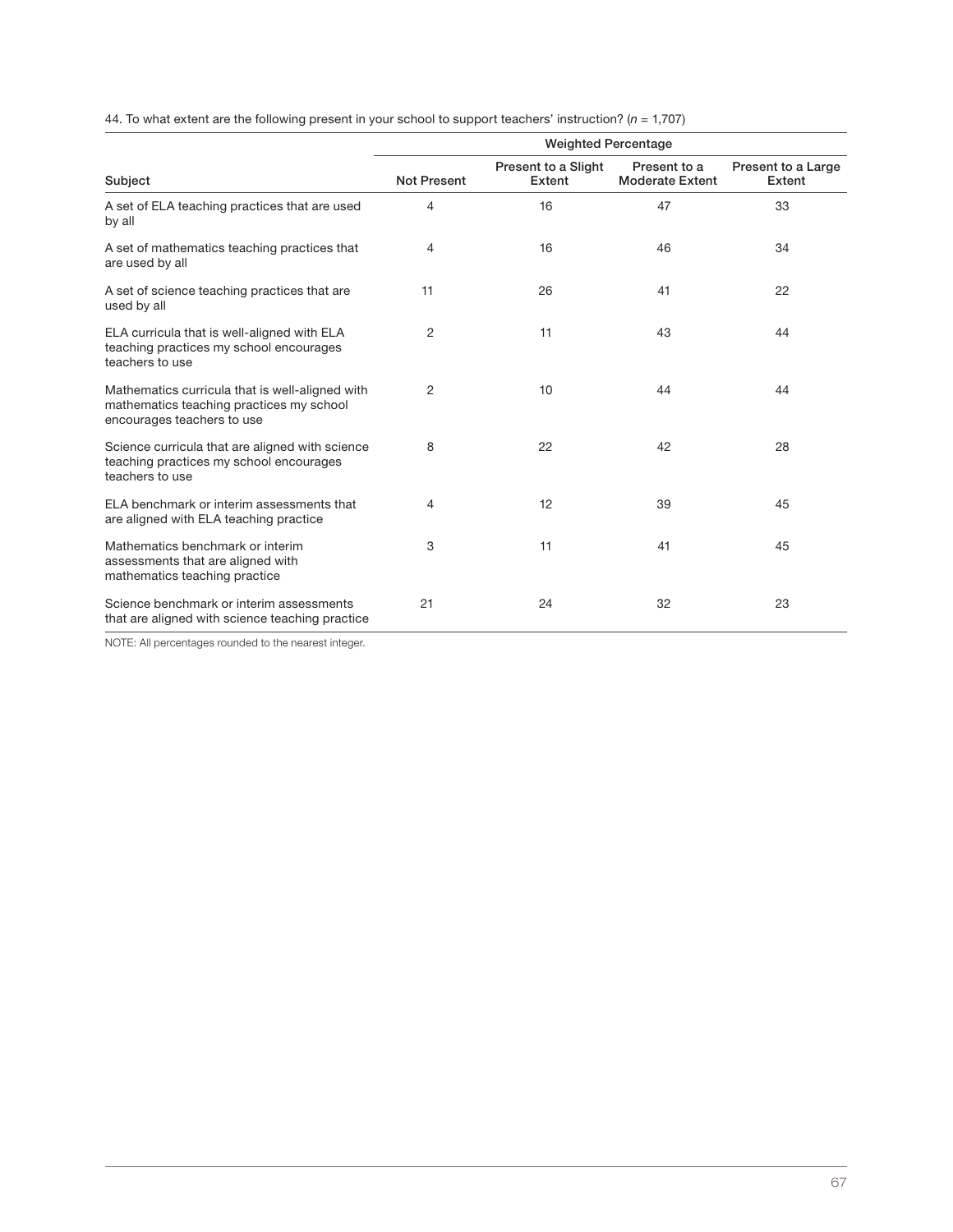45. Indicate your agreement or disagreement with each of the following statements describing connections among elements of<br>your instructional system. (*n =* 1,706)

|                                                                                                                                                     | <b>Weighted Percentage</b>  |                             |                   |                   |                 |  |
|-----------------------------------------------------------------------------------------------------------------------------------------------------|-----------------------------|-----------------------------|-------------------|-------------------|-----------------|--|
| Subject                                                                                                                                             | Strongly<br><b>Disagree</b> | Somewhat<br><b>Disagree</b> | Somewhat<br>Agree | Strongly<br>Agree | I Don't<br>Know |  |
| Formal evaluation rubrics for ELA teachers are closely<br>connected with instructional goals for ELA                                                | 9                           | 14                          | 40                | 34                | 3               |  |
| Formal evaluation rubrics for math teachers are closely<br>connected with instructional goals for math                                              | 9                           | 15                          | 39                | 34                | 3               |  |
| Formal evaluation rubrics for science teachers are closely<br>connected with instructional goals for science                                        | 12                          | 20                          | 39                | 23                | 5               |  |
| Formal evaluation rubrics for teachers align with my definition<br>of good instruction                                                              | 2                           | 5                           | 33                | 59                | 1               |  |
| Teacher observation protocols I use are connected with my<br>state standards and district goals                                                     | $\overline{c}$              | 6                           | 30                | 61                | 2               |  |
| Teacher observation protocols I use take into account<br>teachers' use of curriculum                                                                | 3                           | 9                           | 37                | 50                | 1               |  |
| The rubric my district uses for principal evaluation aligns with<br>my definition of good leadership                                                | 3                           | 8                           | 39                | 46                | 3               |  |
| The rubric my district uses for principal evaluation includes<br>a focus on academic standards teachers are expected to<br>address in the classroom | 7                           | 13                          | 37                | 39                | 3               |  |
| The rubric my district uses for principal evaluation includes a<br>focus on whether teachers are using required/recommended<br>curricula            | 16                          | 22                          | 33                | 26                | $\overline{4}$  |  |
| Curriculum, instruction, and supplemental materials are well<br>coordinated across the different grade levels at this school                        | 3                           | 9                           | 42                | 46                | $\Omega$        |  |
| There is consistency in curriculum, instruction, and<br>supplemental materials among teachers in the same grade<br>level at this school             | $\overline{c}$              | 5                           | 34                | 58                | 1               |  |

NOTE: All percentages rounded to the nearest integer.

46. Thinking about this school year (2020–2021), indicate your agreement or disagreement with each of the following statements<br>about your district. (*n =* 1,704)

|                                                                                                                               | <b>Weighted Percentage</b>  |                             |                   |                   |  |
|-------------------------------------------------------------------------------------------------------------------------------|-----------------------------|-----------------------------|-------------------|-------------------|--|
| Subject                                                                                                                       | Strongly<br><b>Disagree</b> | Somewhat<br><b>Disagree</b> | Somewhat<br>Agree | Strongly<br>Agree |  |
| The district has clear expectations for school-based planning.                                                                | 6                           | 20                          | 52                | 23                |  |
| The district conveys the importance of using the standards-aligned<br>curriculum.                                             | 2                           | 9                           | 45                | 44                |  |
| The district has a clear vision for improving student outcomes and provides<br>clear direction on how to achieve that vision. | 6                           | 18                          | 52                | 23                |  |
| The district helps me build school capacity for ongoing professional learning.                                                | 5                           | 19                          | 52                | 24                |  |
| The district helps me create time and/or opportunities for teacher<br>collaboration.                                          | 6                           | 17                          | 51                | 26                |  |
| The district helps me create time and/or opportunities for teacher<br>collaboration.                                          | 6                           | 20                          | 50                | 24                |  |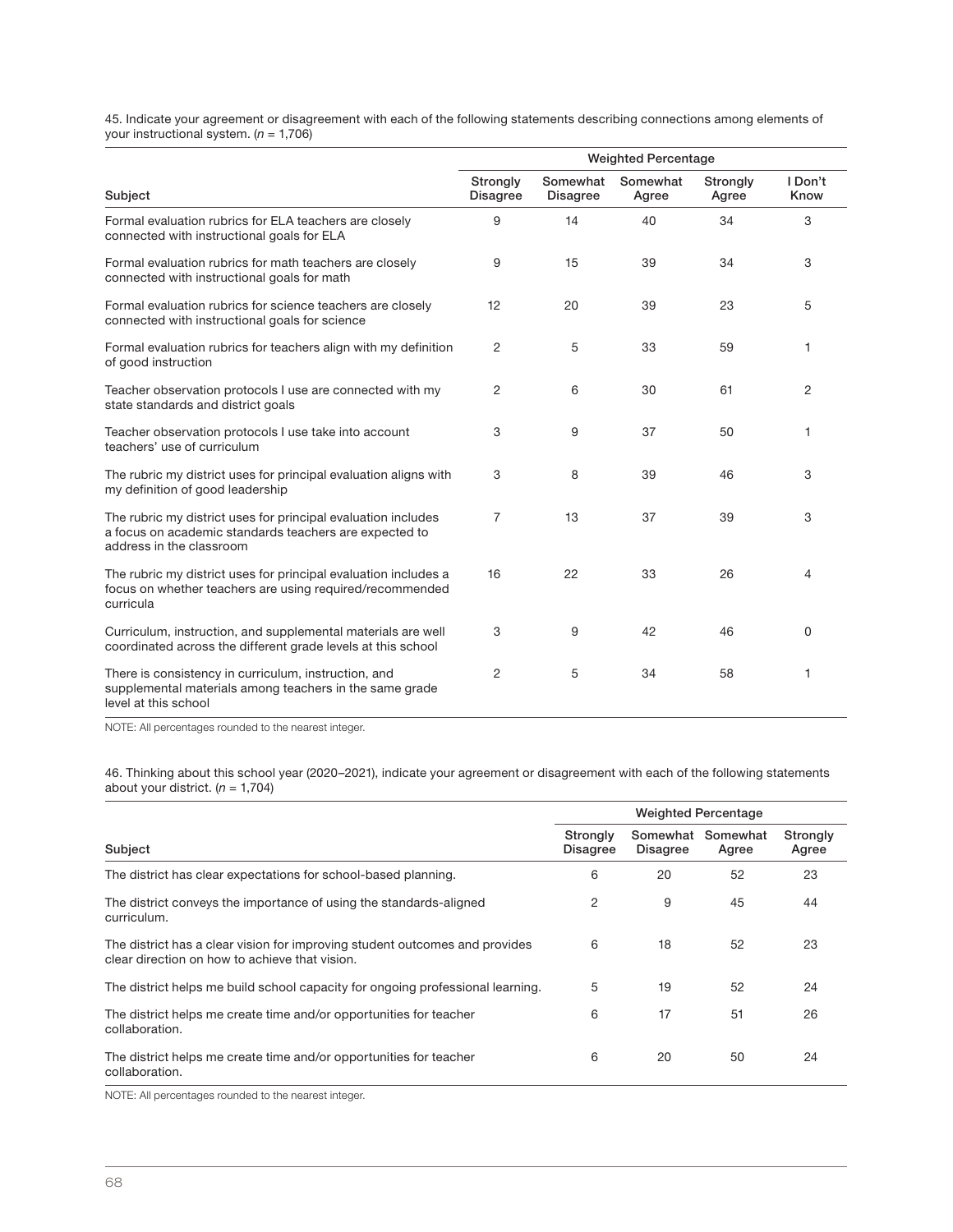## **Notes**

 $1^1$  Non-RAND sources included Achieve the Core, undated; Elmore, Forman, and Stosich, 2016; Shanahan and Duffett, 2013; TNTP, 2018; and University of Chicago, 2017.

2 See Council of Chief State School Officers, 2020, p. 14.

<sup>3</sup> Replicate weights were not produced for the AIRS data files; variance estimation using the provided single weight should suffice. We made this decision after calculating variance with and without replication, and determined that differences in the standard errors were negligible. If analysts of these data need to estimate variance using replication, syntax for an alternative variance estimation method (jackknife) is available upon request.

Achieve the Core, "Common Core Knowledge and Practice Survey," webpage, undated. As of January 31, 2020: https://achievethecore.org/page/1104/ [common-core-knowledge-and-practice-survey](https://achievethecore.org/page/1104/common-core-knowledge-and-practice-survey)

Blazar, David, Blake Heller, Thomas J. Kane, Morgan Polikoff, Douglas Staiger, Scott Carrell, Dan Goldhaber, Douglas Harris, Rachel Hitch, Kristian L. Holden, and Michal Kurlaender, Learning by the Book: Comparing Math Achievement Growth by Textbook in Six Common Core States, Cambridge, Mass.: Harvard University Center for Education Policy Research, March 2019.

Council of Chief State School Officers, Building on Our Momentum: CCSSO 2019–20 Annual Report, Washington, D.C., 2020. As of July 20, 2020: https://ccsso.org/sites/default/files/2020-06/ [CCSSO\\_Annual-Report-01620-Spreads\\_Final.pdf](https://ccsso.org/sites/default/files/2020-06/CCSSO_Annual-Report-01620-Spreads_Final.pdf)

Doss, Christopher Joseph, and William R. Johnston, AEP Data Note Technical Appendix, Santa Monica, Calif.: RAND Corporation, RR-2575/1-BMGF, 2018. As of February 11, 2020: [https://www.rand.org/pubs/research\\_reports/RR2575z1.html](https://www.rand.org/pubs/research_reports/RR2575z1.html)

Elmore, Richard F., Michelle L. Forman, and Elizabeth Leisy Stosich, Internal Coherence Assessment Protocol, Washington, D.C.: Strategic Education Research Partnership, 2016. As of February 3, 2020:

[https://irp-cdn.multiscreensite.com/7a45b809/files/uploaded/](https://irp-cdn.multiscreensite.com/7a45b809/files/uploaded/ic_survey_october2016_v2.pdf) ic\_survey\_october2016\_v2.pdf

Kaufman, Julia H., Melissa Kay Diliberti, Gerald P. Hunter, David Grant, Laura S. Hamilton, Heather L. Schwartz, Claude Messan Setodji, Joshua Snoke, and Christopher J. Young, COVID-19 and the State of K–12 Schools: Results and Technical Documentation from the Fall 2020 American Educator Panels COVID-19 Surveys, Santa Monica, Calif.: RAND Corporation, RR-A168-5, 2020. As of October 7, 2021:

[https://www.rand.org/pubs/research\\_reports/RRA168-5.html](https://www.rand.org/pubs/research_reports/RRA168-5.html)

Kaufman, Julia H., Melissa Kay Diliberti, Gerald P. Hunter, Joshua Snoke, David Grant, Claude Messan Setodji, and Christopher J. Young, COVID-19 and the State of K–12 Schools: Results and Technical Documentation from the Spring 2021 American Educator Panels COVID-19 Surveys, Santa Monica, Calif.: RAND Corporation, RR-A168-7, 2021. As of October 18,  $2021$ 

[https://www.rand.org/pubs/research\\_reports/RRA168-7.html](https://www.rand.org/pubs/research_reports/RRA168-7.html)

Kaufman, Julia H., Sy Doan, Andrea Prado Tuma, Ashley Woo, Daniella Henry, and Rebecca Ann Lawrence, How Instructional Materials Are Used and Supported in U.S. K-12 Classrooms: Findings from the 2019 American Instructional Resources Survey, Santa Monica, Calif.: RAND Corporation, RR-A134-1, 2020. As of July 8, 2020:

[https://www.rand.org/pubs/research\\_reports/RRA134-1.html](https://www.rand.org/pubs/research_reports/RRA134-1.html)

Kaufman, Julia H., V. Darleen Opfer, Michelle Bongard, and Joseph D. Pane, Changes in What Teachers Know and Do in the Common Core Era: American Teacher Panel Findings from 2015 to 2017, Santa Monica, Calif.: RAND Corporation, RR-2658- HCT, 2018. As of February 11, 2020:

[https://www.rand.org/pubs/research\\_reports/RR2658.html](https://www.rand.org/pubs/research_reports/RR2658.html)

McFarland, Joel, Bill Hussar, Cristobal de Brey, Tom Snyder, Xiaolei Wang, Sidney Wilkinson-Flicker, Semhar Gebrekristos, Jijun Zhang, Amy Rathbun, Amy Barmer, Farrah Bullock Mann, and Serena Hinz, The Condition of Education 2017, Washington, D.C.: National Center for Education Statistics, NCES 2017-144, 2017.

National Center for Education Statistics, 2019–20 Common Core of Data (CCD) Universe Files (2021-0150), data file, March 2020.

NCES—See National Center for Education Statistics.

Robbins, Michael W., and David Grant, RAND American Educator Panels Technical Description, Santa Monica, Calif.: RAND Corporation, RR-3104-BMGF, 2020. As of September 30, 2021:

[https://www.rand.org/pubs/research\\_reports/RR3104.html](https://www.rand.org/pubs/research_reports/RR3104.html)

Shanahan, Tim, and Ann Duffett, Common Core in the Schools: A First Look at Reading Assignments, Washington, D.C.: Thomas B. Fordham Institute, 2013. As of September 30, 2021: [http://edexcellence.net/publications/](http://edexcellence.net/publications/common-core-in-the-schools)  common-core-in-the-schools

Steiner, David, Curriculum Research: What We Know and Where We Need to Go, Washington, D.C.: StandardsWork, March 2017. As of February 3, 2020: [https://standardswork.org/wp-content/uploads/2017/03/](https://standardswork.org/wp-content/uploads/2017/03/sw-curriculum-research-report-fnl.pdf) 

sw-curriculum-research-report-fnl.pdf

TNTP, The Opportunity Myth: What Students Can Show Us About How School Is Letting Them Down—and How to Fix It, New York, 2018. As of February 3, 2020: [https://tntp.org/assets/documents/TNTP\\_The-Opportunity-](https://tntp.org/assets/documents/TNTP_The-Opportunity-Myth_Web.pdf)Myth\_Web.pdf

University of Chicago, 5Essentials Survey, Chicago, Ill.: University of Chicago Consortium on School Research, 2017.